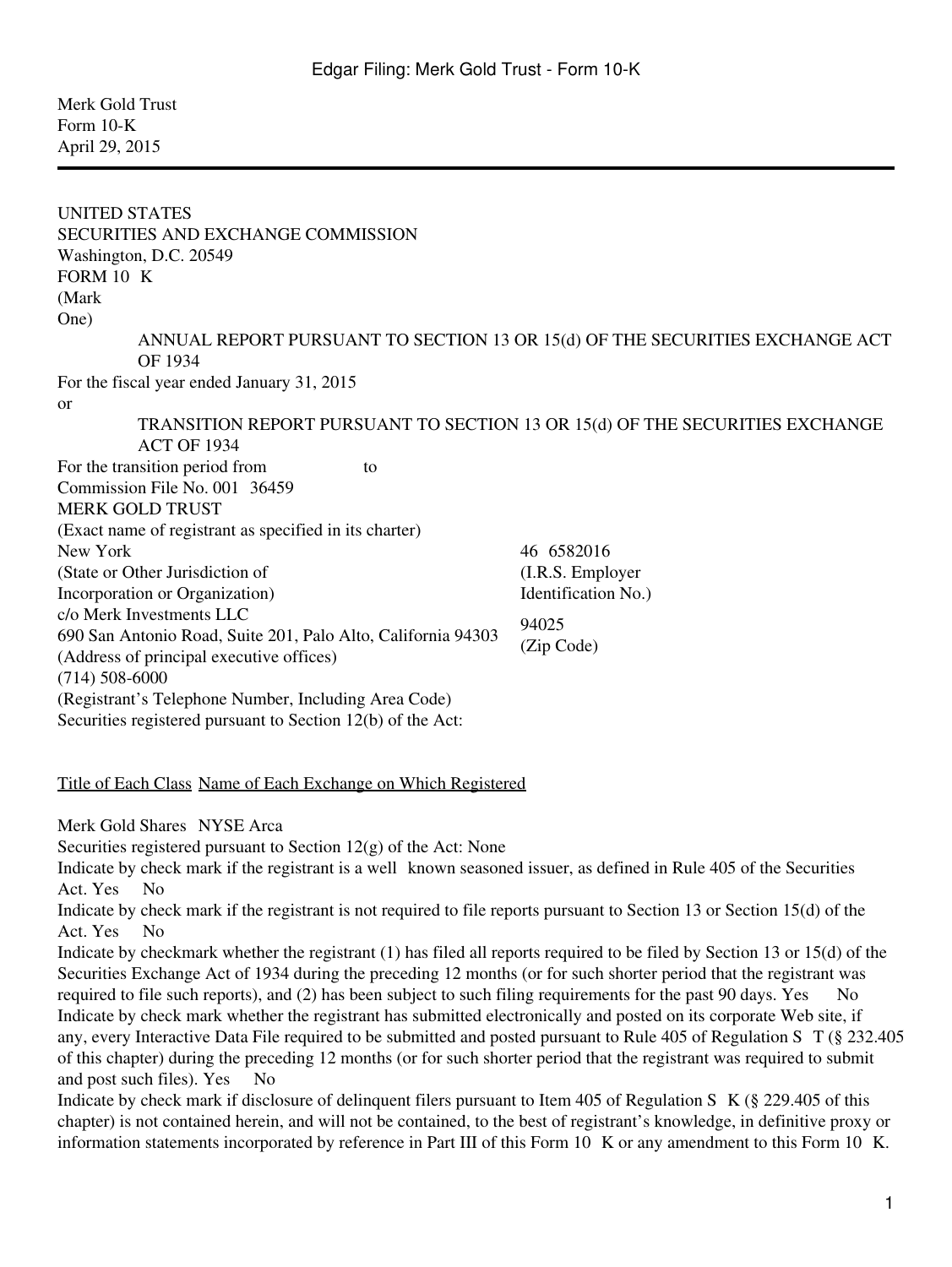Indicate by check mark whether the registrant is a large accelerated filer, an accelerated filer, a non accelerated filer, or a smaller reporting company.

Non accelerated filer

Large accelerated filer Accelerated filer (Do not check if a Smaller reporting company

smaller reporting company)

Indicate by check mark whether the registrant is a shell company (as defined in Rule 12b 2 of the Exchange Act). Yes N<sub>o</sub>

As of January 31, 2015, there were 5,152,630 Merk Gold Shares outstanding.

Documents incorporated by reference: None.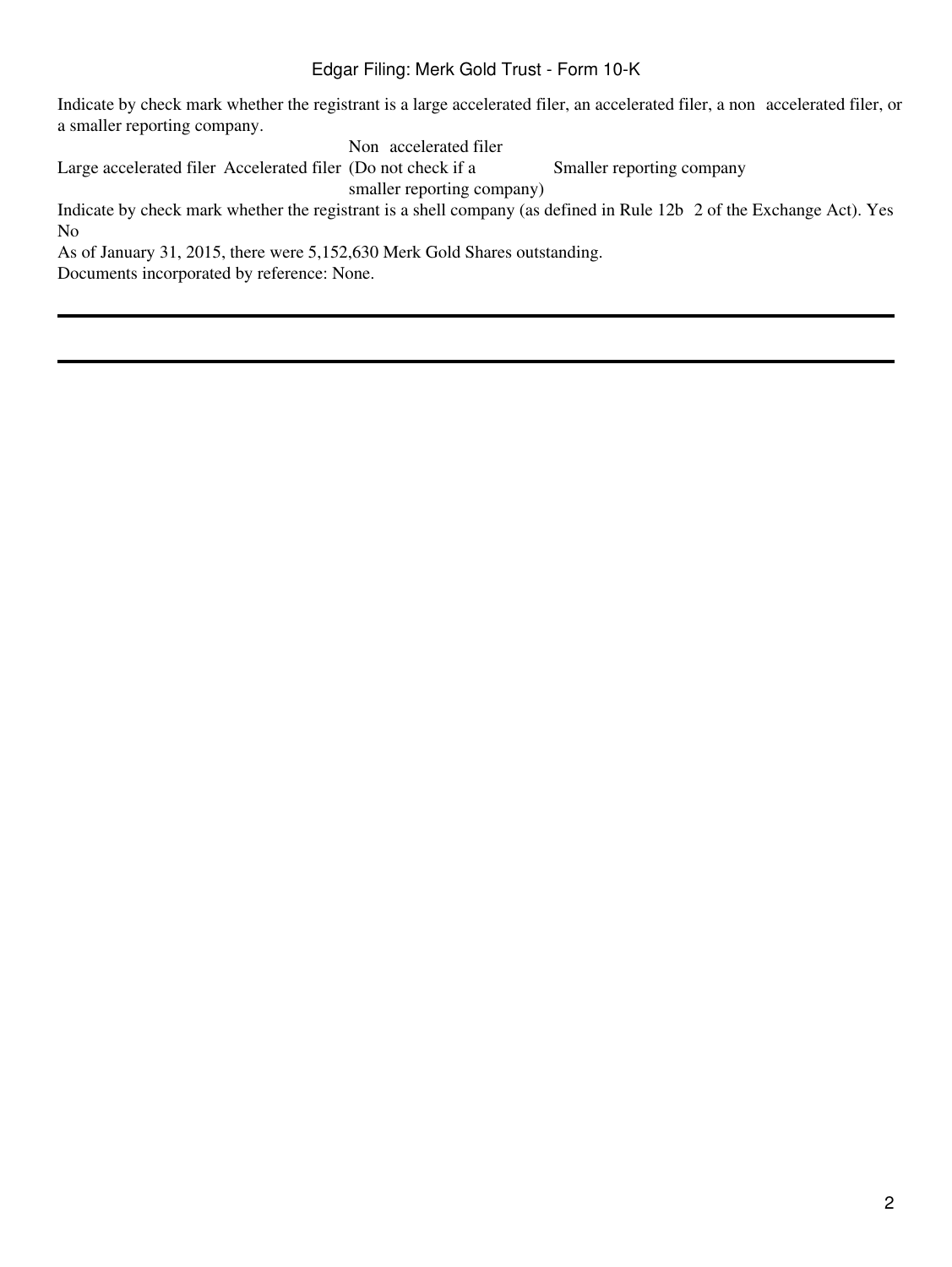| <b>MERK GOLD TRUST</b>                                                                                                           |       |  |  |
|----------------------------------------------------------------------------------------------------------------------------------|-------|--|--|
| ANNUAL REPORT ON FORM 10 K<br><b>TABLE OF CONTENTS</b>                                                                           |       |  |  |
| Cautionary Note Regarding Forward Looking Statements                                                                             |       |  |  |
| PART I                                                                                                                           |       |  |  |
| Item 1 Business                                                                                                                  | 4     |  |  |
| Item 1ARisk Factors                                                                                                              | 25    |  |  |
| <b>Item 1B Unresolved Staff Comments</b>                                                                                         | 40    |  |  |
| Item 2 Properties                                                                                                                | 40    |  |  |
| Item 3 Legal Proceedings                                                                                                         | 40    |  |  |
| Item 4 Mine Safety Disclosures                                                                                                   | 40    |  |  |
| <b>PART II</b>                                                                                                                   |       |  |  |
| Market for Registrant's Common Equity, Related Stockholder Matters and Issuer Purchases of<br>Item 5<br><b>Equity Securities</b> | 40    |  |  |
| Item 6 Selected Financial Data                                                                                                   | 40    |  |  |
| Item 7 Management's Discussion and Analysis of Financial Condition and Results of Operations                                     | 40    |  |  |
| Item 7A Quantitative and Qualitative Disclosures About Market Risk                                                               | 43    |  |  |
| Item 8 Financial Statements and Supplementary Data                                                                               | 44    |  |  |
| Item 9 Changes in and Disagreements with Accountants on Accounting and Financial Disclosure                                      | 44    |  |  |
| Item 9A Controls and Procedures                                                                                                  |       |  |  |
| Item 9B Other Information                                                                                                        | 45    |  |  |
| PART III                                                                                                                         |       |  |  |
| Item 10 Directors, Executive Officers and Corporate Governance                                                                   | 45    |  |  |
| Item 11 Executive Compensation                                                                                                   | 45    |  |  |
| Item 12 Security Ownership of Certain Beneficial Owners and Management and Related Stockholder Matters                           | 46    |  |  |
| Item 13 Certain Relationships and Related Transactions, and Director Independence                                                | 46    |  |  |
| Item 14 Principal Accountant Fees and Services                                                                                   | 46    |  |  |
| <b>PART IV</b>                                                                                                                   |       |  |  |
| Item 15 Exhibits and Financial Statement Schedules                                                                               | 46    |  |  |
| <b>SIGNATURES</b>                                                                                                                | $S-1$ |  |  |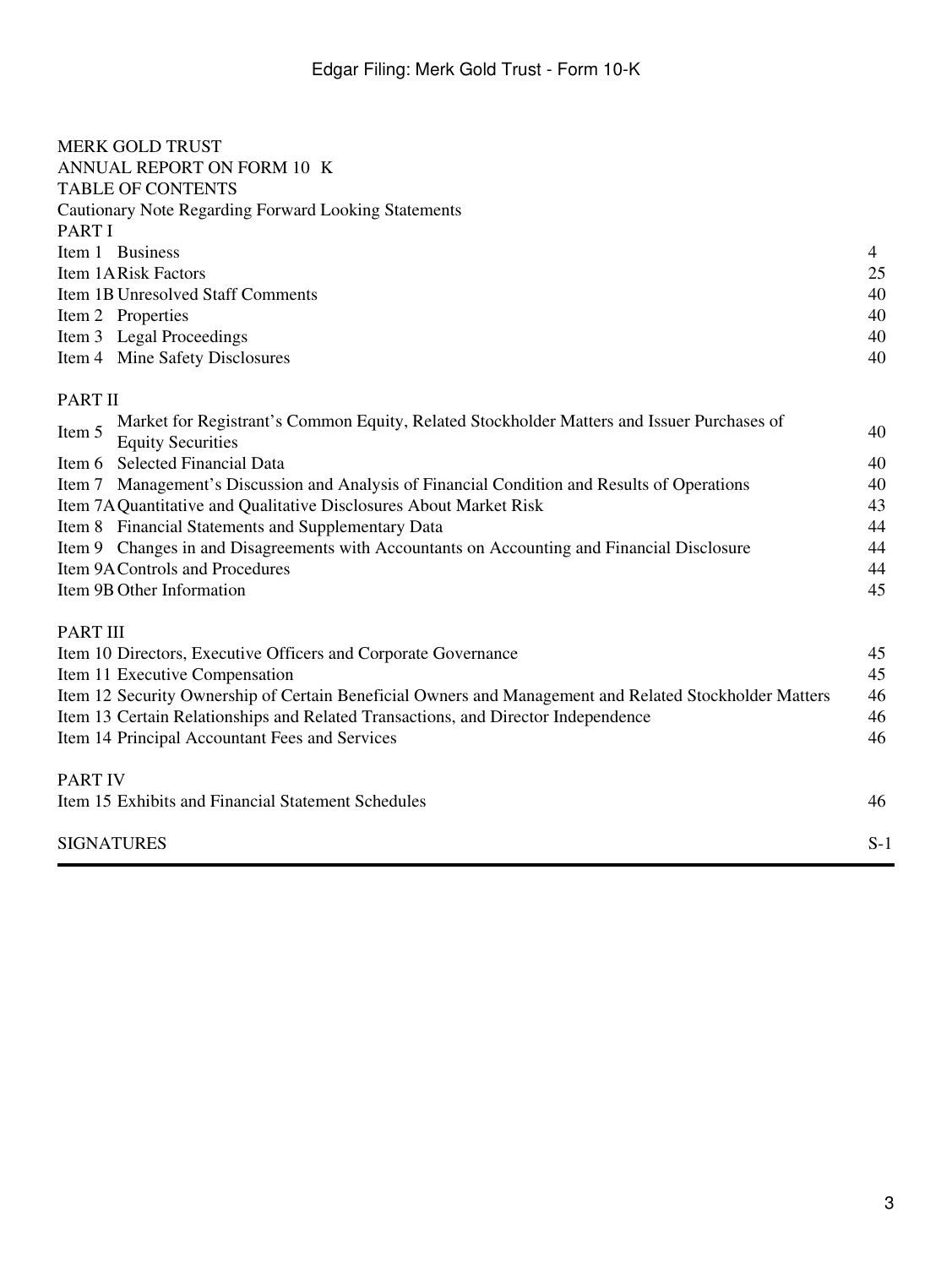#### MERK GOLD TRUST

#### CAUTIONARY NOTE REGARDING FORWARD-LOOKING STATEMENTS

This Annual Report on Form 10-K, or Report, includes statements which relate to future events or future performance. In some cases, you can identify such forward-looking statements by terminology such as "may," "will," "should," "expect," "plan," "anticipate," "believe," "estimate," "predict," "potential" or the negative of these terms or other comparable." terminology. All statements (other than statements of historical fact) included in this Report that address activities, events or developments that may occur in the future, including such matters as changes in commodity prices and market conditions (for gold and the shares), the operations of Merk Gold Trust, or Trust, the plans of Merk Investments LLC, the sponsor of the Trust, or Sponsor, and references to the Trust's future success and other similar matters are forward-looking statements. These statements are only predictions. Actual events or results may differ materially. These statements are based upon certain assumptions and analyses made by the Sponsor on the basis of its perception of historical trends, current conditions and expected future developments, as well as other factors it believes are appropriate in the circumstances. Whether or not actual results and developments will conform to the Sponsor's expectations and predictions is subject to a number of risks and uncertainties, including the special considerations referenced in this Report, general economic, market and business conditions, changes in laws or regulations, including those concerning taxes, and other world economic and political developments. Consequently, all the forward-looking statements made in this Report are qualified by these cautionary statements and there can be no assurance that the actual results or developments the Sponsor anticipates will be realized or, even if substantially realized, that they will result in the expected consequences to, or have the expected effects on, the Trust's operations or the value of the shares issued by the Trust. Moreover, neither the Sponsor, nor any other person assumes responsibility for the accuracy or completeness of the forward-looking statements. Neither the Trust nor the Sponsor undertakes an obligation to publicly update or conform to actual results any forward-looking statement, whether as a result of new information, future developments or otherwise, except as required by law.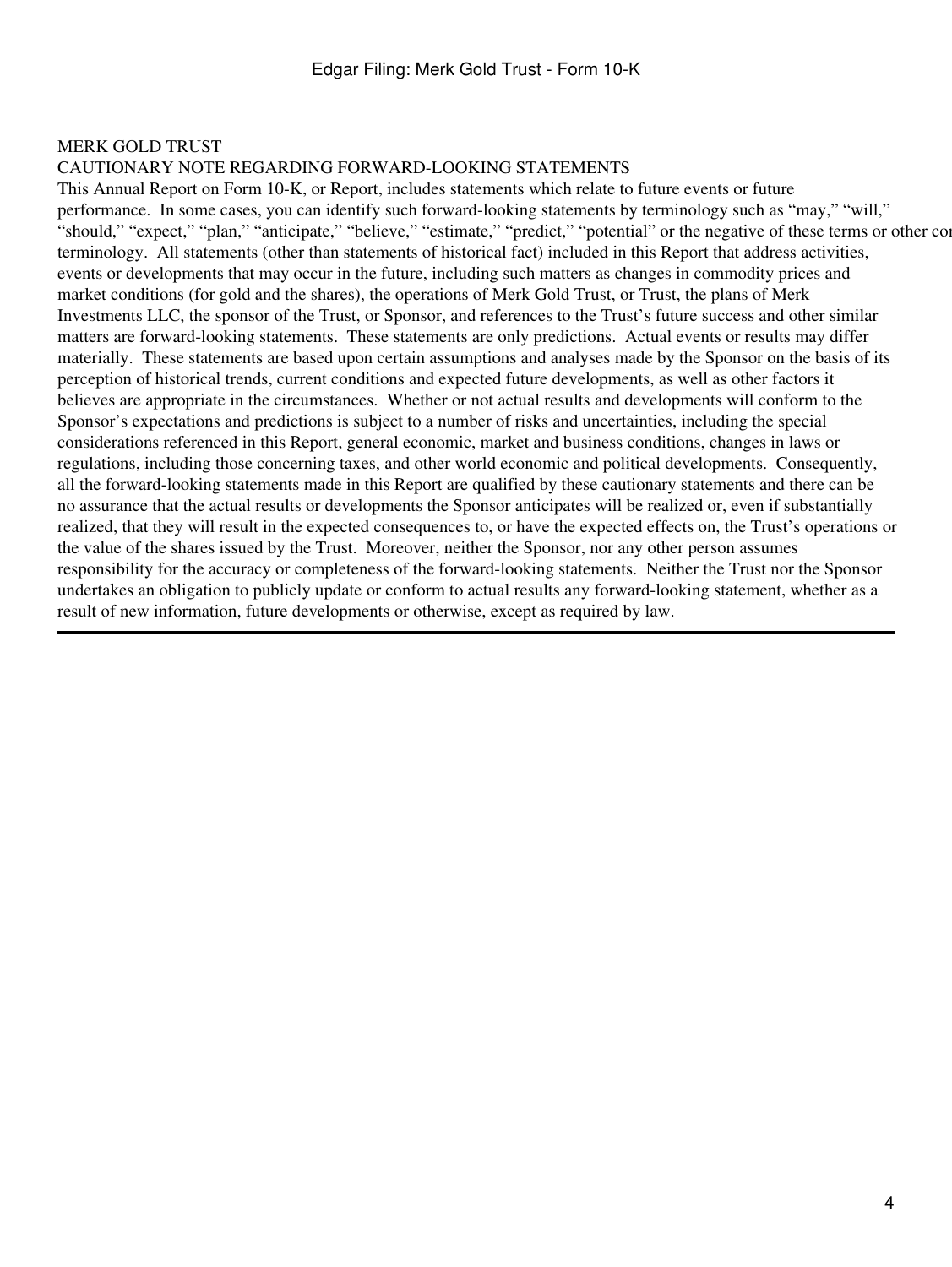## PART I

References in this Annual Report on Form 10-K ("Report") to the "Trust" refer to the Merk Gold Trust, and references to the "Sponsor" refer to Merk Investments LLC, the sponsor of the Trust. References in this Report to the "Trustee" refer to The Bank of New York Mellon, the trustee of the Trust, and references to the "Custodian" refer to JPMorgan Chase Bank N.A., London branch, the custodian of the Trust. As used in this Report: (i) an "Ounce" means one troy ounce, equal to 31.103 grams; (ii) a "Fine Ounce" means an Ounce of 100% pure gold; (iii) "LBMA" means the London Bullion Markets Association; and (iv) "NYSE Arca" means the NYSE Arca Marketplace operated by NYSE Arca Equities, Inc.

### Item 1. Business

The purpose of the Trust is to own gold transferred to the Trust in exchange for Shares issued by the Trust (the "Shares"). Each Share represents a fractional undivided beneficial interest in and ownership of the Trust. Shares are issued by the Trust in blocks of 50,000 called "Baskets" in exchange for gold from certain registered broker-dealers or other securities market participants ("Authorized Participants"). The assets of the Trust are anticipated to consist solely of gold bullion. On May 6, 2014, the date the Trust was formed, Virtu Financial (the "Initial Purchaser") contributed 1,000 ounces of gold in exchange for 100,000 Shares (or two Baskets). At contribution, the value of the gold deposited with the Trust was based on the price of an "Ounce" of gold of \$1,306.25. The Initial Purchaser is not affiliated with the Sponsor or the Trustee.

The redeemable value of the Shares decreased from \$13.06 at May 6, 2014 to \$12.79 at January 31, 2015, the Trust's fiscal year end. Outstanding Shares in the Trust increased from 100,000 Shares at May 16, 2014 to 5,152,630 Shares outstanding at January 31, 2015.

The Trust is not managed like a corporation or an active investment vehicle. The Trust has no directors, officers or employees. It does not engage in any activities designed to obtain a profit from or to improve the losses caused by changes in the price of gold. The gold held by the Trust will only be distributed to Authorized Participants (defined below) in connection with the redemption of Baskets or sold (1) on an as-needed basis to pay Trust expenses not assumed by the Sponsor, (2) in the event the Trust terminates and liquidates its assets, or (3) as otherwise required by law or regulation.

The Trust is not registered as an investment company under the Investment Company Act of 1940, as amended, and is not required to register under such act. The Trust does not and will not hold or trade in commodities futures contracts regulated by the Commodity Exchange Act, as amended (the "CEA"), as administered by the Commodity Futures Trading Commission (the "CFTC"). The Trust is not a commodity pool for purposes of the CEA and neither the Sponsor nor the Trustee is subject to regulation as a commodity pool operator or a commodity trading advisor in connection with the Shares. The Trust has no fixed termination date.

The Sponsor of the registrant maintains an Internet website at www.merkfunds.com and www.merkgold.com, through which the registrant's Annual Reports on Form 10-K, Quarterly Reports on Form 10-Q, and amendments to those reports filed or furnished pursuant to Section 13(a) or 15(d) of the Securities Exchange Act of 1934, as amended (the "Exchange Act"), are made available free of charge after they have been filed or furnished to the Securities and Exchange Commission (the "SEC"). Additional information regarding the Trust may also be found on the SEC's EDGAR database at www.sec.gov.

## Trust Objective

The primary objective of the Trust is to provide investors with an opportunity to invest in gold through the Shares and be able to take delivery of physical gold in exchange for their Shares. The Trust's secondary objective is for the Shares to reflect the performance of the price of gold less the expenses of the Trust's operations. The Trust is not actively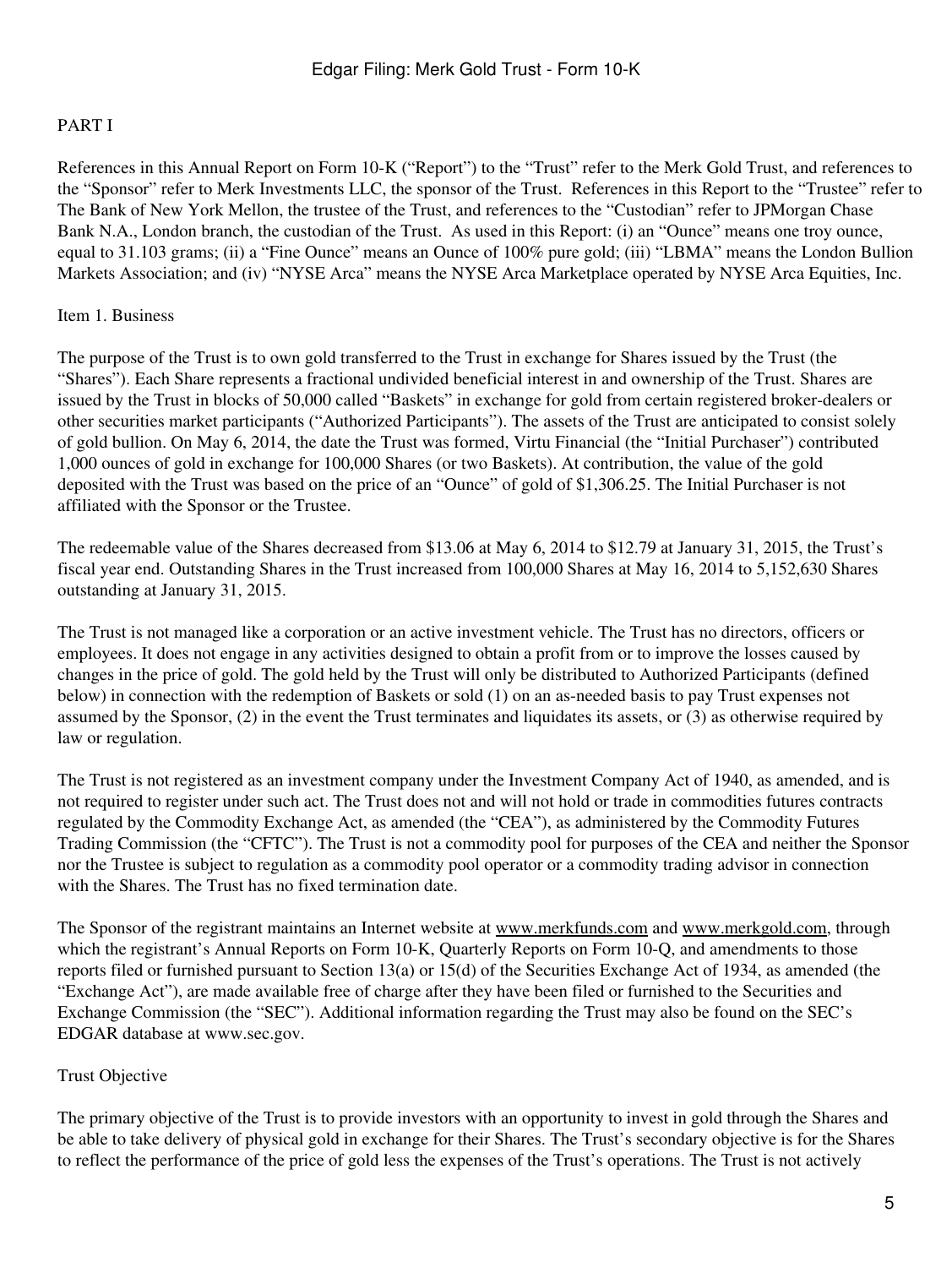managed. It does not engage in any activities designed to obtain a profit from, or to compensate investors for losses caused by, changes in the price of gold.

4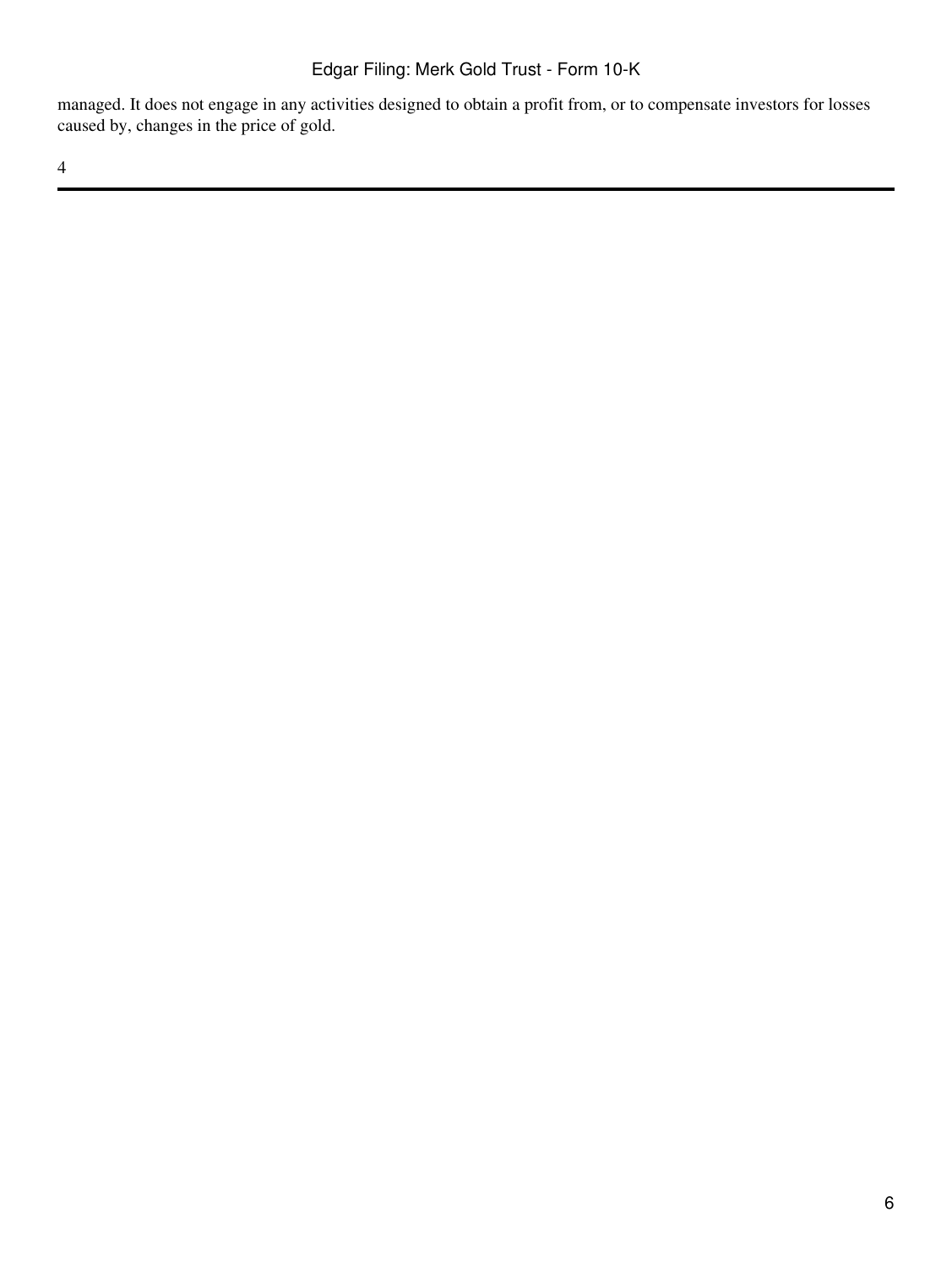The Trust holds "London Bars" and, in connection with a Delivery Applicant's (as defined below) exchange of Shares for physical gold, physical gold of other specifications as requested by the Sponsor. The Trust receives gold deposited by Authorized Participants in exchange for the creation of Baskets and delivers gold to Authorized Participants in exchange for Baskets surrendered to it for redemption. In connection with the delivery of Shares by a Delivery Applicant as described below, the Sponsor may engage in over-the-counter transactions with a precious metals dealer to exchange gold for physical gold of different specifications.

Investors may contact their broker-dealer to purchase and sell Shares. An investor who would like to take delivery of physical gold for its Shares is referred to as a Delivery Applicant:

· A Delivery Applicant wishing to deliver Shares in exchange for physical gold must submit to the Sponsor a delivery application ("Delivery Application") and payment for (1) the applicable processing fees, and (2) the applicable delivery fees to cover the cost of preparing and transporting physical gold from the Custodian or the precious metals dealer from which they were obtained to the location specified by the Delivery Applicant in the Delivery Application. The number of Shares to be delivered must (i) correspond to at least one Fine Ounce of gold and (ii) have a minimum dollar value in an amount that is specified by the Sponsor from time to time on the Trust's website. Taking delivery of physical gold is subject to guidelines intended to minimize the amount of cash that will be distributed with physical gold. The Delivery Application is not binding until the Shares are delivered to the Trust.

· Upon pre-approval of the Delivery Application by the Sponsor, a Delivery Applicant shall instruct its broker dealer to submit the Delivery Application and transfer the Shares to the Trustee; the submission and transfer by the broker-dealer will be a binding and irrevocable request to take delivery of physical gold in exchange for Shares based on instructions in the Delivery Application (a "Share Submission").

· than London Bars, if available, gold held by the Trust will be exchanged with the help of a precious metals dealer and Once the Trustee has received a Delivery Applicant's Share Submission, a number of Fine Ounces of physical gold not exceeding the Fine Ounces represented by the Shares surrendered will be delivered to the Delivery Applicant based on instructions in the Delivery Application. To the extent a Delivery Application specifies London Bars, physical gold will be delivered by the Custodian; to the extent the Delivery Application specifies physical gold other delivered to the Delivery Applicant. The Delivery Application process is designed to keep the Fine Ounces represented by the Share Submission as close as possible to the Fine Ounces of the gold delivered. Any excess Fine Ounces included in the Share Submission will be sold by the Custodian and the Trustee will deliver proceeds to DTC with instructions to credit the Delivery Applicant's brokerage account.

The Shares are intended to constitute a cost-efficient mechanism for investors to make an investment in gold. Although the Shares are not the exact equivalent of an investment in gold, they provide investors with an alternative that allows a level of participation in the gold market through the securities market. The Shares are:

·Listed and trade on NYSE Arca like other exchange-traded securities under the symbol "OUNZ."

·Easily accessible to investors through traditional brokerage accounts.

· Custodian. Backed by allocated gold held by the Custodian and no more than 430 Fine Ounces of unallocated gold held with the

Different from other financial products that gain exposure to gold in that other financial products may use derivatives to gain exposure to the price of gold.

· the Shares. Cost efficient because the expenses involved in an investment in physical gold are dispersed among all investors in

5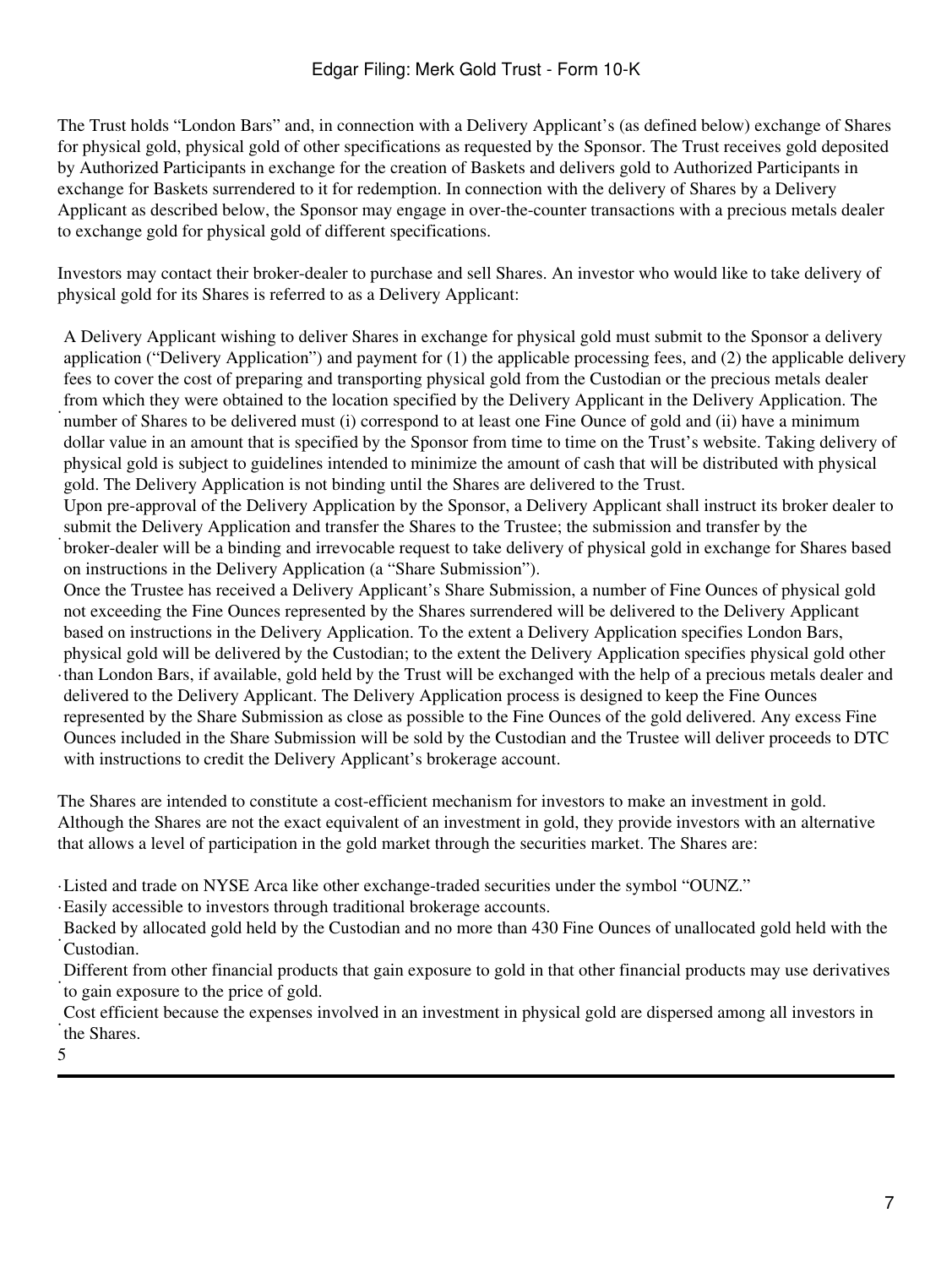Overview of the Gold Industry

## Gold demand

Today, gold is used as both a commodity and a store of value. The first category includes gold jewelry and the gold that has been manufactured into industrial products. The second category includes gold reserves held by the official sector and private investors.

## Jewelry demand

Jewelry demand has historically accounted for the largest component of total gold demand. At the end of 2013, the estimated total existing above-ground stock of gold amounted to 5.7 billion ounces<sup>1</sup>, and about half of the estimated total has been used in jewelry.

The motivation behind gold jewelry demand differs in various regions of the world. In the developed countries, gold jewelry is primarily bought for adornment purposes, while in the developing world, gold jewelry has also been used as a store of value. India, East Asia (excluding Japan) and the Middle East are the major gold jewelry markets by volume in the developing world; gold jewelry is generally of higher cartage and the price more closely reflects the value of gold in these regions compared to developed countries.

Gold jewelry demand has been trending downward since 2000, partly due to gold jewelry becoming less fashionable. Total annual jewelry demand amounted to 101.2 million Ounces in 2000. The largest decline was in 2009, down 19.0% or 13.5 million Ounces, as a result of economic recession, elevated gold prices, and a contraction in consumer spending. Likewise, gold jewelry demand, as a proportion of total gold demand, has been trending downward, from 89.6% of total demand in 2000 to 47.6% in 2013. However, in 2013, gold jewelry demand rose to 83.3 million Ounces, boosted by the lower gold price environment.

## Industrial and medical demand

In addition to its application in jewelry, gold has been widely used in manufacturing and medical treatment. Approximately 8.3%2 of above-ground gold has been manufactured into industrial and dental products. Recently, over half of industrial demand has been derived from electronic component manufacturing, in large part due to gold's high electronic conductivity and natural resistance to corrosion. Gold is also used for industrial decoration, such as gold plating and coating.

Industrial use of gold is more common in the developed world, whereas most of the gold fabrication in developing nations is typically for jewelry. Demand for gold used in electronics manufacturing fell sharply in 2009, down 12.9% from 2008, likely caused by weak economic conditions, but it rebounded 7.4% in 2010 before falling 1.8% again in 2013.

Additionally, gold has long been used for medical and dental purposes. Its outstanding bio-compatibility, malleability and resistance to bacterial colonization make it a well-suited material for various biomedical applications in the human body. Dental use is the primary medical application. Other medical uses include gold wires used in heart transplants and gold-plated stents to support blood vessels. Demand for gold from this sector was down slightly in recent years.

<sup>1</sup> Source: Thomson Reuters GFMS Gold Survey 2014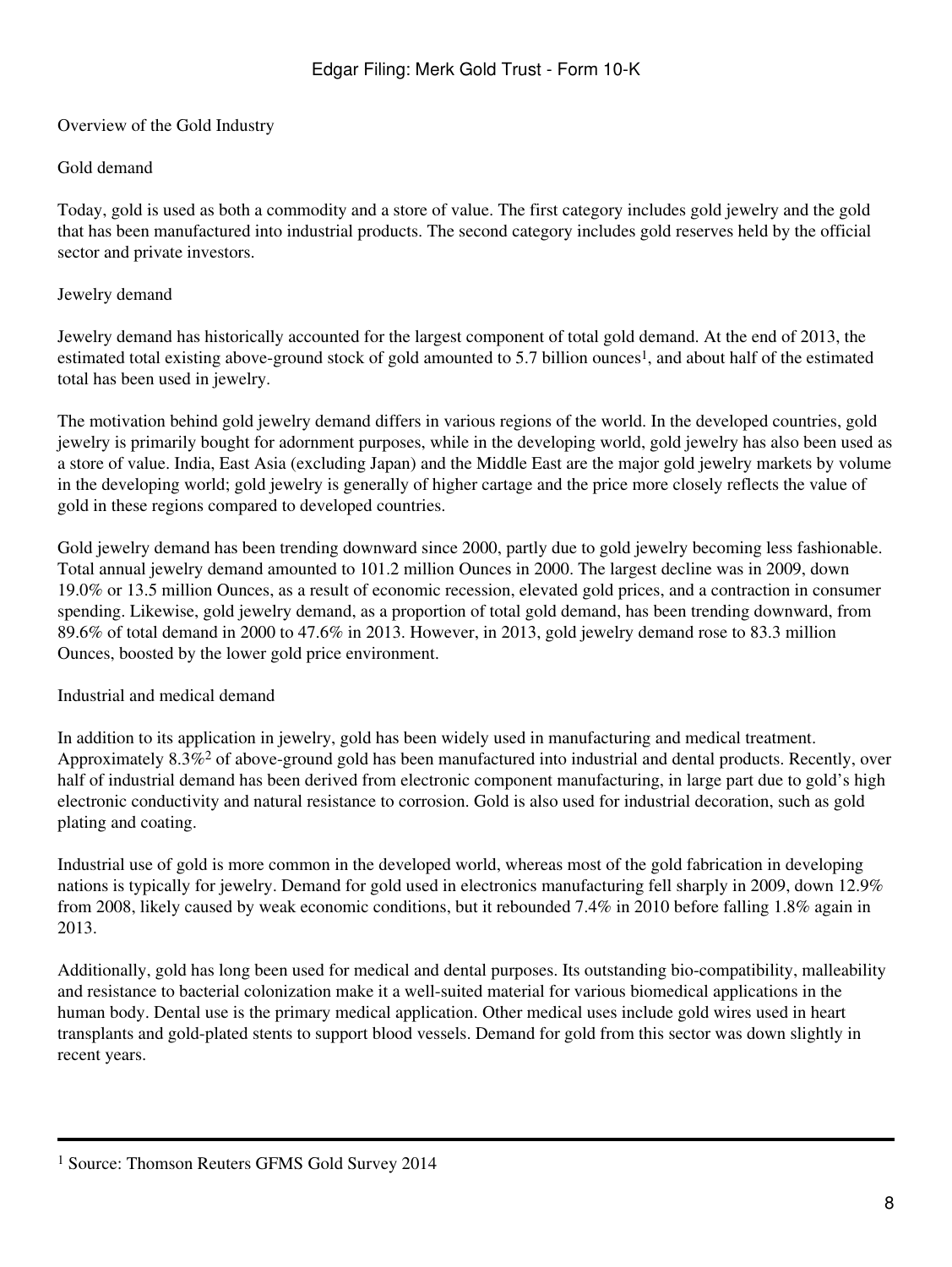Source: Thomson Reuters GFMS Gold Survey 2014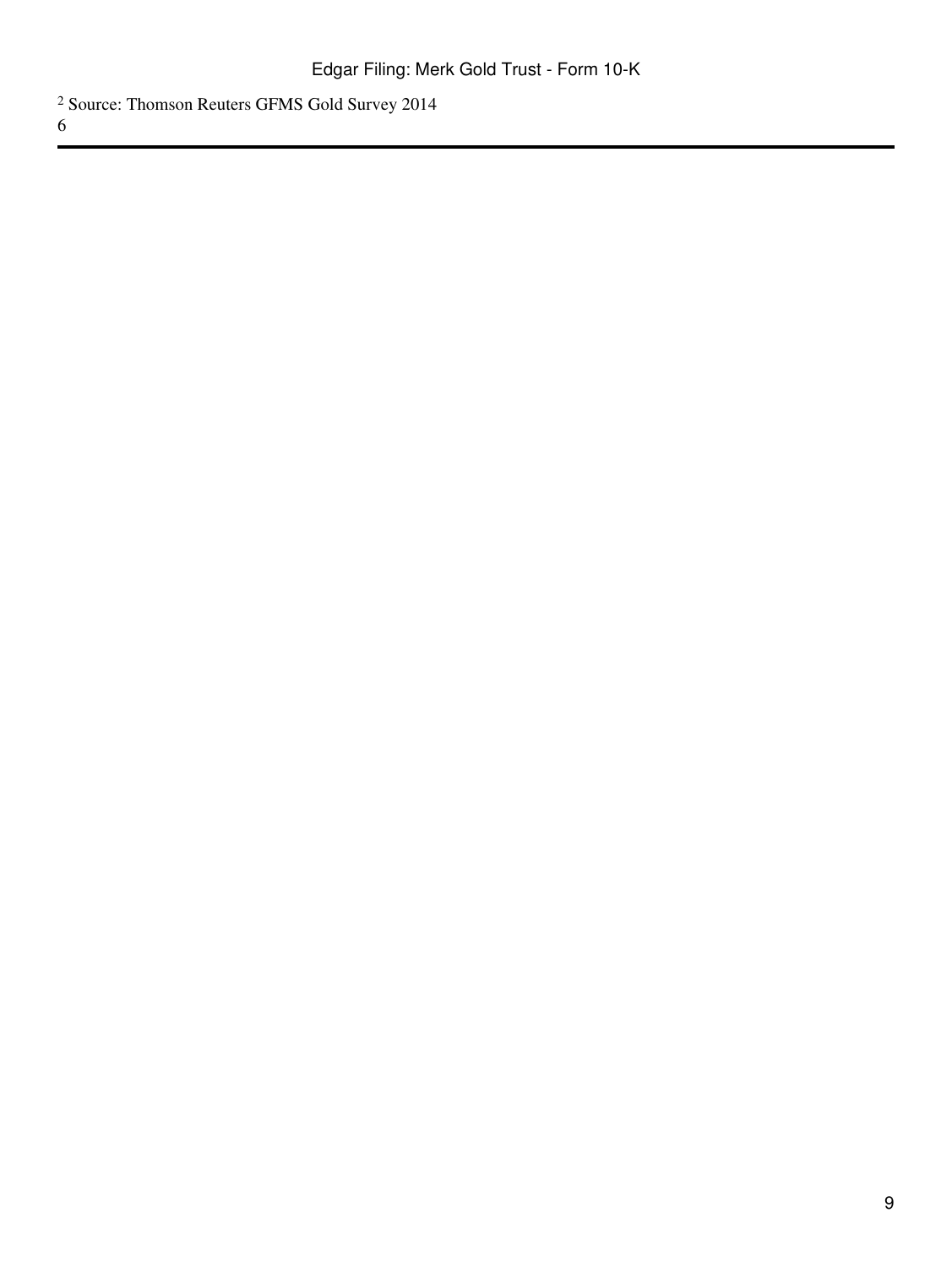## Investment demand

Around 2.0 billion Ounces of above-ground gold was held as an investment or store of value, accounting for 36.9% of the estimated total: around 17.3% was held by the official sector and approximately 19.5% was held by the private sectors<sup>3</sup>.

Central banks and supranational organizations (e.g., the International Monetary Fund (the "IMF") and Bank of International Settlements (the "BIS")) hold gold as part of their reserve assets. The largest proportion of official sector gold holdings at the end of 2013 was held in the United States, with 34.3%; 14.3% was held by Germany; and 11.9% by Italy. Central banks affect the gold market through buying, selling and lending, as well as swaps and other derivative activities.

Gold is also favored by the private sector as a store of value and a means of investment. Unlike equities, bonds and currencies, gold does not run the risk of issuers' default or mismanagement and is not a liability of any government or corporation. Many investors may consider gold to be a safe haven investment, a portfolio diversifier and inflation hedge.

Over the past decade, there has been a steady rise in the number of investors worldwide holding gold. A large part of this trend has been the advent and proliferation of gold-tracking exchange-traded funds, which allow investors greater access to investments in gold. In 2013, net private investment demand represented 25.3% of the total annual gold demand, up substantially from 1.7% in 2000.

## Sources of gold supply

Sources of gold supply include mine production, secondary supply from recycled gold and official sector sales.

#### Mine production

The largest portion of gold supply comes from mine production, including gold produced both from primary deposits and from secondary deposits where the gold is mined as a by-product. All the recorded gold ever mined in human history amounts to approximately 5.5 billion Ounces, or 171,300 metric tons. To put this in perspective, all the gold ever mined would only fill two Olympic-sized swimming pools.

Gold is produced from mines on every continent except Antarctica (where mining is forbidden by the Antarctica Treaty). Until recently, South Africa was the world's largest gold producing country. At its peak in the early 1970s, South Africa contributed over 70% of world production. However, over the past four decades, South African output has been declining while other countries have expanded gold mining considerably.

Over recent years, gold has been increasingly mined in developing countries; China is currently the world's largest gold producing country. In 2013, gold output in China was 14.1 million Ounces, accounting for 14.5% of total world production, followed by Australia and Russia, with 8.8% and 8.2% of total production respectively. South African gold production further declined to 5.6 million Ounces in 2013, accounting for 5.8% of total annual output.

#### Recycled gold

Recycled gold, or scrap gold, is the second largest source of gold supply. Gold's indestructibility means it can be recovered from recycled jewelry and industrial products. This gold can then be melted, refined and cast into bullion bars for resale in the gold market. Supplies emanating from recycled gold have risen steadily in the past two decades, and are predominantly sourced from recycled gold jewelry.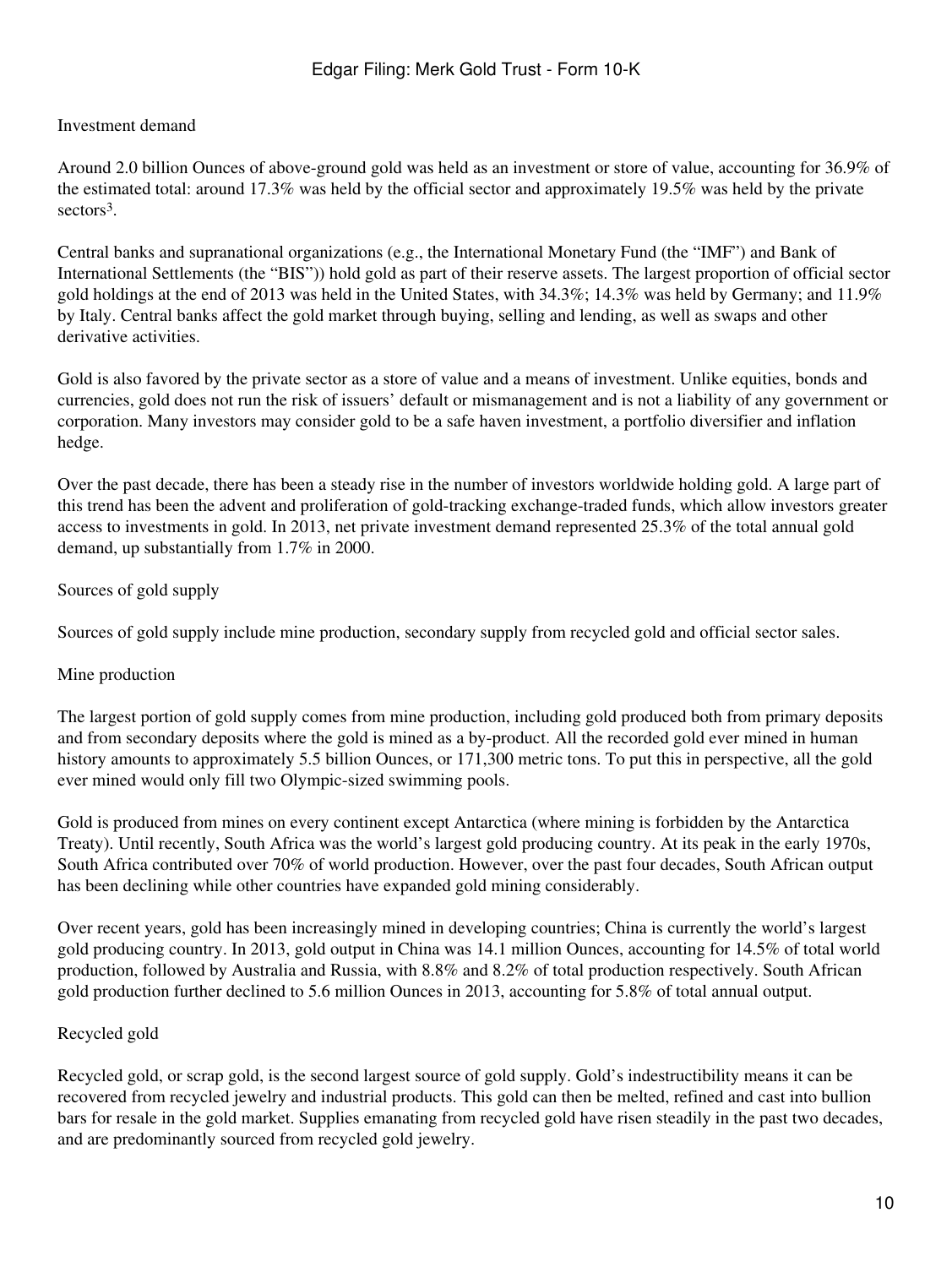Source: Thomson Reuters GFMS Gold Survey 2014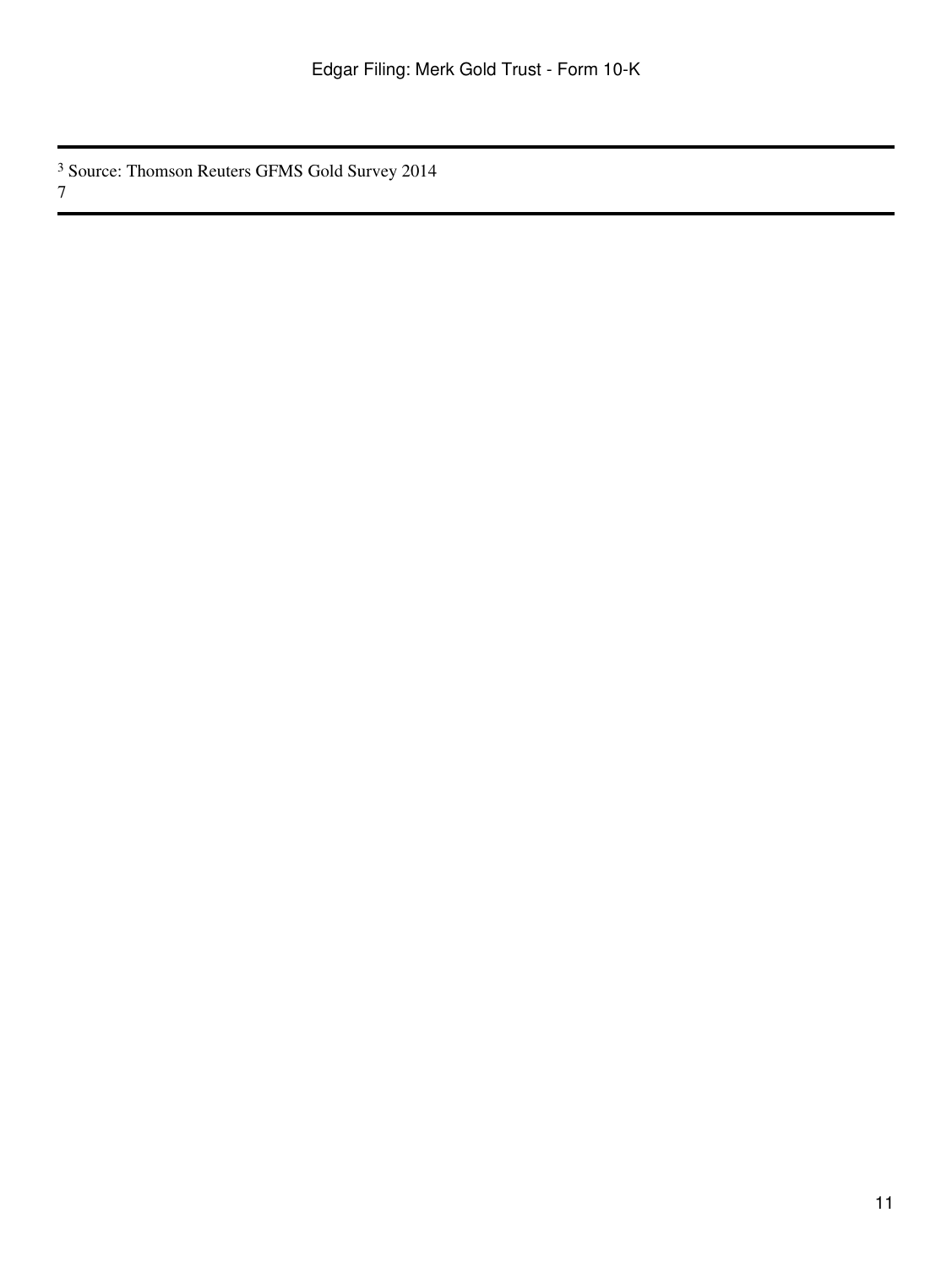Recycled gold supply is highly affected by gold prices and economic conditions. Supplies reached elevated levels during the 1997-1998 Asian financial crisis, and more recently hit a record of 41.2 million Ounces in 2009, spurred by the global financial crisis and rising gold prices.

India, East and Southeast Asia and the Middle East are the three major regions supplying recycled gold, accounting for 57.2% of total recycled gold recovered in 2013. India remains the largest scrap-supplying nation, supplying 4.6 million Ounces, or 11.2% of total secondary supply, in 2013. East and Southeast Asia and the Middle East contributed 25.5% and 20.5% to the total secondary gold supply, respectively, in 2013.

## Official sector sales

Approximately 17.3%4 of total above-ground gold stock is held by the official sector, a proportion that had declined over recent years before the global financial crisis. During 1989-2007, official sector sales outstripped annual purchases, meaning the official sector became a net seller of gold to the private sector.

From 1989 to 2007, the official sector supplied an approximate total of 238.8 million Ounces in gold to the private sector. In 1999, the European Central Bank and 14 other central banks signed the first Central Bank Gold Agreement (a "CBGA"). The signatory institutions agreed not to enter the gold market as sellers except for already decided sales. In the second CBGA, Bank of Greece replaced the Bank of England. In August 2009, 19 central banks announced the third CBGA. Under this agreement, the annual ceiling for gold sales was reduced to 12.9 million Ounces.

Since the onset of the financial crisis, the official sector reversed its role as a net seller over the previous nineteen years. From 2008 to 2013, the official sector was a net purchaser of 60.0 million Ounces of gold. Central banks of major developing economies, including the People's Bank of China, the Reserve Bank of India and the Russian central bank, have substantially increased gold reserves. In September 2009, the IMF Executive Board approved the sale of 13.0 million Ounces, approximately one-eighth of the Fund's total holdings of gold, to help boost its lending resources. The IMF completed the gold sales program in December 2010.

In 2013, Cyprus was in the news due to the possibility that it might reduce gold reserves, worth 400 million euros, as a condition to receiving international financial aid to help manage the country's debt burden. While the amount of Cyprus' gold sales is expected to be small in the context of central bank gold reserves, it sparked speculation that the Eurozone might include official sector gold sales in the new bailout framework for member states that have received or seek international aid.

## The gold market and price movement

Global gold trade consists of the over-the-counter ("OTC") market, the futures and options markets and the London interbank market.

## OTC market

The OTC market accounts for the largest percentage of global gold trading volume. It trades on a 24-hour per business day continuous basis and provides a relatively flexible market in terms of quotes, size, price, destinations for delivery and other factors. The standard trade size ranges between 5,000 and 10,000 Ounces.

OTC market makers include the nine market-making members of the LBMA, and the main centers are London, New York and Zurich. Market participants include jewelry manufacturers, mining companies, central banks, investors and speculators. Liquidity in the OTC market varies during the day, with the most liquid time periods generally occurring in New York business day mornings, when trading hours in European time zones overlap with trading hours in the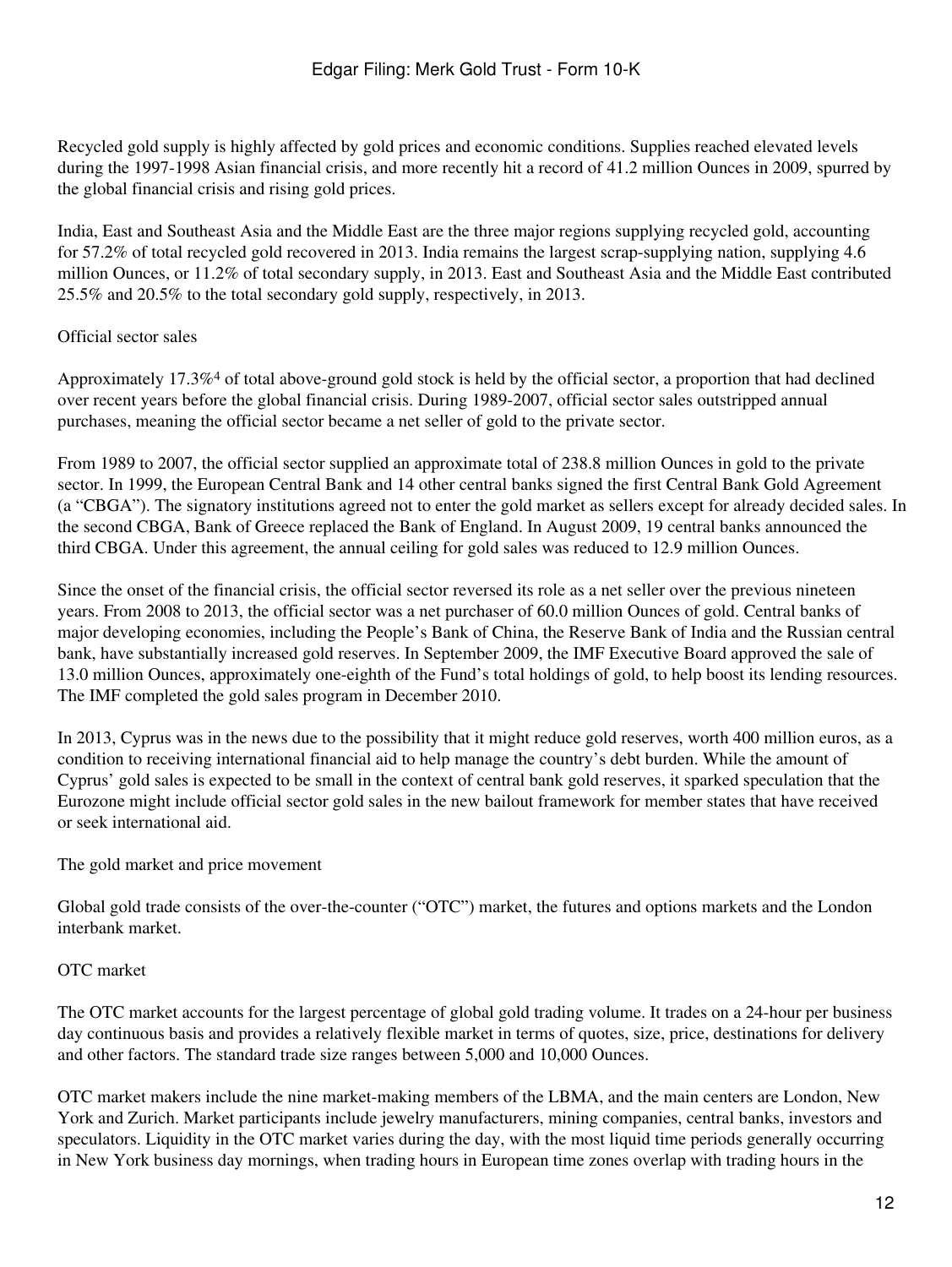United States.

<sup>4</sup> Source: Thomson Reuters GFMS Gold Survey 2014 8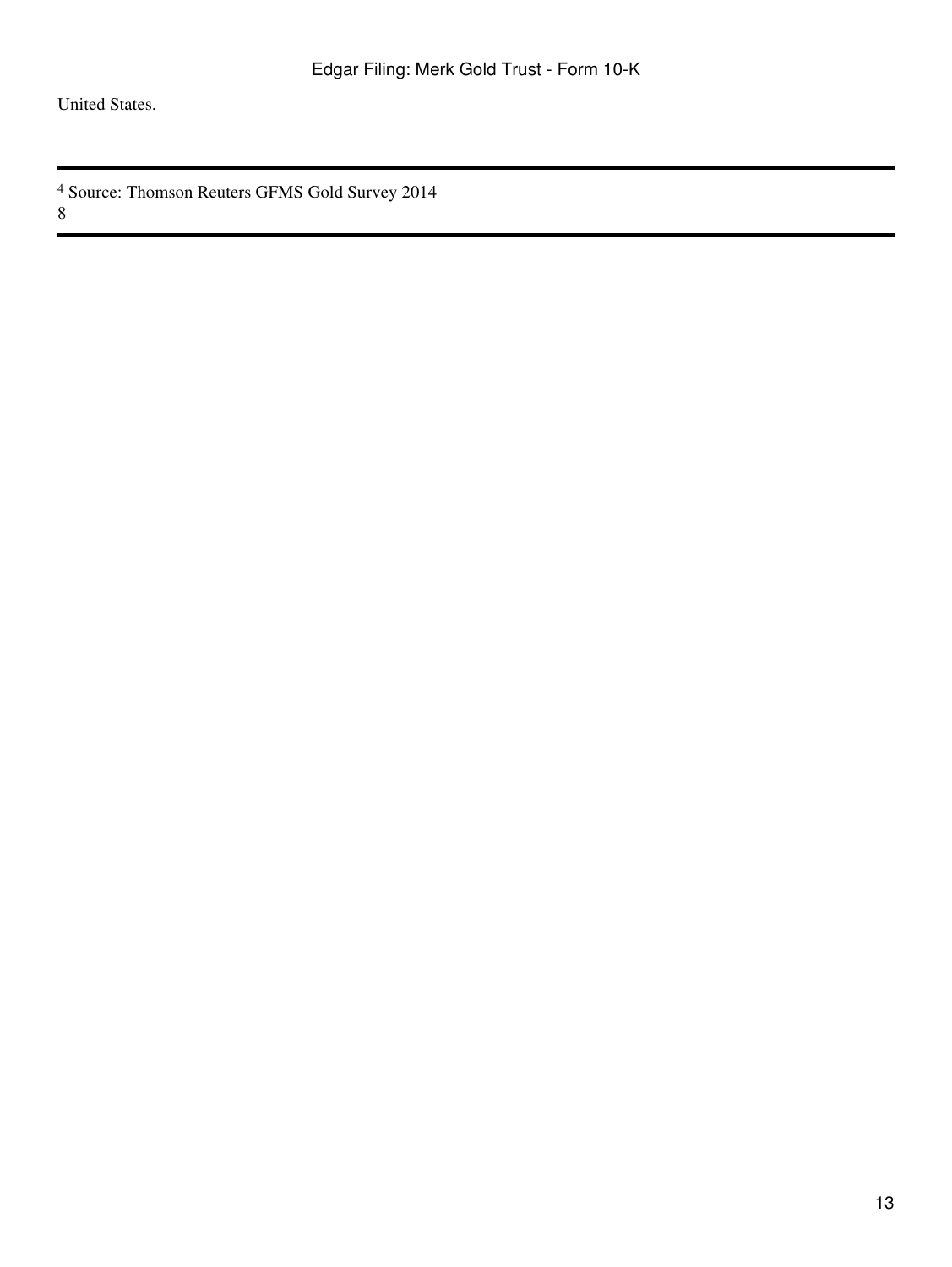The London Bullion Market is the largest wholesale OTC market for gold and is operated by the LBMA, which acts as the principal point of contact between the market and its regulators. Gold bars must meet the requirements defined by the LBMA.

### Futures and options exchanges

The major futures and options exchanges include the New York Commodities Exchange ("COMEX") (an affiliate of the Chicago Mercantile Exchange, Inc.), the Multi Commodity Exchange of India ("MCX"), the Tokyo Commodities Exchange ("Tocom"), and the Shanghai Futures Exchange. Other leading exchanges for gold derivatives trading include NYSE Liffe and Dubai Gold & Commodities Exchange. Gold futures and options are traded on these exchanges in standardized transaction sizes and delivery dates. Only a small portion of the gold futures market turnover is typically physically delivered.

The COMEX is the largest gold futures and options exchange. In 2013, it represented approximately 66% of global futures and options trading volume5. In 2007, the Chicago Mercantile Exchange merged with the CBOT to form the Chicago Mercantile Exchange Group (the "CME Group"), and in 2008 the CME Group acquired the COMEX.

In 2013, the Shanghai Futures Exchange ("SFE") replaced the MCX as the world's second largest futures exchange in terms of gold futures trading volume, accounting for around 18.0% of the world total. The Tocom accounted for about 5.5% of total gold futures trading volume in 2013. During the same period, all of the four largest exchanges experienced an increase in the trading volume of gold futures and options, with SFE gaining 240% year-over-year.

In November 2013, the Intercontinental Exchange acquired NYSE Liffe, the sixth largest exchange for gold futures trading, as part of the acquisition of NYSE Euronext.

#### Allocated and Unallocated Gold

Allocated gold is stored in a vault under a custody arrangement, and the individual bars are the property of the owner. When held in this fashion, allocated gold is neither an asset, nor a liability, of a financial institution. As it is typically held under a custody relationship, storage fees and insurance premiums are common when holding gold in allocated form.

From an investor's standpoint, unallocated gold (sometimes referred to as "paper gold") is a claim on a non-specific pool of gold held by a financial institution. It is typically held in a gold account at the financial institution. There are no tangible gold bars stored in the investor's name; rather, the investor has a claim on the financial institution's assets (the underlying gold).

Both methods of investing give investors exposure to gold. However, some have been cautious of utilizing unallocated gold, as it represents a liability from a financial institution's standpoint and such a financial institution may lend out the underlying gold an investor has a claim on.

#### Historical movements in the gold price

The following chart illustrates the historical movements in the price of gold for the period January 1970 to December 2014, measured in U.S. dollar per Ounce.

<sup>5</sup> Source: Thomson Reuters GFMS Gold Survey 2014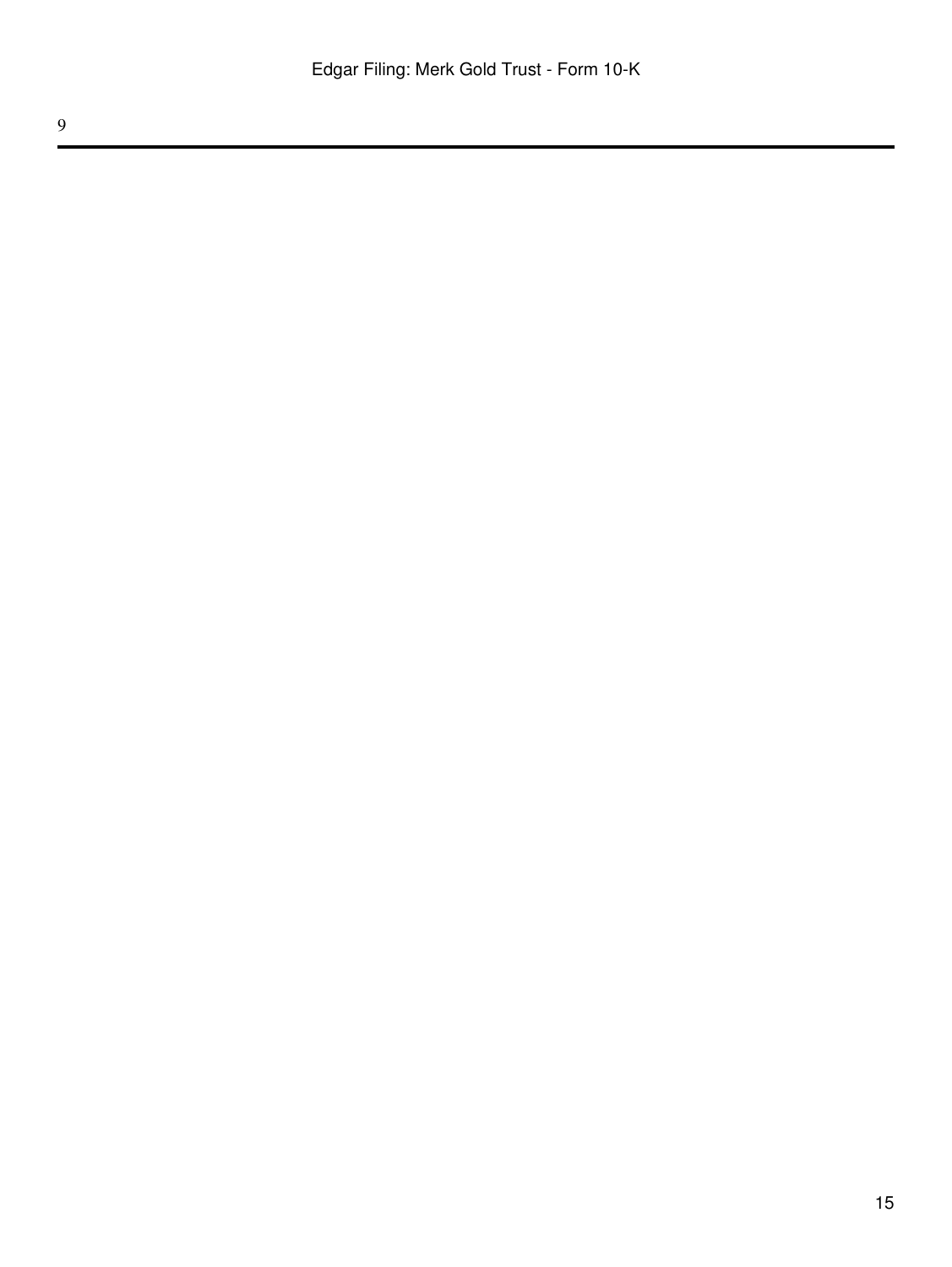After reaching a 20-year low of just over \$250 per Ounce in the summer of 1999, the price of gold gradually increased, as a result of the strong rise in physical demand, especially in the major gold markets, including China, Egypt, India and Japan. The upward price trend that began in 2001 continued through May 2006.

Following a peak around \$725 per Ounce in May 2006, the gold price fell to just over \$560 in October 2006. Investors' concerns that monetary authorities would move to counter the threat of rising inflation by aggressively raising interest rates is frequently cited as the reason for this price correction.

· August 2007, the gold price rallied again. The continued reduction in the Federal Funds rate may have helped drive However, as the Federal Reserve Bank began to reduce interest rates in response to the subprime mortgage crisis in the price of gold to a fresh high above \$1,010 in March 2008.

· level of \$1,900.23 on September 5, 2011. Market concerns surrounding the implications of monetary policies, As the subprime mortgage problems escalated into a global financial crisis in late 2008 and the Eurozone debt crisis deepened in 2011, the gold price successively reached new record highs. The gold price reached a historically high political uncertainty, sovereign credit risks and U.S. dollar weakness may have underpinned gold demand as a store of value through this period.

In April 2013, the gold market suffered a sharp price correction. The gold price fell sharply for two consecutive trading days, by 5.04% on April 12 and 9.07% on April 15, and touched a two-year low of \$1,322.06 per Ounce on April 16, 2013. The one-day drop on April 15, 2013 was the biggest since the 1980s. Reasons cited for the historical drop include investors' fear that the Federal Reserve might withdraw its monetary stimulus earlier than expected, and that the Eurozone might require member states that have received or seek international aid to follow Cyprus and sell their gold reserves. Technical reasons may have also played a role, as levered investors received margin calls, triggering further sales as prices declined.

10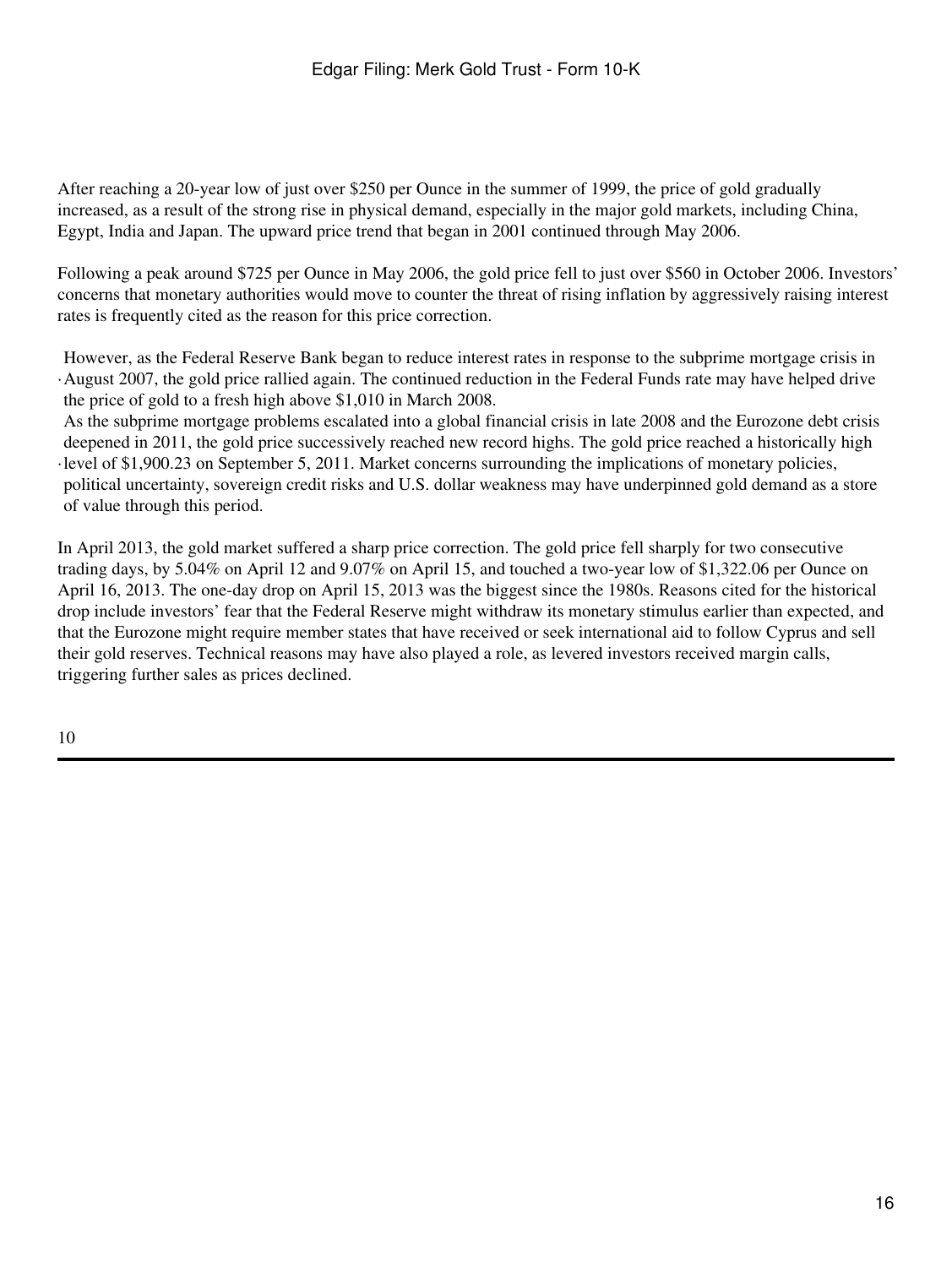Volatility Annualized Standard Deviation

|                         |           | S&P 500 Spot Gold Spot Silver |
|-------------------------|-----------|-------------------------------|
| 1991-1995 10.31% 10.57% |           | 24.83%                        |
| 1996-2000 18.42%        | 12.98%    | 22.08%                        |
| 2001-2005 18.22\%       | $14.45\%$ | 22.86%                        |
| 2006-2010 24.95%        | 22.28%    | 38.40%                        |
| 2011-2014 15.45% 17.77% |           | 32.34%                        |

### Source: Bloomberg

Gold price volatility has picked up in recent years. It was 10.57% during 1991-1995 and rose to 12.98% for the period of 1996- 2000, 14.45% of 2001-2005 and 22.28% of 2006-2010. It went up further in the recent price correction in April 2013. But the price of gold is still less volatile than other commodities such as silver. This lower volatility may reflect gold's role as a financial asset and the much broader liquid financial market that gold has compared to other commodities. Also, the daily return on gold price was less volatile than the S&P 500 index during 1996-2000, but it has been slightly higher than that of the S&P 500 from January 2011 to December 2013.

Valuation of Gold and Computation of Net Asset Value

On each business day that the NYSE Arca is open for regular trading, as promptly as practicable after 4:00 PM (New York time) the Trustee will value the gold held by the Trust and will determine the net asset value ("NAV") of the Trust, as described below.

The NAV of the Trust is the aggregate value of gold and other assets, if any, of the Trust (other than any amounts credited to the Trust's reserve account, if any) and cash, if any, less liabilities of the Trust, which include estimated accrued but unpaid fees, expenses and other liabilities.

All gold is valued based on its Fine Ounce content, calculated by multiplying the weight of gold by its purity; the same methodology is applied independent of the type of gold held by the Trust; similarly, the value of up to 430 Fine Ounces of unallocated gold the Trust may hold is calculated by multiplying the number of Fine Ounces with the price of gold determined by the Trustee as follows. The Trustee values the gold held by the Trust on the basis of the price of a Fine Ounce as set by the afternoon session of the twice daily fix of the price of a Fine Ounce, which starts at 3:00 PM (London, England time) and is performed by the five members of the London gold fix. If no London PM Fix is made on a particular evaluation day, the gold price from that day's London AM Fix will be used in the determination of the NAV of the Trust or, if such day's London AM Fix is not available, the Trustee will value the Trust's gold based on the most recently announced London PM Fix or London AM Fix. If the Sponsor determines that such price is inappropriate as a basis for evaluation, it shall identify an alternative basis to be employed by the Trustee. The Sponsor may instruct the Trustee to use a different publicly available price which the Sponsor determines fairly represents the commercial value of the Trust's gold. Once the value of gold has been determined, the Trustee will subtract all estimated accrued but unpaid fees, expenses and other liabilities of the Trust from the total value of gold and any other assets of the Trust (other than any amounts credited to the Trust's reserve account), including cash, if any. The resulting figure is the NAV of the Trust. The Trustee will also determine the NAV per Share by dividing the NAV of the Trust by the number of the Shares outstanding as of the close of trading on the NYSE Arca (which includes the net number of any Shares deemed created or redeemed on such evaluation day).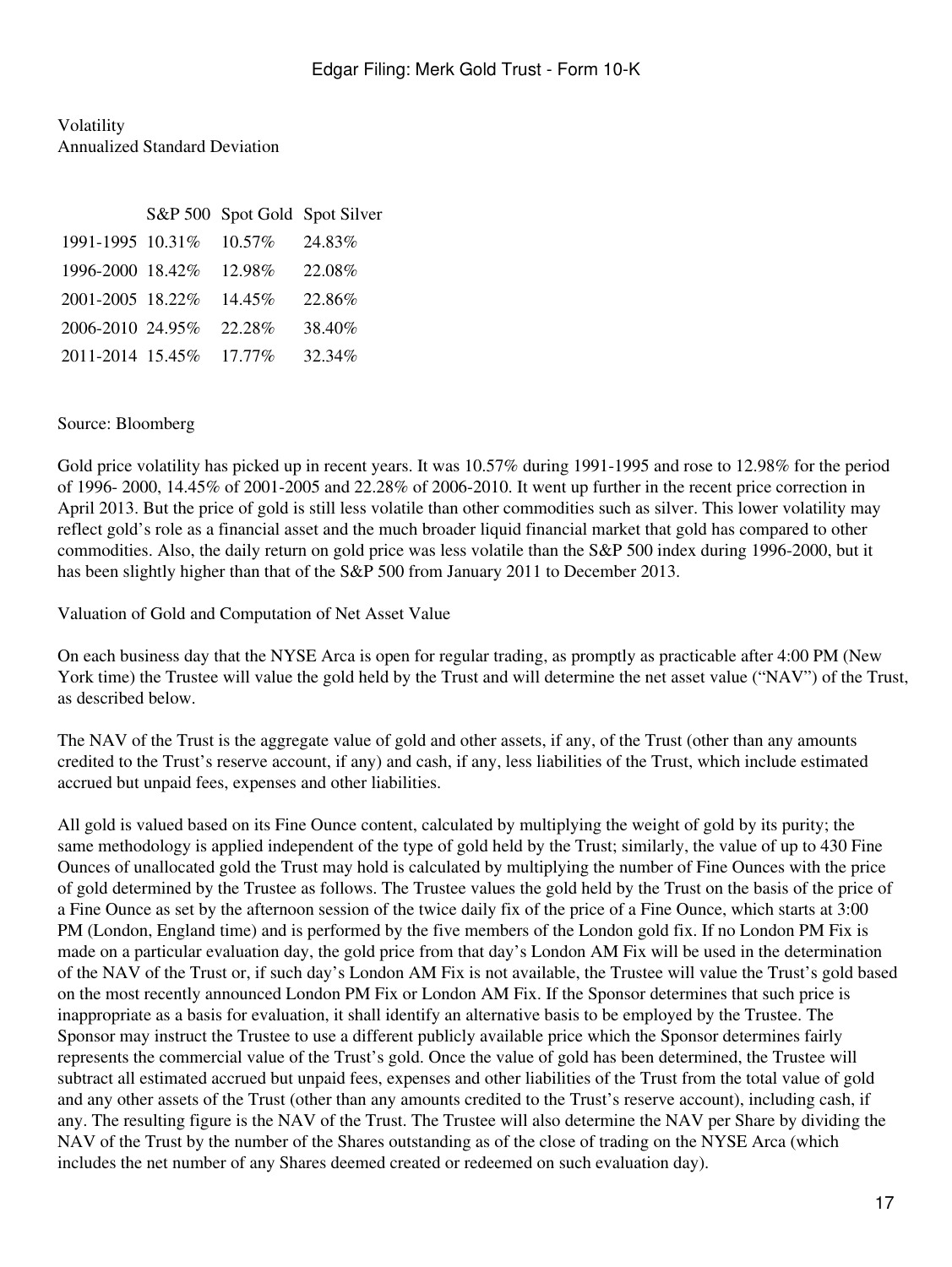On March 20, 2015, the LBMA Gold Price, which is determined twice daily by the ICE Benchmark Administration as an independent third-party administrator, replaced the London Gold Fix. As a result, the Sponsor now uses the LBMA Gold Price to determine the net asset value of the Trust. All other valuation mechanics remain unchanged. 11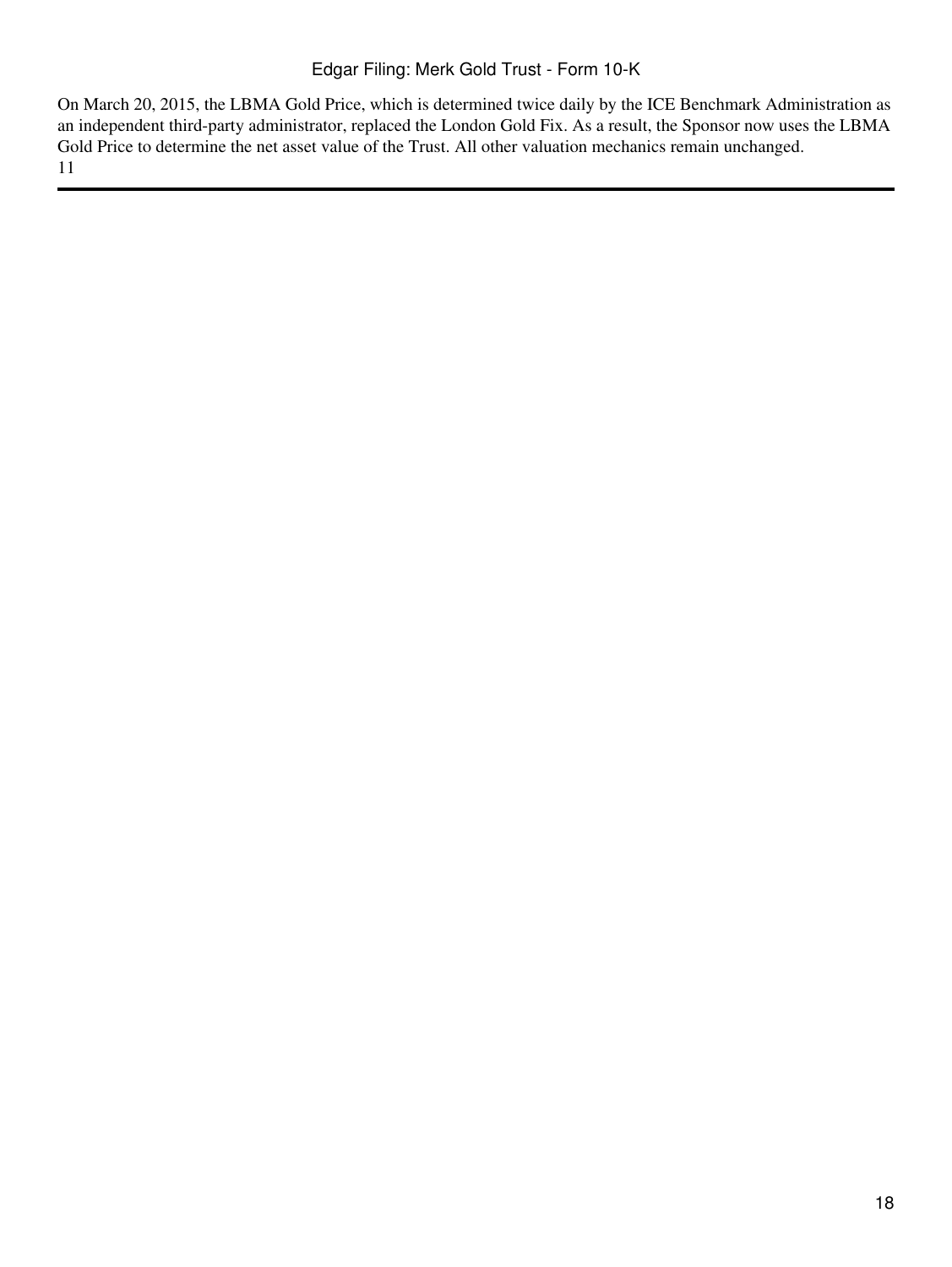The Trustee's estimation of accrued but unpaid fees, expenses and liabilities will be conclusive upon all persons interested in the Trust, and no revision or correction in any computation made under the Trust's Depository Trust Agreement (the "Trust Agreement") will be required by reason of any difference in amounts estimated from those actually paid.

The Sponsor and the investors may rely on any evaluation or determination of any amount made by the Trustee, and except for any determination by the Sponsor as to the price to be used to evaluate gold, the Sponsor will have no responsibility for the evaluation's accuracy. The determinations the Trustee makes will be made in good faith upon the basis of, and the Trustee will not be liable for any errors contained in, information reasonably available to it. The Trustee will not be liable to the Sponsor, Authorized Participants, the investors or any other person for errors in judgment. However, the preceding liability exclusion will not protect the Trustee against any liability resulting from bad faith or gross negligence in the performance of its duties.

### Trust Expenses

The Trust's only ordinary recurring expense is the remuneration due to the Sponsor of 0.40% of the NAV of the Trust (the "Sponsor's Fee"). In exchange for the Sponsor's Fee, the Sponsor has agreed to assume the following administrative and marketing expenses incurred by the Trust: the Trustee's monthly fee and out-of-pocket expenses; the Custodian's fee; the fees and expenses of Foreside Fund Services, LLC; expenses reimbursable under the Trust's Custody Agreement with the Custodian (the "Custody Agreement"); the precious metals dealer's fees and expenses reimbursable under its agreement with the Sponsor; exchange listing fees; SEC registration fees; printing and mailing costs; maintenance expenses for the Trust's website; audit fees and up to \$100,000 per annum in legal expenses. The Sponsor also paid the costs of the Trust's organization and the initial sale of the Shares, including applicable SEC registration fees.

The Sponsor's Fee will accrue daily based on the prior business day's NAV and will be payable in Shares corresponding to the NAV of the Shares at the time of payment on a monthly basis in arrears. The fee will be paid by delivering that number of Shares which equals the daily accrual of the Sponsor's Fee for such prior month based on the NAV of the Shares on the first business day of the following month.

In addition to the Sponsor's Fee, the Sponsor receives the exchange fee paid by Delivery Applicants in the exchange process. Such fees are used to recoup the expenses the Sponsor bears for over-the-counter transactions. The Sponsor may earn a profit on its fees.

From time to time, the Sponsor may waive all or a portion of the Sponsor's Fee at its discretion. The Sponsor is under no obligation to continue a waiver after the end of a stated period, and if such waiver is not continued, the Sponsor's Fee will thereafter be paid in full. Presently, the Sponsor does not intend to waive any of its fees.

Furthermore, the Sponsor may, in its sole discretion, agree to rebate all or a portion of the Sponsor's Fee attributable to Shares held by certain institutional investors subject to minimum share holding and lock up requirements as determined by the Sponsor to foster stability in the Trust's asset levels. Any such rebate will be subject to negotiation and written agreement between the Sponsor and the investor on a case by case basis. The Sponsor is under no obligation to provide any rebates of the Sponsor's Fee. Neither the Trust nor the Trustee will be a party to any Sponsor's Fee rebate arrangements negotiated by the Sponsor.

The Sponsor will assume certain extraordinary expenses which are not usually incurred during the normal course of business, such as litigation expenses, subject to a total of \$100,000 per annum. Extraordinary expenses of the Trust that are not assumed by the Sponsor may be paid by the Sponsor at its sole discretion and reimbursed by the Trust in Shares corresponding to the value of gold at the time of reimbursement. 12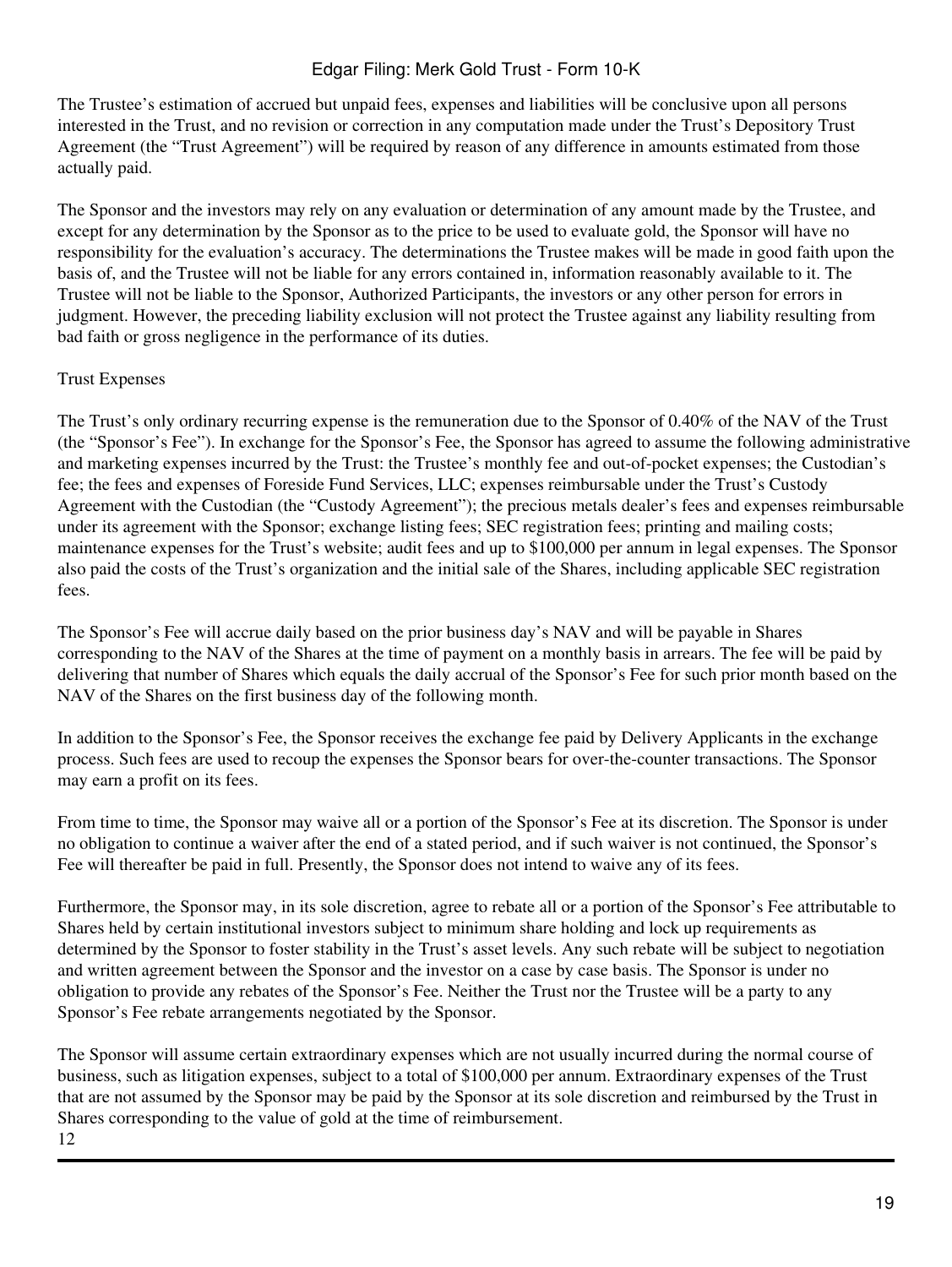Otherwise, the Trustee will, when directed by the Sponsor, and, in the absence of such direction, in its discretion, sell gold in such quantity and at such times as may be necessary to permit payment in cash of the Trust's extraordinary expenses not assumed by the Sponsor. The Trustee is authorized to sell gold as directed by the Sponsor or otherwise at such times and in the smallest amounts required to permit such payments as they become due, it being the intention to avoid or minimize the Trust's holdings of assets other than gold. Accordingly, the amount of gold to be sold will vary from time to time depending on the level of the Trust's expenses and the market price of gold. The Custodian may purchase from the Trust, at the request of the Trustee, gold needed to cover Trust expenses not assumed by the Sponsor at the price used by the Trustee to determine the value of gold held by the Trust on the date of the sale.

Cash held by the Trustee pending payment of the Trust's expenses will not bear any interest.

The Sponsor's Fee for the year ended January 31, 2015 was \$154,685.

Creations & Redemption of Shares

### Authorized Participants

The Trust issues and redeems Baskets only to Authorized Participants. The creation and redemption of Baskets will only be made in exchange for the delivery to the Trust or the distribution by the Trust of the amount of gold represented by the Baskets being created or redeemed, the amount of which will be based on the combined Fine Ounces represented by the number of Shares included in the Baskets being created or redeemed determined on the day the order to create or redeem Baskets is properly received.

Orders to create and redeem Baskets may be placed only by Authorized Participants. An Authorized Participant must: (1) be a registered broker-dealer or other securities market participant, such as a bank or other financial institution, which, but for an exclusion from registration, would be required to register as a broker-dealer to engage in securities transactions; (2) be a participant in the Depository Trust Company ("DTC"); and (3) must have an agreement with the Custodian establishing an unallocated account in London or have an existing unallocated account meeting the standards described in the Trust Agreement. To become an Authorized Participant, a person must enter into an Authorized Participant Agreement with the Sponsor and the Trustee ("Authorized Participant Agreement"). The Authorized Participant Agreement provides the procedures for the creation and redemption of Baskets and for the delivery of the gold required for such creations and redemptions. The Authorized Participant Agreement and the related procedures attached thereto may be amended by the Trustee and the Sponsor, without the consent of any investor or Authorized Participant. A transaction fee of \$500 will be assessed on all creation and redemption transactions. Multiple Baskets may be created on the same day, provided each Basket meets the requirements described below and that the Custodian is able to allocate gold to the Trust allocated account (the "Trust Allocated Account") such that the Trust's unallocated account (the "Trust Unallocated Account") holds no more than 430 Fine Ounces of gold at the close of a business day.

Authorized Participants who make deposits with the Trust in exchange for Baskets will receive no fees, commissions or other form of compensation or inducement of any kind from either the Sponsor or the Trust, and no such person has any obligation or responsibility to the Sponsor or the Trust to effect any sale or resale of Shares.

## Delivery Applicants

In exchange for its Shares and payment of a processing fee, a Delivery Applicant will be entitled to one or more bars or coins of physical gold having approximately the total Fine Ounces represented by the Shares on the day on which the Delivery Applicant's broker-dealer submits his or her Shares to the Trust in exchange for physical gold (a "Share Submission Day"). As it is unlikely that the total Fine Ounces of physical gold will exactly correspond to the Fine Ounces represented by a specific number of Shares, a Delivery Applicant will likely receive some cash representing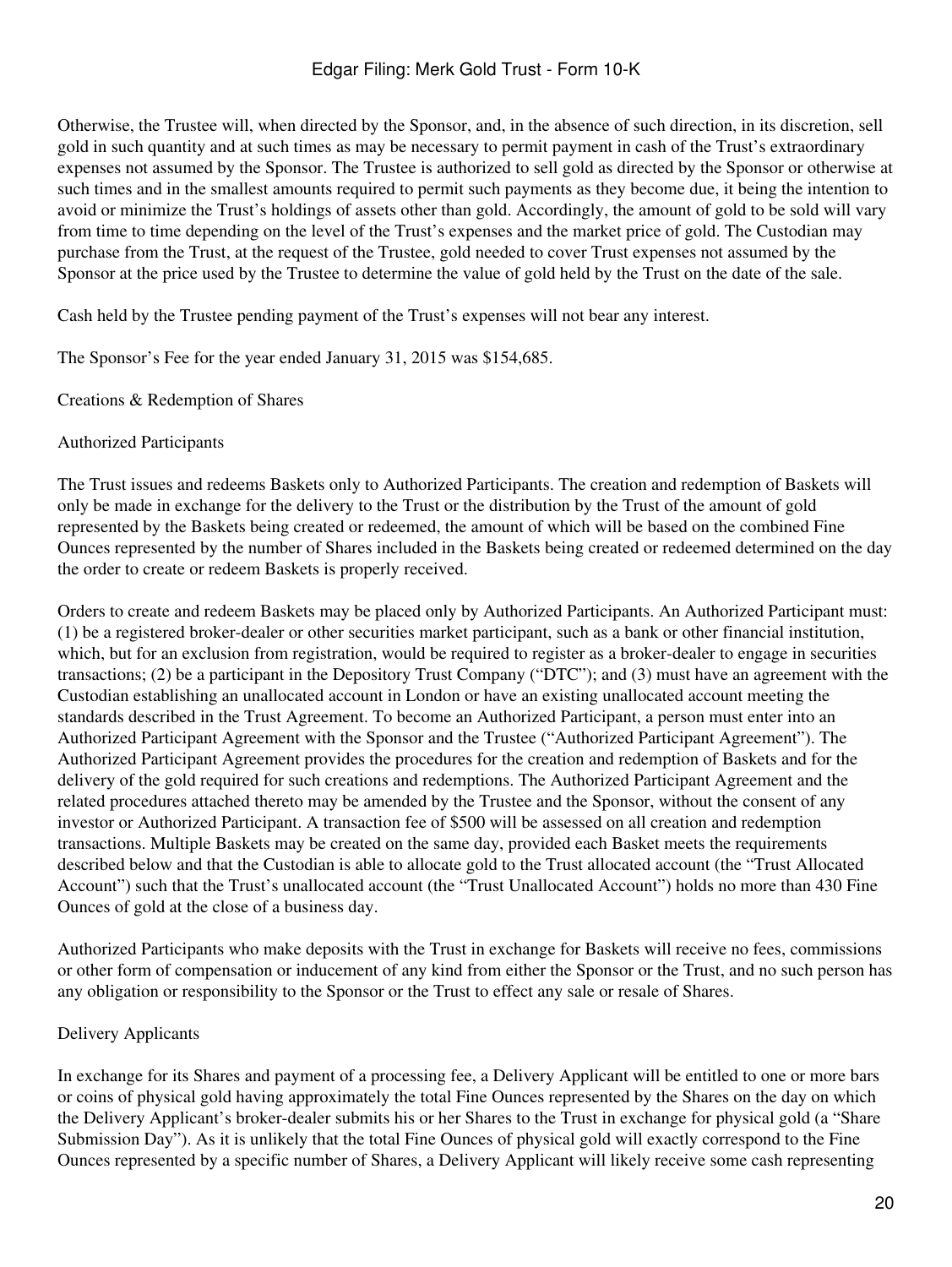the net sale proceeds of any excess Fine Ounces (i.e., the cash proceeds). To minimize the cash proceeds of any exchange, the Delivery Application requires that the number of Shares submitted closely correspond in Fine Ounces to the Fine Ounces of physical gold that is held or that is to be acquired by the Trust for which the delivery is sought. Share submissions are processed in the order approved. 13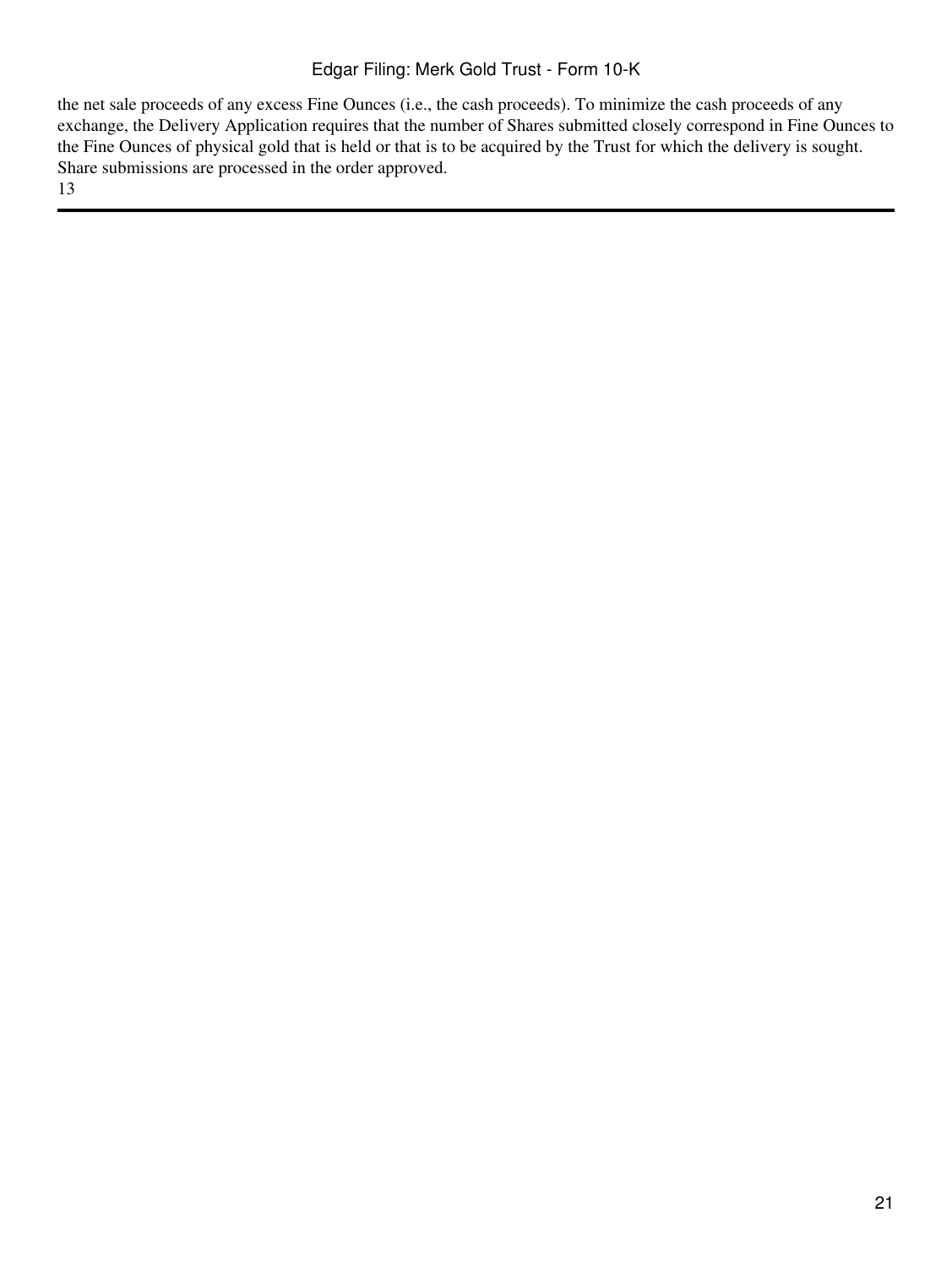## Creation Procedures — Authorized Participants

On any business day, an Authorized Participant may place an order with the Trustee to create one or more Baskets. For purposes of processing both purchase and redemption orders, a "business day" means any day other than a day: (1) when the NYSE Arca is closed for regular trading; or (2) if the order or other transaction requires the receipt or delivery, or the confirmation of receipt or delivery, of gold in the United Kingdom or in some other jurisdiction on a particular day, (A) when banks are authorized to close in the United Kingdom or in such other jurisdiction or when the London gold market is closed or (B) when banks in the United Kingdom or in such other jurisdiction are, or the London gold market is, not open for a full business day and the order or other transaction requires the execution or completion of procedures which cannot be executed or completed by the close of the business day. Purchase orders must be placed by 3:59:59 PM (New York time). The day on which the Trustee receives a valid purchase order is the purchase order date.

By placing a purchase order, an Authorized Participant agrees to deposit gold with the Trust, as described below. Prior to the delivery of Baskets for a purchase order, the Authorized Participant also must have wired to the Trustee the amount of the non-refundable transaction fee due for the purchase order and an amount equal to all taxes, governmental charges and fees payable in connection with such deposit, the transfer of gold and the issuance and delivery of Shares.

### Determination of Required Deposits

The amount of the required gold deposit for a Basket is determined by dividing the number of Fine Ounces of gold held by the Trust by the number of Baskets outstanding, as adjusted for the amount of gold constituting estimated accrued but unpaid fees and expenses of the Trust. The number of Baskets outstanding is determined by dividing the number of Shares outstanding by 50,000 (or other number of Shares in a Basket for such business day).

Fractions of a Fine Ounce of gold smaller than 0.001 of a Fine Ounce included in the gold deposit amount are disregarded in the foregoing calculation. All questions as to the composition of a gold deposit for a Basket will be finally determined by the Trustee. The Trustee's determination of the required gold deposit for a Basket shall be final and binding on all persons interested in the Trust.

## Delivery of Required Deposits

An Authorized Participant who places a purchase order is responsible for crediting its unallocated account, if held at the Custodian, with the required gold deposit amount in gold and, if the Authorized Participant does not maintain its unallocated account with the Custodian, causing the required gold deposit to be transferred to the Custodian, by 11:00 AM, London, England time, on the third business day following the purchase order date. No Shares are issued unless and until the Custodian has informed the Trustee that it has credited to the Trust Allocated Account at the Custodian the corresponding amount of gold. If the Custodian has notified the Trustee and the Sponsor that it is unable to move the gold from the Trust Unallocated Account to the Trust Allocated Account in connection with a particular purchase order or generally, the Trustee will, unless otherwise instructed by the Sponsor, reject the particular purchase order as well as any other subsequent purchase orders on the same business day. Upon receipt of the gold deposit amount, the Custodian, after receiving appropriate instructions from the Authorized Participant and the Trustee, will use commercially reasonable endeavors to transfer by 2:00 PM (London, England time) on the third business day following the purchase order date the gold deposit amount in gold to the Trust Unallocated Account, and on the same business day, acting on standing instructions given by the Trustee, the gold deposit amount from Trust Unallocated Account to the Trust Allocated Account by allocating specific bars of gold such that no more than 430 Fine Ounces remain in the Trust Unallocated Account. Upon transfer of the gold deposit amount to the Trust Allocated Account, the Trustee will direct DTC to credit the number of Baskets ordered to the Authorized Participant's DTC account. The expense and risk of delivery, ownership and safekeeping of gold until such gold has been received by the Trust shall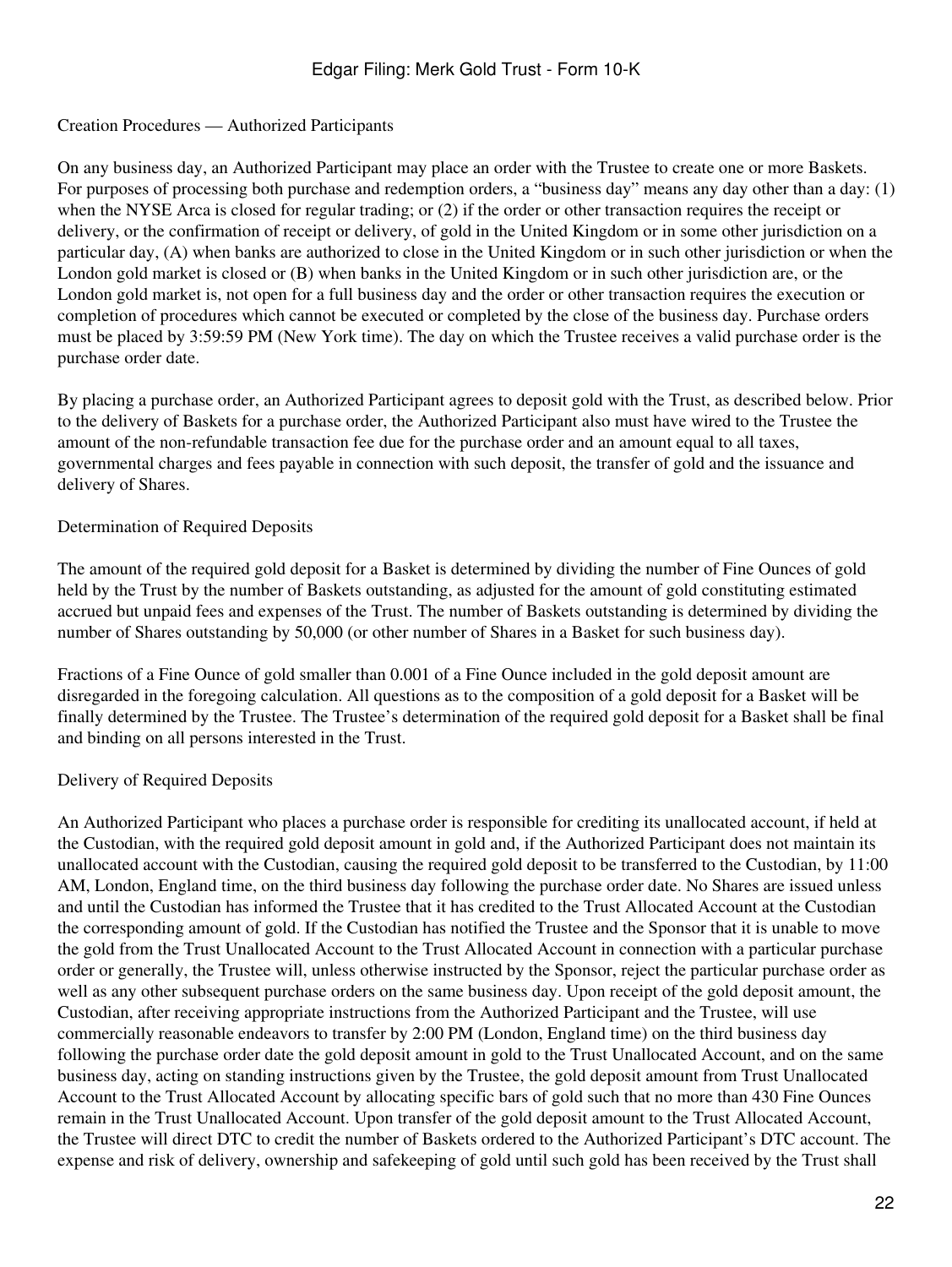be borne solely by the Authorized Participant. 14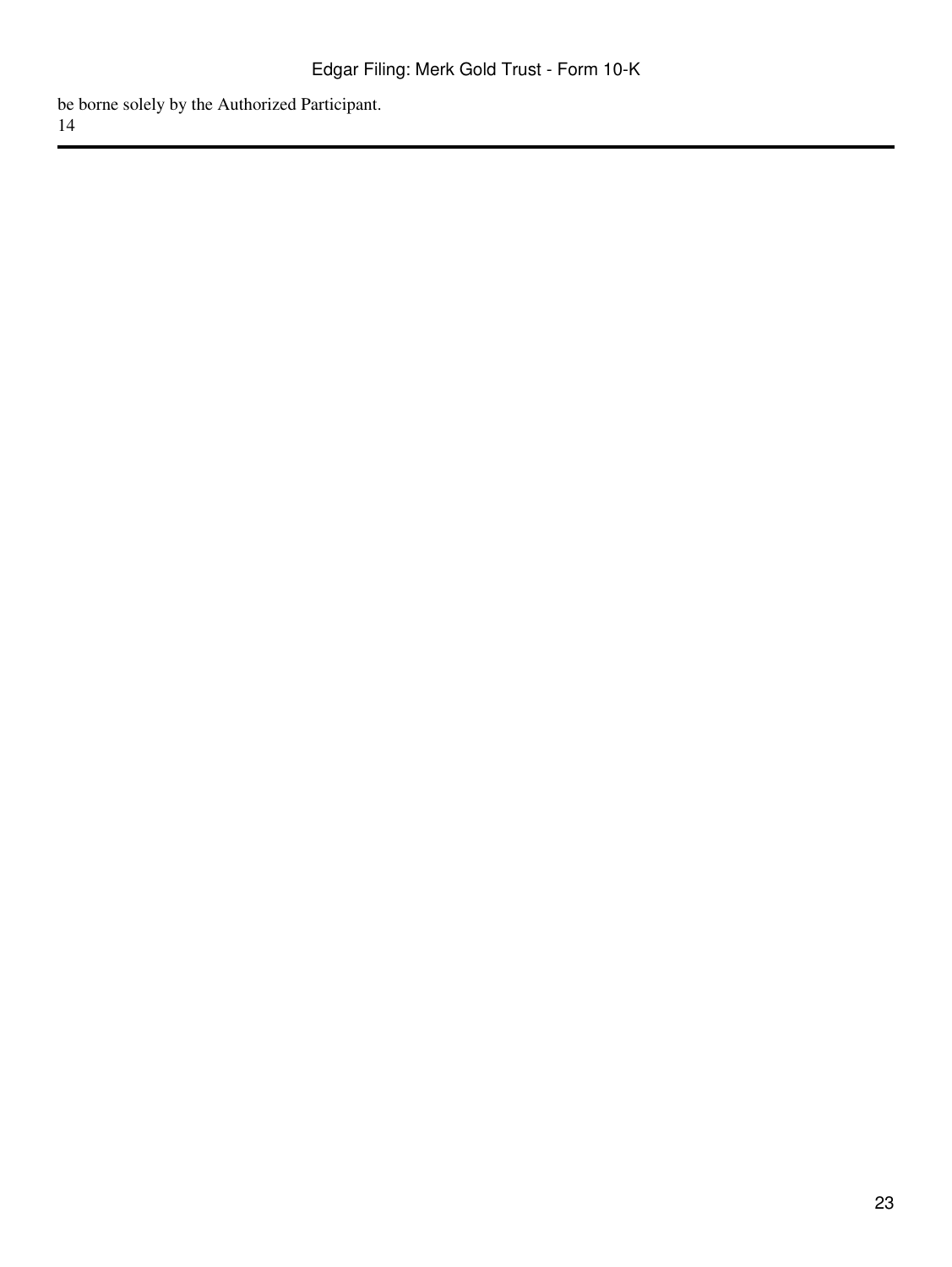Because gold is allocated only in multiples of whole bars, the amount of gold allocated from the Trust Unallocated Account to the Trust Allocated Account may be less than the total Fine Ounces credited to the Trust Unallocated Account. Any balance will be held in the Trust Unallocated Account. The Custodian may hold no more than 430 Fine Ounces of gold (maximum weight corresponding to one London Bar) in the Trust Unallocated Account at the close of a business day.

### Rejection of purchase orders

The Trustee may reject a gold deposit at any time when the Trustee's transfer books are closed or if the Sponsor thinks it necessary or advisable for any reason. None of the Trustee, the Sponsor or the Custodian will be liable for the rejection of any purchase order or gold deposit.

Redemption Procedures — Authorized Participants

The procedures by which an Authorized Participant can redeem one or more Baskets mirror the procedures for the creation of Baskets. On any business day, an Authorized Participant may place an order with the Trustee to redeem one or more Baskets. Redemption orders must be placed no later than 3:59:59 PM (New York time) on each business day the NYSE Arca is open for regular trading. A redemption order so received is effective on the date it is received in satisfactory form by the Trustee. The redemption procedures allow only Authorized Participants to redeem Baskets. An investor may not redeem Baskets other than through an Authorized Participant.

By placing a redemption order, an Authorized Participant agrees to deliver the Baskets to be redeemed through DTC's book-entry system to the Trust no later than the third business day following the effective date of the redemption order. Prior to the delivery of the redemption distribution for a redemption order, the Authorized Participant must also have wired to the Trustee the non-refundable transaction fee due for the redemption order.

The redemption distribution from the Trust will consist of a credit to the redeeming Authorized Participant's unallocated account representing the amount of the gold held by the Trust evidenced by the Shares being redeemed as of the date of the redemption order. Fractions of a Fine Ounce included in the redemption distribution smaller than 0.001 of a Fine Ounce are disregarded. Redemption distributions will be subject to the deduction of any applicable tax, fees or other governmental charge that may be due, as well as any charges or fees in connection with the transfer of gold and the issuance and delivery of Shares, and any expense associated with the delivery of gold other than by credit to an Authorized Participant's unallocated account with the Custodian.

#### Delivery of redemption distribution

The redemption distribution due from the Trust is delivered to the Authorized Participant on the third business day following the redemption order date if, by 9:00 AM (New York time) on such third business day, the Trustee's DTC account has been credited with the Baskets to be redeemed.

The Custodian will arrange for the redemption amount in gold to be transferred from the Trust Allocated Account to the Trust Unallocated Account and, thereafter, to the redeeming Authorized Participant's unallocated account. The Authorized Participant and the Trust each are at risk in respect of gold credited to their respective unallocated accounts in the event of the Custodian's insolvency. See "Risk Factors— The Trust Would Be An Unsecured Creditor of the Custodian in the Event of Insolvency."

As with the allocation of gold to the Trust Allocated Account that occurs upon a purchase order, if in transferring gold from the Trust Allocated Account to the Trust Unallocated Account in connection with a redemption order there is an excess amount of gold transferred to the Trust Unallocated Account, the excess over the gold redemption amount will be held in the Trust Unallocated Account. The Custodian may hold no more then 430 Fine Ounces of gold (maximum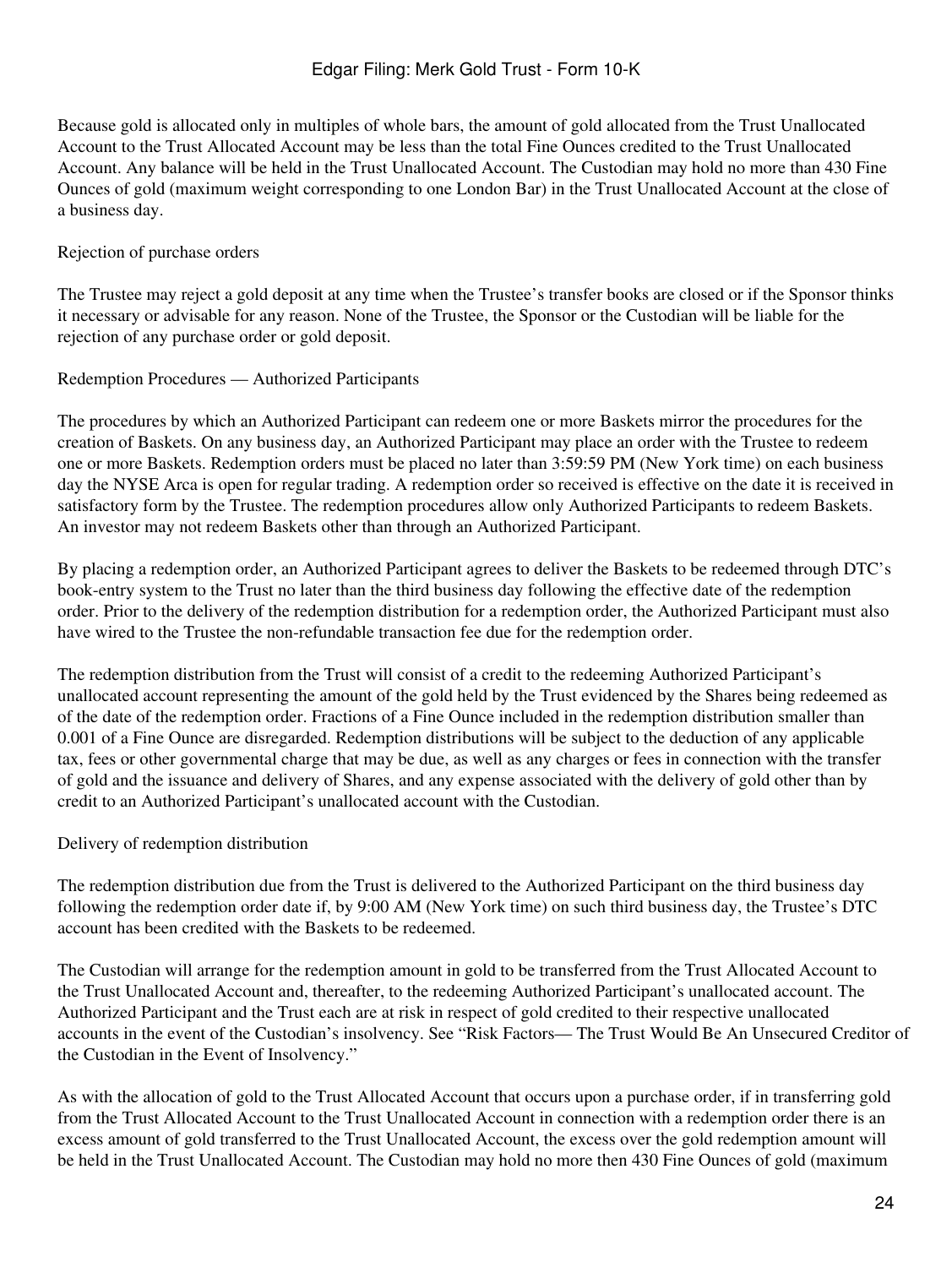weight corresponding to one London Bar) in the Trust Unallocated Account at the close of each business day. 15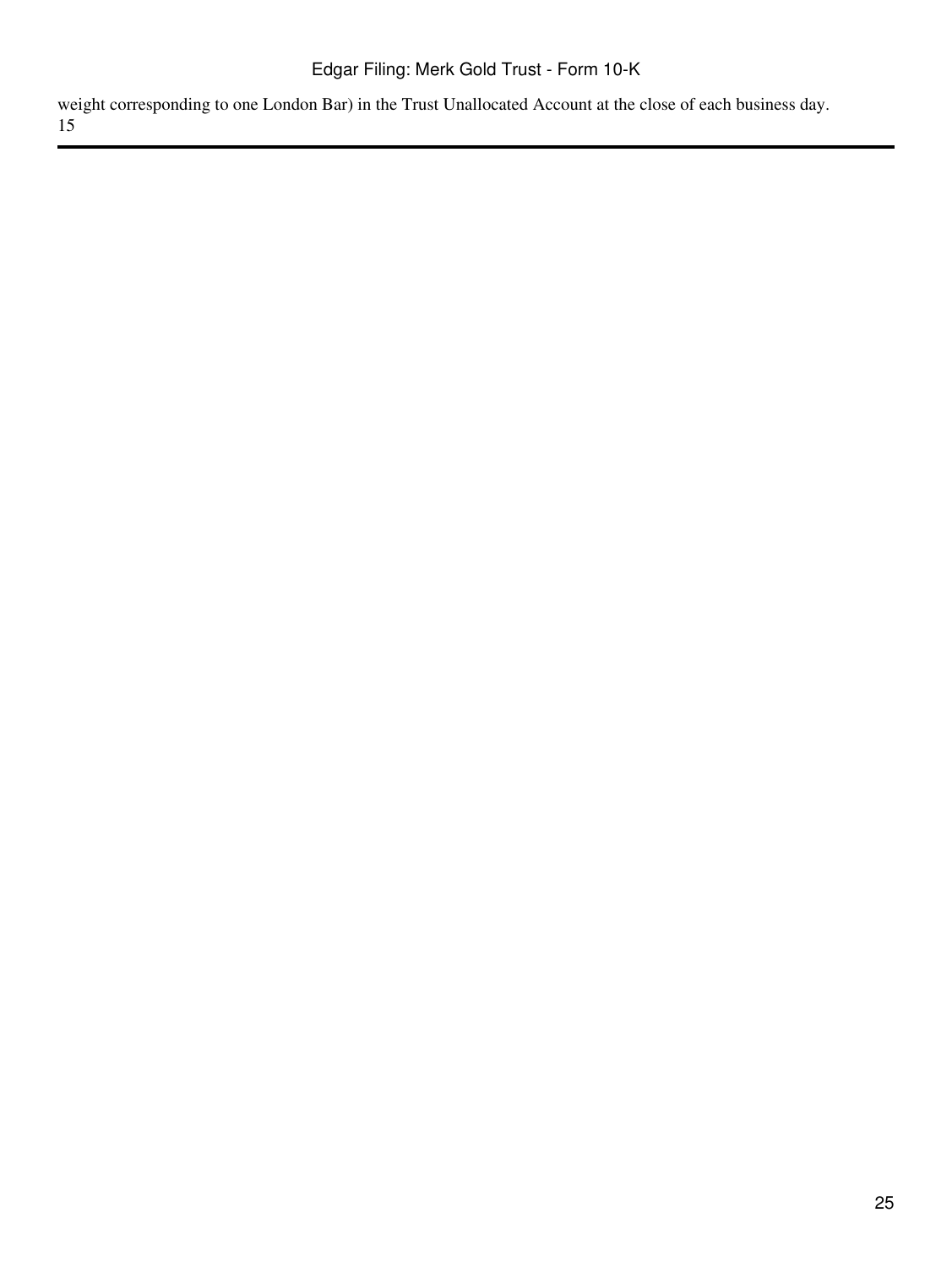Suspension or rejection of redemption orders

The Trustee may, in its discretion, and will when directed by the Sponsor, suspend the right of redemption, or postpone the redemption settlement date or reject a particular redemption order (1) for any period during which the NYSE Arca is closed other than customary weekend or holiday closings, or trading on the NYSE Arca is suspended or restricted or (2) for any period during which an emergency exists as a result of which delivery, disposal or evaluation of gold is not reasonably practicable. Neither the Sponsor nor the Trustee will be liable to any person or in any way for any loss or damages that may result from any such suspension or postponement.

The Trustee will reject a redemption order if the order is not in proper form as described in the Authorized Participant Agreement or if the fulfillment of the order, in the opinion of its counsel, might be unlawful.

### The Sponsor

The Sponsor, Merk Investments LLC, is a Delaware limited liability company. The Sponsor's office is located at 332 Pine Street, Suite 200, San Francisco, California, 94104. The Sponsor has provided investment advisory services to mutual funds since 2005. As of December 31, 2014, the Sponsor had approximately \$343 million of assets under management. The Sponsor's role is discussed below, and it has undertaken the responsibilities set forth below.

## The Sponsor's Role

The Sponsor arranged for the creation of the Trust, the registration of the Shares for their public offering in the United States and the listing of the Shares on the NYSE Arca. In exchange for the Sponsor's Fee, the Sponsor has agreed to assume the following administrative and marketing expenses incurred by the Trust: the Trustee's monthly fee and out-of-pocket expenses; the Custodian's fee; the fees and expenses of Foreside Fund Services, LLC; expenses reimbursable under the Custody Agreement; the precious metals dealer's fees and expenses reimbursable under its agreement with the Sponsor; exchange listing fees; SEC registration fees; printing and mailing costs; maintenance expenses for the Trust's website; audit fees and up to \$100,000 per annum in legal expenses. The Sponsor is paid in Shares in lieu of cash.

The Sponsor will not exercise day-to-day oversight over the Trustee or the other service providers to the Trust. The Sponsor may remove the Trustee and appoint a successor Trustee if: (1) the Trustee ceases to meet certain objective requirements (including the requirement that it have capital, surplus and undivided profits of at least \$150 million); (2) having received written notice of a material breach of its obligations under the Trust Agreement, the Trustee has not cured the breach within 30 days; or (3) the Trustee fails to consent to the implementation of an amendment to the Trust's initial Internal Control Over Financial Reporting deemed necessary by the Sponsor and, after consultations with the Sponsor, the Sponsor and the Trustee fail to resolve their differences regarding the proposed amendment. The Sponsor also has the right to replace the Trustee during the 90 days following any merger, consolidation or conversion in which the Trustee is not the surviving entity or, in its discretion, on the fifth anniversary of the creation of the Trust or on any subsequent third anniversary thereafter. The Sponsor also has the right to direct the Trustee to appoint any new or additional Custodian that the Sponsor selects.

The Sponsor: (1) will develop a marketing plan for the Trust on an ongoing basis; (2) will prepare marketing materials regarding the Shares; (3) will maintain the Trust's website; (4) may engage in over-the-counter transactions with a precious metals dealer to exchange the Trust's gold for gold of different specifications as requested by a Delivery Applicant in a Delivery Application; (5) may provide instructions for assaying gold, and other instructions relating to custody of the Trust's gold, as necessary; (6) may request the Trustee to order Custodian audits (to the extent permitted under the Custody Agreement); and (7) will review Delivery Applications from Delivery Applicants wishing to take delivery of physical gold for their Shares and coordinate the delivery of physical gold to the Delivery Applicants. 16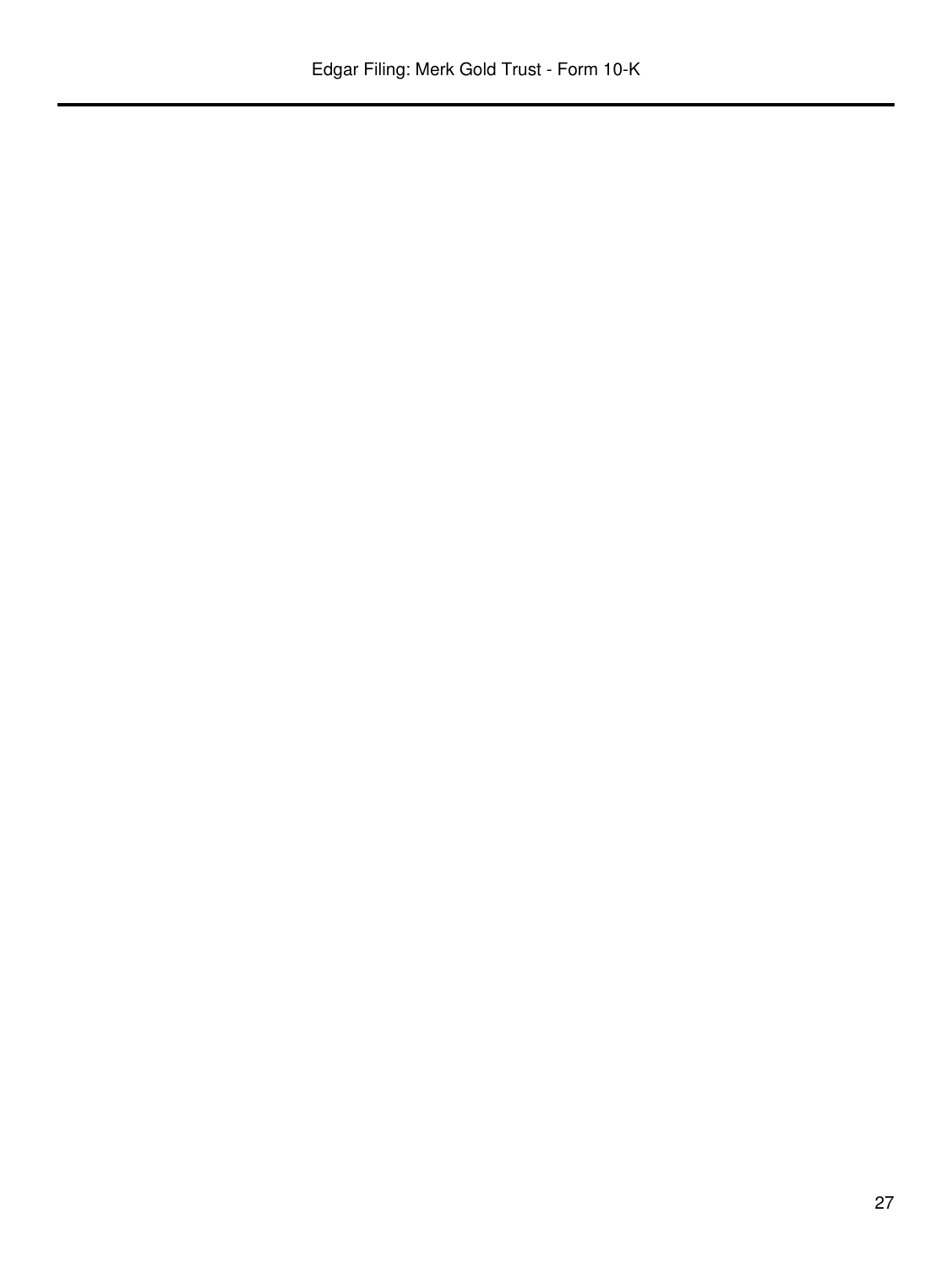The Sponsor periodically engages in over-the-counter transactions to exchange London Bars for physical gold of other specifications. The Sponsor engages in such transactions pursuant to instructions from a Delivery Applicant who requests 10 Ounce Bars (containing 10 Fine Ounces of gold), 1 Ounce Bars (containing 1 Fine Ounce of gold) and gold coins in exchange for their Shares. The Sponsor pays for such conversion but seeks to recover these costs by charging an exchange fee to Delivery Applicants exchanging Shares for physical gold. The exchange fee will not exactly reflect the actual cost of conversion to the Sponsor and may reflect a markup to compensate the Sponsor for the risk the Sponsor is taking on by exchanging physical gold for physical gold other than London Bars before knowing investor demand for delivery or market conditions at the time investor demand for delivery changes. The Sponsor selects the precious metals dealers with whom it seeks to exchange the Trust's physical gold.

## The Trustee

The Bank of New York Mellon, a banking corporation organized under New York State law with trust powers, serves as the Trustee. The Trustee has a trust office at 2 Hanson Place, Brooklyn, New York 11217. The Trustee is subject to supervision by the New York State Financial Services Department and the Board of Governors of the Federal Reserve System. Information regarding creation and redemption Basket composition, NAV of the Trust, transaction fees for the creation and redemption of Baskets and the names of the parties that have executed an Authorized Participant Agreement may be obtained from the Trustee. A copy of the Trust Agreement is available for inspection at the Trustee's trust office identified above. Under the Trust Agreement, the Trustee is required to maintain capital, surplus and undivided profits of at least \$150 million.

## The Trustee's Role

The Trustee is generally responsible for the day-to-day administration of the Trust, including keeping the Trust's operational records. The Trustee's principal responsibilities include: (1) valuing the Trust's gold and calculating the NAV per share of the Trust, (2) supplying inventory information to the Sponsor for the Trust's website; (3) receiving and processing orders from Authorized Participants for the creation and redemption of Baskets; (4) coordinating the processing of orders from Authorized Participants with the Custodian and DTC, including coordinating with the Custodian the receipt of unallocated gold transferred to the Trust in connection with each issuance of Baskets; (5) cooperating with the Sponsor, the Custodian and the precious metals dealer in connection with the delivery of physical gold to Delivery Applicants in exchange for their Shares; (6) issuing and allocating Shares to the Sponsor in lieu of paying the Sponsor's Fee in cash; (7) issuing and allocating Shares to the Sponsor to reimburse cash payments owed by the Trust, but undertaken by the Sponsor; (8) selling the Trust's gold pursuant to the Sponsor's direction or otherwise as needed to pay any extraordinary Trust expenses that are not assumed by the Sponsor; (9) holding the Trust's cash and other financial assets, if any; (10) when appropriate, making distributions of cash or other property to investors; and (11) receiving and reviewing reports on the custody of and transactions in the Trust's gold from the Custodian and taking such other actions in connection with the custody of gold as the Sponsor instructs. The Trustee shall, with respect to directing the Custodian, act in accordance with the instructions of the Sponsor. If the Custodian resigns, the Trustee shall appoint any replacement Custodian selected by the Sponsor in accordance with the Trust Agreement. Under the agreement with the Custodian, the Trustee, the Sponsor and the Sponsor's auditors and inspectors may visit the premises of the Custodian for the purpose of examining the Trust's gold and certain related records maintained by the Custodian.

The Trustee intends to regularly communicate with the Sponsor in connection with the administration of the Trust. The Trustee does not monitor the performance of the Custodian other than to review the reports provided by the Custodian pursuant to the Custody Agreement. The Trustee, along with the Sponsor, will liaise with the Trust's legal, accounting and other professional service providers as needed. The Trustee will assist and support the Sponsor with the preparation of all periodic reports required to be filed with the SEC on behalf of the Trust. The Trustee's monthly fees and out-of-pocket expenses will be paid by the Sponsor. Affiliates of the Trustee may from time to time act as Authorized Participants or purchase or sell gold or Shares for their own account, as agent for their customers and for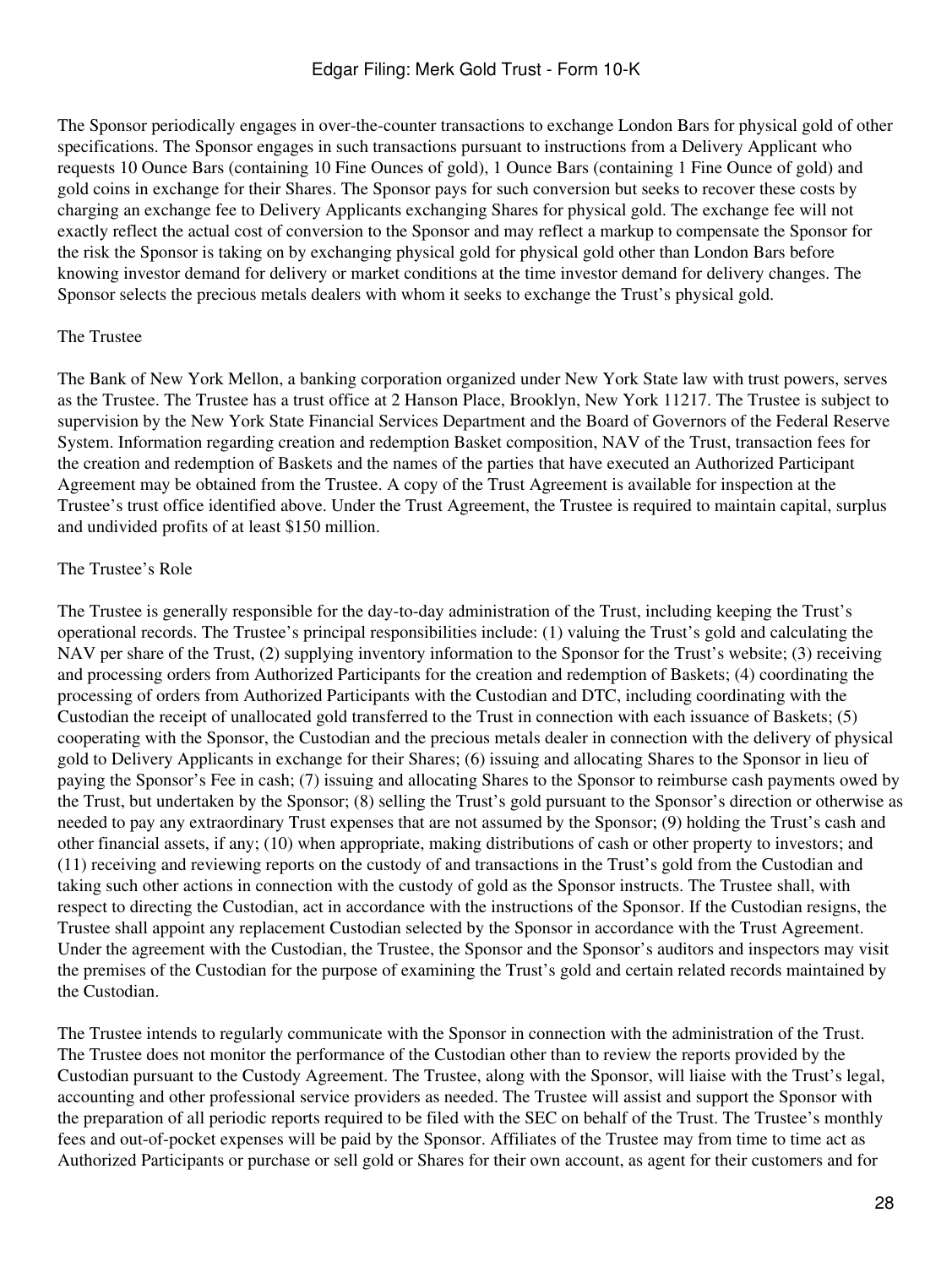accounts over which they exercise investment discretion. 17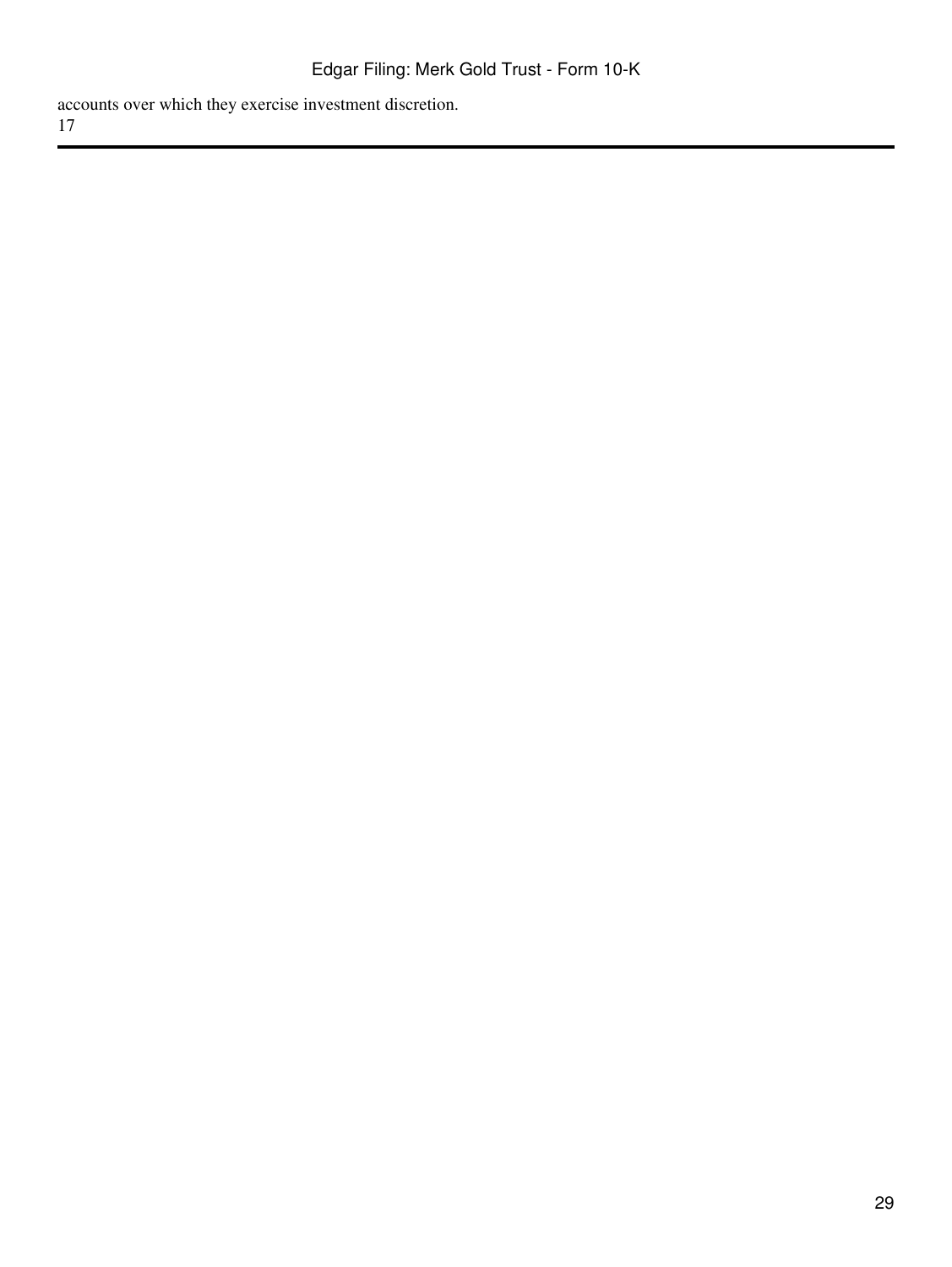The Trustee will keep proper books of registration and transfer of Shares at its office located in New York or such office as it may subsequently designate. These books and records are open to inspection by any person who establishes to the Trustee's satisfaction that such person is an investor at all reasonable times during the usual business hours of the Trustee. The Trustee will keep a copy of the Trust Agreement on file in its office which will be available for inspection on reasonable advance notice at all reasonable times during its usual business hours by any investor.

### The Custodian

JPMorgan serves as the Custodian for the Trust. The Custodian is a national banking association organized under the laws of the United States. The Custodian is subject to supervision by the Federal Reserve Bank of New York and the Federal Deposit Insurance Corporation. The Custodian's office is located at 25 Bank Street, Canary Wharf, London E14 SJP. In addition to supervision and examination by the federal banking authorities, London custodian operations are generally subject to supervision by the Financial Services Authority.

#### The Custodian's Role

The Custodian is responsible for holding the Trust's allocated gold as well as receiving and converting allocated and unallocated gold on behalf of the Trust. Unless otherwise agreed between the Trustee (as instructed by the Sponsor) and the Custodian, physical gold must be held by the Custodian at its London vault premises. At the end of each business day, the Custodian will hold no more than 430 Fine Ounces of unallocated gold for the Trust, which corresponds to the maximum Fine Ounce weight of a London Bar. The Custodian converts the Trust's gold between allocated and unallocated gold when: (1) Authorized Participants engage in creation and redemption transactions with the Trust; (2) gold is sold to pay Trust expenses; or (3) physical gold is converted into unallocated form to facilitate the exchange of Shares by a Delivery Applicant for gold. The Custodian will facilitate the transfer of gold in and out of the Trust through the unallocated gold accounts it may maintain for each Authorized Participant and the precious metals dealer and through the unallocated gold accounts it will maintain for the Trust. The Custodian is responsible for allocating specific bars of gold to the Trust Allocated Account.

The Custodian will provide the Trustee with regular reports detailing the gold transfers in and out of the Trust Unallocated Account with the Custodian and identifying the gold bars held in the Trust Allocated Account.

The Custodian and its affiliates may from time to time act as Authorized Participants or purchase or sell gold or Shares for their own account, as an agent for their customers and for accounts over which they exercise investment discretion. The Trustee, on behalf of the Trust, has entered into the Custody Agreement with the Custodian, under which the Custodian maintains the Trust Unallocated Account and the Trust Allocated Account.

Pursuant to the Trust Agreement, if, upon the resignation of the Custodian, there would be no custodian acting pursuant to the Custody Agreement, the Trustee shall, promptly after receiving notice of such resignation, appoint a substitute custodian or custodians selected by the Sponsor pursuant to custody agreement(s) approved by the Sponsor (provided, however, that the rights and duties of the Trustee under the Trust Agreement and the custody agreement(s) shall not be materially altered without its consent). When directed by the Sponsor, and to the extent permitted by, and in the manner provided by, the Custody Agreement, the Trustee shall remove the Custodian and appoint a substitute or additional custodian or custodians selected by the Sponsor. After the entry into the Custody Agreement(s), the Trustee shall not enter into or amend any Custody Agreement with a custodian without the written approval of the Sponsor (which approval shall not be unreasonably withheld or delayed). When instructed by the Sponsor, the Trustee shall demand that a custodian of the Trust deliver such of the Trust's gold held by it as is requested of it to any other custodian or such substitute or additional custodian or custodians directed by the Sponsor. Each such substitute or additional custodian shall, forthwith upon its appointment, enter into a Custody Agreement in form and substance approved by the Sponsor. 18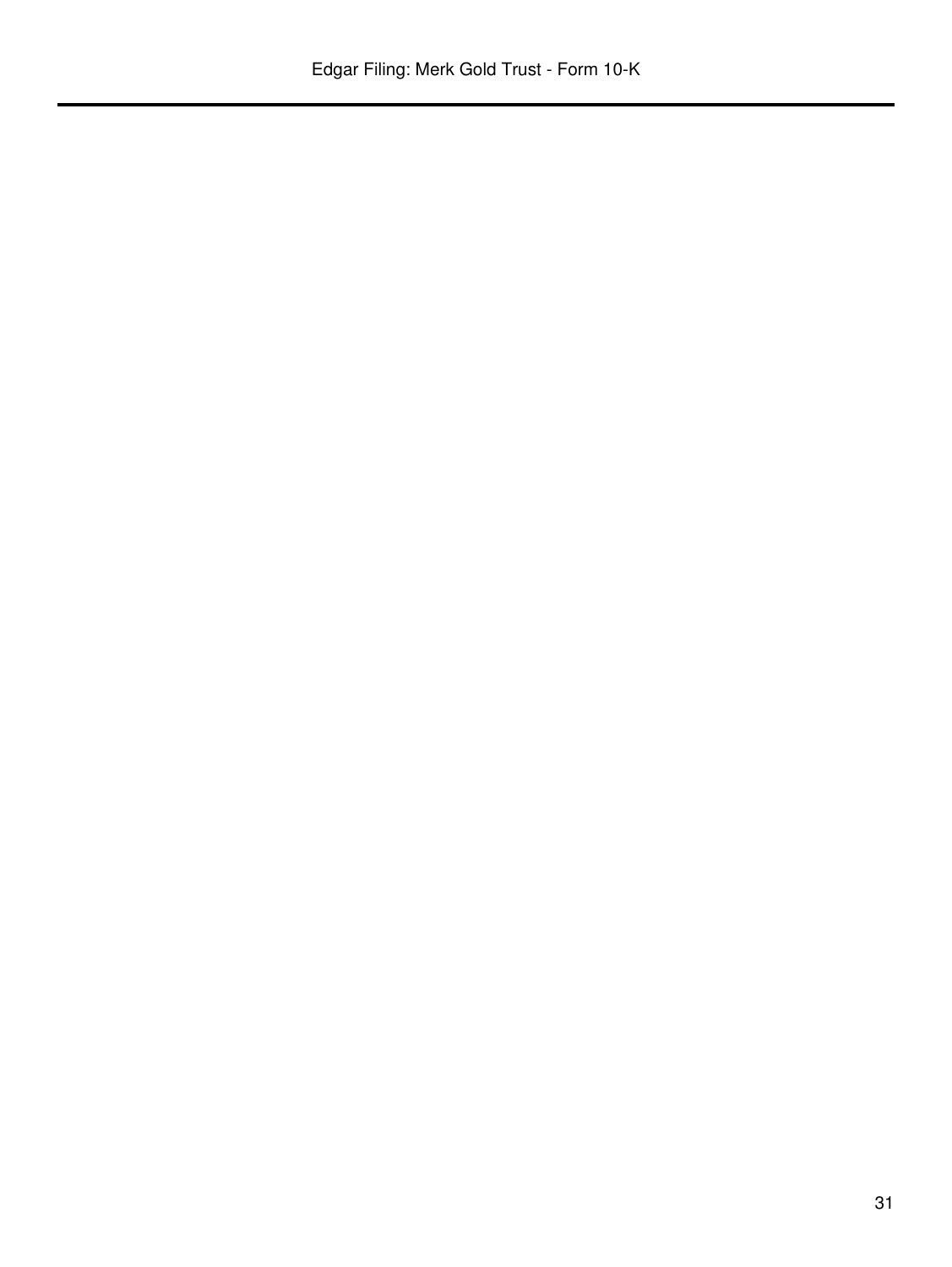Under the Trust Agreement, the Sponsor is responsible for appointing accountants or other inspectors to monitor the accounts and operations of the Custodian and any successor custodian or additional custodian and for enforcing the obligations of each such custodian as is necessary to protect the Trust and the rights and interests of the investors. The Trustee has no obligation to monitor the activities of the Custodian other than to receive and review such reports of the gold held for the Trust by such Custodian and of transactions in gold held for the account of the Trust made by such Custodian pursuant to the Custody Agreement.

When instructed by the Sponsor, the Trustee will take action to remove gold from one custodian to another custodian selected by the Sponsor. In connection with such transfer of physical gold, the Trustee will, at the direction of the Sponsor, cause the physical gold to be weighed or assayed. The Trustee shall have no liability for any transfer of physical gold or weighing or assaying of delivered physical gold as directed by the Sponsor, and in the absence of such direction shall have no obligation to effect such a delivery or to cause the delivered physical gold to be weighed, assayed or otherwise validated.

### Inspection of Gold

Under the Custody Agreement, the Custodian will allow the Sponsor and the Trustee and their physical gold auditors (currently Inspectorate), access to its premises during normal business hours, to examine the physical gold and such records as they may reasonably require to perform their respective duties with regard to investors in Shares. The Trustee agrees that any such access shall be subject to execution of a confidentiality agreement and agreement to the Custodian's security procedures, and any such audit shall be at the Trust's expense.

On June 6, 2014, the Sponsor exercised its right to visit the premises of the Custodian for the purpose of examining the Trust's gold and related records.

On February 2, 2015, the Sponsor exercised its right to visit the Custodian's premises and inspect the Trust's gold and related records. The inspection was carried out on behalf of the Sponsor by Inspectorate International Limited, a leading commodity inspection and testing company.

Description of the Shares

#### General

The Trustee is authorized under the Trust Agreement to create and issue an unlimited number of Shares. The Trustee will create Shares in Baskets (a Basket equals a block of 50,000 Shares) only upon the order of an Authorized Participant. The Shares represent units of fractional undivided beneficial interest in the net assets of the Trust and have no par value. The Trust also may issue Shares to compensate and reimburse the Sponsor in Shares rather than in cash.

## Description of Limited Rights

The Shares do not represent a traditional investment and you should not view them as similar to "shares" of a corporation operating a business enterprise with management and a board of directors. As an investor, you will not have the statutory rights normally associated with the ownership of Shares of a corporation, including, for example, the right to bring "oppression" or "derivative" actions. All Shares are of the same class with equal rights and privileges. Each share is transferable, is fully paid and non-assessable and entitles the holder to vote on the limited matters upon which investors may vote under the Trust Agreement. The Shares are entitled to be redeemed or exchanged for gold as described in this Report. The Shares do not entitle their holders to any conversion or pre-emptive rights or redemption rights for single Shares.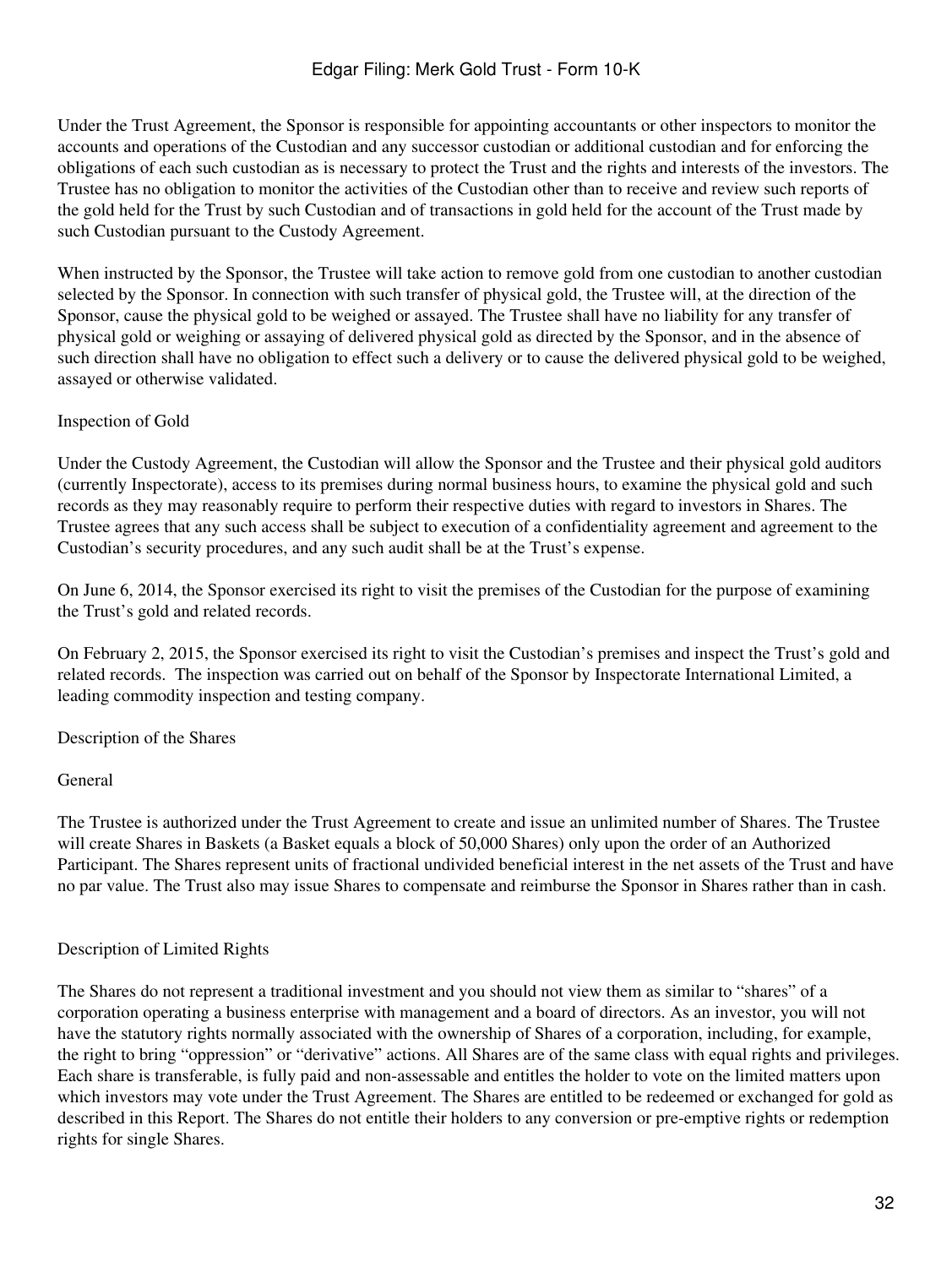Redemption of and Taking Delivery of Physical Gold in Exchange for the Shares

The Shares may be redeemed by or through an Authorized Participant in Baskets. Investors may also take delivery of physical gold in exchange for their Shares. See "Creations & Redemption of Shares" for details. 19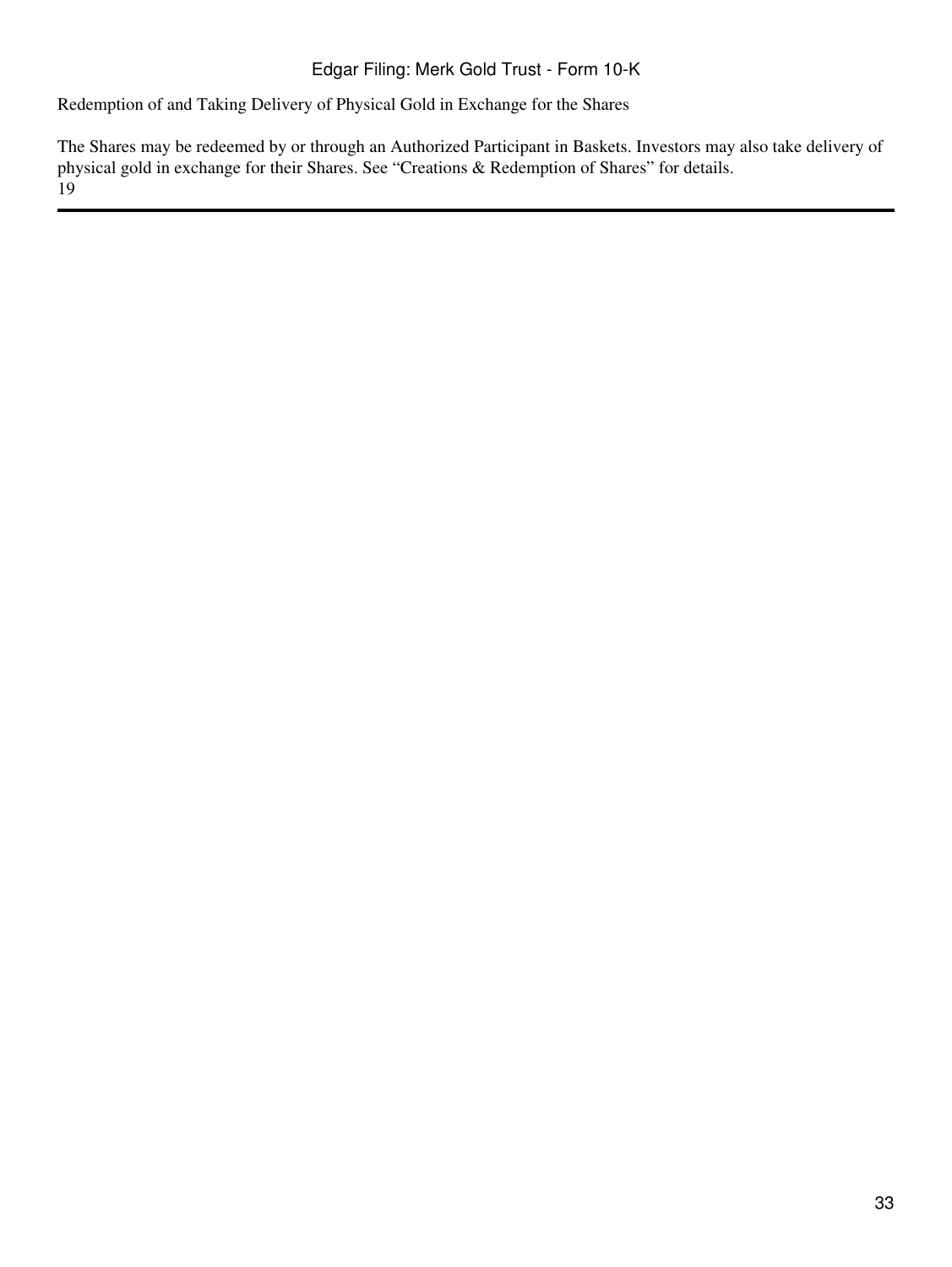## Distributions

If the Trust is terminated and liquidated, the Trustee will distribute to the investors any amounts remaining after the satisfaction of all outstanding liabilities of the Trust and the establishment of such reserves for applicable taxes, other governmental charges and contingent or future liabilities as the Trustee shall determine. Investors of record on the record date fixed by the Trustee for a distribution will be entitled to receive their pro rata portion of any distribution.

## Voting Rights

Under the Trust Agreement, except in limited circumstances, investors do not have voting rights. However, registered holders of at least 25% of the Shares have the right to require the Trustee to cure any material breach by it of the Trust Agreement, and registered holders of at least 75% of the Shares have the right to require the Trustee to terminate the Trust Agreement. In addition, certain amendments to the Trust Agreement require advance notice to the investors before the effectiveness of such amendments, but no investor vote or approval is required for any amendment to the Trust Agreement.

## Book-Entry Form

Individual certificates will not be issued for the Shares. Instead, one or more global certificates will be deposited by the Trustee with DTC and registered in the name of Cede & Co., as nominee for DTC. The global certificates will evidence all of the Shares outstanding at any time. Under the Trust Agreement, investors may only hold Shares through (1) participants in DTC, such as a bank, broker-dealer or trust company ("DTC Participants"), (2) those who maintain, either directly or indirectly, a custodial relationship with a DTC Participant ("Indirect Participants"), and (3) those banks, brokers, dealers, trust companies and others who hold interests in the Shares through DTC Participants or Indirect Participants. The Shares are only transferable through the book-entry system of DTC. Investors who are not DTC Participants may transfer their Shares through DTC by instructing the DTC Participant holding their Shares (or by instructing the Indirect Participant or other entity through which their Shares are held) to transfer the Shares. Transfers will be made in accordance with standard securities industry practices.

DTC may decide to discontinue providing its service with respect to Baskets and/or the Shares by giving notice to the Trustee and the Sponsor. Under such circumstances, the Sponsor will find a replacement for DTC to perform its functions at a comparable cost or, if a replacement is unavailable, the Trustee will terminate the Trust.

The rights of the investors generally must be exercised by DTC Participants acting on their behalf in accordance with the rules and procedures of DTC. Because the Shares can only be held in book-entry form through DTC and DTC Participants, investors must rely on DTC, DTC Participants and any other financial intermediary through which they hold the Shares to receive the benefits and exercise the rights described in this section. Investors should consult with their broker or financial institution to find out about procedures and requirements for securities held in book-entry form through DTC.

## United States Federal Income Tax Consequences

This section summarizes the material federal income tax consequences that generally will apply to the purchase, ownership and disposition of Shares by a "U.S. Investor" (as defined below) and certain federal tax consequences that may apply to the purchase, ownership and disposition of Shares by a "non-U.S. Investor" (as defined below). The following discussion represents, insofar as it describes conclusions regarding federal tax law and subject to the limitations and qualifications described therein, the opinion of K&L Gates LLP, special federal income tax counsel to the Sponsor. The discussion is based on the Internal Revenue Code of 1986, as amended (the "Code"), final and temporary Treasury regulations promulgated thereunder and judicial and administrative interpretations of the Code, all as in effect on the date of this Prospectus; no assurance can be given that future legislation, regulations, court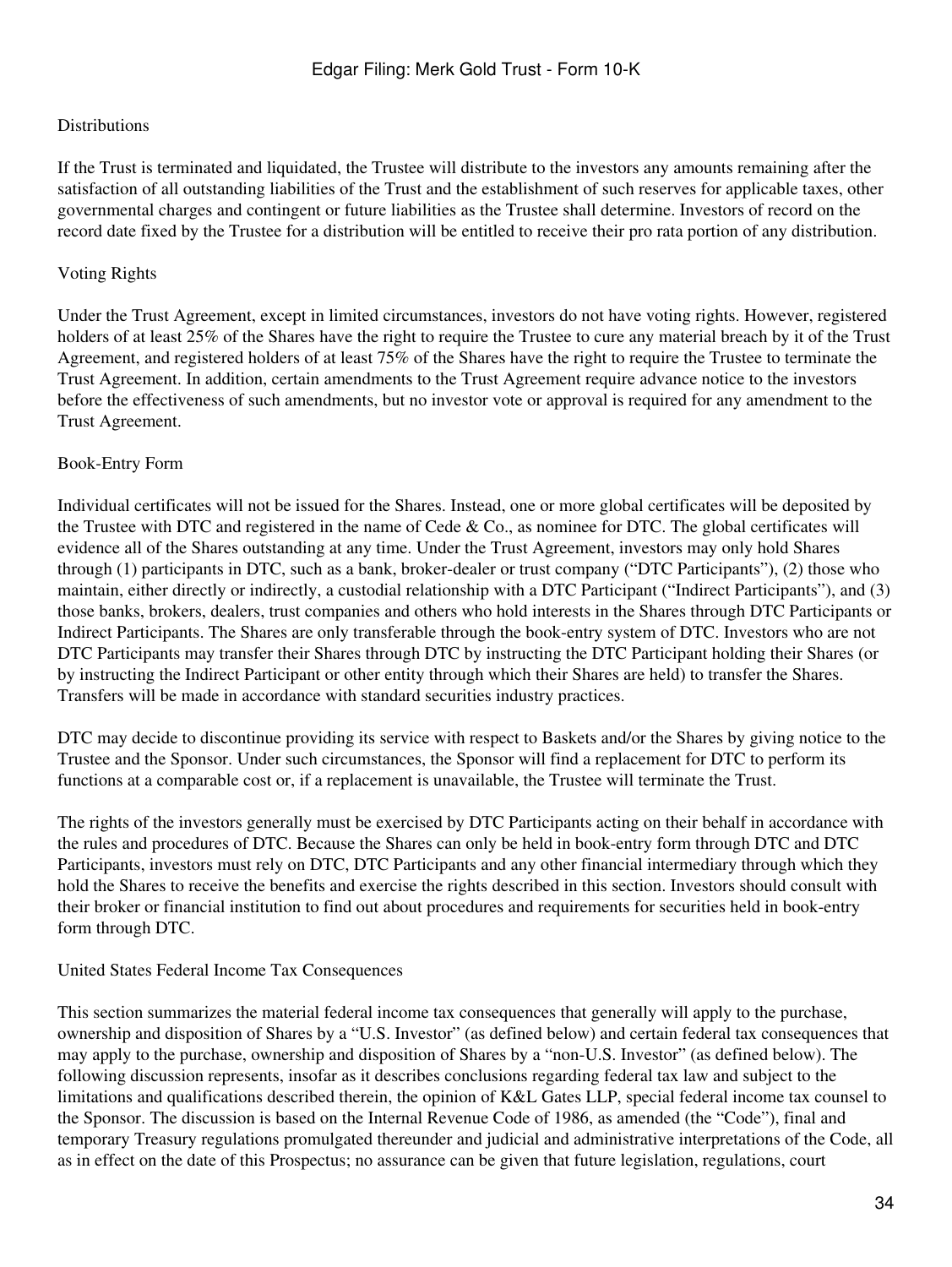decisions and/or 20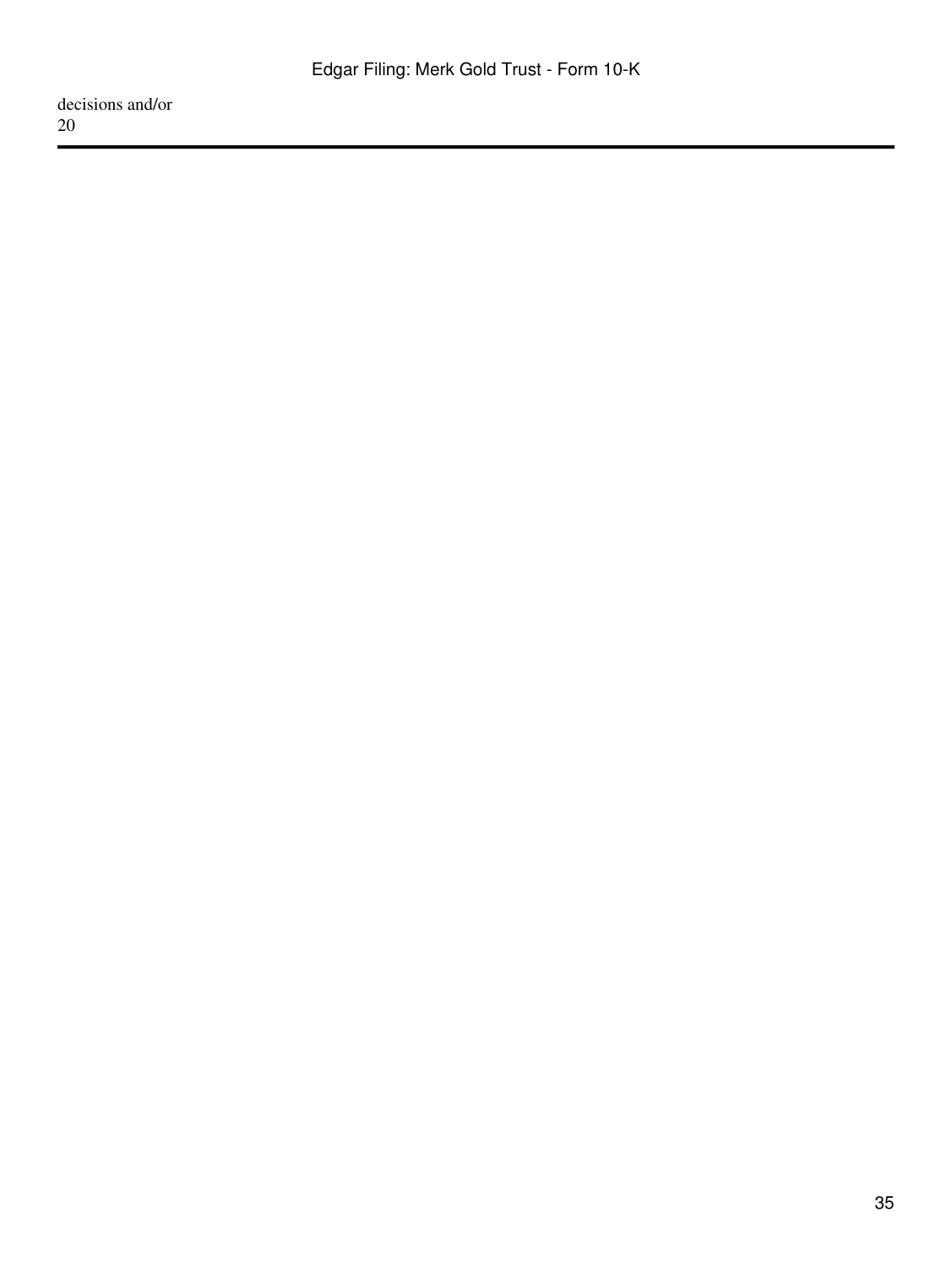administrative pronouncements will not significantly change applicable law and materially affect the conclusions expressed herein, and any such change, even though made after an investor has invested in the Trust, could be applied retroactively. This discussion does not purport to be complete or to deal with all aspects of federal income taxation that may be relevant to an investor in light of its particular circumstances or to an investor mentioned in the second sentence of the next paragraph.

The tax treatment of investors may vary depending on their own particular circumstances. Certain investors — including banks, thrift institutions and certain other financial institutions, insurance companies, tax-exempt organizations, brokers and dealers in securities or currencies, certain securities traders, persons holding Shares as a position in a "hedging," "straddle," "conversion" or "constructive sale" transaction (as those terms are defined in the authorities mentioned above), qualified pension and profit-sharing plans, individual retirement accounts ("IRAs"), certain other tax-deferred accounts, U.S. expatriates, persons whose "functional currency" is not the U.S. dollar, persons subject to the federal alternative minimum tax, foreign investors (except as specifically provided under "Income Taxation of Non-U.S. Investors" and "Estate and Gift Tax Considerations for Non-U.S. Investors" below) and other investors with special circumstances — may be subject to special rules not discussed below. In addition, the following discussion applies only to investors who will hold Shares as "capital assets" (as defined in section 1221 of the Code).

The discussion below does not address the effect of any state, local or foreign tax law on an investor. Purchasers of Shares are urged to consult their own tax advisers with respect to all federal, state, local and foreign tax law considerations potentially applicable to their investment in Shares.

For purposes of this discussion, a "U.S. Investor" is an investor who or that is:

·An individual who is treated as a citizen or resident of the United States for federal tax purposes;

· United States or under the laws of the United States or any state thereof or the District of Columbia; A corporation or partnership (or other entity treated as such for those purposes) that is created or organized in the

· conduct of a trade or business within the United States, is not includible in gross income; An estate other than an estate the income of which, from non-U.S. sources that is not effectively connected with the

· and one or more persons described in any of the three preceding clauses have the authority to control all substantial A trust if a court within the United States is able to exercise primary supervision over the administration of the trust decisions of the trust; or

An eligible trust that has made a valid election under applicable Treasury regulations to continue to be treated as a<br>Compatio trust domestic trust.

An investor that is not a U.S. Investor as so defined is referred to below as a "non-U.S. Investor." For federal tax purposes, the treatment of any beneficial owner of an interest in a partnership (including any entity classified as such for those purposes) will generally depend on the partner's status and the partnership's activities. Partnerships and partners should consult their tax advisers about the federal income tax consequences of purchasing, owning and disposing of Shares.

## Taxation of the Trust

The Trust will be treated as a "grantor trust" for federal tax purposes. As a result, the Trust itself will not be subject to federal income tax. Instead, the Trust's income and expenses will "flow through" to its investors, and the Trustee will report the Trust's income, gains, losses and deductions to the Internal Revenue Service ("IRS") on that basis. There can be no assurance that the IRS will agree with that treatment, and it is possible that the IRS or another tax authority could assert a position contrary thereto and that a court could sustain that contrary position. Neither the Sponsor nor the Trustee will request a ruling from the IRS with respect to the classification or treatment of the Trust for federal tax purposes. If the IRS were to assert successfully that the Trust is not a "grantor trust," the Trust would be classified as a partnership for those purposes, which may affect timing and other tax consequences to its investors. 21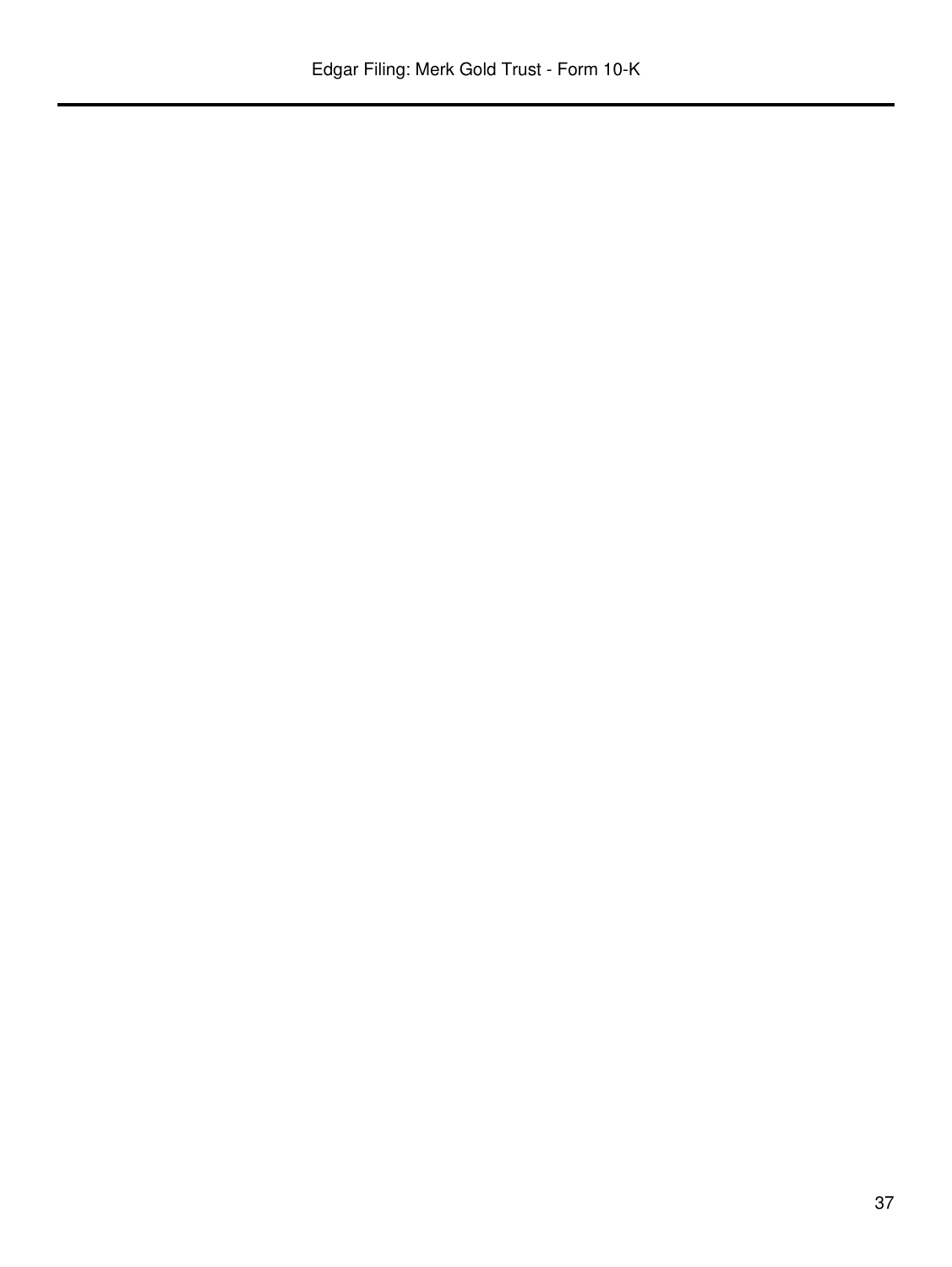### Taxation of U.S. Investors

An investor will be treated, for federal tax purposes, as if it directly owns a pro rata share of the Trust's assets and directly receives that share of any Trust income and incurs that share of the Trust's expenses. In the case of an investor that purchases Shares for cash, its initial tax basis in its pro rata share of the assets held in the Trust at the time it acquires its Shares will be equal to its cost of acquiring the Shares. In the case of an investor that acquires its Shares as part of the creation of a Basket, the delivery of gold to the Trust in exchange for a pro rata share of the underlying gold the Trust holds at the time it acquires its Shares will not be a taxable event to the investor, and the investor's tax basis in and holding period for that share of the Trust's gold will be the same as its tax basis in and holding period for the gold delivered in exchange therefor. For purposes of this discussion, and unless stated otherwise, it is assumed that all of an investor's Shares are acquired on the same date and at the same price per share. Investors that hold multiple lots of Shares, or that are contemplating acquiring multiple lots of Shares, should consult their own tax advisers as to the determination of the tax basis in and holding period for the underlying gold represented by such Shares.

If the Trust sells gold, for example to generate cash to pay its fees or expenses, an investor will recognize gain or loss in an amount equal to the difference between (1) the investor's pro rata share of the amount the Trust realizes on the sale and (2) the investor's tax basis in its pro rata share of the gold that was sold. Although it is not entirely free from doubt, the Trust will treat the issuance of Shares to the Sponsor as payment of the Sponsor's Fee and/or reimbursement of the Trust's expenses and/or liabilities as a taxable exchange by the Trust of the portion of the underlying gold represented by those Shares and thus will also constitute a taxable event for investors. An investor's tax basis in its share of any gold sold or exchanged by the Trust generally will be determined by multiplying the investor's total basis in its share of all the gold held in the Trust immediately prior to the sale or exchange by a fraction, the numerator of which is the amount of gold sold or exchanged and the denominator of which is the total amount of all the gold so held. After any such sale or exchange, an investor's tax basis in its pro rata share of the gold remaining in the Trust will be equal to its tax basis in its share of the total amount of the gold held in the Trust immediately prior to the sale or exchange less the portion of that basis allocable to its share of the gold that was sold or exchanged.

On the sale of some or all of its Shares, an investor will be treated as having sold the part of its pro rata share of the gold held in the Trust at that time that is attributable to the Shares sold. Accordingly, the investor generally will recognize gain or loss on the sale in an amount equal to the difference between (1) the amount realized pursuant to the sale of the Shares and (2) the investor's tax basis in that attributable part, as determined in the manner described in the preceding paragraph.

If an investor redeems (which term, and its variations, as used in this section includes a surrender, and its variations, to the Trust by a Delivery Applicant of) some or all of its Shares in exchange for (i.e., in order to take delivery of) the underlying gold (including American Gold Eagle gold coins (with a minimum fineness of 91.67%) ("American Gold Coins")) represented by the redeemed Shares, the exchange will generally not be a taxable event for the investor (except as noted below with respect to any cash proceeds). In addition, if an investor acquires its Shares as part of the creation of a Basket by delivering to the Trust gold in specified denominations (e.g., unallocated gold), the subsequent redemption of its Shares for gold delivered by the Trust in different denominations (e.g., LBMA gold in denominations of 350 to 430 Fine Ounces or 10 Ounce Bars of gold or coins) will not constitute a taxable event, provided that the amount of gold received on the redemption contains the equivalent metallic content of the gold delivered on the creation, less amounts accrued or sold to pay the Trust's expenses and other charges. An investor's tax basis in the gold received on a redemption generally will be the same as the investor's tax basis in the portion of its pro rata share of the gold held in the Trust immediately prior to the redemption that is attributable to the redeemed Shares. An investor's holding period with respect to the gold received on a redemption should include the period during which the investor held the redeemed Shares. A subsequent sale of the gold received by the investor will be a taxable event.

If an investor is entitled to any cash proceeds on the redemption of some or all of its Shares, the investor will be treated as having sold the portion of its pro rata share of the gold held in the Trust equal in value to the cash proceeds.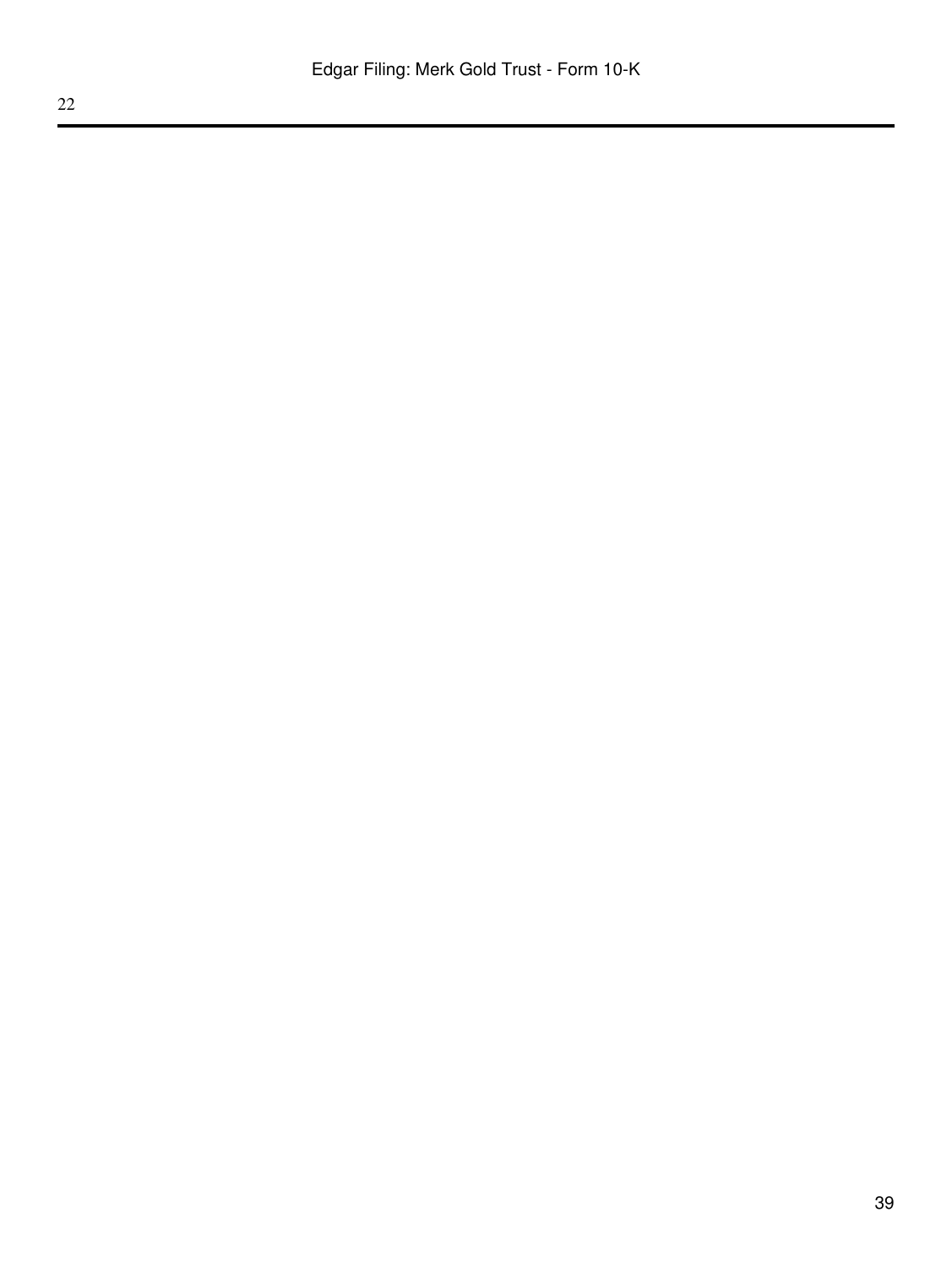An investor's tax basis in its pro rata share of the gold held in the Trust immediately after any sale or redemption of less than all of the investor's Shares generally will equal (1) its tax basis in its share of the total amount of the gold held in the Trust immediately prior to the sale or redemption less (2) the portion of such basis that is taken into account in determining the amount of gain or loss the investor recognizes on the sale or, in the case of a redemption, is treated as the basis in the gold received by the investor in the redemption.

# Maximum 28% Long-Term Capital Gains Tax Rate for US Investors Who Are Individuals

Gains recognized by an individual, estate or trust (each referred to below as an "individual" unless the context requires otherwise) from the sale of "collectibles," which term includes gold, held for more than one year are subject to federal income tax at a maximum rate of 28% rather than the lower maximum rates applicable to most other long-term capital gains individuals recognize (a maximum of 15% for a single individual with taxable income not exceeding \$406,750 (\$457,600 for married individuals filing jointly) and 20% for individuals with taxable income exceeding those respective amounts, which will be adjusted for inflation annually). For these purposes, gain an individual recognizes on the sale of an interest in a "grantor trust" that holds collectibles (such as the Trust) is treated as gain recognized on the sale of the collectibles, to the extent the gain is attributable to unrealized appreciation in value of the collectibles. Therefore, any gain recognized by an individual U.S. Investor attributable to a sale or exchange of Shares held for more than one year, or attributable to the Trust's sale of any gold that the investor is treated (through his, her or its ownership of Shares) as having held for more than one year, generally will be subject to federal income tax at a maximum rate of 28%. The tax rates for capital gains recognized on the sale of assets held by an individual U.S. Investor for one year or less, or by a taxpayer other than an individual, are generally the same as those at which ordinary income is taxed.

# 3.8% Tax on Net Investment Income

An individual is required to pay a 3.8% tax on the lesser of (1) the excess of the individual's "modified adjusted gross income" over a threshold amount (\$250,000 for married persons filing jointly and \$200,000 for single taxpayers) or (2) the individual's "net investment income," which generally includes dividends, interest, and net gains from the disposition of investment property. This tax is in addition to any other taxes due on that income. U.S. Investors should consult their own tax advisers regarding the effect, if any, this provision may have on their investment in Shares.

# Brokerage Fees and Trust Expenses

Any brokerage or other transaction fee incurred by an investor in purchasing Shares will be included in the investor's tax basis in the Trust's underlying assets. Similarly, any brokerage fee incurred by an investor in selling Shares will reduce the amount the investor realizes with respect to the sale.

Investors will be required to recognize the full amount of gain or loss on a sale of gold by the Trust (as discussed above), even though some or all of the sale proceeds are used by the Trustee to pay Trust expenses. An investor may deduct its respective pro rata share of each expense incurred by the Trust to the same extent as if it directly incurred the expense. Investors who are individuals, however, may be required to treat some or all of the expenses of the Trust as miscellaneous itemized deductions. An individual may deduct certain miscellaneous itemized deductions only to the extent they exceed 2% of the individual's adjusted gross income. In addition, such deductions may be subject to phase-outs and other limitations under applicable Code provisions.

# Investment by U.S. Tax-Exempt Investors

Certain U.S. Investors (referred to in this paragraph as "U.S. Tax-Exempt Investors") are subject to federal income tax only on their "unrelated business taxable income" (UBTI). It is expected that, unless a U.S. Tax-Exempt Investor incurs debt to purchase Shares, it should not realize UBTI with respect to its pro rata share of the Trust. 23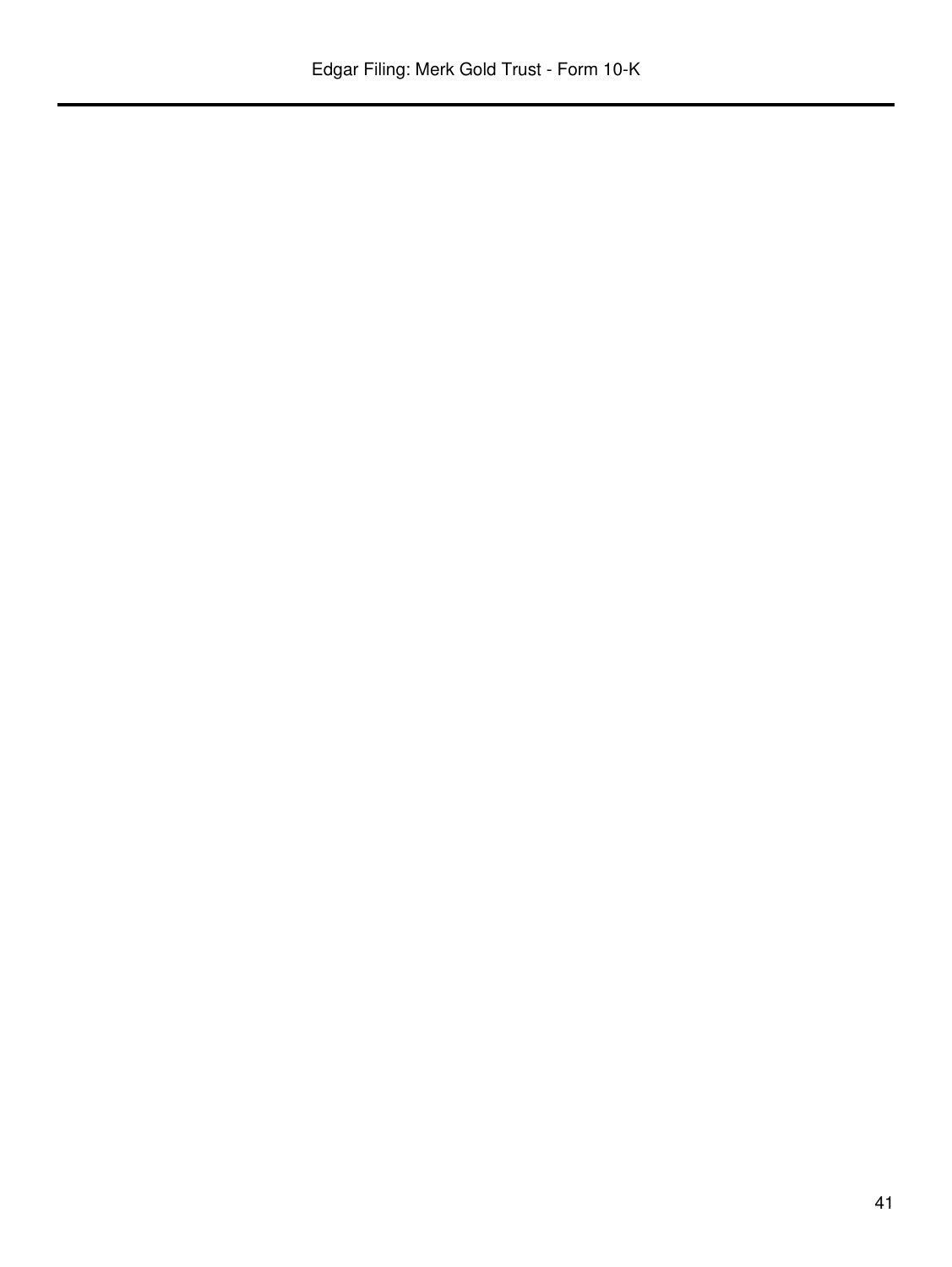Investment by Regulated Investment Companies

Mutual funds and other investment vehicles that are "regulated investment companies" within the meaning of Code section 851 should consult with their tax advisers concerning (1) the likelihood that an investment in Shares, although they are a "security" within the meaning of the 1940 Act, may be considered an investment in the underlying gold for purposes of Code section 851(b), and (2) the extent to which an investment in Shares might nevertheless be consistent with preservation of their qualification under that section.

# Investment by Certain Retirement Plans

Section 408(m) of the Code provides that the purchase of a "collectible" as an investment for an IRA, or for a participant- directed account maintained under any plan that is tax-qualified under Code section 401(a) ("Tax-Qualified Account"), is treated as a taxable distribution from the account to the owner of the IRA, or to the participant for whom the Tax-Qualified Account is maintained, of an amount equal to the cost to the account of acquiring the collectible. The Trust, through the Sponsor, has requested, and expects to receive (though there can be no assurance in that regard), a private letter ruling from the IRS that the purchase of Shares by an IRA or a Tax-Qualified Account will not constitute the acquisition of a collectible or be treated as a taxable distribution to the IRA owner or plan participant under Code section 408(m). If a redemption of Shares results in the delivery of gold to an IRA or Tax-Qualified Account, however, that distribution would constitute the acquisition of a collectible to the extent provided under that section. See also "ERISA and Related Considerations."

# Income Taxation of Non-U.S. Investors

A non-U.S. Investor generally will not be subject to federal income tax with respect to gain recognized on the sale or other disposition of Shares, or on the sale of gold by the Trust, unless (1) the non-U.S. Investor is an individual and is present in the United States for 183 days or more during the taxable year of the sale or other disposition and the gain is treated as being from U.S. sources or (2) the gain is effectively connected with the conduct by the non-U.S. Investor of a trade or business in the United States and certain other conditions are met. Non-U.S. Investors are advised to consult their own tax advisers as to the tax consequences, under the laws of any non-U.S. jurisdiction to which they are subject, of their purchase, holding, sale and redemption of or any other dealing in Shares and, in particular, as to whether any value added tax, other consumption tax or transfer tax is payable in relation to such purchase, holding, sale, redemption or other dealing.

# Estate and Gift Tax Considerations for Non-U.S. Investors

Individuals who are neither citizens nor residents (as determined for federal estate and gift tax purposes) of the United States (collectively, Non-Residents) are subject to estate tax on all property that has a U.S. "situs." Shares may well be considered to have a U.S. situs for these purposes. If Shares are so considered, they would be includible in the U.S. gross estate of a Non-Resident investor; federal estate tax is imposed at rates of up to 40% of the fair market value of the U.S. taxable estate. In addition, the federal "generation-skipping transfer tax" may apply in certain circumstances. The estate of a Non-Resident investor who was resident in a country that has an estate tax treaty with the United States may be entitled to benefit from such treaty.

For Non-Residents, the federal gift tax generally applies only to gifts of tangible personal property or real property having a U.S. situs. Tangible personal property (including gold) has a U.S. situs if it is physically located in the United States. Although the matter is not settled, it appears that ownership of Shares might not be considered ownership of the underlying gold for this purpose, even to the extent that gold is held in custody in the United States. Instead, Shares might be considered intangible property, and therefore they might not be subject to U.S. gift tax if transferred during the holder's lifetime.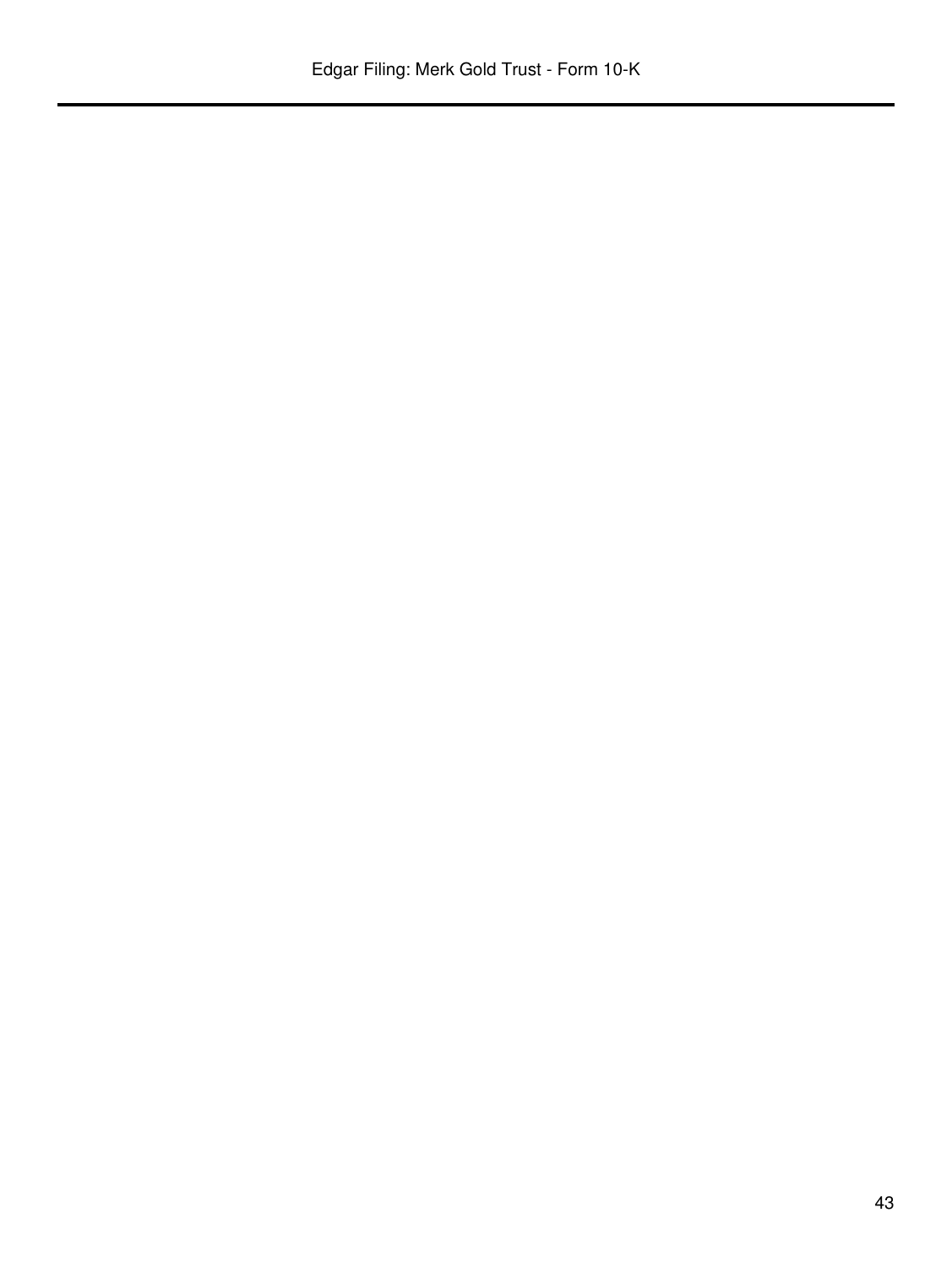Non-Resident investors are urged to consult their tax advisers regarding the possible application of federal estate, gift and generation-skipping transfer taxes in their particular circumstances.

### U.S. Information Reporting and Withholding

The Trustee will make information available that will enable brokers and custodians through which investors hold Shares to prepare and file certain information returns with the IRS, and will provide certain tax-related information to investors, in connection with the Trust. To the extent required by applicable regulations, each investor will be provided with information regarding its allocable portion of the Trust's annual income, deductions, gain and loss (if any). A U.S. Investor may be subject to federal backup withholding, at the rate of 28%, in certain circumstances unless it provides its taxpayer identification number to its broker and complies with certain certification procedures; the amount of any backup withholding will be allowed as a credit against an investor's federal income tax liability and may entitle an investor to a refund, provided that the required information is furnished to the IRS. A non-U.S. Investor may have to comply with certification procedures to establish that it is not a U.S. Investor, and some non-U.S. Investors will be required to meet certain information reporting or certification requirements imposed by the Foreign Account Tax Compliance Act, to avoid withholding.

### ERISA and Related Considerations

The Employee Retirement Income Security Act of 1974, as amended ("ERISA"), and section 4975 of the Code impose certain requirements on employee benefit plans and certain other plans and arrangements, including IRAs and individual retirement annuities, Keogh plans and certain collective investment funds or insurance company general or separate accounts in which such plans, accounts, annuities or arrangements are invested, that are subject to ERISA or the Code, respectively (collectively, "Plans"), and on persons who are fiduciaries with respect to the investment of assets treated as "plan assets" of a Plan. Investments by Plans are subject to the fiduciary requirements and the applicability of prohibited transaction restrictions under ERISA.

Government plans and some church plans are not subject to the fiduciary responsibility provisions of ERISA or the provisions of Code section 4975 but may be subject to substantially similar rules under state or other federal law. Fiduciaries of any such plans are advised to consult with their counsel prior to an investment in Shares.

In contemplating an investment of a portion of Plan assets in Shares, the Plan fiduciary responsible for making such investment should carefully consider, taking into account the facts and circumstances of the Plan, the "Risk Factors" discussed above and whether such investment is consistent with its fiduciary responsibilities, including (1) whether the fiduciary has the authority to make the investment under the appropriate governing Plan instrument, (2) whether the investment would constitute a direct or indirect non-exempt prohibited transaction with a "party in interest" or "disqualified person," (3) the Plan's funding objectives, and (4) whether under the general fiduciary standards of investment prudence and diversification such investment is appropriate for the Plan, taking into account the Plan's overall investment policy, the composition of its investment portfolio and its need for sufficient liquidity to pay benefits when due.

# Item 1A. Risk Factors

Before making an investment decision, you should consider carefully the risks described below, as well as the other information included in this Prospectus.

#### The Value of Your Shares is Directly Related to the Price of Gold

The value of your Shares fluctuates based upon the price of the gold held by the Trust. Fluctuations in the price of gold could materially adversely affect your investment in the Shares. This creates the potential for losses, regardless of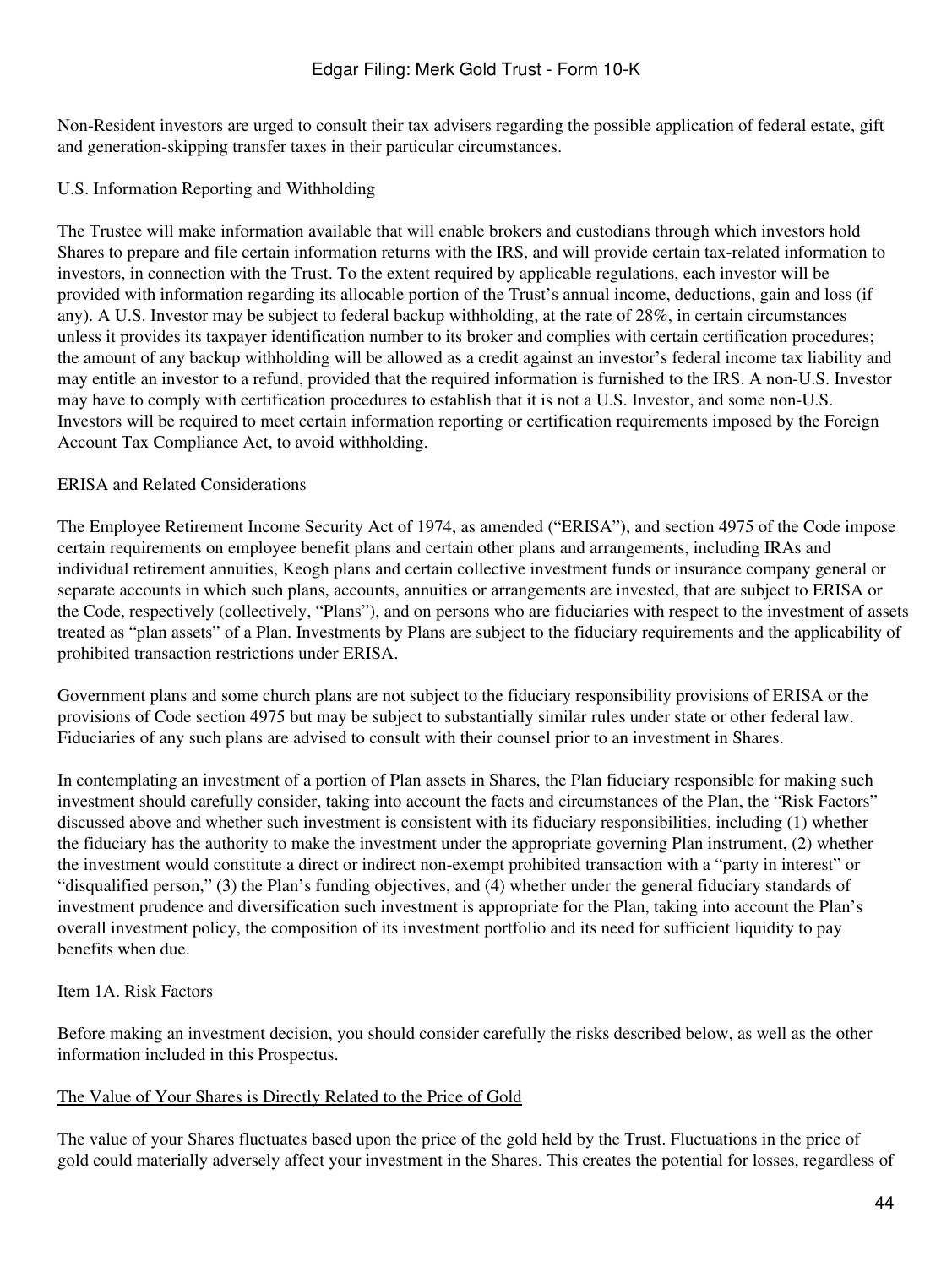the period of time that you hold the Shares.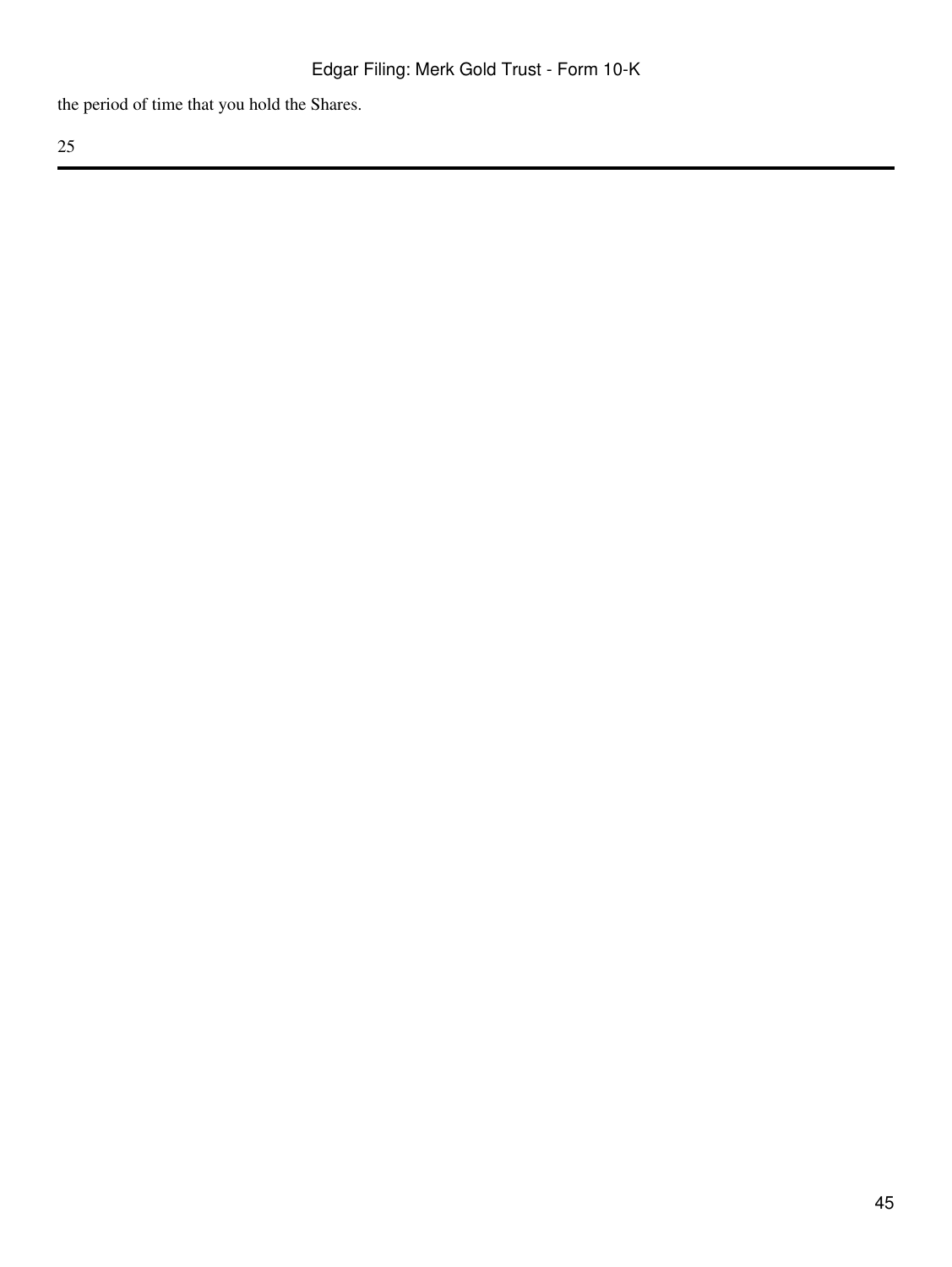The Shares are intended to track the performance of the price of gold. The value of the Shares relates directly to the value of the gold owned by the Trust. Therefore, the value of the Shares will fluctuate with the price of gold. The price of gold has fluctuated widely over the past several years. This exposes your investment in Shares to potential losses. Several factors may affect the price of gold and, as a result, the value of the Shares, including the following:

· purchases made by gold producers to unwind gold hedge positions, (3) central bank purchases and sales, (4) Global supply and demand, which is influenced by factors including (1) forward selling by gold producers, (2) production and cost levels in major gold-producing countries and (5) new production projects;

- ·Investors' expectations regarding future inflation rates;
- ·Currency exchange rate volatility;
- ·Interest rate volatility; and
- ·Unexpected political, economic global or regional incidents.

Investors should be advised that there is no assurance that gold will maintain its long-term value in terms of U.S. dollar value in the future. In the event that the price of gold declines, the Sponsor expects the value of an investment in the Shares to decline proportionately.

#### There is No Guarantee that the High Trading Price of Gold Will be Sustained

The international gold market has experienced historically high trading prices in recent years. Because there can be no assurance that this historically high trading price of gold will be sustained, there could be significant decreases in the value of net assets and the NAV of the Trust.

Prices in the international gold market have reached historically high levels in recent years. The price of physical gold going forward and, in turn, the future value of net assets of the Trust, may be dependent upon factors that include global gold supply and demand, investors' inflation expectations, exchange rate volatility and interest rate volatility. An adverse development with regard to one or more of these, or other factors may lead to a decrease in gold bullion currency trading prices. A decline in prices of gold would decrease the value of net assets and the NAV of the Trust.

# Governmental Actions May Affect the Price of Gold

Future governmental decisions may have significant impact on the price of gold, which may result in a significant decrease or increase in the value of the net assets and the NAV of the Trust.

Generally, gold prices reflect the supply and demand of available gold. Governmental decisions, such as the executive order issued by the President of the United States in 1933 requiring all persons in the United States to deliver gold to the Federal Reserve or the abandonment of the gold standard by the United States in 1971, have been viewed as having significant impact on the supply and demand of gold and the price of gold. Future governmental decisions may have an impact on the price of gold, and may result in a significant decrease or increase in the value of the net assets and the NAV of the Trust.

# Sales of Gold in the Market Could Adversely Affect the Shares

Substantial sales of gold by central banks, governmental agencies and multi-lateral institutions could adversely affect an investment in the Shares.

Central banks, other governmental agencies and multi-lateral institutions buy, sell and hold gold as part of their reserve assets. This market sector holds a significant amount of gold, some of which is static, meaning that it is held in vaults and is not bought, sold, leased or swapped or otherwise available in the open market. Several central banks and multi-lateral institutions have sold portions of their gold reserves in recent years, with the result being that this sector, taken as a whole, has been a net supplier of gold to the open market. In the event that future economic, political or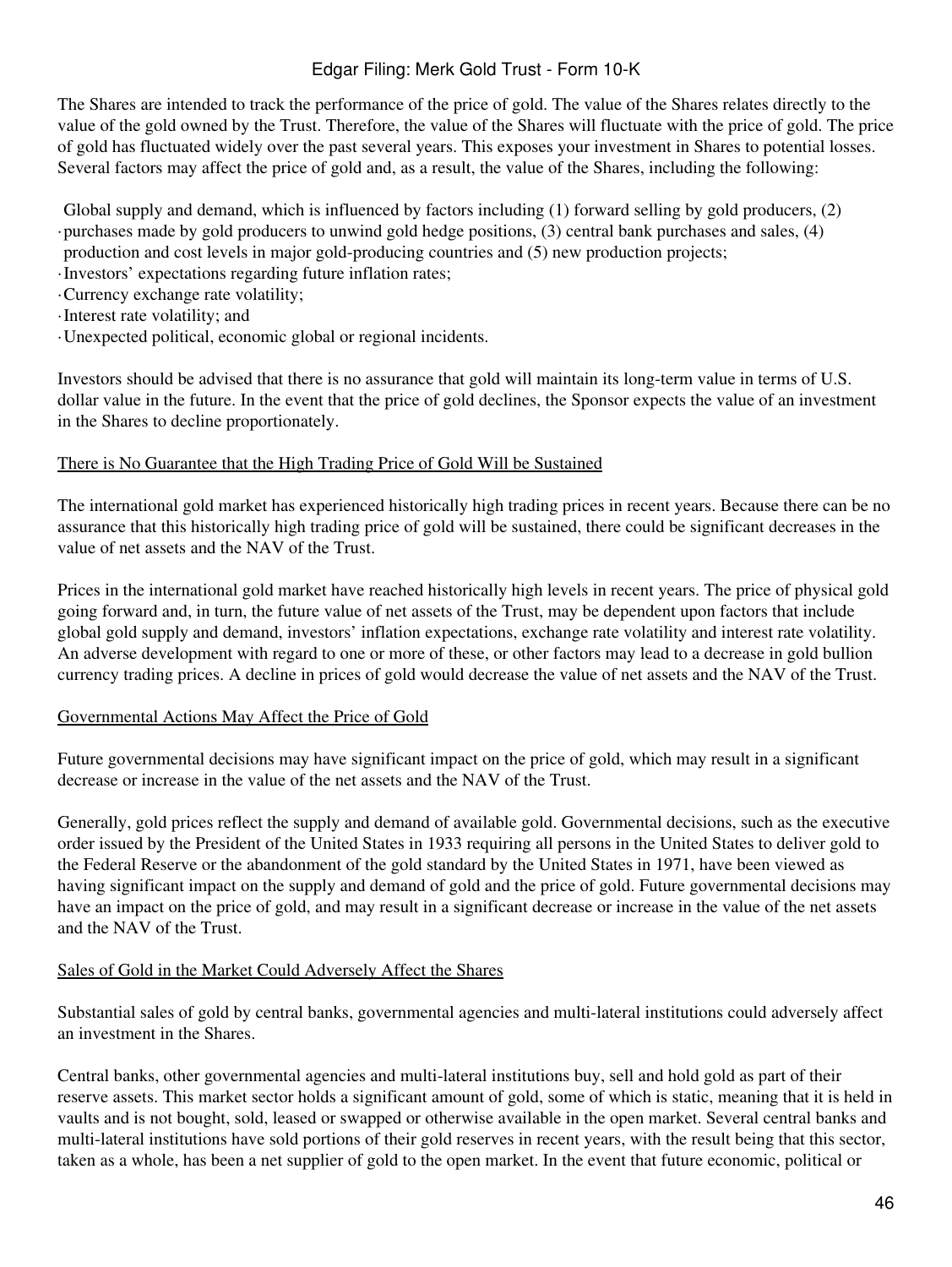social conditions or pressures require members of 26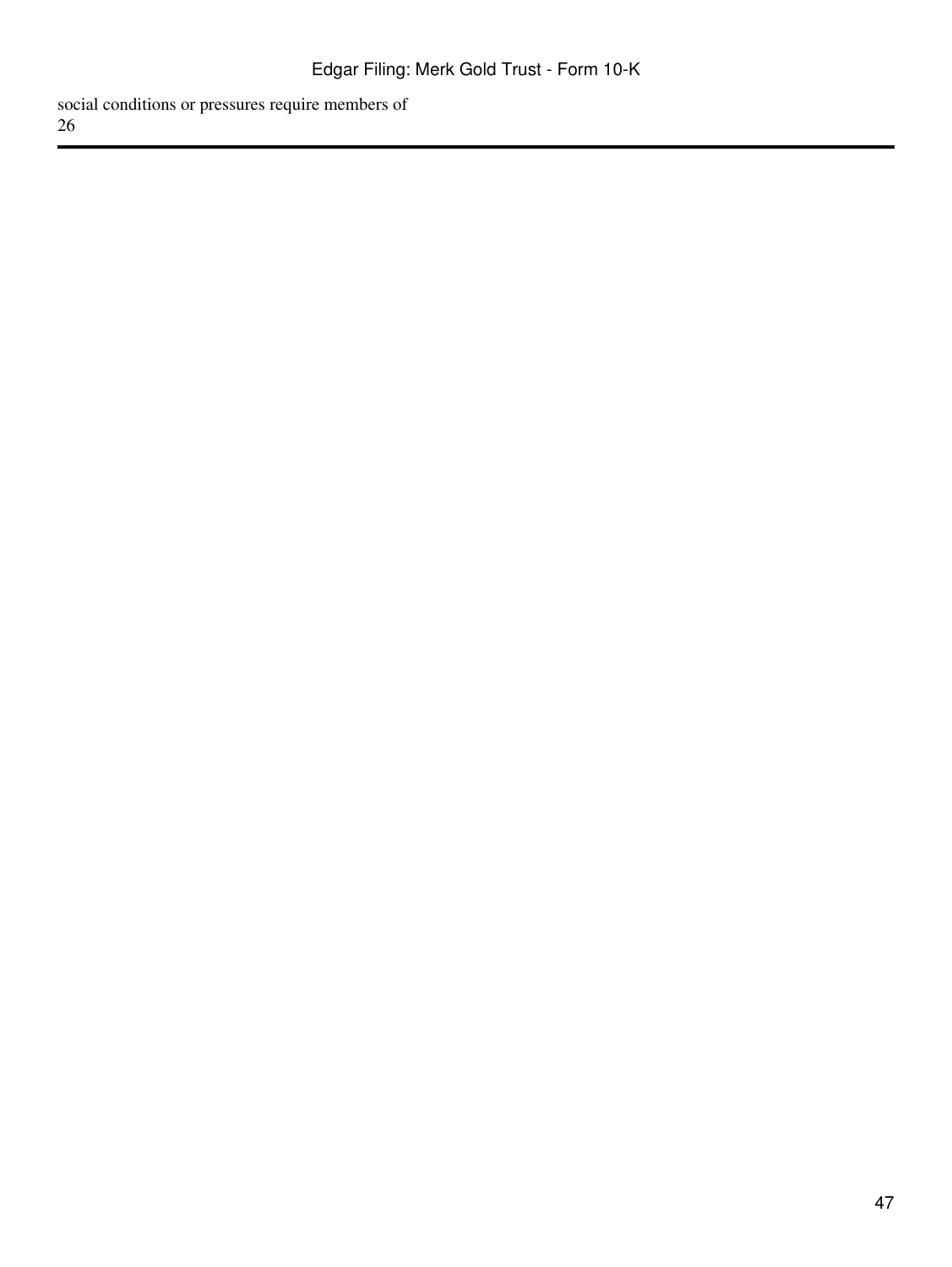this sector to liquidate their gold assets all at once or in an uncoordinated manner, the demand for gold may not be sufficient to accommodate the sudden increase in the supply of gold to the market. Consequently, the price of gold may decline which may adversely affect an investment in the Shares.

### An Investment in the Trust may be More Volatile than an Investment in a Diversified Portfolio

Because the Trust invests only in gold, an investment in the Trust may be more volatile than an investment in a more broadly diversified portfolio.

The Trust invests only in gold. As a result, the Trust's holding are not diversified. Accordingly, the Trust's NAV may be more volatile than another investment vehicle with a more broadly diversified portfolio and may fluctuate substantially over time. The price of gold can be volatile. Fluctuations in the price of gold are expected to have a direct impact on the value of the Shares.

# The Shares May Trade at a Discount or a Premium

Trust Shares may trade at NAV or at a price that is above or below NAV. Any discount or premium in the trading price relative to the NAV per Share may widen as a result of the different trading hours of NYSE Arca and other exchanges.

Trust Shares may trade at, above or below the NAV per Share. The NAV per Share will fluctuate with changes in the market value of the gold owned by the Trust. The trading price of the Shares will fluctuate with changes in the NAV per Share as well as market supply and demand. The amount of the discount or premium in the trading price relative to the NAV per Share may be influenced by non-concurrent trading hours between the NYSE Arca and major gold markets. While the Shares will trade on the NYSE Arca until 4:00 PM (New York time), liquidity in the market for gold may be reduced after the close of the major world gold markets, including London. As a result, during this time, trading spreads and the resulting discount or premium on the Shares may widen.

#### There May Not be an Active Trading Market for the Shares

The lack of an active trading market for the Shares may result in losses on your investment at the time of disposition of your Shares.

Although Shares are listed for trading on NYSE Arca, there can be no assurance that an active trading market for the Shares will develop or be maintained. If an active public market for the Shares does not develop or continue, the market prices and liquidity of the Shares may be adversely affected. If you need to sell your Shares at a time when no active market for them exists, the absence of an active market will most likely adversely affect the price you receive for your Shares (assuming you are able to sell them).

# The Trust is Not Actively Managed

The Trust does not actively trade gold to take advantage of short-term market fluctuations in the price of gold. An investment in the Trust will yield long-term gains only if the value of gold increases over time.

The Trust does not actively manage the gold it holds. This means that the Trust does not sell gold at times when its price is high, or acquire gold at low prices in the expectation of future price increases. It also means that the Trust does not make use of any of the hedging techniques available to professional gold investors to attempt to reduce the risks of losses resulting from price decreases. Any losses sustained by the Trust will adversely affect the value of your Shares.

# Limited Operating History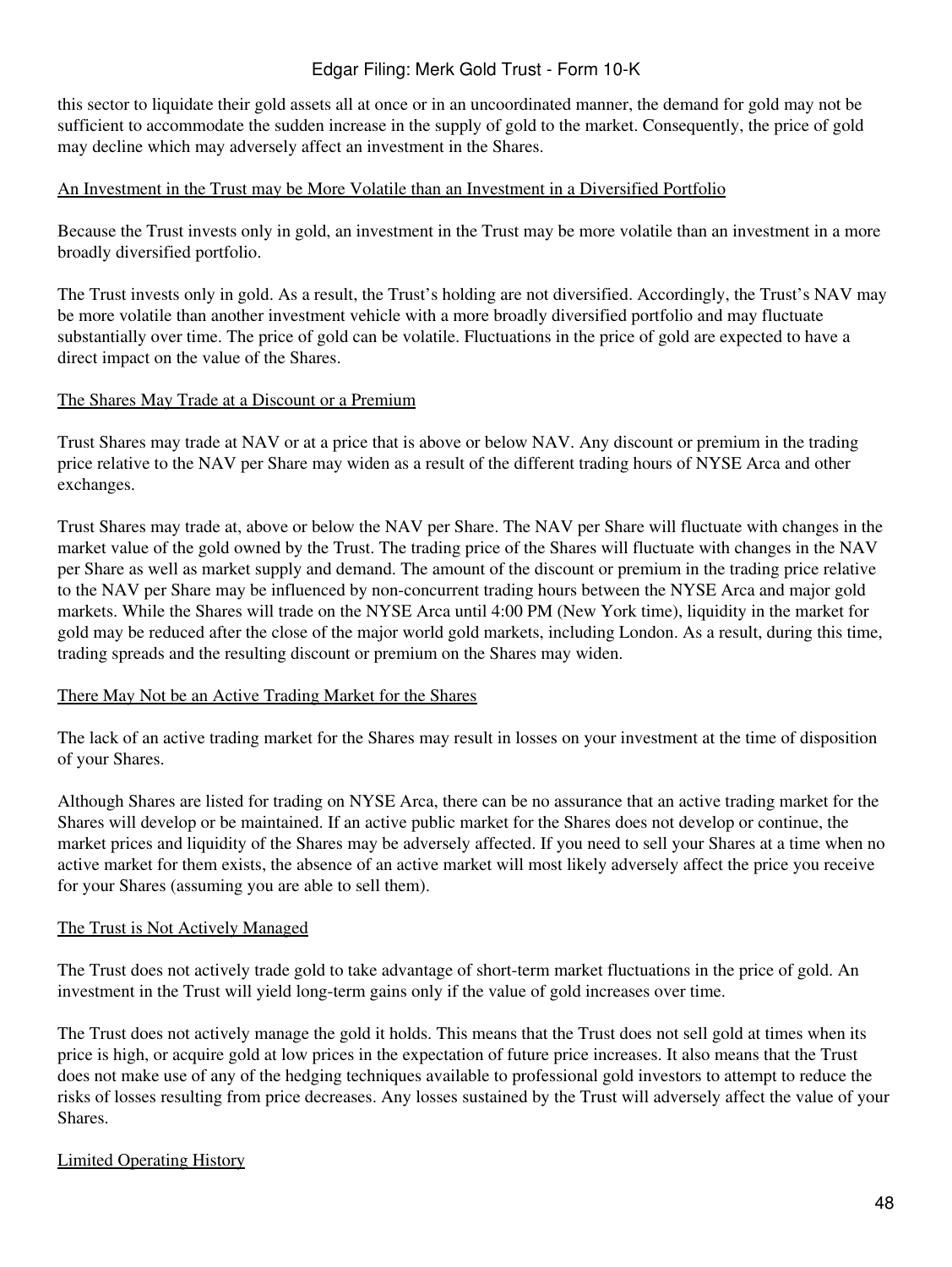Because the Sponsor and its management have a limited history of operating investment vehicles like the Trust, their experience may be inadequate or unsuitable to manage the Trust.

27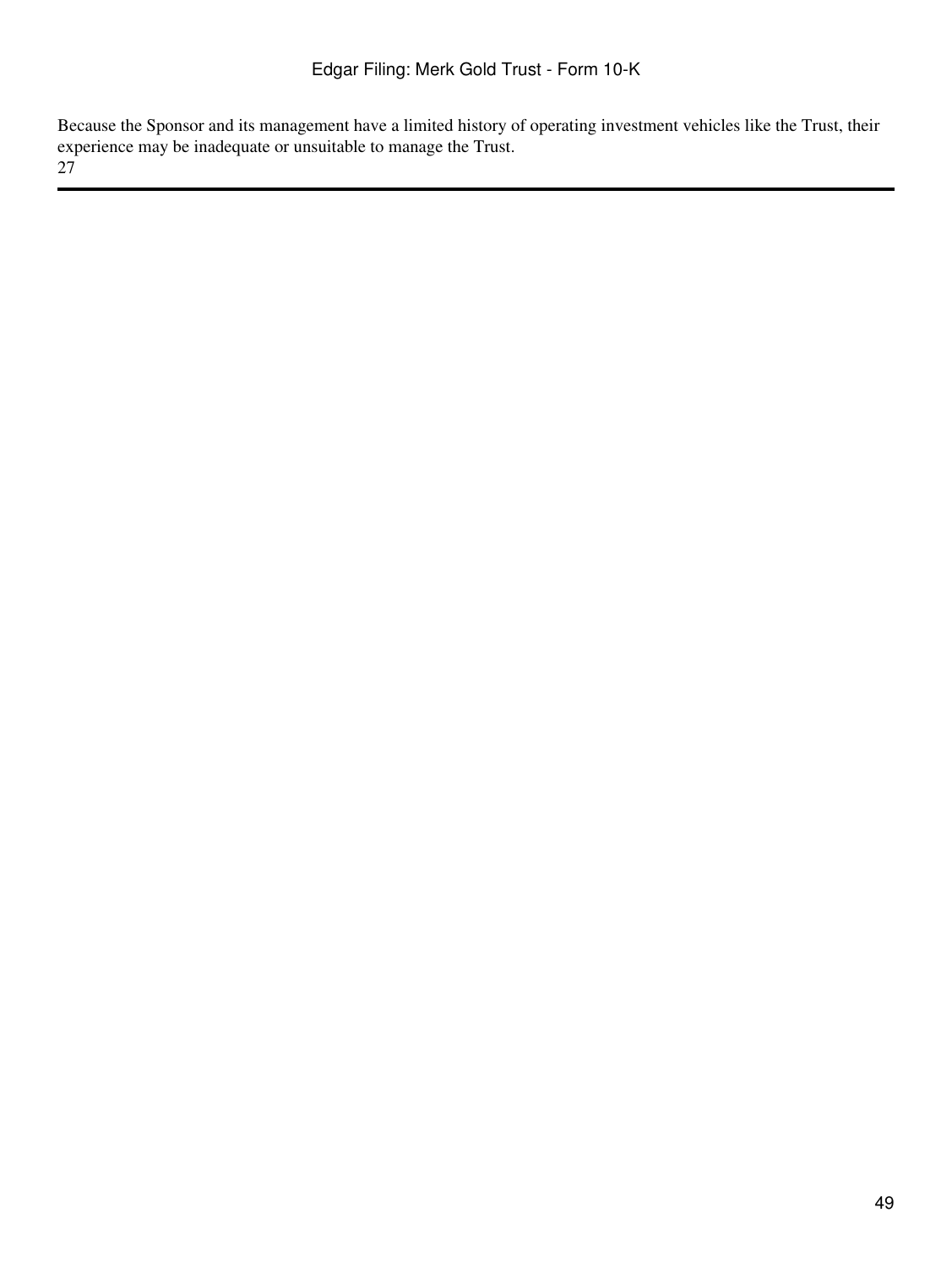The Sponsor has a limited history of operating investment vehicles like the Trust. The Sponsor's past performance in connection with the management of other investment vehicles is not indicative of the Sponsor's ability to manage the Trust. If the experience of the Sponsor and its management is not adequate or suitable to manage an investment vehicle like the Trust, the Trust's operations may be adversely affected.

# The Trust May Suspend Redemptions of Baskets by Authorized Participants, which Could Affect the Market Price of the Shares

There may be situations where the Trust suspends redemptions of Baskets by Authorized Participants. To the extent the value of gold declines, these delays may result in a decrease in the value of the gold received upon redemption by an Authorized Participant, as well as a reduction in liquidity for all investors in the secondary market.

Although Shares are redeemable by Authorized Participants in exchange for the underlying amount of gold, redemptions by Authorized Participants may be suspended during any period while regular trading on NYSE Arca is suspended or restricted, or in which an emergency exists that makes it reasonably impracticable to deliver, dispose of, or evaluate gold. If any of these events occurs at the time of a redemption by an Authorized Participant, and the price of gold decreases before the redemption occurs, an Authorized Participant will sustain a loss with respect to the amount that it would have been able to obtain in exchange for the gold received from the Trust upon the redemption of its Shares, had the redemption taken place when it was originally intended to occur. As a consequence, Authorized Participants may reduce their trading in Shares during periods of suspension, decreasing the number of potential buyers of Shares in the secondary market and the price an investor may receive upon sale.

# The Trust May Suspend or Reject the Surrender of Shares for Physical Gold, which Could Affect the Market Price of the Shares

There may be situations where the Trust suspends or rejects the surrender of Shares for physical gold. To the extent the value of gold declines, these delays may result in a decrease in the value of the physical gold received by a Delivery Applicant, as well as a reduction in liquidity for all investors in the secondary market.

The surrender of Shares for physical gold may be suspended or rejected by the Trust during any period while regular trading on NYSE Arca is suspended or restricted, in which an emergency exists that makes it reasonably impracticable to deliver, dispose of, or evaluate gold, or, with respect to the surrender of Shares by a Delivery Applicant only, as deemed necessary or advisable by the Sponsor. In addition, the Trustee shall reject the delivery of Shares by the Delivery Applicant: (1) if the number of Shares delivered does not correspond to the number of Shares specified in the pre-approved Delivery Application; (2) if the delivered Shares are not accompanied by proper instructions or by a pre-approved Delivery Application; or (3) the number of Fine Ounces represented by the delivered Shares is less than the Fine Ounces to be delivered specified in the Delivery Application. Additionally, the Sponsor may decline to approve a Delivery Application for any reason. The delivery of physical gold shall be suspended in the event the Sponsor resigns or is otherwise unable or unwilling to perform its obligations relating to the process of Delivery Applicants taking delivery of physical gold. If any of these events occurs at the time that a Delivery Application has been received, and the price of gold decreases before the Delivery Application is processed, a Delivery Applicant will sustain a loss with respect to the amount of physical gold that it would have been able to obtain from the Trust in connection with the surrender of the Delivery Applicant's Shares had the surrender taken place when it was originally intended to occur. In addition, there may be a reduction in the trading of Shares during periods of suspension, decreasing the number of potential buyers of Shares in the secondary market and the price an investor may receive upon sale.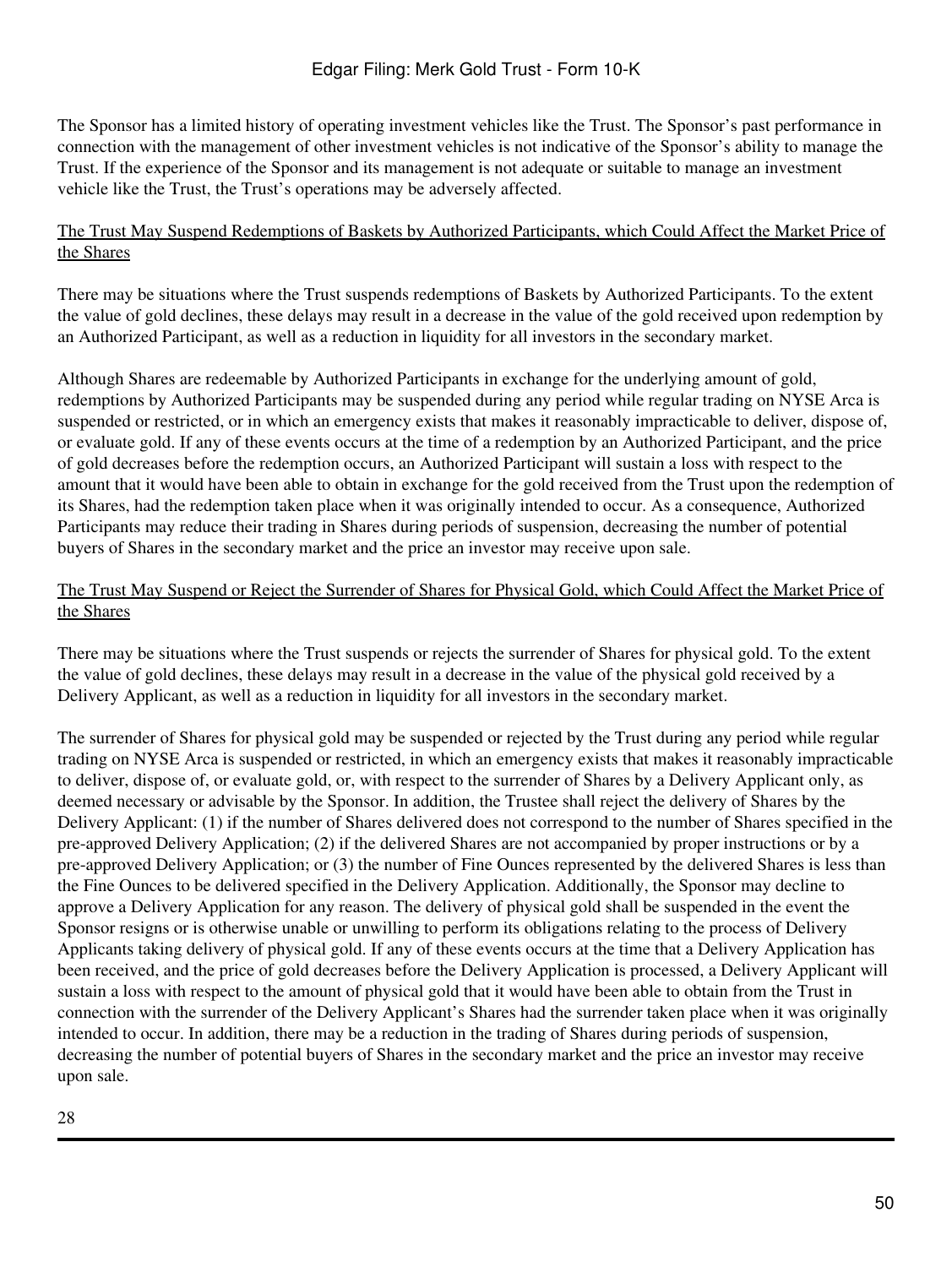# The Withdrawal of an Authorized Participant and Substantial Redemptions by Authorized Participants May Affect the Liquidity of the Shares

The liquidity of the Shares also may be affected by substantial redemptions by Authorized Participants related to or independent of the withdrawal from participation of Authorized Participants.

In the event that there are substantial redemptions of Shares or one or more Authorized Participants with a substantial interest in the Shares withdraws from participation, the liquidity of the Shares will likely decrease, which could adversely affect the market price of the Shares and result in your incurring a loss on your investment.

# Competition From Other Methods of Investing in Gold

An investment in the Shares may be adversely affected by competition from other methods of investing in gold.

The Trust competes with other financial vehicles, including traditional debt and equity securities issued by companies in the gold industry and other securities backed by or linked to gold, direct investments in gold and investment vehicles similar to the Trust. Market and financial conditions, and other conditions beyond the Sponsor's control, may make it more attractive to invest in other financial vehicles or to invest in gold directly, which could limit the market for and reduce the liquidity of the Shares.

# Other Investment Vehicles May Cause a Decline in the Price of Gold

The price of gold may be affected by the sale of ETVs tracking gold markets, which could negatively affect gold prices and the price and NAV of the Shares.

To the extent existing exchange traded vehicles ("ETVs") tracking gold markets represent a significant proportion of demand for gold, large redemptions of the securities of these ETVs could negatively affect gold prices and the price and NAV of the Shares.

# Financial Crises May Result in a Decline in the Price of Gold

Crises may motivate large-scale sales of gold which could decrease the price of gold and adversely affect an investment in the Shares.

The possibility of large-scale distress sales of gold in times of crisis may have a short-term negative impact on the price of gold and adversely affect an investment in the Shares. For example, the 2008 financial credit crisis resulted in significantly depressed prices of gold largely due to forced sales and deleveraging from institutional investors such as hedge funds and pension funds. Crises in the future may impair gold's price performance which would, in turn, adversely affect an investment in the Shares.

# Factors that May Cause a Decline in the Price of Gold

·

Several factors may have the effect of causing a decline in the prices of gold and a corresponding decline in the price of Shares, including:

A significant increase in gold hedging activity by gold producers. Should there be an increase in the level of hedge activity of gold producing companies, it could cause a decline in world gold prices, adversely affecting the price of the Shares.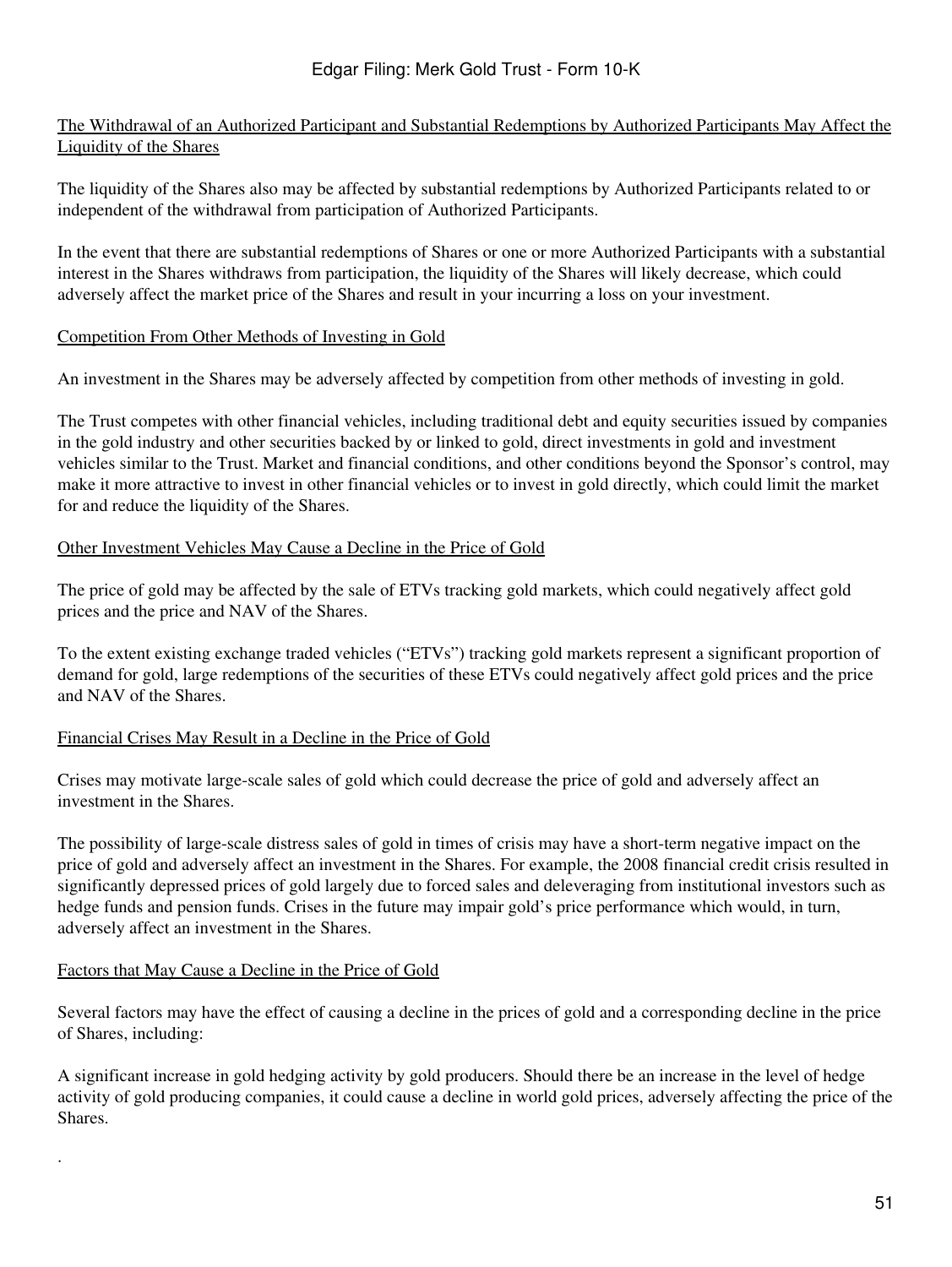A significant change in the attitude of speculators and investors toward gold. Should the speculative community take a negative view toward gold, it could cause a decline in world gold prices, negatively impacting the price of the Shares.

29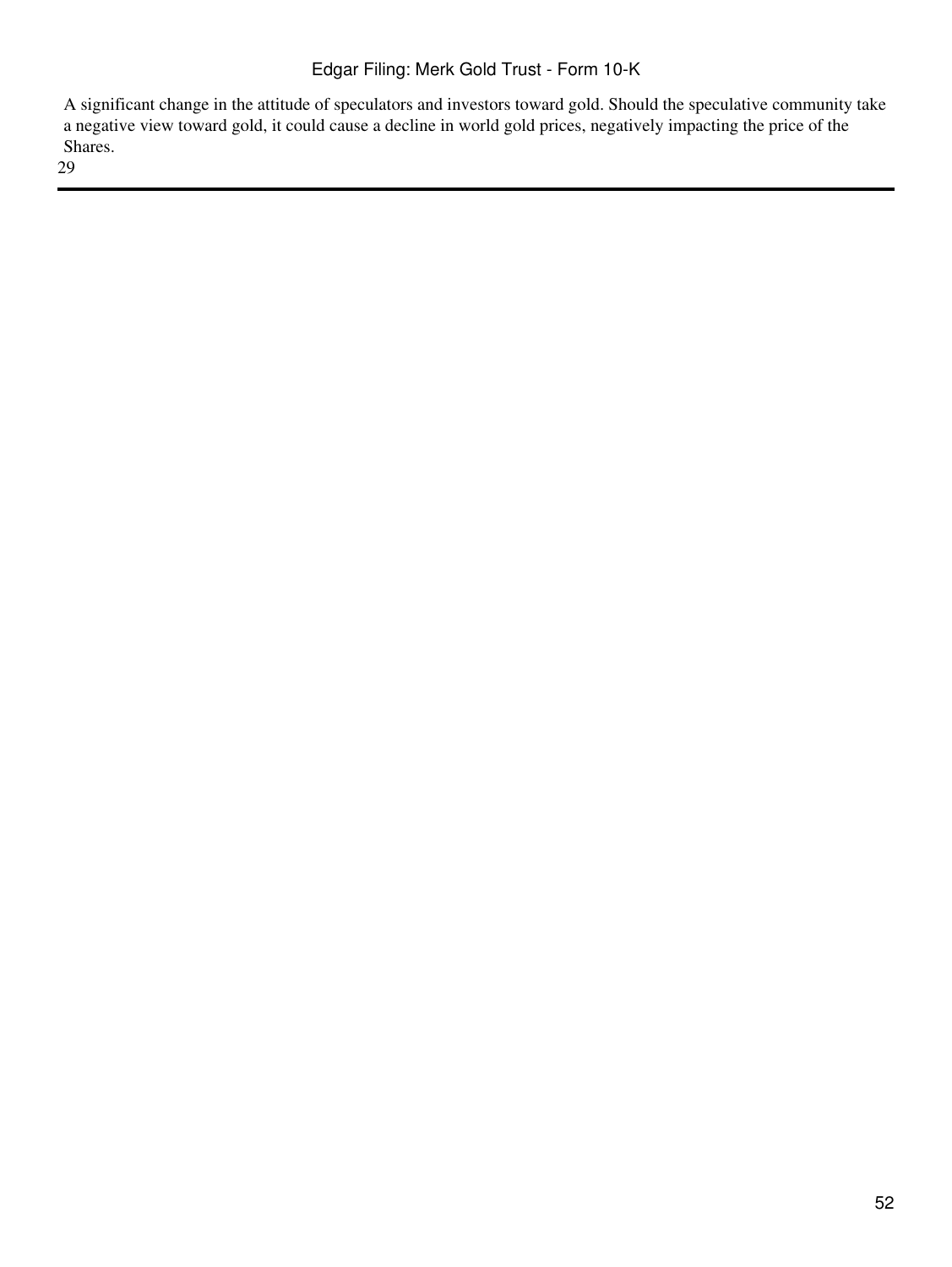· A widening of interest rate differentials between the cost of money and the cost of gold could negatively affect the price of gold which, in turn, could negatively affect the price of the Shares.

· A combination of rising money interest rates and a continuation of the current low cost of borrowing gold could improve the economics of selling gold forward. This could result in an increase in hedging by gold mining companies and short selling by speculative interests, which would negatively affect the price of gold. Under such circumstances, the price of the Shares would be similarly affected.

### Loss of or Damage to the Trust's Gold

Gold owned by the Trust may be subject to loss, damage, theft or restriction on access.

There is a risk that part or all of the Trust's gold could be lost, damaged or stolen. Access to the Trust's gold could also be restricted by natural events (such as an earthquake) or human actions (such as a terrorist attack). Any of these events may adversely affect the operations of the Trust and, consequently, an investment in the Shares.

The Trust does not insure gold held by the Custodian or delivered by the precious metals dealer. Consequently, if there is a loss of assets of the Trust through theft, destruction, fraud or otherwise, the Trust will need to rely on insurance carried by applicable third parties, if any, or on such third party's ability to satisfy any claims against it. If the Trust's gold is lost, damaged, stolen or destroyed under circumstances rendering a party liable to the Trust, the responsible party may not have the financial resources sufficient to satisfy the Trust's claim. For example, as to a particular event of loss, the only source of recovery for the Trust might be limited to the Custodian, the precious metals dealer or other responsible third parties (e.g., a thief or terrorist), any of which may not have the financial resources (including liability insurance coverage) to satisfy a valid claim of the Trust. Moreover, losses due to nuclear accidents, terrorism, riots, acts of God, insurrections, strikes and similar causes beyond the control of the Custodian and for which the Custodian would not be liable may be sustained by the Trust. Any loss of gold owned by the Trust will result in a corresponding loss in the NAV, and it is reasonable to expect that such loss will also result in a decrease in the value at which the Shares are traded on NYSE Arca.

# Recovery for Damage to the Trust's Gold May Be Limited

In the event the Trust's gold is lost, damaged, stolen or destroyed, recovery may be limited to the market value of the gold at the time the loss is discovered, which may negatively affect the value of net assets of the Trust.

If there is a loss due to theft, loss, damage, destruction or fraud or otherwise with respect to the Trust's gold held by the Custodian or delivered by the precious metals dealer, and such loss is found to be the fault of the Custodian or the precious metals dealer, the Trust may not be able to recover more than the market value of the gold at the time the loss is discovered. If the market value of gold increases between the time the loss is discovered and the time the Trust receives payment for its loss and purchases gold to replace the losses, less gold will be acquired by the Trust and the value of the net assets of the Trust will be negatively affected.

#### The Trust's Service Providers May Not Carry Adequate Insurance

The service providers engaged by the Trust may not carry adequate insurance to cover claims against them by the Trust, which could adversely affect the value of net assets of the Trust.

The Trustee, the Custodian, precious metals dealers and other service providers engaged by the Trust maintain such insurance as they deem adequate with respect to their respective businesses. Investors cannot be assured that any of the aforementioned parties will maintain any insurance with respect to the Trust's assets held or the services that such parties provide to the Trust and, if they maintain insurance, that such insurance is sufficient to satisfy any losses incurred by them in respect of their relationship with the Trust.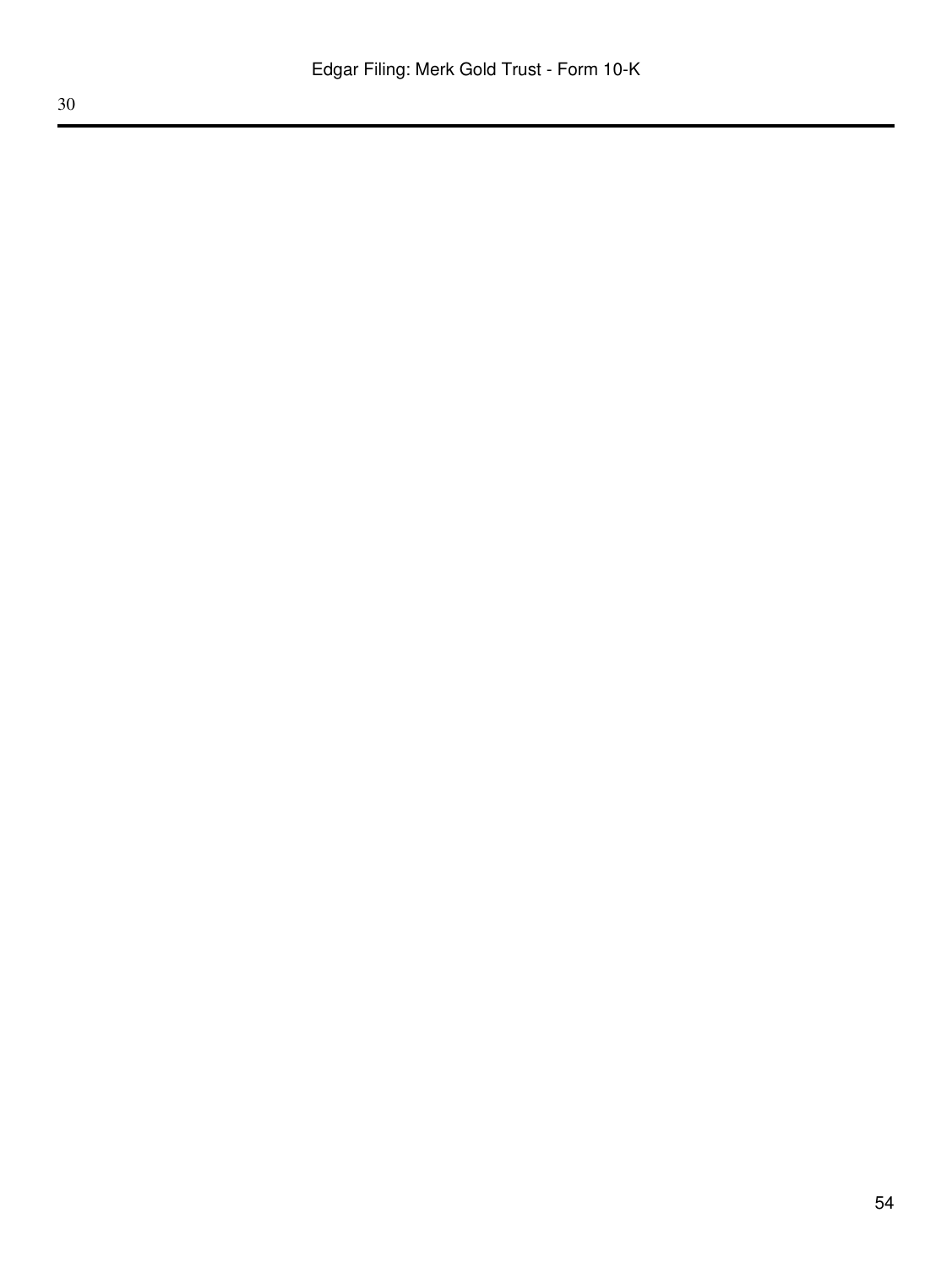Accordingly, the Trust will have to rely on the efforts of the service provider to recover from their insurer compensation for any losses incurred by the Trust in connection with such arrangements.

# Operational Problems May Cause a Decline in the Trading Price of the Shares

The value of the Shares could decline if unanticipated operational or trading problems arise.

There may be unanticipated problems or issues with respect to the mechanics of the Trust's operations and the trading of the Shares that could have a material adverse effect on an investment in the Shares. In addition, to the extent that unanticipated operational or trading problems or issues arise, the Sponsor's past experience and qualifications may not be suitable for solving these problems or issues.

# A Share Submission is Irrevocable

An investor's instruction to a broker-dealer to transfer Shares to the Trust in a Share Submission cannot be changed.

A Delivery Applicant wishing to deliver Shares of the Trust in exchange for physical gold must submit to the Sponsor a Delivery Application and the processing fees through its broker-dealer. The Delivery Application is not binding until Shares are delivered to the Trust. Upon pre-approval of the Delivery Application by the Sponsor, the Sponsor will send a copy of the pre-approved Delivery Application to the Trustee. A Delivery Applicant shall instruct its broker-dealer to transfer Shares to the Trustee; the submission and transfer by the broker-dealer will be a binding and irrevocable Share Submission in accordance with the details specified on the pre-approved Delivery Application. Once the Trustee has received a Delivery Applicant's Share Submission and, if the Delivery Applicant has requested physical gold other than London Bars, once the Trustee has received a confirmation certified by the Sponsor that an over-the-counter transaction between the Sponsor and the precious metals dealer has been entered into providing for the exchange of physical gold held by the Trust for physical gold specified by the Delivery Applicant, physical gold will be selected or acquired by the Custodian or the precious metals dealer and then released from the Trust for delivery to the Delivery Applicant according with the instructions in the Delivery Application. Once the Shares have been submitted, a Share Submission may no longer be revoked by the Delivery Applicant under any circumstances, though the Share Submission may be rejected by the Trustee or the Sponsor under certain circumstances.

# Delivery of Physical Gold to Delivery Applicants May Take Considerable Time

The Custodian or a precious metals dealer will deliver physical gold to Delivery Applicants in exchange for their Shares. A delay in the delivery of physical gold to Delivery Applicants could result in losses if the price of gold declines.

The Custodian or a precious metals dealer will arrange for the delivery of physical gold to Delivery Applicants in exchange for their Shares. After a Delivery Applicant irrevocably submits Shares to exchange for physical gold, either the Trustee will instruct the Custodian to deliver physical gold to the Delivery Applicant or, if the Delivery Applicant requests physical gold other than London Bars, the Sponsor will enter into an over-the-counter transaction on the business day following the Share Submission Day with a precious metals dealer to exchange physical gold the Trust holds for physical gold specified by the Delivery Applicant. Because delivery time depends on many factors, including the types of physical gold requested and the delivery method chosen, considerable time may elapse by the time Delivery Applicants receive their physical gold. Further, because shipments of physical gold may be broken down in to multiple smaller shipments, it may take additional time for the Delivery Applicant to receive all of the requested physical gold. A delay in the delivery of physical gold to Delivery Applicants could result in losses if the price of gold declines.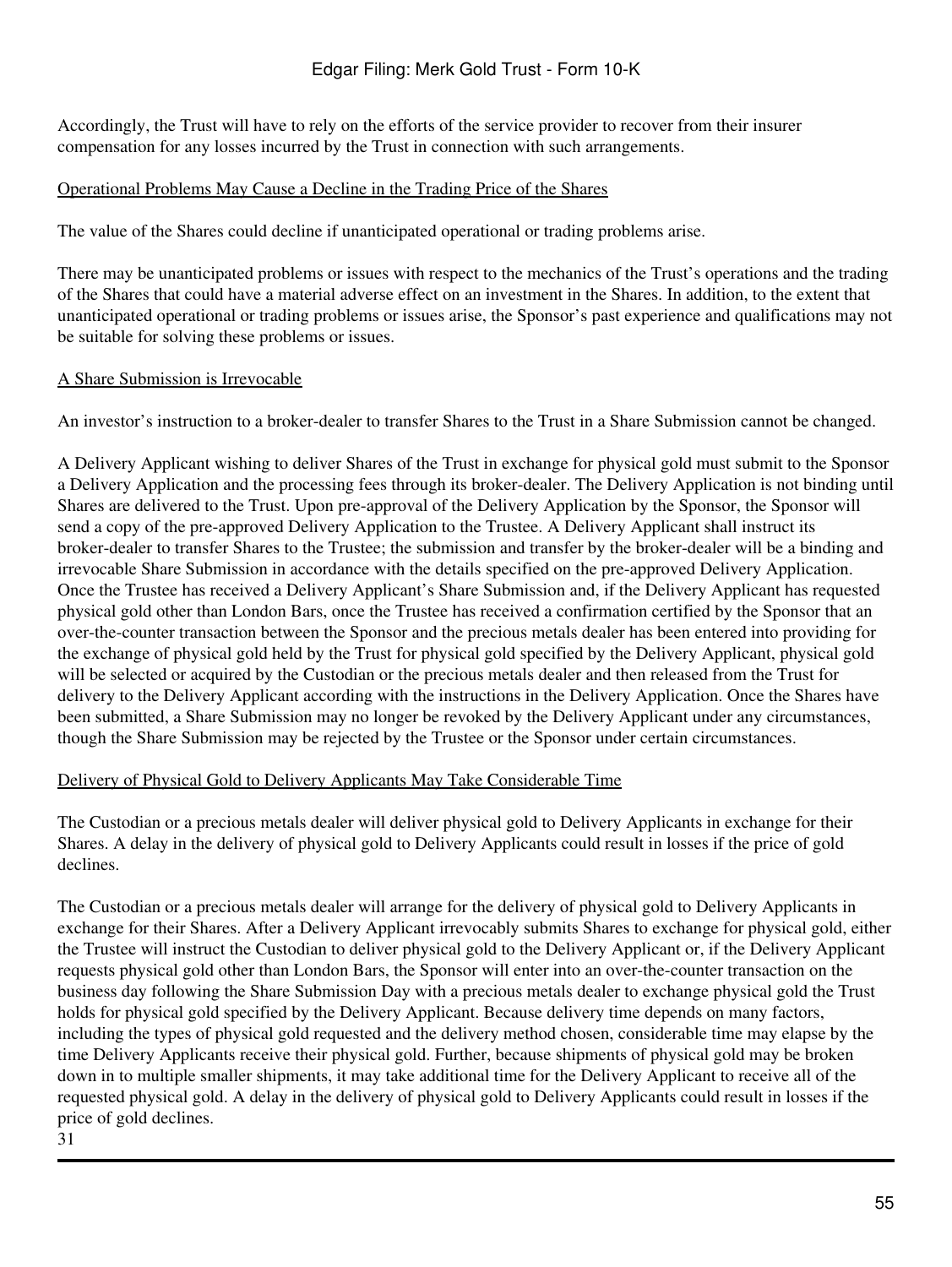### Suspension or Rejection of the Surrender of Shares

If the Trust suspends or rejects a surrender of Shares for gold, a Shareholder may have no alternative but to sell Shares on the open market and thus incur brokerage costs and be subject to potential tax consequences.

If the Trust suspends the surrender of Shares, or rejects the delivery of Shares under a Delivery Application, a Shareholder who wishes to redeem Shares may have no alternative but to sell Shares on the open market. Such a sale of Shares will involve brokerage costs and may result in tax consequences to the Shareholder.

### The Creation and Redemption Process May Result in a Decline in the Price of Shares

If the process of creation and redemption of Baskets encounters any unanticipated difficulties, the possibility for arbitrage transactions intended to keep the price of the Shares closely linked to the price of gold may not exist, and as a result, the price of the Shares may fall.

If the processes of the creation and redemption of Shares by Authorized Participants (which depend on timely transfers of gold to and by the Custodian) encounter any unanticipated difficulties, potential market participants who would otherwise be willing to purchase or redeem Baskets to take advantage of any arbitrage opportunity arising from discrepancies between the price of the Shares and the price of the underlying gold may not take the risk that, as a result of those difficulties, they may not be able to realize the profit they expect. If this is the case, the liquidity of the Shares may decline and the price of the Shares may fluctuate independently of the price of gold and may fall.

# A Delivery Applicant Bears the Risk of Loss in Connection with the Delivery of Physical Gold

A Delivery Applicant that suffers loss of, or damage to, its physical gold during delivery will not be able to claim damages from the Trust, the Trustee, the Custodian, the precious metals dealer from which physical gold was obtained or the Sponsor.

Upon the release of physical gold from the Trust for forwarding to the Delivery Applicant, the Delivery Applicant's physical gold will be transported by either a conventional shipping carrier such as the U.S. Postal Service, Federal Express or United Parcel Service, or an armored transportation service engaged by or on behalf of the investor (a "Delivery Service Provider"). Because ownership of physical gold will transfer to the Delivery Applicant at the time the Custodian or the precious metals dealer from which they were obtained surrenders physical gold to the Delivery Service Provider, the Delivery Applicant will bear the risk of loss from the time the Delivery Service Provider assumes possession of physical gold on the Delivery Applicant's behalf. In the event of any loss or damage in connection with the delivery of physical gold after such time, the Delivery Applicant will have no claim against the Trust, the Trustee, the Custodian, such precious metals dealer or the Sponsor but may have a claim against the Delivery Service Provider.

In addition, upon receipt of physical gold, the Delivery Applicant will have five business days, or such shorter or longer period as may be specified in the Delivery Application from time to time, following the receipt of the physical gold to notify the Sponsor in writing of any complaints or objections concerning the shipment, delivery or receipt of the physical gold. In the absence of any such objection or complaint, the Delivery Applicant will be deemed to have accepted receipt of the physical gold in full satisfaction of the physical gold due the Delivery Applicant and to have waived any and all claims the Delivery Applicant may have concerning the physical gold received by the Delivery Applicant.

# Risks of Transactions with Precious Metals Dealers

Counterparty risks associated with the Trust's transactions with precious metals dealers to exchange the Trust's gold for physical gold of different specifications may expose the Trust to potential quantity and quality deficiencies and to situations where the Trust is not be able to exchange gold for physical gold.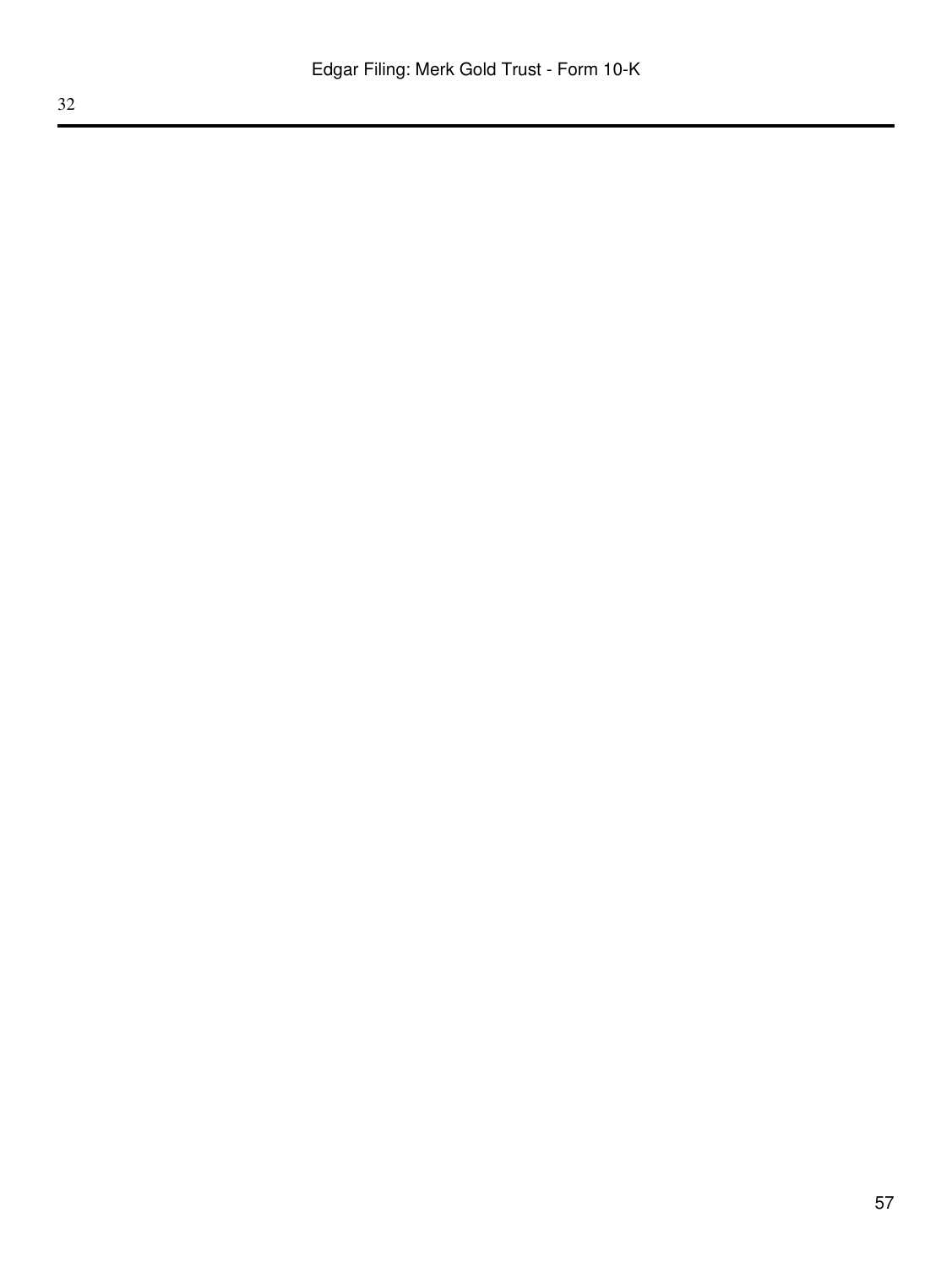If a Delivery Applicant requests physical gold in a form other than London Bars, the Trust will enter into an over-the-counter transaction with a precious metals dealer pursuant to which the type of physical gold requested by a Delivery Applicant will be acquired by the Trust from the precious metals dealer and the precious metals dealer will be instructed to deliver the requested physical gold to the Delivery Applicant. However, there is no assurance that physical gold acquired by the Trust from the precious metals dealer will meet the quantity and quality requirements of the requested over-the-counter transaction. The precious metals dealer is responsible to the Trust for any deficiency in the amount or quality of physical gold under a Transaction and Shipping Agreement between the Sponsor and the precious metals dealer. In addition, the Trust may enter into exchange transactions with only one or a limited number of precious metals dealers, which may increase the Trust's exposure to counterparty risk. Further, there is a risk that no suitable precious metals dealers will be willing to enter into, or continue to enter into, transactions with the Trust, and as a result, the Trust may not be able to exchange London Bars for physical gold of different specifications.

### Default of a Precious Metals Dealer

The Trust will bear the risk of loss of the amount expected to be received in an exchange of gold in the event of the default or bankruptcy of a precious metals dealer.

Although the Sponsor is responsible for selecting the precious metals dealer and ensuring the agreement by which the precious metals dealer is engaged includes appropriate representations, warranties and covenants of the precious metals dealer regarding completion of the over-the-counter transactions by which the Trust's gold is exchanged for the physical gold requested by the Delivery Applicant, the Sponsor is not responsible for the default or misconduct of the precious metals dealer, provided the Sponsor exercises reasonable care in selecting the precious metals dealer. Under the terms of the Sponsor's engagement of the precious metals dealer, the precious metals dealer is responsible to the Trust for any deficiency in the amount or quality of physical gold it is to provide to the Trust. Accordingly, the Trust will bear the risk in connection with any loss resulting from the insolvency or any misconduct of a precious metals dealer. Physical gold that is to be exchanged for different specifications to meet delivery requests from Delivery Applicants will be converted into unallocated gold and deposited into the precious metals dealer's unallocated gold account with the Custodian and, until the time that the physical gold to be delivered to a Delivery Applicant is surrendered to the Delivery Service Provider, the Trust may bear some risk of loss to such physical gold held on the Trust's behalf. During those times, the Trust will have no proprietary rights to any specific bars of gold held by the precious metals dealer, may not have possession of the physical gold held on its behalf by the precious metals dealer and will be an unsecured creditor of a precious metals dealer. In the event the precious metals dealer becomes insolvent or a claim of misconduct is made against the precious metals dealer, the precious metals dealer's assets might not be adequate to satisfy a claim by the Trust.

### A Failure by a Precious Metals Dealer to Exercise Due Care with Respect to the Trust's Gold Could Result in a Loss to the Trust

For deliveries of gold other than London Bars to Delivery Applicants, the Trust will rely on a precious metals dealer to exchange the Trust's gold for American Gold Eagle Coins or another form of physical gold and to deliver physical gold to the Delivery Applicant pursuant to the Delivery Application. As a result, a failure by the precious metals dealer to exercise due care in the exchange and delivery of the Trust's gold could result in a loss to the Trust.

The Trust will be reliant on a precious metals dealer to exchange the Trust's gold to American Gold Eagle Coins or another form of physical gold in the amount and of the quality specified by the Sponsor in each over-the-counter transaction, and certified by the Sponsor to the Trustee in a confirmation thereof, and to deliver physical gold to the Delivery Applicant pursuant to the instructions in the Delivery Application. Under the Transaction and Shipping Agreement, the precious metals dealer is responsible to the Trust for any deficiency in the amount or quality of physical gold. Although the Transaction and Shipping 33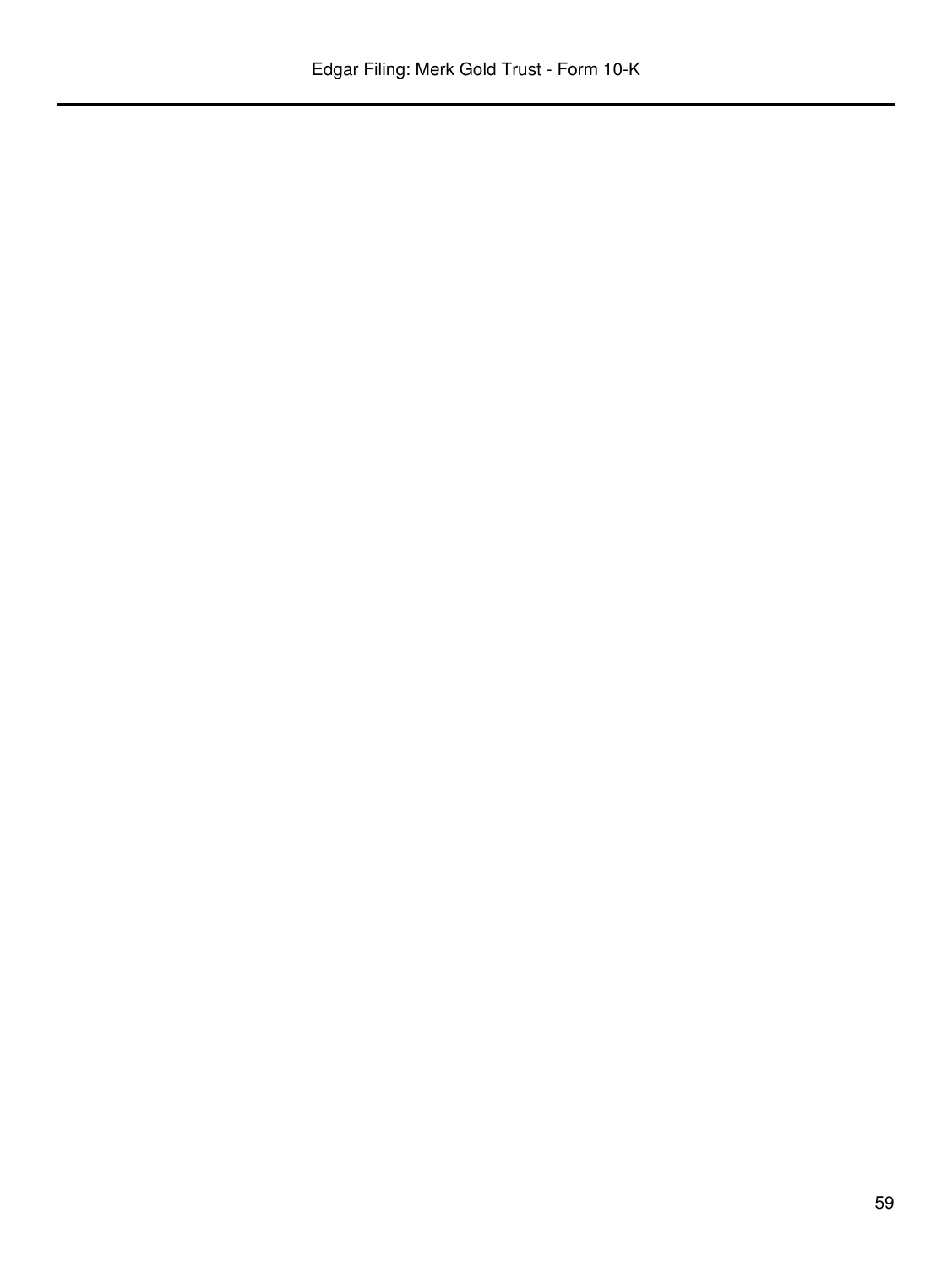Agreement requires the precious metals dealer to maintain insurance to protect the Trust in the event of a loss associated with physical gold, the Trust has no input regarding the amount, validity or adequacy of such insurance. Any failure by the precious metals dealer to exercise due care with respect to the exchange and delivery of physical gold may not be detectable or controllable by the Sponsor or the Trustee and, assuming the Delivery Applicant seeks recourse against the Trust, could result in a loss to the Trust.

### The Trust's Ability to Recover Losses from a Precious Metals Dealer may be Limited

The limited liability of a precious metals dealer under the Transaction and Shipping Agreement with the Sponsor and New York State law may impair the ability of the Trust to recover losses concerning its gold and any recovery may be limited, even in the event of fraud, to the market value of the gold at the time the fraud is discovered.

The liability of the precious metals dealer is limited under the Transaction and Shipping Agreement. Under the Transaction and Shipping Agreement, the precious metals dealer shall exercise the same degree of care and diligence in safeguarding the Trust's gold as any reasonably prudent person acting as a custodian would exercise in the same circumstances and is liable for losses associated with the failure of physical gold to be in the amount and of the quality specified by the Sponsor in an over-the-counter transaction and for physical loss or destruction of gold that results from fraud, theft, negligence or otherwise and regardless of culpability of the precious metals dealer. However, any such liability is limited to the market value of physical gold held by the precious metals dealer at the time such negligence, fraud or willful default is discovered and is subject to the precious metals dealer honoring its contractual obligations.

# Physical Gold May not be Available in the Requested Sizes

There is no guarantee that physical gold will be available in specified sizes, which may result in a Delivery Applicant paying higher or lower Processing fees.

The Trust holds London Bars. To facilitate a Delivery Applicant's ability to exchange Shares for physical gold, the Sponsor will engage in an over-the-counter transaction with a precious metals dealer to exchange the Trust's London Bars for physical gold of different specifications. There is no guarantee that, at the time that the Sponsor seeks to exchange the Trust's London Bars for physical gold of different specifications, that such physical gold will be available. As a result, it may be necessary for a Delivery Applicant to wait for such physical gold to be available. If the precious metals dealer advises the Sponsor that the desired physical gold is not available, the Sponsor will advise the Delivery Applicant. At that time, the Sponsor may offer the Delivery Applicant physical gold that is different from the physical gold specified in the Delivery Application that comprises the same Fine Ounce content. If the Delivery Applicant accepts different physical gold than that specified in the Delivery Application, a new Delivery Application would need to be completed and it may result in higher or lower processing fees. However, it is unlikely that the cash proceeds (i.e., the difference between the value of a Delivery Applicant's Shares and the value of physical gold to be delivered to the Delivery Applicant) will change because the total Fine Ounce component of the physical gold will not change unless otherwise agreed to by the Delivery Applicant.

# Physical Gold Delivered upon Taking Delivery in Exchange for Shares May Need to be Re Assayed

If a Delivery Applicant requests that physical gold be delivered to a destination that is outside the "chain of integrity," the physical gold may need to be re-assayed, which could result in additional costs for the Delivery Applicant and potential delays in assaying the physical gold.

The Trust's London Bars are generally accepted by institutional gold dealers without assaying because such London Bars are produced according to strict LBMA specifications and regularly audited to ensure that specifications meet those stated. When traded exclusively among certain institutional gold dealers, London Bars are considered to remain within the "chain of integrity." By remaining in the chain of integrity, London Bars have historically been available at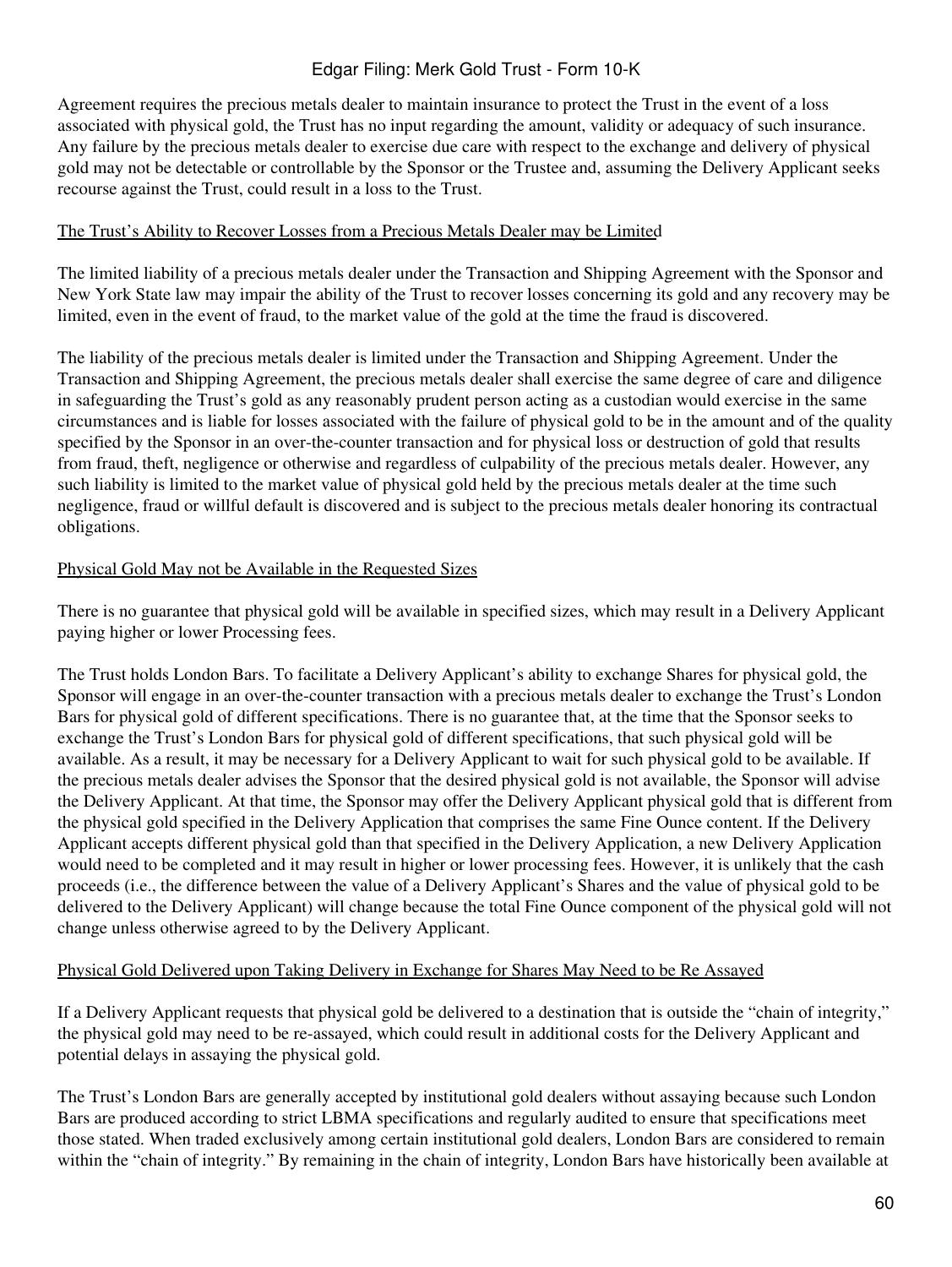the lowest transaction costs of any gold bullion because assay costs are minimized. However, a London Bar that leaves the chain of integrity may need to be re-34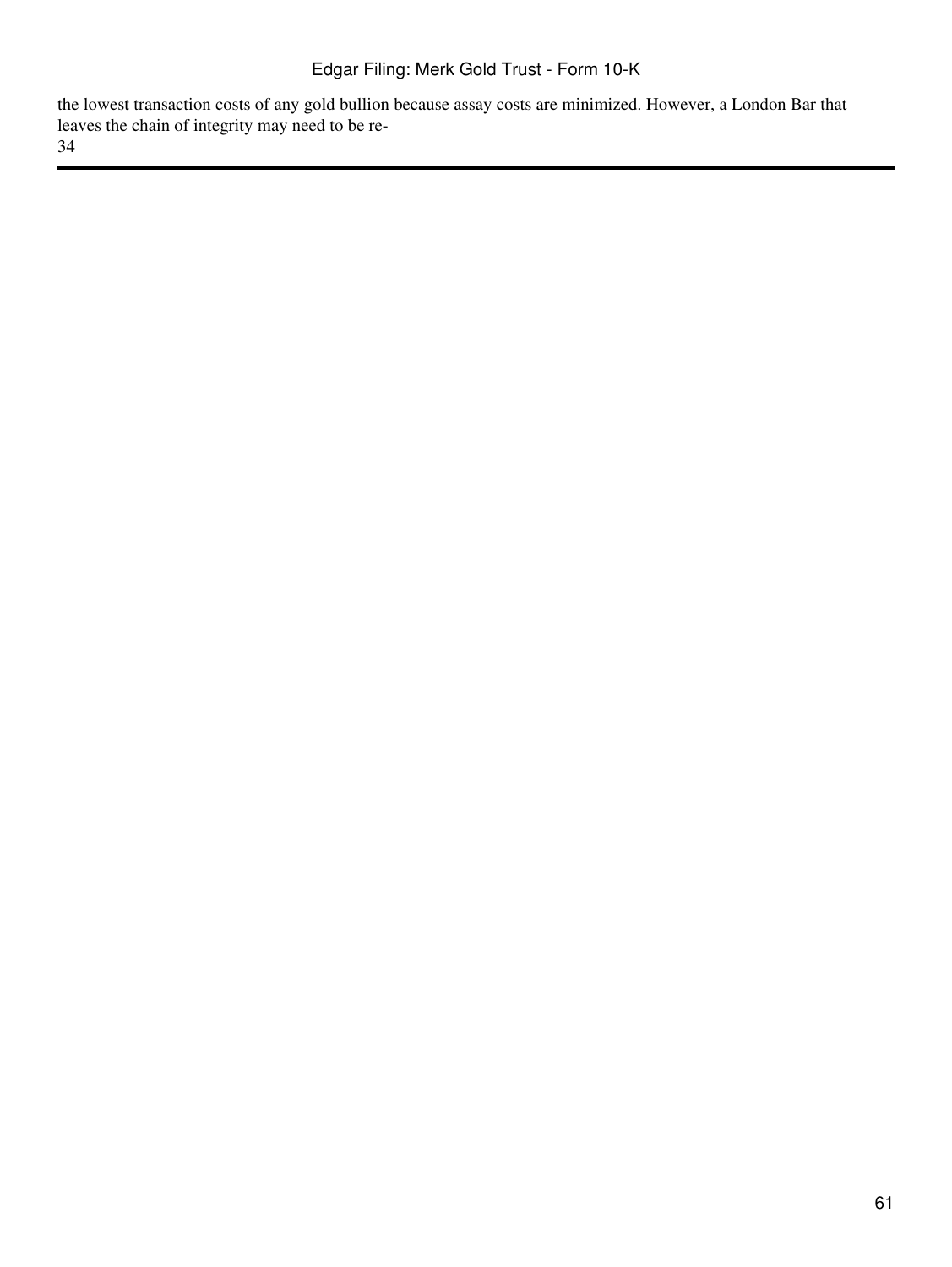assayed. In addition to the costs associated with assaying, there may be significant delays in assaying gold, especially during times when gold may be in high demand, due to potential backlogs.

If, upon exchanging Shares for physical gold, a Delivery Applicant requests that the physical gold be delivered from the Custodian to another bank or a vault in the business of holding physical gold for institutional investors, the physical gold may continue to be accepted for trading without being re-assayed while in the custody of that institution.

If a Delivery Applicant instructs that London Bars be delivered to a destination other than an institutional gold dealer, the London Bars delivered to the Delivery Applicant may no longer be deemed part of the chain of integrity. This may make a future sale of such gold more difficult and expensive. In addition, the value of any London Bars that have left the chain of integrity are likely to be at a discount from the spot price of gold.

Physical gold other than London Bars also may need to be re-assayed should they leave the Custodian. One and 10 Ounce Bars may be accepted by some dealers without re-assaying should the bars appear in excellent condition and/or remain in the mint's original packaging. However, Delivery Applicants should be aware that dealers may charge a fee to re-assay any bar for any reason.

# Limited Investor Rights

As an investor, you will not have the rights normally associated with ownership of Shares of other types of investment vehicles. For example, you will have extremely limited voting rights in comparison to those of shareholders in traditional operating companies.

The Trust is a passive investment vehicle with no management and no board of directors. Thus, the Shares are not entitled to the same rights as Shares issued by a corporation operating a business enterprise with management and a board of directors. By acquiring Shares, you are not acquiring the right to elect directors, to vote on certain matters regarding the issuer of your Shares or to take other actions normally associated with the ownership of Shares, such as the right to bring "oppression" or "derivative" actions. You will only have the extremely limited rights described under "Description of the Shares."

# Absence of 1940 Act and Commodity Exchange Act Protections

Investors will not have the protections normally associated with ownership of Shares in an investment company registered under the 1940 Act or the protections afforded by the Commodity Exchange Act.

The Trust is not registered as an investment company under the 1940 Act and is not required to register thereunder. Consequently, investors do not have the regulatory protections provided to investors in investment companies. The Trust will not hold or trade in commodity futures contracts regulated by the Commodity Exchange Act, as administered by the CFTC. Furthermore, the Trust is not a commodity pool for purposes of the Commodity Exchange Act, and the Sponsor is not subject to regulation by the CFTC as a commodity pool operator, or a commodity trading advisor, in connection with the Shares. Therefore, investors will not have the regulatory protections provided to investors in instruments or commodity pools regulated by the Commodity Exchange Act.

# Termination and Liquidation May Be Required

The Trust may be required to terminate and liquidate at a time that is disadvantageous to investors.

If the Trust is required to terminate and liquidate, such termination and liquidation could occur at a time that is disadvantageous to investors, such as when gold prices are lower than the gold prices at the time when investors purchased their Shares. In such a case, the Trust's gold may be sold as part of the Trust's liquidation and the resulting proceeds distributed to investors will be less than if gold prices were higher at the time of the sale.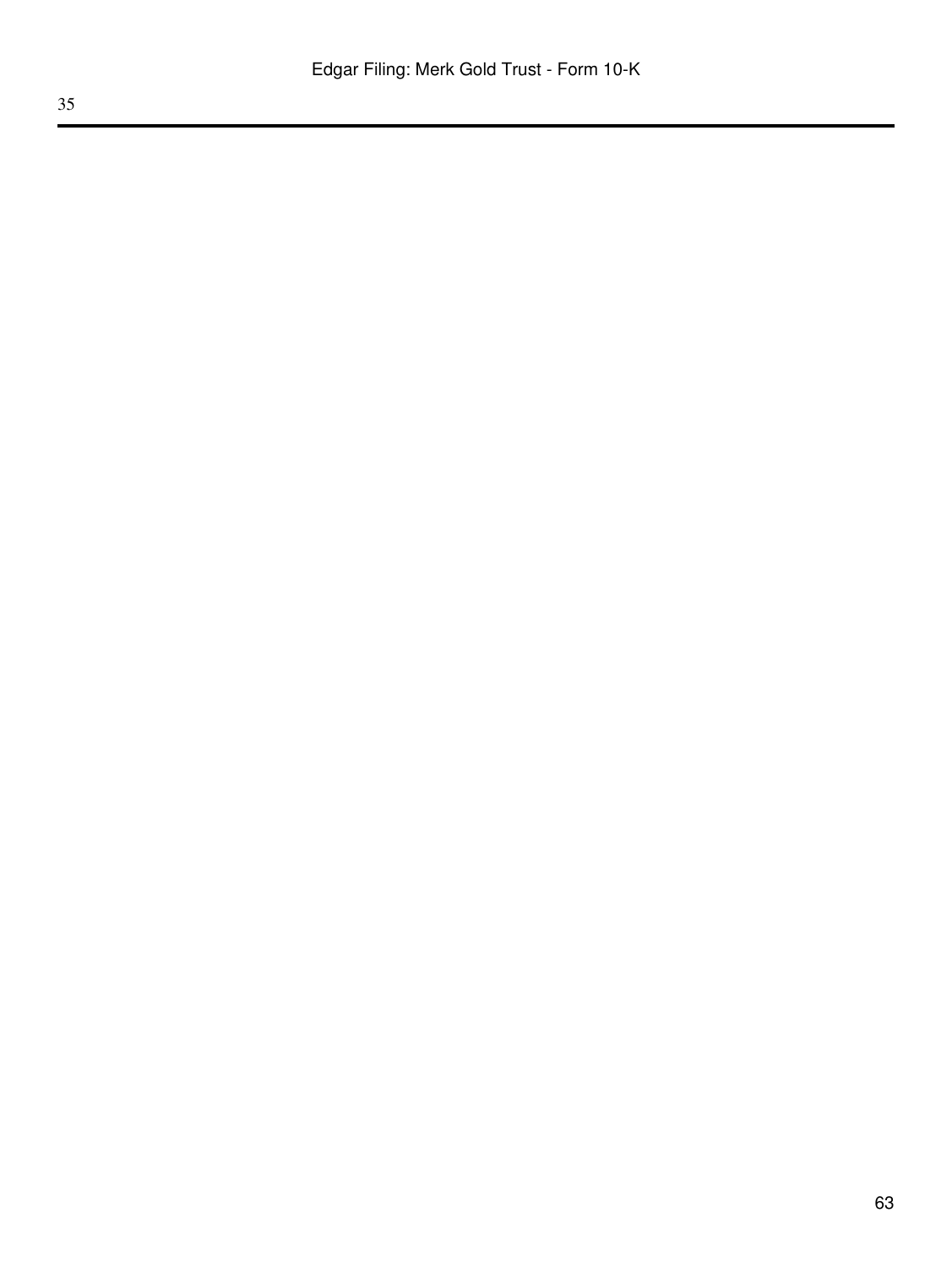### The Trust's Ability to Recover Losses from the Custodian is Limited

The limited liability of the Custodian under the agreement with the Trust and U.K. law may impair the ability of the Trust to recover losses concerning its gold and any recovery may be limited, even in the event of fraud, to the market value of the gold at the time the fraud is discovered.

The liability of the Custodian is limited under the Custody Agreement. Under the agreements between the Trustee and the Custodian that establishes the Trust Unallocated Account and the Trust Allocated Account, the Custodian is liable only for losses that are the direct result of its own negligence, fraud or willful default in the performance of its duties. Any such liability is further limited to the market value of the gold held in the Trust Allocated Account and the Trust Unallocated Account at the time such negligence, fraud or willful default is discovered by the Custodian or notified to the Custodian by the Trustee. In addition, under an unallocated account agreement between the Authorized Participant and the Custodian or, if the Authorized Participant uses another custodian, that custodian, the Custodian or the Authorized Participant's custodian may not be contractually or otherwise liable for any losses suffered by any Authorized Participant or investor. Moreover, the terms of the Authorized Participant's unallocated account agreement may have other terms that may limit the recovery of the Authorized Participant's losses from the Custodian or the Authorized Participant's custodian.

### It May Be Difficult for the Trust to Seek Legal Redress Against the Custodian

Although the relationship between the Custodian and the Trustee concerning the Trust's allocated gold is expressly governed by U.K. law, a court hearing any legal dispute concerning that arrangement may disregard that choice of law and apply U.S. law, in which case the ability of the Trust to seek legal redress against the Custodian may be frustrated.

The obligations of the Custodian under the Custody Agreement are governed by U.K. law. The Trust is a New York common law trust. Any United States, New York or other court situated in the United States may have difficulty interpreting U.K. law (which, insofar as it relates to custody arrangements, is largely derived from court rulings rather than statute), LBMA rules or the customs and practices in the London custody market. It may be difficult or impossible for the Trust to sue the Custodian in a United States, New York or other court situated in the United States. In addition, it may be difficult, time consuming and/or expensive for the Trust to enforce in a foreign court a judgment rendered by a United States, New York or other court situated in the United States.

#### Investors Do Not have the Right to Assert a Claim Against the Custodian

Investors and Authorized Participants lack the right under the Custody Agreement to assert claims directly against the Custodian, which significantly limits their options for recourse.

Neither the investors nor any Authorized Participant will have a right under the Custody Agreement to assert a claim of the Trustee against the Custodian. Claims under the Custody Agreement may only be asserted by the Trustee on behalf of the Trust.

#### A Failure by the Custodian to Exercise Due Care with Respect to Gold Could Result in a Loss to the Trust

The Trust will rely on the Custodian for the safekeeping of essentially all of the Trust's gold. As a result, failure by the Custodian to exercise due care in the safekeeping of the Trust's gold could result in a loss to the Trust.

The Trust will be reliant on the Custodian for the safekeeping of essentially all of the Trust's gold. The Trustee is not liable for the acts or omissions of the Custodian. The Trustee has no obligation to monitor the activities of the Custodian other than to receive and review reports prepared by the Custodian pursuant to the Custody Agreement. In addition, the ability to monitor the performance of the Custodian may be limited because under the Custody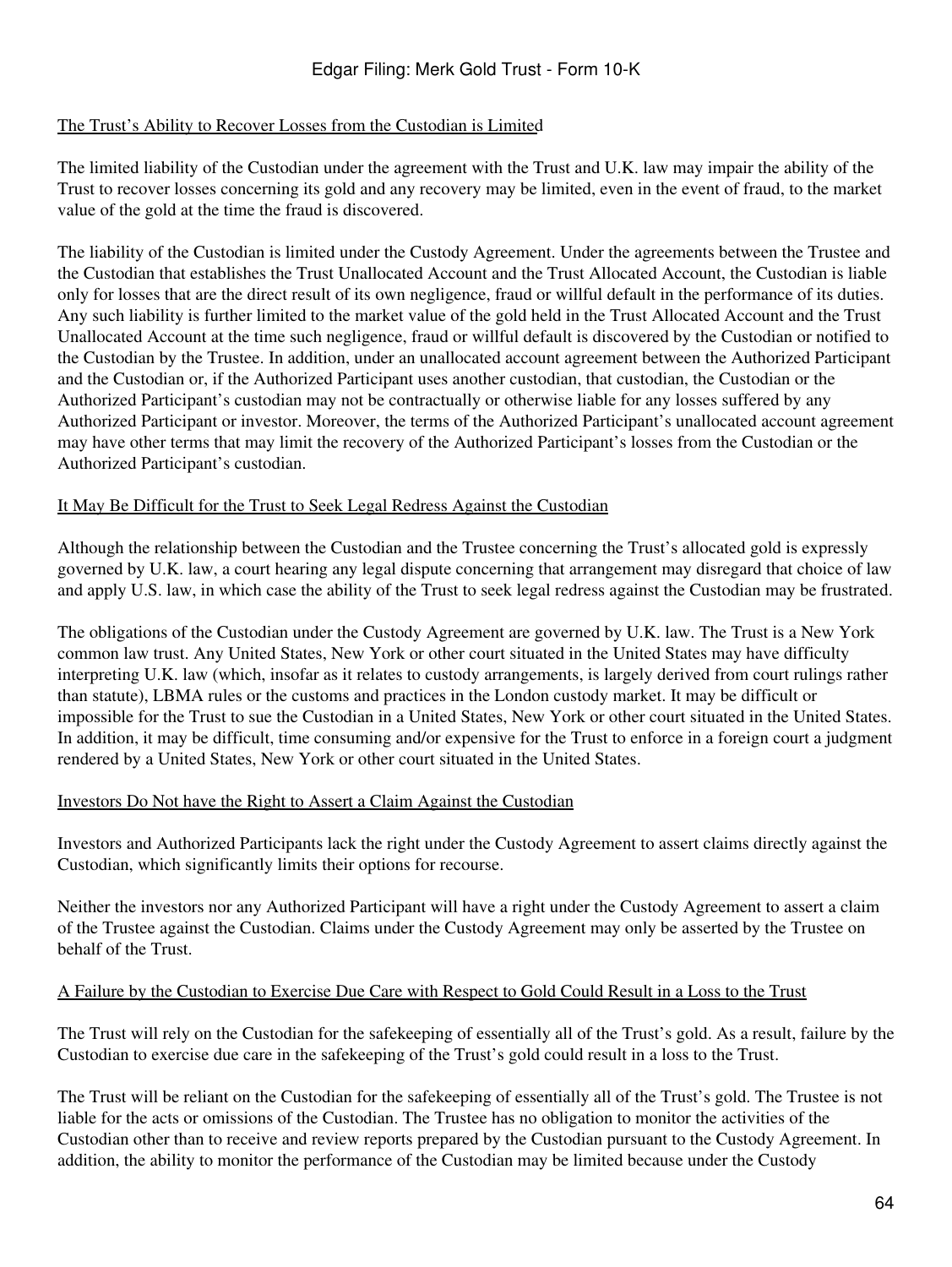Agreement the Trustee 36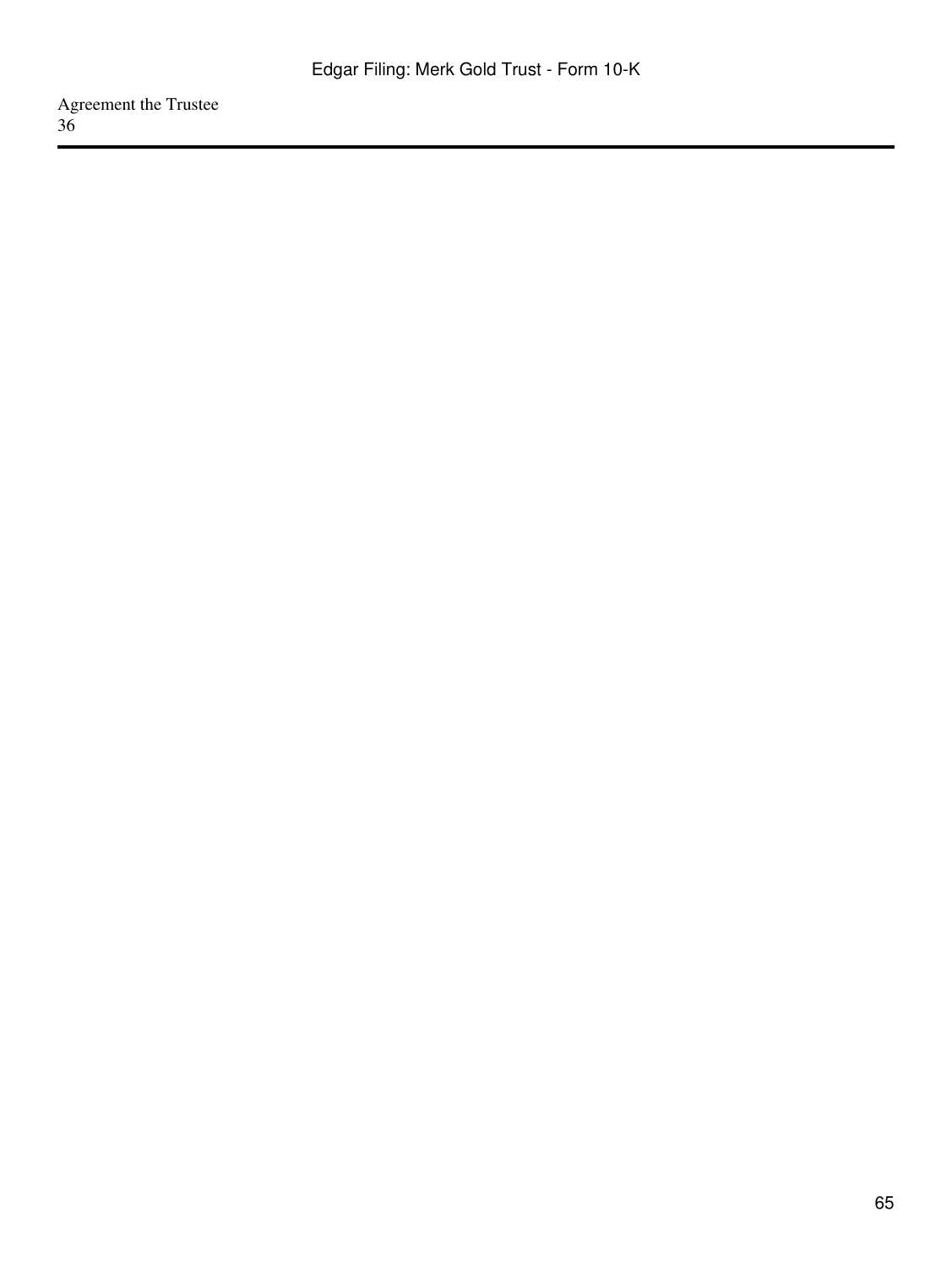and the Sponsor and any accountants or other inspectors selected by the Sponsor have only limited rights to visit the premises of the Custodian for the purpose of examining the Trust's gold and certain related records maintained by the Custodian. As a result of the above, any failure by the Custodian to exercise due care in the safekeeping of the Trust's gold may not be detectable or controllable by the Trustee and could result in a loss to the Trust.

# The Trust Would Be An Unsecured Creditor of the Custodian in the Event of Insolvency

Gold held in the Trust Unallocated Account and any Authorized Participant's unallocated account will not be segregated from the Custodian's assets. If the Custodian becomes insolvent, its assets may not be adequate to satisfy a claim by the Trust or any Authorized Participant.

Gold which is part of a deposit for a purchase order or part of a redemption distribution will be held for a time in the Trust Unallocated Account and, previously or after, in the unallocated gold account of the purchasing Authorized Participant. During those times, the Trust and the Authorized Participant, as the case may be, will have no proprietary rights to any specific bars of gold held by the Custodian and will each be an unsecured creditor of the Custodian with respect to the amount of gold held in such unallocated accounts. In addition, if the Custodian fails to segregate gold held by it on behalf of the Trust, unallocated gold will not be segregated from the Custodian's assets, and the Trust will be an unsecured creditor of the Custodian with respect to the amount so held in the event of the insolvency of the Custodian. In the event the Custodian becomes insolvent, the Custodian's assets might not be adequate to satisfy a claim by the Trust or the Authorized Participant for the amount of gold held in their respective unallocated gold accounts.

# Baskets May Be Issued for More or Less Gold than Required

In issuing Baskets, the Trustee will rely on certain information received from the Custodian which is subject to confirmation after the Trustee has relied on the information. If such information turns out to be incorrect, Baskets may be issued in exchange for an amount of gold that is more or less than the amount of gold required to be deposited with the Trust.

The Custodian's definitive records are prepared after the close of its business day. However, when issuing Baskets, the Trustee will rely on information reporting the amount of gold credited to the Trust's accounts that it receives from the Custodian during the business day and which is subject to correction during the preparation of the Custodian's definitive records after the close of business. If the information relied upon by the Trustee is incorrect, the amount of gold actually received by the Trust may be more or less than the amount required to be deposited for the issuance of Baskets.

# Physical Gold Allocated to the Trust May Not Meet the Standards of a London Bar

Physical gold allocated to the Trust in connection with the creation of a Basket may not meet the standards of a London Bar and, if a Basket is issued against such gold, the Trust may suffer a loss.

Neither the Trustee nor the Custodian independently confirms the fineness of the gold allocated to the Trust in connection with the creation of a Basket. The physical gold allocated to the Trust by the Custodian may be different from the reported fineness or weight required by the LBMA's standards for gold bars delivered in settlement of a gold trade (i.e., London Bars), the standards required by the Trust. If the Trustee nevertheless issues a Basket against such gold, and if the Custodian fails to credit the Trust the amount of any deficiency, the Trust may suffer a loss.

# Value of Gold in Trust Is Limited to the Value of the Fine Ounce Content of Gold

Because gold in the Trust is valued at the price of gold independent of location and type of gold, the value of gold in the Trust is limited to the price of gold multiplied by the Fine Ounce content of the gold.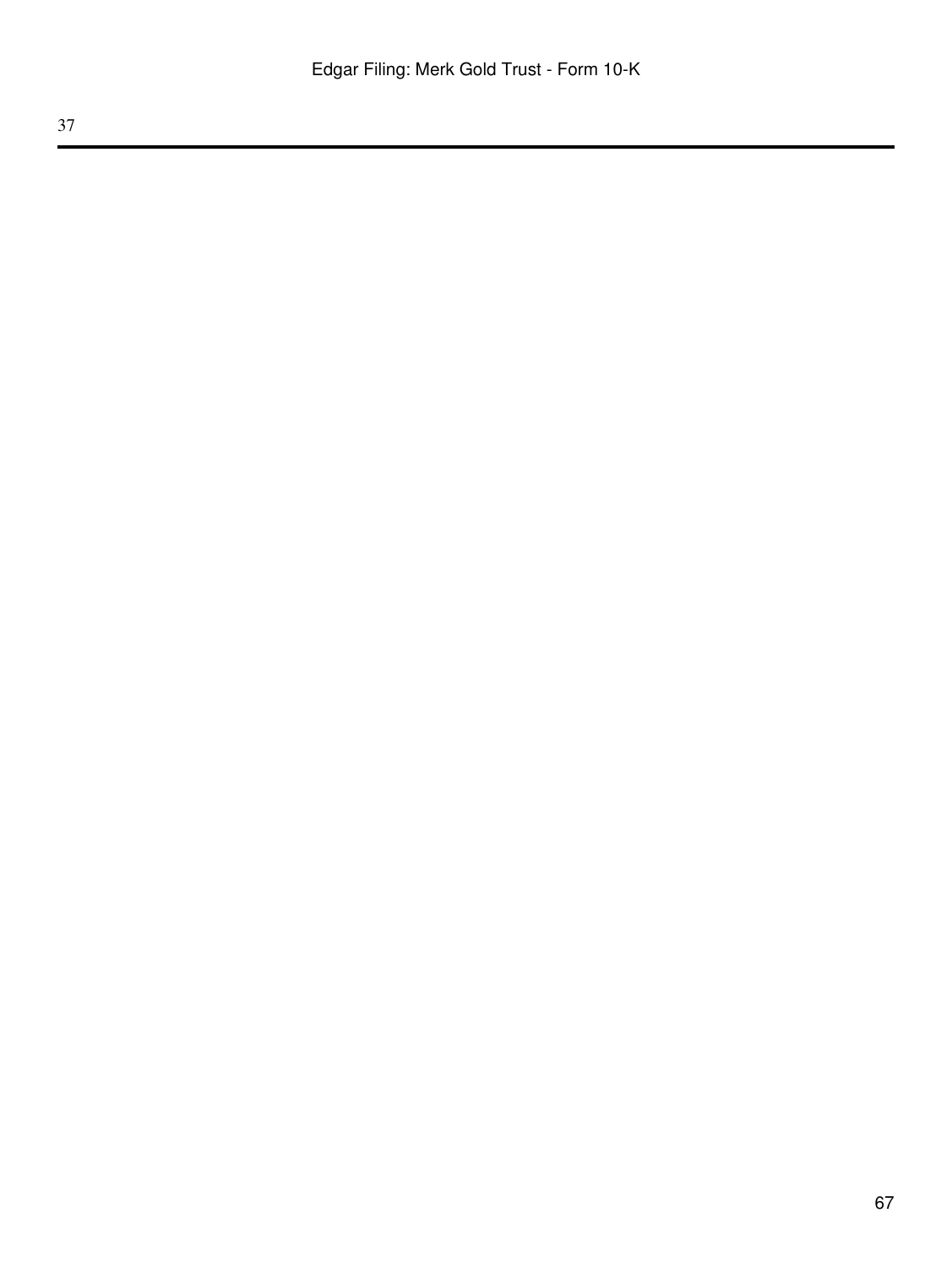Gold in the Trust is valued at the price of gold independent of location and type of gold. The price of gold commonly quoted refers to the price of a London Bar in London. Any gold that is not a London Bar located in London may obtain a bid price when offered for sale that deviates from the price of gold. Nonetheless, the Trust values all gold at the price of gold because the Sponsor assumes the cost of conversion of gold. Conversely, in the unlikely event that such a conversion yields a profit, the Sponsor, not the Trust, will keep such profit. As a result, the value of gold in the Trust is limited to the price of gold multiplied by the Fine Ounce content of the gold.

Similarly, when investors exchange their Shares for physical gold other than London Bars, the Shares also are valued at the price of gold for purposes of calculating their Share in the Trust. The Sponsor may recover this conversion cost as part of the Exchange Fee.

### Payment of the Sponsor's Fee in Shares and the Sale of Gold by the Trust May Cause a Decline in the Value of the Shares

The amount of gold represented by each Share will decrease when the Sponsor's Fee is paid in Shares and when the Trustee sells the Trust's gold to pay Trust expenses. Without increases in the price of gold sufficient to compensate for that decrease, the price of the Shares will also decline and you will lose money on your investment in Shares.

Although the Sponsor has agreed to assume all organizational and certain ordinary administrative and marketing expenses incurred by the Trust, not all Trust expenses will be assumed by the Sponsor. For example, most taxes and other governmental charges that may be imposed on the Trust's property will not be paid by the Sponsor. As part of its agreement to assume some of the Trust's ordinary administrative expenses, the Sponsor has agreed to pay legal fees and expenses of the Trust not in excess of \$100,000 per annum. Any legal fees and expenses in excess of that amount will be the responsibility of the Trust.

The Sponsor intends to accept Shares of the Trust for the Sponsor's Fee and reimbursement of expenses not assumed by the Sponsor. However, the Trust may be subject to certain other liabilities (for example, as a result of litigation) which have not been assumed by the Sponsor. The Trust will sell gold to pay those expenses, unless the Sponsor agrees to pay such expenses out of its own pocket and receive reimbursement from the Trust in the form of Shares.

To the extent the Trust issues additional Shares to pay the Sponsor's Fee or sells gold to cover expenses or liabilities, the amount of gold represented by each Share will decrease. New deposits of gold, received in exchange for new Shares issued by the Trust, would not reverse this trend. A decrease in the amount of gold represented by each Share results in a decrease in the price of a Share even if the price of gold has not changed. To retain the Share's original price, the price of gold would have to increase. Without that increase, the lesser amount of gold represented by the Share will have a correspondingly lower price. If these increases do not occur, or are not sufficient to counter the lesser amount of gold represented by each Share, you will sustain losses on your investment in Shares. For example, assuming the Trust has not incurred fees or expenses in excess of the amount the Sponsor has agreed to bear and the Shares trade at the same price as the Trust's NAV, the price of the gold represented by your Shares would need to increase by the amount of the Sponsor's Fee between the date of your purchase and one year later so that your Shares would have the same value on both dates, not including any transaction costs you may incur to purchase your Shares. The Sponsor's Fee is currently 0.40% of the NAV of the Trust. The value of your investment also may decline if the price of the Shares is negatively affected by the Sponsor's sale in the open market of the Shares that the Sponsor has received from the Trust as payment of the Sponsor's Fee.

#### Any Indemnification that the Trust is Required to Pay May Adversely Affect the Value of the Shares

The value of the Shares will be adversely affected if the Trust is required to indemnify the Sponsor, the Trustee or the Custodian as contemplated in the Trust Agreement and the Custody Agreement.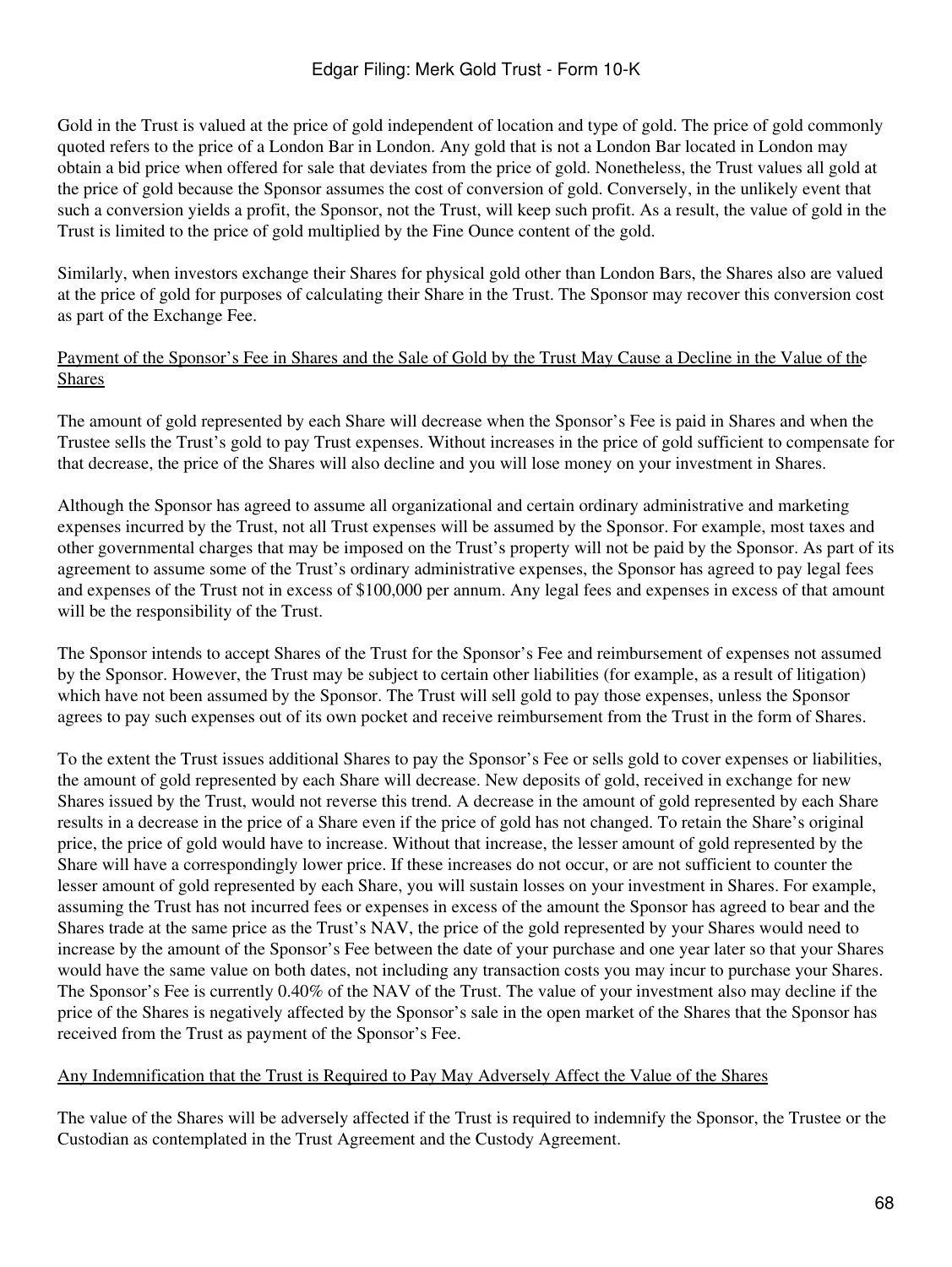Under the Trust Agreement, each of the Sponsor and the Trustee has a right to be indemnified from the Trust for any liability or expense it incurs without gross negligence, bad faith or willful misconduct on its part. Similarly, the Custody Agreement provides for indemnification of the Custodian by the Trust under 38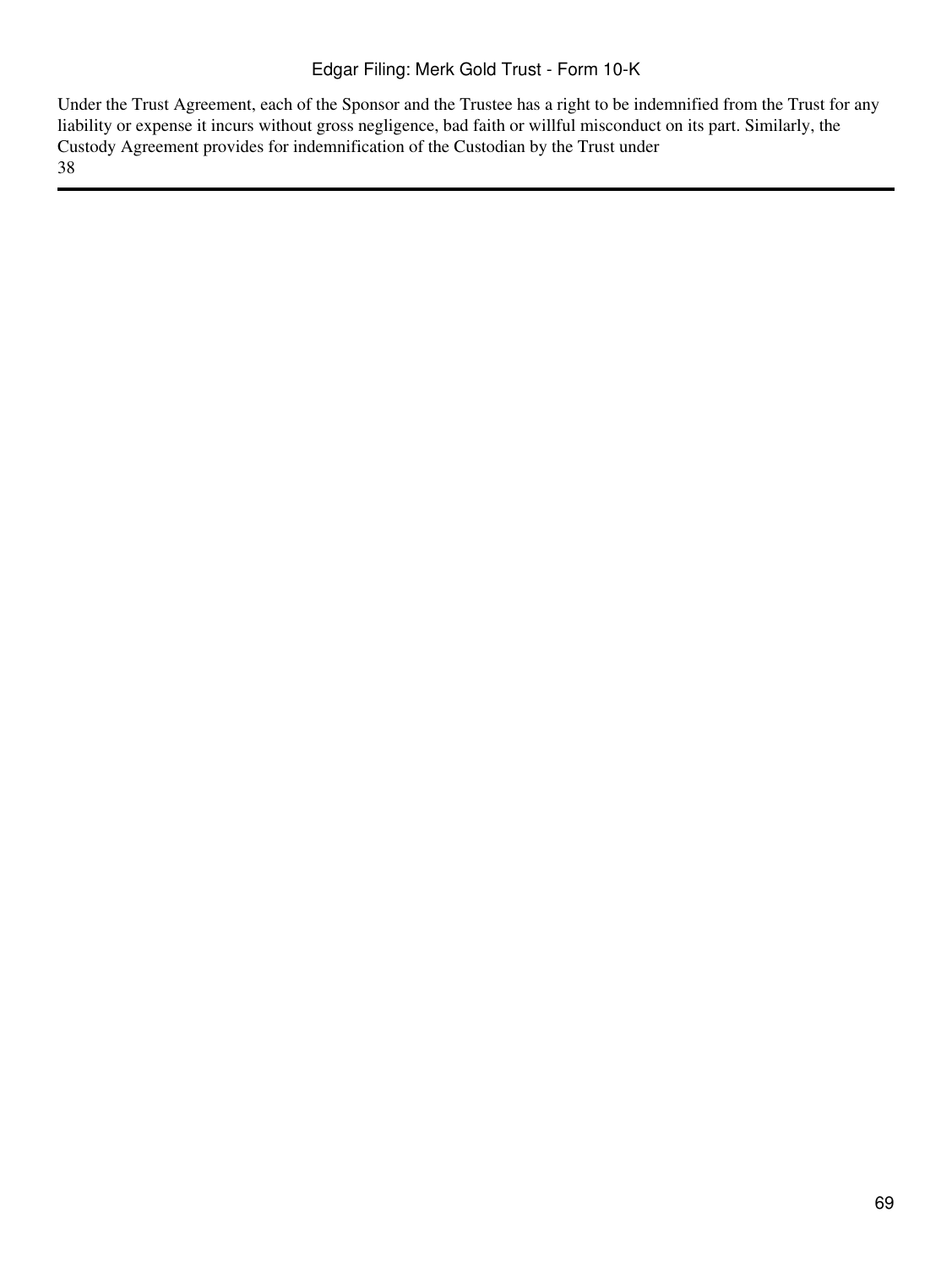certain circumstances. That means that it may be necessary to sell assets of the Trust to cover losses or liability suffered by the Sponsor, the Trustee or the Custodian. Any sale of that kind would reduce the NAV of the Trust and the value of the Shares.

Item 1B. Unresolved Staff Comments

None.

Item 2. Properties

Not applicable.

Item 3. Legal Proceedings

None.

Item 4. Mine Safety Disclosures

Not applicable.

#### PART II

Item 5. Market for Registrant's Common Equity, Related Stockholder Matters and Issuer Purchases of Equity Securities.

(a)

The Trust was formed on May 6, 2014 (the "Date of Inception") following an initial deposit of gold. The Trust's Shares have been listed on the NYSE Arca under the symbol OUNZ since May 16, 2014. The following tables set out the range of high and low closing prices for the Shares as reported for NYSE Arca transactions for each of the quarters during the fiscal year ended January 31, 2015:

Fiscal Year Ended January 31, 2015:

|                                 | High Low    |  |
|---------------------------------|-------------|--|
| Second Quarter* \$13.37 \$12.43 |             |  |
| Third Quarter                   | 13.12 11.70 |  |
| <b>Fourth Quarter</b>           | 13.00 11.40 |  |

\_\_\_\_\_\_\_\_\_\_\_\_\_\_\_\_\_\_\_\_\_ \*From May 16, 2014 until July 31, 2014.

(b)

Not applicable.

(c)

Although the Trust does not purchase Shares directly from its investors in connection with Delivery Applications or the redemption of Baskets, the Trust redeemed Shares as follows during the year ended January 31, 2015: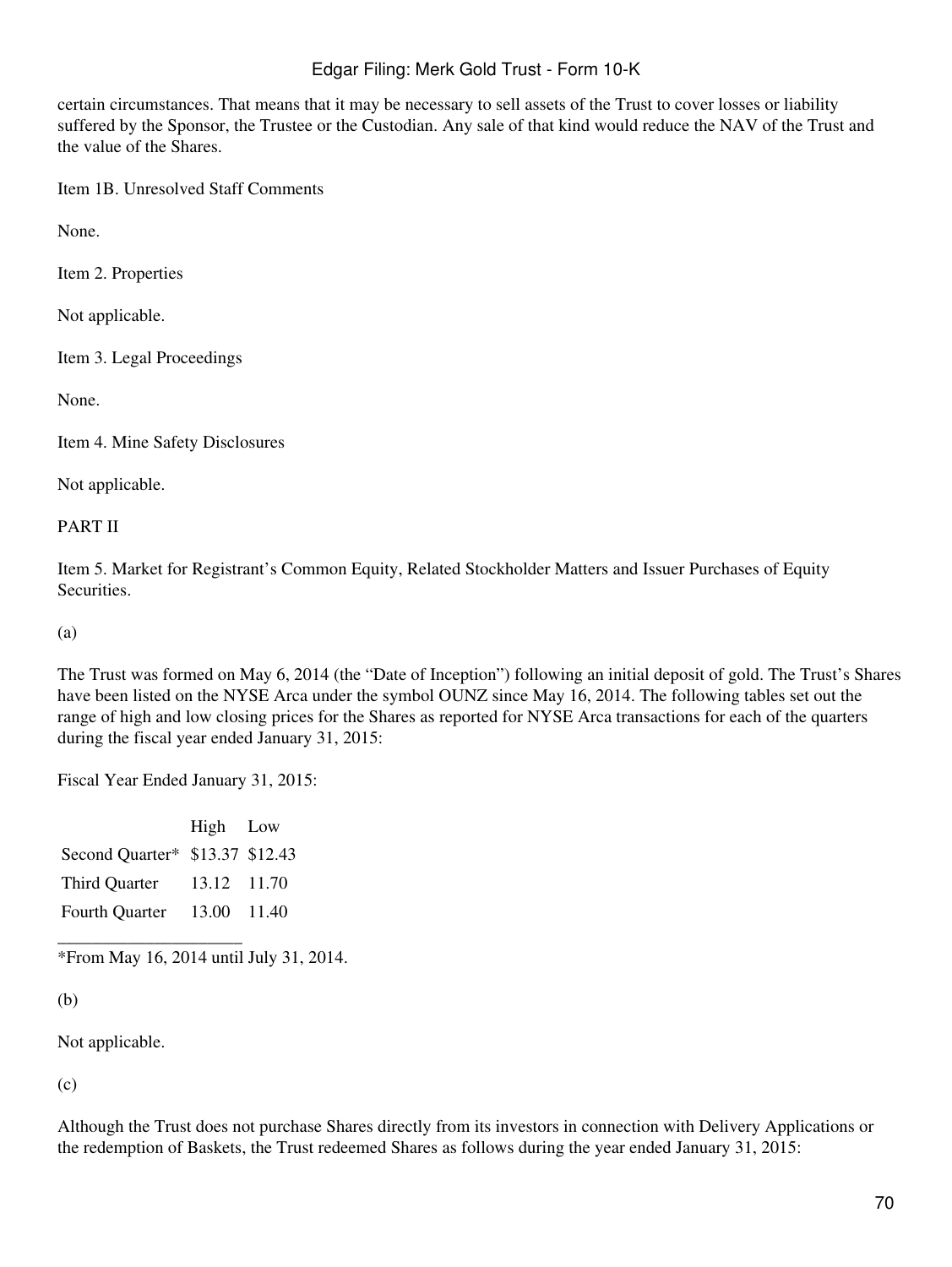| Period                        | <b>Total Shares Redeemed</b> | Average Ounces of<br>Gold Per Share |  |  |
|-------------------------------|------------------------------|-------------------------------------|--|--|
| Second Quarter* 5,406         |                              | 0.009993                            |  |  |
| Third Quarter                 | 50,000                       | 0.009991                            |  |  |
| Fourth Quarter 4,515 0.009974 |                              |                                     |  |  |
|                               |                              |                                     |  |  |

\*From May 16, 2014 until July 31, 2014.

39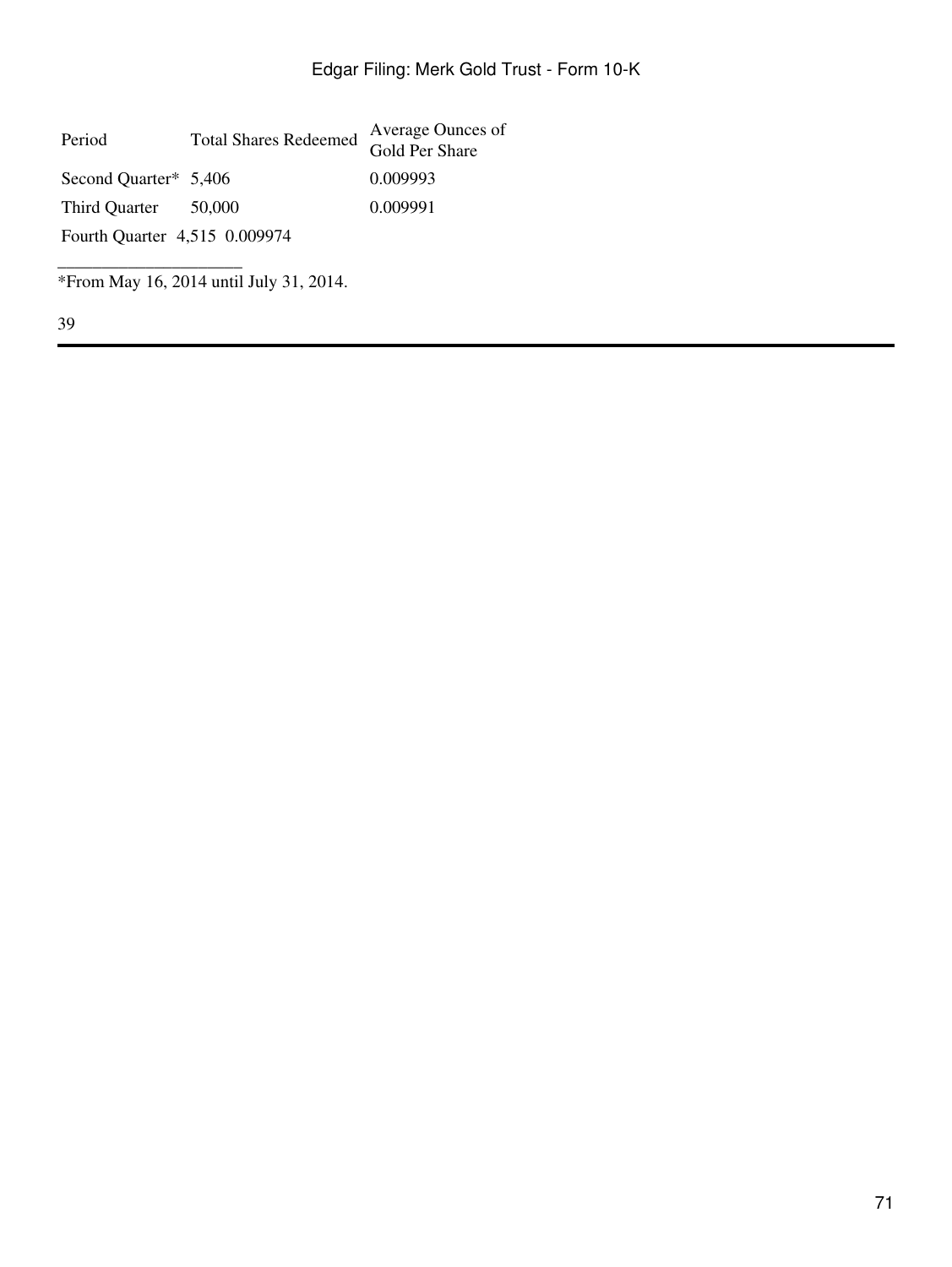#### Item 6. Selected Financial Data

The following selected financial data for the reporting periods should be read in conjunction with the Trust's financial statements and related notes and "Management's Discussion and Analysis of Financial Condition and Results of Operations." Dollar amounts in 000's, except for Share and per Share data.

|                                                                                 | January      |
|---------------------------------------------------------------------------------|--------------|
| (Amounts in 000's of US\$, except for Share and per Share Data)                 | 31, 2015     |
| Net assets                                                                      | \$64,750,583 |
| Net investment loss                                                             | (154,685)    |
| Net realized gain from gold bullion                                             | 5.978        |
| Net change in unrealized appreciation (depreciation) on investment gold bullion | (1,188,296)  |
| Net investment loss per Share                                                   | (0.04)       |
| Net realized and unrealized gain (loss) from gold bullion per Share             | (0.45)       |

Item 7. Management's Discussion and Analysis of Financial Condition and Results of Operations

This information should be read together with the financial statements and notes to the financial statements included in this Report. The discussion and analysis that follows may contain forward-looking statements, such as those that relate to future events or future performance. In some cases, such forward-looking statements can be identified by terminology such as "may," "should," "expect," "plan," "anticipate," "believe," "estimate," "predict," "potential" or the negative terms or other comparable terminology. Neither the Sponsor, nor any other person assumes responsibility for the accuracy or completeness of forward-looking statements. Except as required by applicable law, neither the Trust nor the Sponsor is under a duty to update any of the forward-looking statements to conform such statements to actual results or to a change in the Sponsor's expectations or predictions.

#### **Introduction**

The Trust is an investment trust formed on May 6, 2014 under New York law pursuant to a depository trust agreement. After consideration of Financial Accounting Standards Topic 946, the Sponsor has concluded the Trust meets the fundamental characteristics of an investment company. In addition, while the Trust does not currently possess all of the typical characteristics of an investment company, it believes its activities are consistent with those of an investment company and will therefore apply the guidance in Financial Accounting Standards Topic 946, including disclosure of the financial support contractually required to be provided by an investment company to any of its investees. The Sponsor is responsible for, among other things, overseeing the performance of the Trustee and the Trust's principal service providers, including the preparation of financial statements. The Trustee is responsible for the day-to-day administration of the Trust.

The Initial Purchaser contributed 1,000 Ounces of gold in exchange for 100,000 Shares on May 6, 2014. At contribution, the value of the gold deposited with the Trust was based on the price of an Ounce of gold of \$1,306.25. The Initial Purchaser is not affiliated with the Sponsor or the Trustee.

The Trust's primary objective is to provide investors with an opportunity to invest in gold through the Shares and be able to take delivery of physical gold in exchange for their Shares. The Trust's secondary objective is for the Shares to reflect the performance of the price of gold less the expenses of the Trust's operations. The Trust is not actively managed.

The fiscal year end of the Trust is January 31st.

40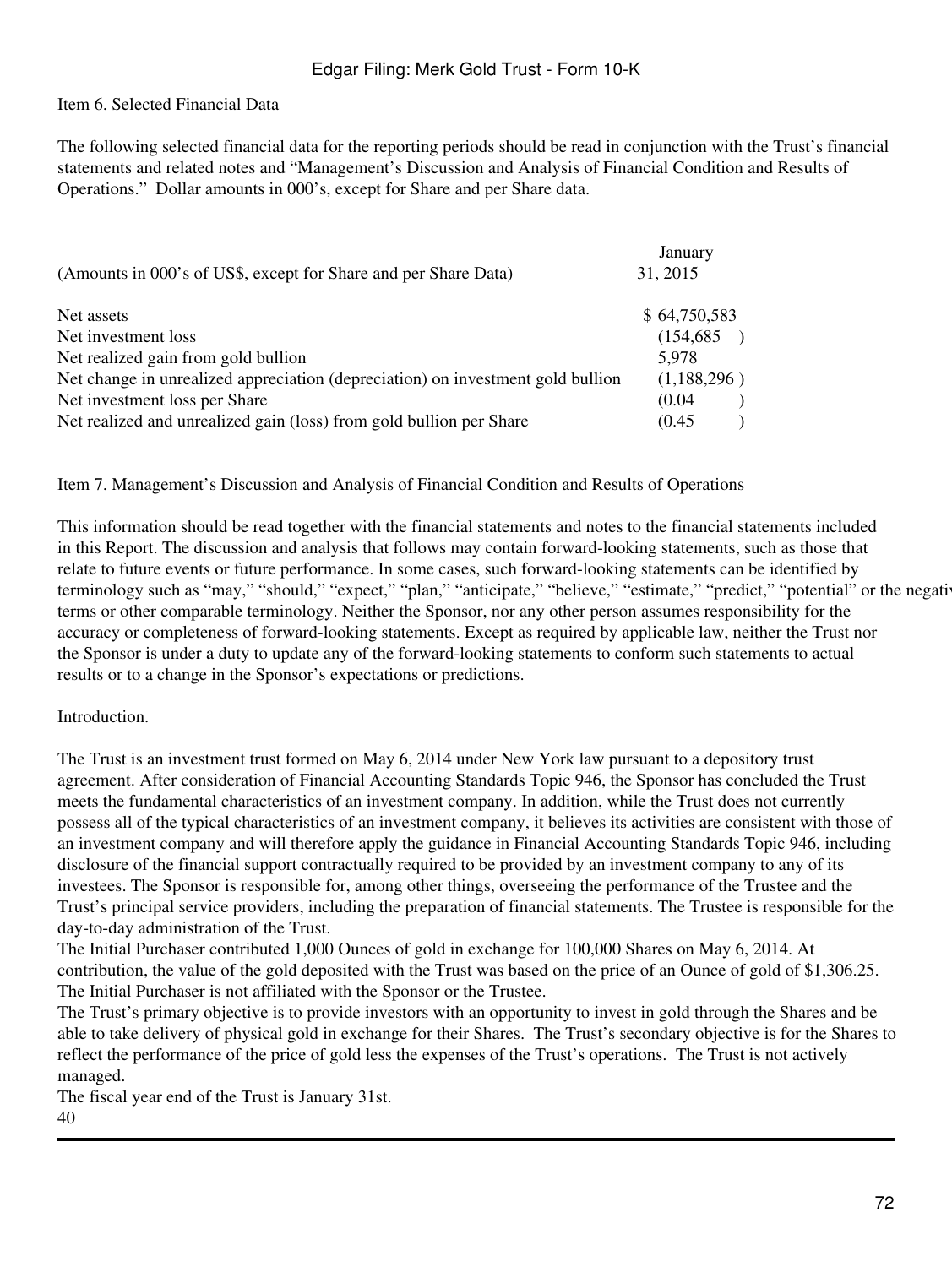Shares of the Trust trade on the NYSE Arca under the symbol "OUNZ."

Investing in the Shares does not insulate the investor from certain risks, including price volatility. The following table illustrates the movement in the NAV of the Shares against the corresponding gold price (per 1/100 of an oz. of gold) since inception:

NAV per Share vs. 1/100th Gold Fix from the Date of Inception to January 31, 2015 The divergence of the NAV per Share from the gold price over time reflects the cumulative effect of the Trust expenses that arise if an investment had been held since inception.

Significant Accounting Policies

In preparing financial statements in conformity with accounting principles generally accepted in the United States of America ("GAAP"), management makes estimates and assumptions that affect the reported amounts of assets and liabilities and disclosure of contingent assets and liabilities at the date of the financial statements, as well as the reported amount of revenue and expenses reported during the period. Actual results could differ from these estimates.

The following is a summary of significant accounting policies followed by the Trust. Please refer to Note 2 to the Financial Statements for further discussion of our accounting policies. Valuation of Gold

Various inputs are used in determining the value of the Trust's investment. These inputs are summarized in three broad levels. Level 1 includes quoted prices in active markets for identical securities. Level 2 includes other significant observable inputs (including quoted prices for similar securities, interest rates, prepayment speeds and credit risk). Level 3 includes significant unobservable inputs (including the Trust's own assumptions in determining the fair value of investments).

London Gold Delivery Bars are held by the Custodian, on behalf of the Trust, at the London, United Kingdom vaulting premises. All gold is valued based on its Fine Ounce content, calculated by multiplying the weight of gold by its purity; the same methodology is applied independent of the type of gold held by the Trust; 41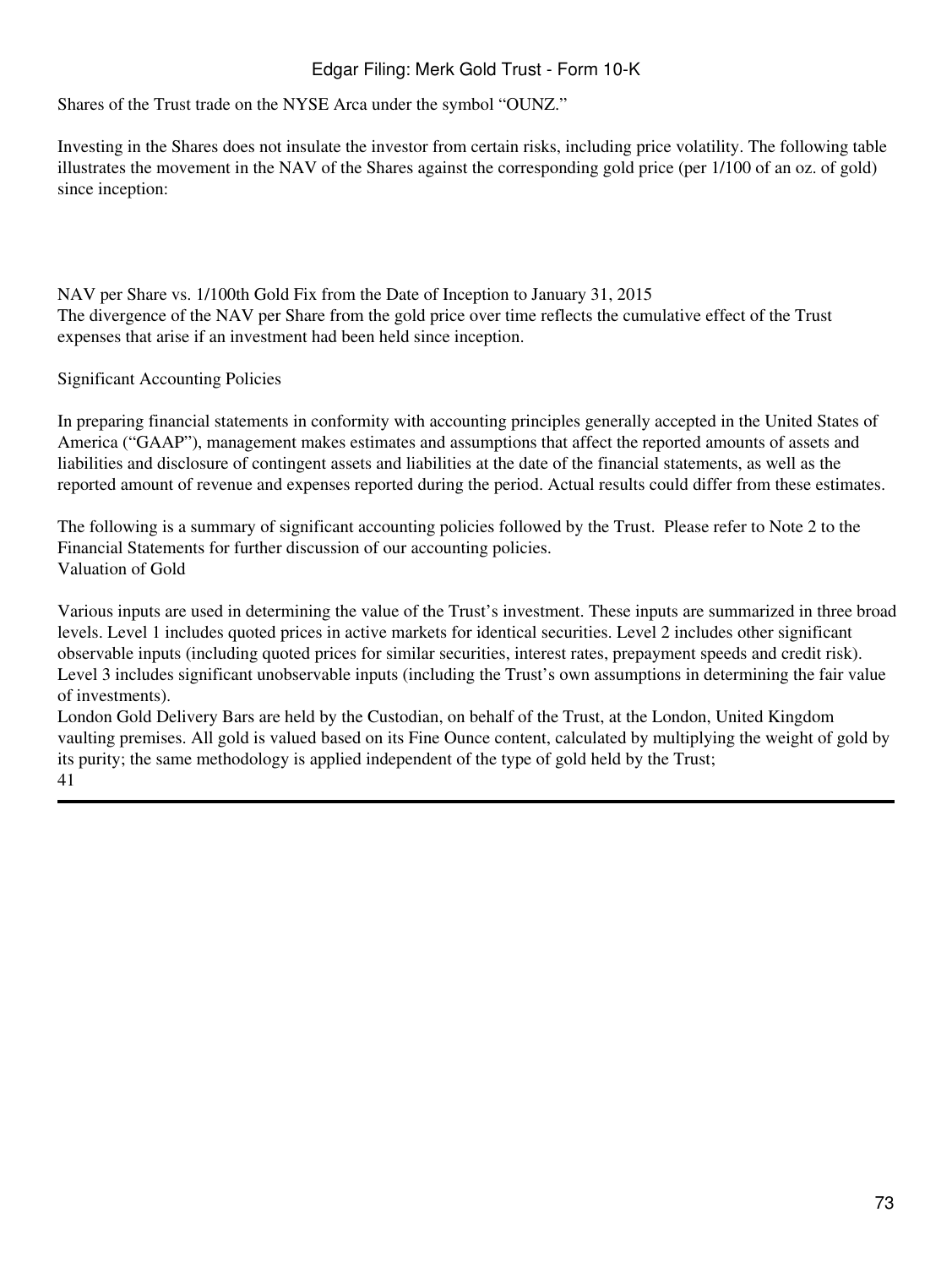similarly, the value of up to 430 Fine Ounces of unallocated gold the Trust may hold is calculated by multiplying the number of Fine Ounces with the price of gold determined by the Trustee as follows. The Trustee values the gold held by the Trust on the basis of the price of a Fine Ounce as set by the afternoon session of the twice daily fix of the price of a Fine Ounce which starts at 3:00 PM (London, England time) and is performed by the five members of the London gold fix and is therefore classified as Level 1. There were no transfers between levels during the period.

On March 20, 2015, the LBMA Gold Price, which is determined twice daily by the ICE Benchmark Administration as an independent third-party administrator, replaced the London Gold Fix. As a result, the Sponsor now uses the LBMA Gold Price to determine the net asset value of the Trust. All other valuation mechanics remain unchanged.

|                                                  |                        | <b>Ounces</b> Fair Value |
|--------------------------------------------------|------------------------|--------------------------|
| Beginning balance as of May 6, 2014              | 1.000                  | \$1,306,250              |
| Gold bullion contributed                         | 50,978                 | 65,404,328               |
| Gold bullion distributed                         | (599)<br>$\rightarrow$ | (777, 674)               |
| Change in unrealized depreciation                |                        | (1,188,296)              |
| Realized gain from gold distributed from in-kind |                        | 5,978                    |
| Ending balance as of January 31, 2015            | 51.379                 | \$64,750,586             |

Under the Custody Agreement, the Trustee, the Sponsor and the Sponsor's auditors and inspectors may visit the premises of the Custodian for the purpose of examining the Trust's gold and certain related records maintained by the Custodian.

#### Shareholder Ownership

Merk Hard Currency Fund owned a market value of \$38,074,016, which equates to 58.80% ownership in the Trust at January 31, 2015. The Sponsor acts as investment advisor to the Merk Hard Currency Fund.

The Sponsor has exercised its right to visit the Custodian, in order to examine the gold and the records maintained by the Custodian. The inspection held as of February 2, 2015 by Inspectorate International Limited, a leading commodity inspection and testing company, confirmed that the Custodian's records of gold held in the vault were accurate.

#### Liquidity

The Trust is not aware of any trends, demands, conditions or events that are reasonably likely to result in material changes to its liquidity needs. In exchange for a fee (the "Sponsor's Fee"), the Sponsor has agreed to assume most of the expenses incurred by the Trust. As a result, the only expense of the Trust during the period covered by this report was the Sponsor's Fee. The Trustee will not sell gold to pay the Sponsor's Fee but will pay the Sponsor's Fee through Share creation. At January 31, 2015, the Trust did not have any cash balances.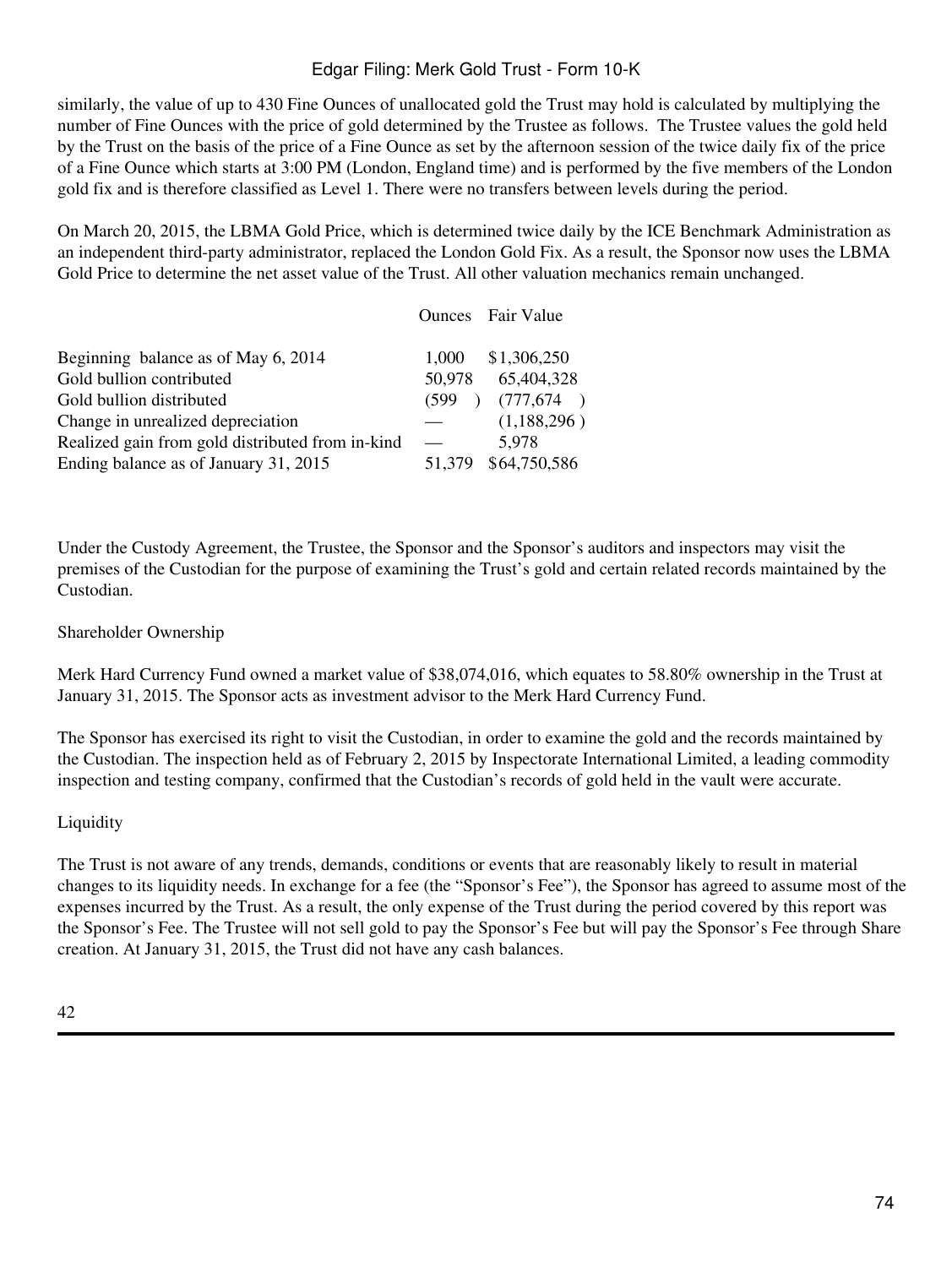Review of Financial Results

The NAV of the Trust is obtained by subtracting the Trust's expenses and liabilities on any day from the value of the gold owned by the Trust on that day; the NAV per Share is obtained by dividing the NAV of the Trust on a given day by the number of Shares outstanding on that day.

The Trust's NAV increased from \$1,306,250 on May 6, 2014 to \$64,750,583 on January 31, 2015, a 4,857% increase for the fiscal year. The increase in the Trust's NAV resulted primarily from an increase in the number of Shares issued during the period, which rose from 100,000 Shares on May 6, 2014 to 5,152,630 Shares on January 31, 2015, a result of 5,052,630 additional Shares being added for the year.

NAV per Share decreased 3.75% from \$13.06 on May 6, 2014 to \$12.57 on January 31, 2015. The Trust's NAV per Share fell slightly more than the price per ounce of gold on a percentage basis due to the Sponsor's Fee, which was \$154,685 for the year, or 0.40% of the Trust's assets on an annualized basis.

The NAV per Share of \$13.39 on July 10, 2014 was the highest during the year, compared with a low of \$11.40 on November 5, 2014.

Net decrease in net assets resulting from operations for the year ended January 31, 2015 was \$1,188,296, resulting from a net gain of \$5,978 from gold bullion distributed for redemptions offset by an unrealized loss on gold of \$1,182,318 and Sponsor's Fee of \$154,685. Other than the Sponsor's Fee, the Trust had no expenses during the year ended January 31, 2015.

Item 7A. Quantitative and Qualitative Disclosures about Market Risk

Not applicable. 43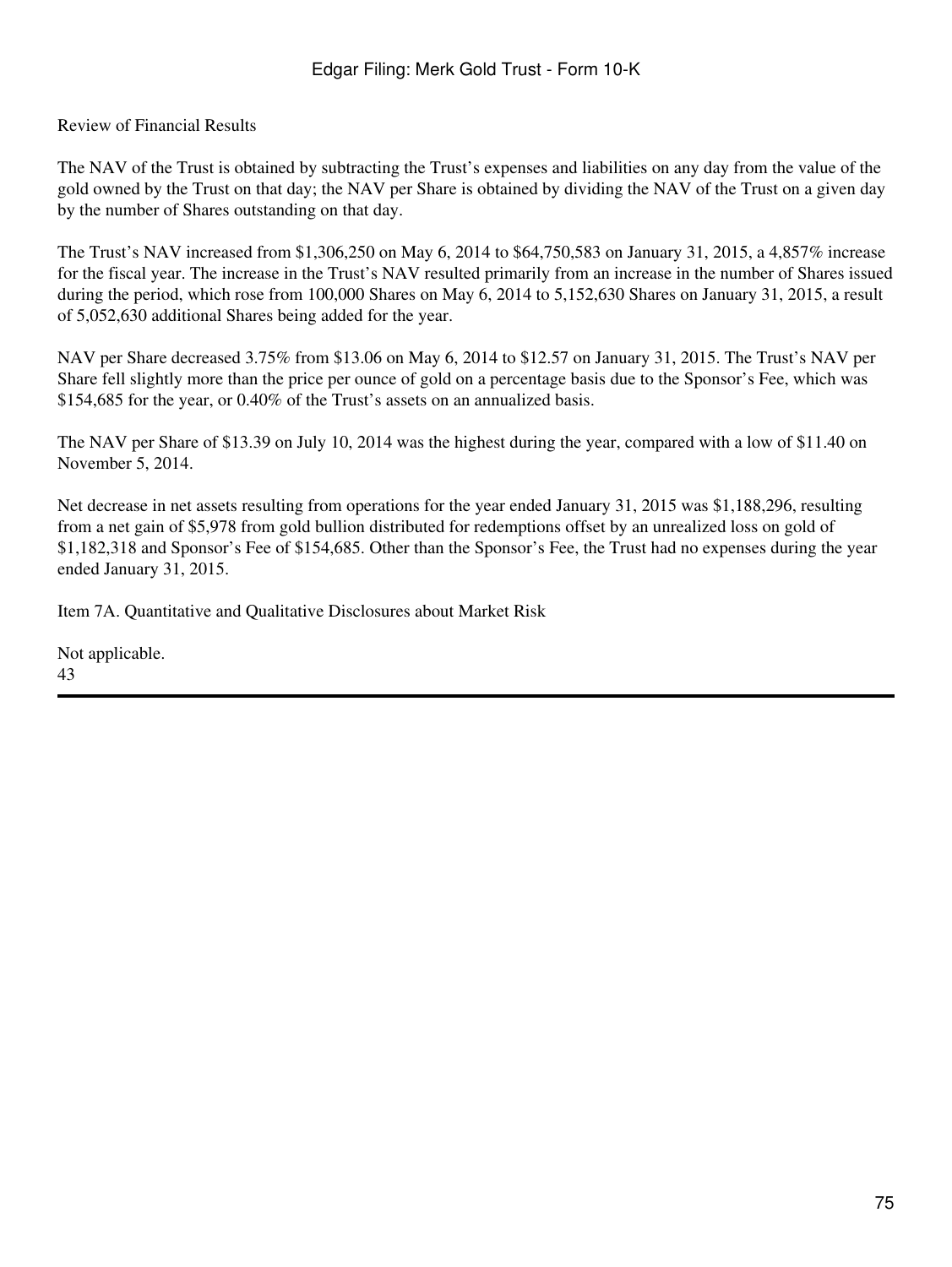#### Item 8. Financial Statements

### Merk Gold Trust

Quarterly Statements of Operations For the period ended January 31, 2015

|                                                                                                                            | (unaudited)<br>For the<br>period<br>May $6$ ,<br>$2014*$ to<br>July $31$ , | Three<br>Months<br>ended<br>October 31, | Three<br>Months<br>ended<br>January 31, | For the<br>period<br>May $6$ ,<br>$2014*$ to<br>January 31, |
|----------------------------------------------------------------------------------------------------------------------------|----------------------------------------------------------------------------|-----------------------------------------|-----------------------------------------|-------------------------------------------------------------|
|                                                                                                                            | 2014                                                                       | 2014                                    | 2015                                    | 2015                                                        |
| <b>EXPENSES</b>                                                                                                            |                                                                            |                                         |                                         |                                                             |
| Sponsor's fees                                                                                                             | \$37,406                                                                   | \$57,544                                | \$59,735                                | \$154,685                                                   |
| Total expenses                                                                                                             | 37,406                                                                     | 57,544                                  | 59,735                                  | 154,685                                                     |
| Net Investment loss                                                                                                        | (37, 406)                                                                  | (57, 544)<br>$\mathcal{L}$              | (59, 735)                               | (154, 685)                                                  |
| Net Realized and Unrealized Gain (Loss)                                                                                    |                                                                            |                                         |                                         |                                                             |
| Net realized gain from gold bullion distributed for redemptions<br>Net change in unrealized appreciation (depreciation) on | 636                                                                        | 7,840                                   | (2, 498)                                | 5,978                                                       |
| investment in gold bullion                                                                                                 | (186, 587)                                                                 | (5,739,065)                             | 4,737,356                               | (1,188,296)                                                 |
| Net realized and unrealized gain (loss) from operations                                                                    | (185, 951)                                                                 | (5,731,225)                             | 4,734,858                               | (1,182,318)                                                 |
| Net Increase (Decrease) in Net Assets resulting from                                                                       |                                                                            |                                         |                                         |                                                             |
| operations                                                                                                                 |                                                                            |                                         |                                         | $$(223,357) $(5,788,769) $4,675,123 \ $(1,337,003)$         |
|                                                                                                                            |                                                                            |                                         |                                         |                                                             |

\*Commencement of operations

Item 9. Changes in and Disagreements with Accountants on Accounting and Financial Disclosure

There have been no changes in accountants and no disagreements with accountants during the year ended January 31, 2015.

Item 9A. Controls and Procedures

Conclusion Regarding the Effectiveness of Disclosure Controls and Procedures

The Trust maintains disclosure controls and procedures that are designed to ensure that information required to be disclosed in its Exchange Act reports is recorded, processed, summarized and reported within the time periods specified in the SEC's rules and forms, and that such information is accumulated and communicated to the principal executive officer and principal financial officer of the Sponsor, who performs functions similar to those a principal executive officer and principal financial officer of the Trust would perform if the Trust had officers, to allow timely decisions regarding required disclosure.

Under the supervision and with the participation of the principal executive officer and then serving principal financial officer of the Sponsor, the Sponsor conducted an evaluation of the Trust's disclosure controls and procedures, as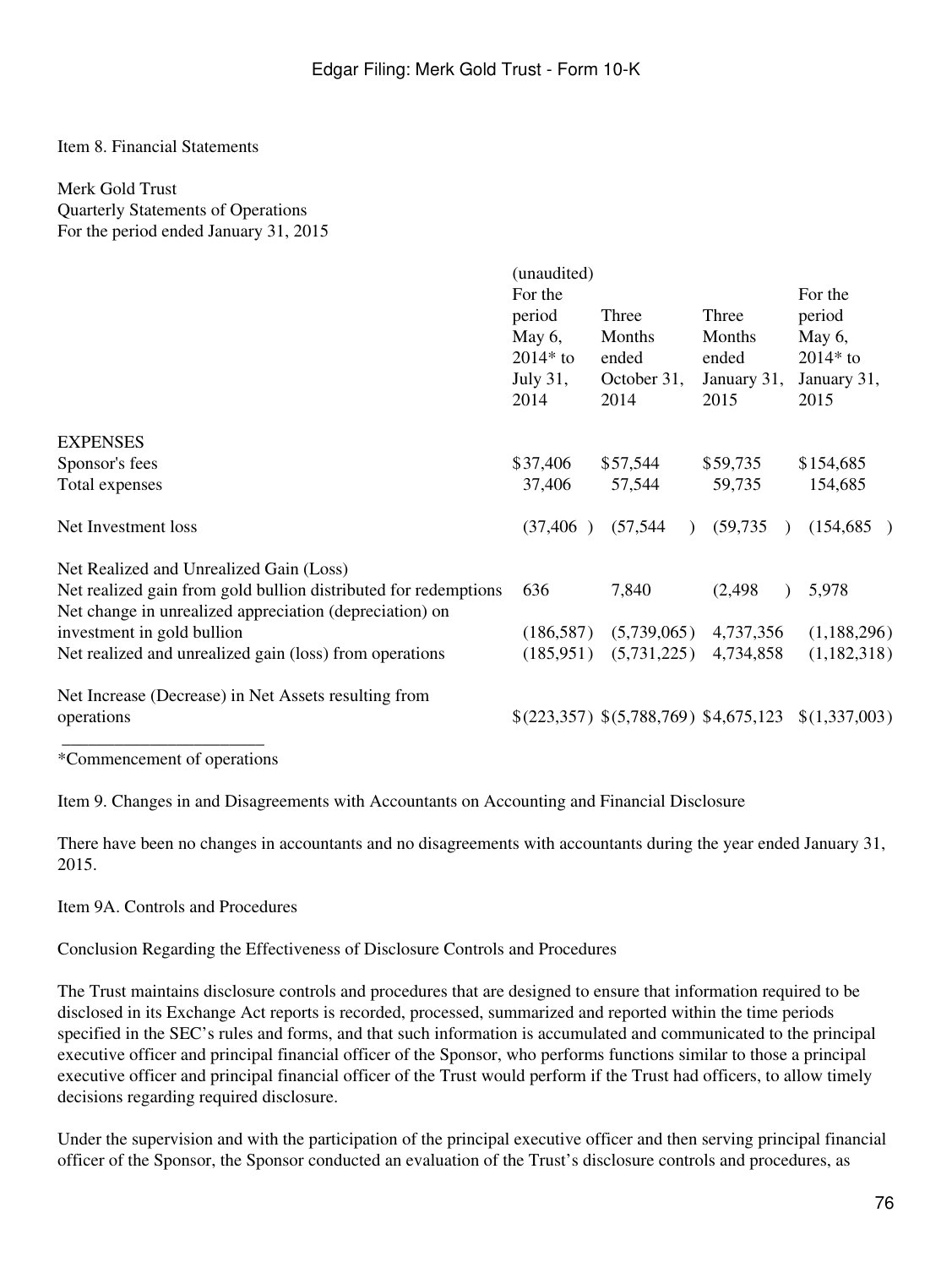defined under Exchange Act Rule 13a-15(e), as of January 31, 2015. Based on this evaluation, the principal executive officer and then serving principal financial officer of the Sponsor concluded that the Trust's disclosure controls and procedures were effective as of January 31, 2015.

Management's Report on Internal Control over Financial Reporting

The Sponsor's management is responsible for establishing and maintaining adequate internal control over financial reporting, as defined under Exchange Act Rules 13a-15(f) and 15d-15(f). The Trust's internal control over financial reporting is a process designed to provide reasonable assurance regarding the reliability of financial reporting and the preparation of financial statements for external purposes in accordance with GAAP. Internal control over financial reporting includes those policies and procedures that:

(1) pertain to the maintenance of records that, in reasonable detail, accurately and fairly reflect the transactions and dispositions of the Trust's assets; 44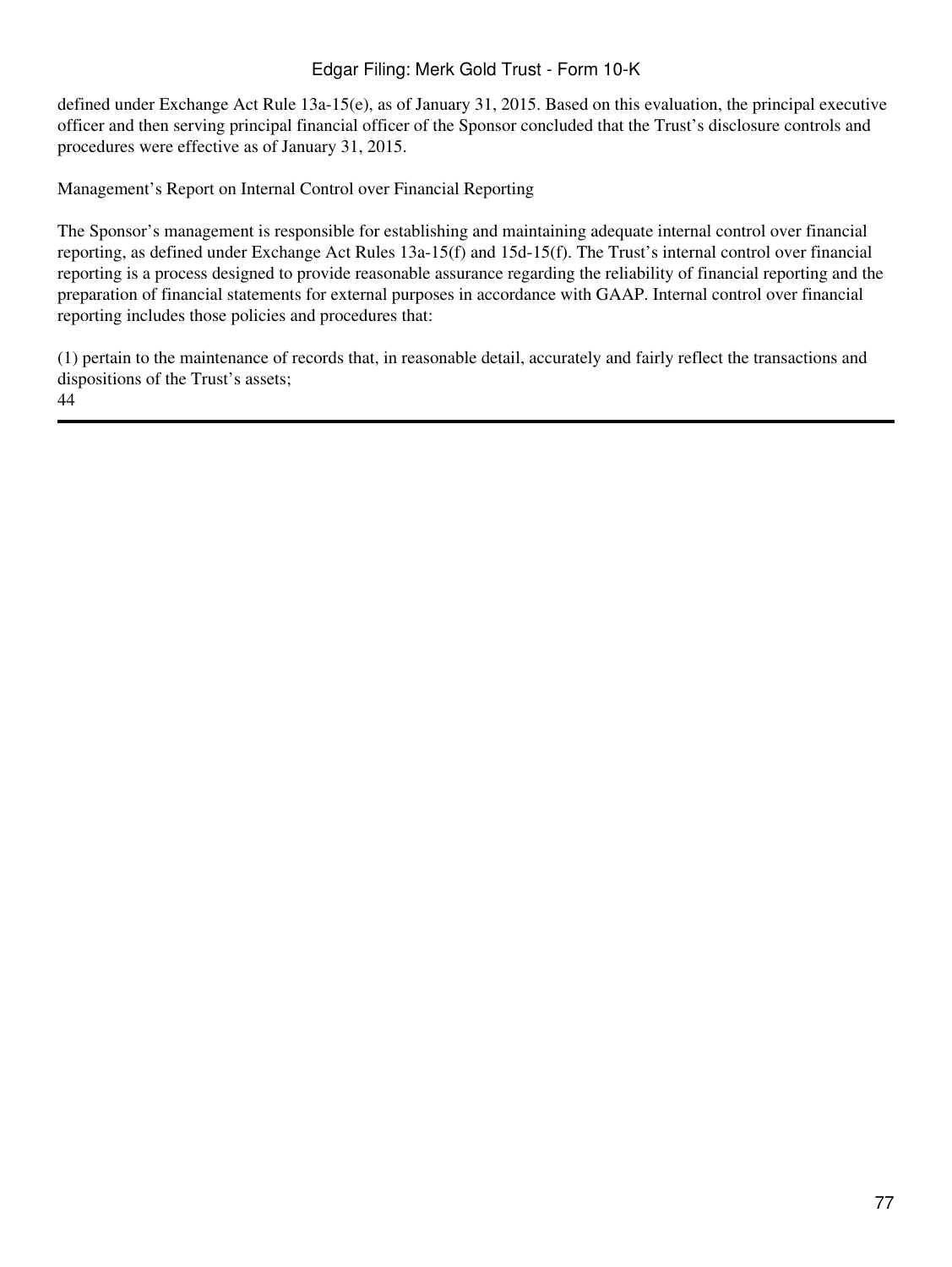(2) provide reasonable assurance that transactions are recorded as necessary to permit preparation of financial statements in accordance with GAAP and that the Trust's receipts and expenditures are being made only in accordance with appropriate authorizations; and

(3) provide reasonable assurance regarding prevention or timely detection of unauthorized acquisition, use, or disposition of the Trust's assets that could have a material effect on the financial statements.

Because of its inherent limitations, internal control over financial reporting may not prevent or detect misstatements. Also, projections of any evaluation of effectiveness to future periods are subject to the risk that controls may become ineffective because of changes in conditions, or that the degree of compliance with the policies or procedures may deteriorate.

The principal executive officer and then serving principal financial officer of the Sponsor assessed the effectiveness of the Trust's internal control over financial reporting as of January 31, 2015. In making this assessment, they used the criteria set forth by the Committee of Sponsoring Organizations of the Treadway Commission in Internal Control—Integrated Framework (2013). Their assessment included an evaluation of the design of the Trust's internal control over financial reporting and testing of the operational effectiveness of its internal control over financial reporting. Based on their assessment and those criteria, the principal executive officer and then serving principal financial officer of the Sponsor concluded that the Trust maintained effective internal control over financial reporting as of January 31, 2015.

There have been no changes in the Trust's internal control over financial reporting that occurred during the Trust's recently completed fiscal quarter ended January 31, 2015 that have materially affected, or are reasonably likely to materially affect, the Trust's internal control over financial reporting.

Item 9B. Other Information

Not applicable.

PART III

Item 10. Directors, Executive Officers and Corporate Governance

The Trust has no directors or executive officers. The biography of the President and Chief Investment Officer of the Sponsor is set out below:

Axel Merk – President and Chief Investment Officer

Mr. Merk is the founder of the Sponsor and has served as President, Chief Investment Officer and Manager of the Sponsor since its inception in December 2000. Mr. Merk oversees and directs the Sponsor's business and operations, including its fulfillment of its obligations to the Trust. Mr. Merk founded Merk Investments AG in 1994, and served as Chief Investment Officer from 1994 to 2001, during which time he provided investment advisory services. In October 2001, Merk Investments AG transferred its advisory functions to the Sponsor, where Mr. Merk continues to provide advisory services and, since 2005, manages a family of currency mutual funds. Mr. Merk earned a B.A. in Economics (magna cum laude) and a M. Sc. in Computer Science from Brown University in 1991 and 1992, respectively. Mr. Merk is 45 years old.

Item 11. Executive Compensation

The Trust does not have directors or executive officers. The only ordinary expense paid by the Trust is the Sponsor's Fee.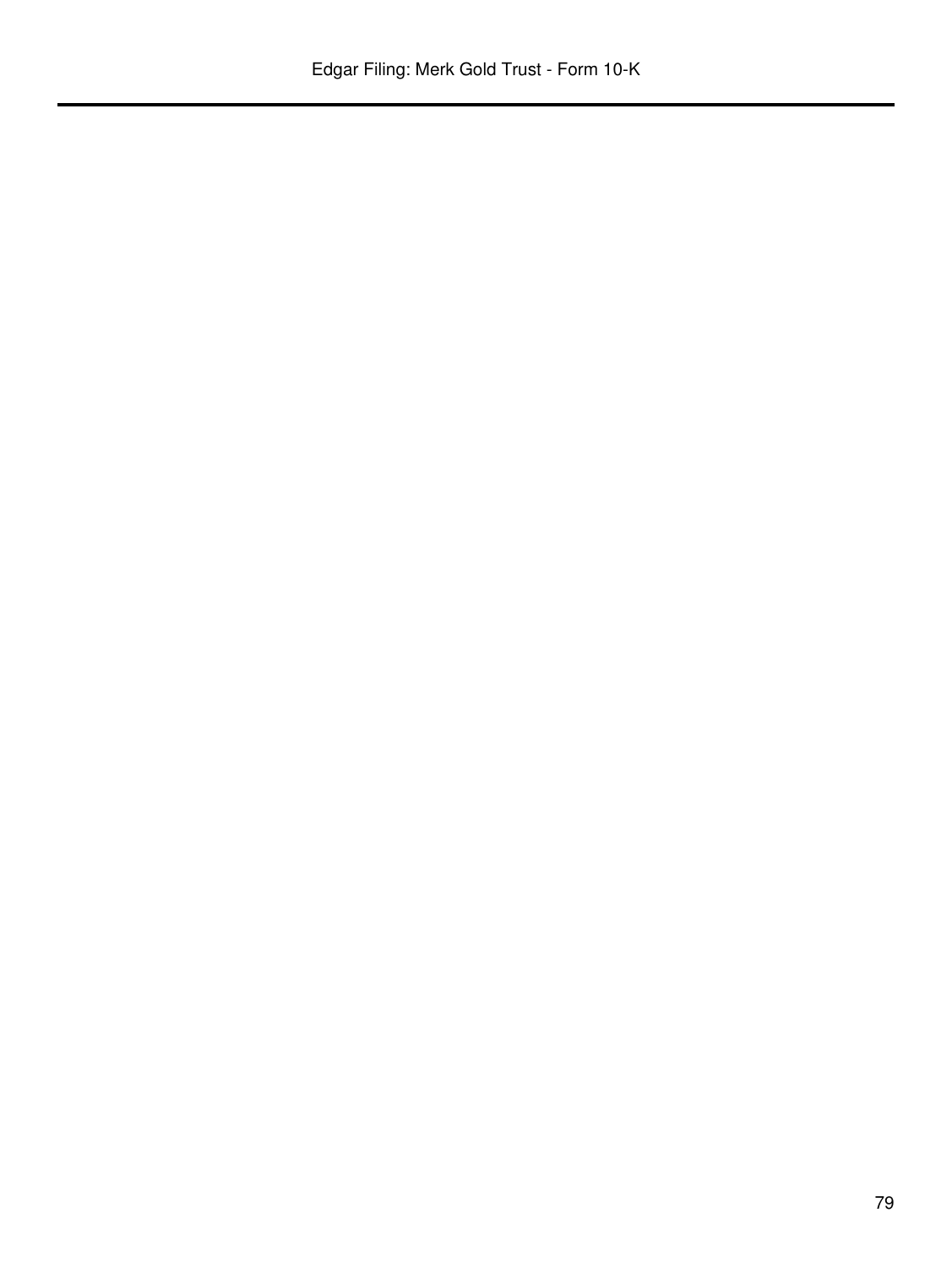Item 12. Security Ownership of Certain Beneficial Owners and Management and Related Stockholder Matters Security Ownership of Certain Beneficial Owners

|                                                              | <b>Amount and Nature</b>  |
|--------------------------------------------------------------|---------------------------|
|                                                              | of Shares                 |
| Name and Address of Beneficial Owners <sup>(1)</sup>         | <b>Beneficially Owned</b> |
|                                                              | Number Percentage         |
| Merk Investments LLC; Merk Hard Currency Fund 3,030,71258.8% |                           |

(1) over the Fund Shares. The Sponsor, as investment advisor and manager of the Fund, holds sole dispositive power Beneficial ownership is as of January 31, 2015. Of the 3,030,712 shares being reported on, 912 shares (the "Sponsor Shares") are held by Merk Investments LLC (the "Sponsor") and the remaining 3,029,800 shares (the "Fund Shares") are held by the Merk Hard Currency Fund (the "Fund"). The Sponsor holds sole voting and sole dispositive power over the Sponsor Shares. The Fund and the Sponsor, as investment advisor and manager of the Fund, share voting power over the Fund Shares. The Sponsor and the Fund disclaim beneficial ownership of the Fund Shares. The Sponsor's address is 555 Bryant St #455, Palo Alto, California 94301, and the Fund's address is P.O. Box 558, Portland, Maine 04112. For additional information regarding the beneficial ownership of Sponsor and the Fund, please see Schedule 13G filed with the SEC on April 16, 2015.

Item 13. Certain Relationships and Related Transactions, and Director Independence.

Not applicable.

Item 14. Principal Accounting Fees and Services.

Not applicable.

PART IV

Item 15. Exhibits, Financial Statement Schedules.

(a)(1) Financial Statements

See Index to Financial Statements on Page F-1 for a list of the financial statements being filed herein.

(a)(2) Financial Statement Schedules

Schedules have been omitted since they are either not required, not applicable, or the information has otherwise been included.

(a)(3) Exhibits

Exhibit

| <b>EXHIOIL</b><br>No. | <b>Exhibit Description</b>                                                                                                                                                                                                                   |
|-----------------------|----------------------------------------------------------------------------------------------------------------------------------------------------------------------------------------------------------------------------------------------|
| 4.1                   | Form of Depositary Trust Agreement between Merk Investments LLC, as sponsor, and The Bank of New<br>York Mellon, as trustee (incorporated by reference to Exhibit 4.1 filed with Registration Statement No.<br>333-180868 on April 15, 2014) |
| 4.2                   | Form of Authorized Participant Agreement (incorporated by reference to Exhibit 4.2 filed with Registration<br>Statement No. 333-180868 on March 20, 2014)                                                                                    |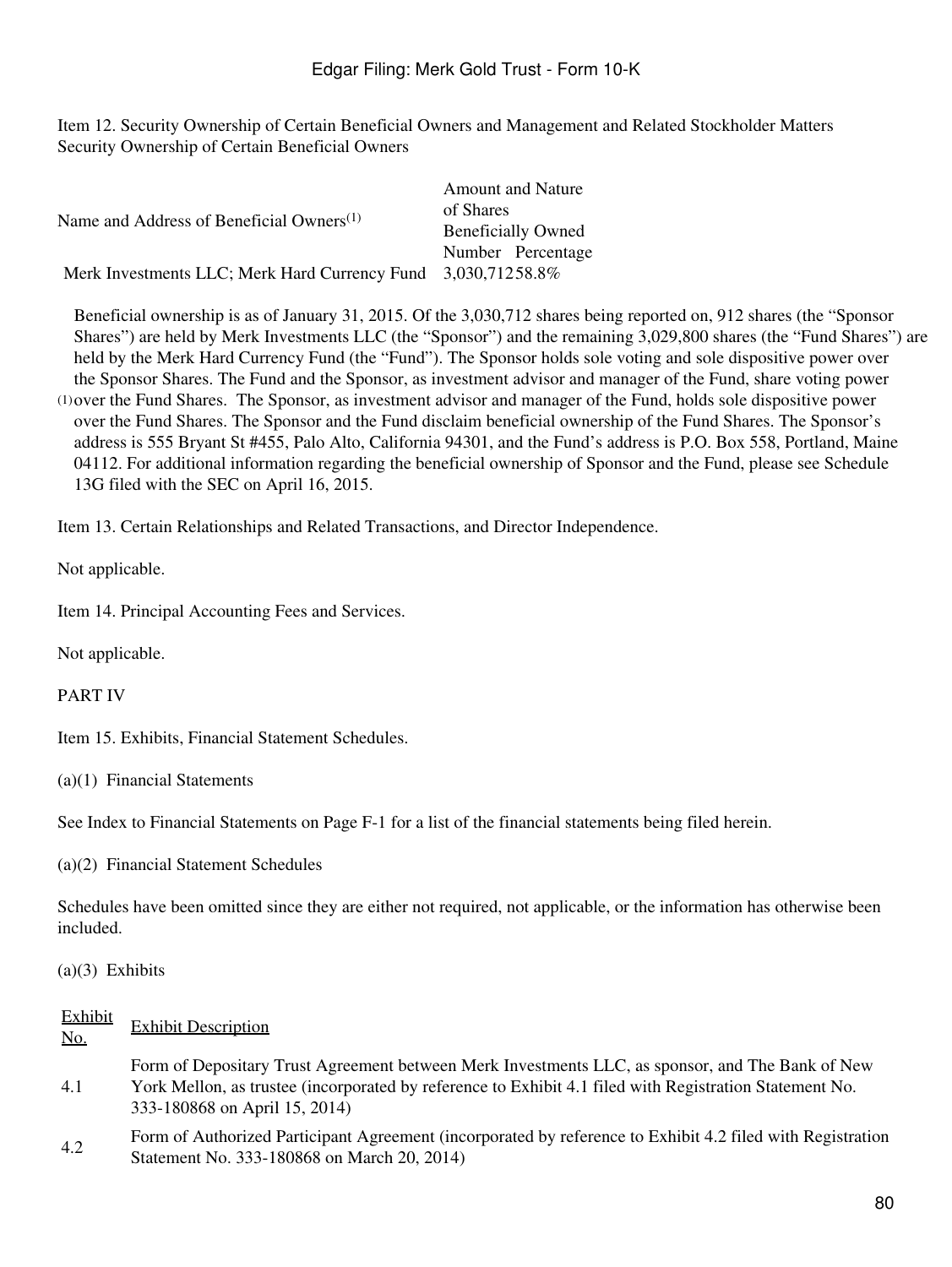- 4.3 Form of Certificate of Shares of the Trust (included as Exhibit A to the Depositary Trust Agreement)
- 10.1 Allocated Account Agreement between JPMorgan Chase Bank, N.A., as custodian, and The Bank of New York Mellon, solely in its capacity as trustee of the Merk Gold Trust, dated May 6, 2014 (incorporated by reference to Exhibit 10.1 filed with Registration Statement No. 333-180868 on May 7, 2014)

46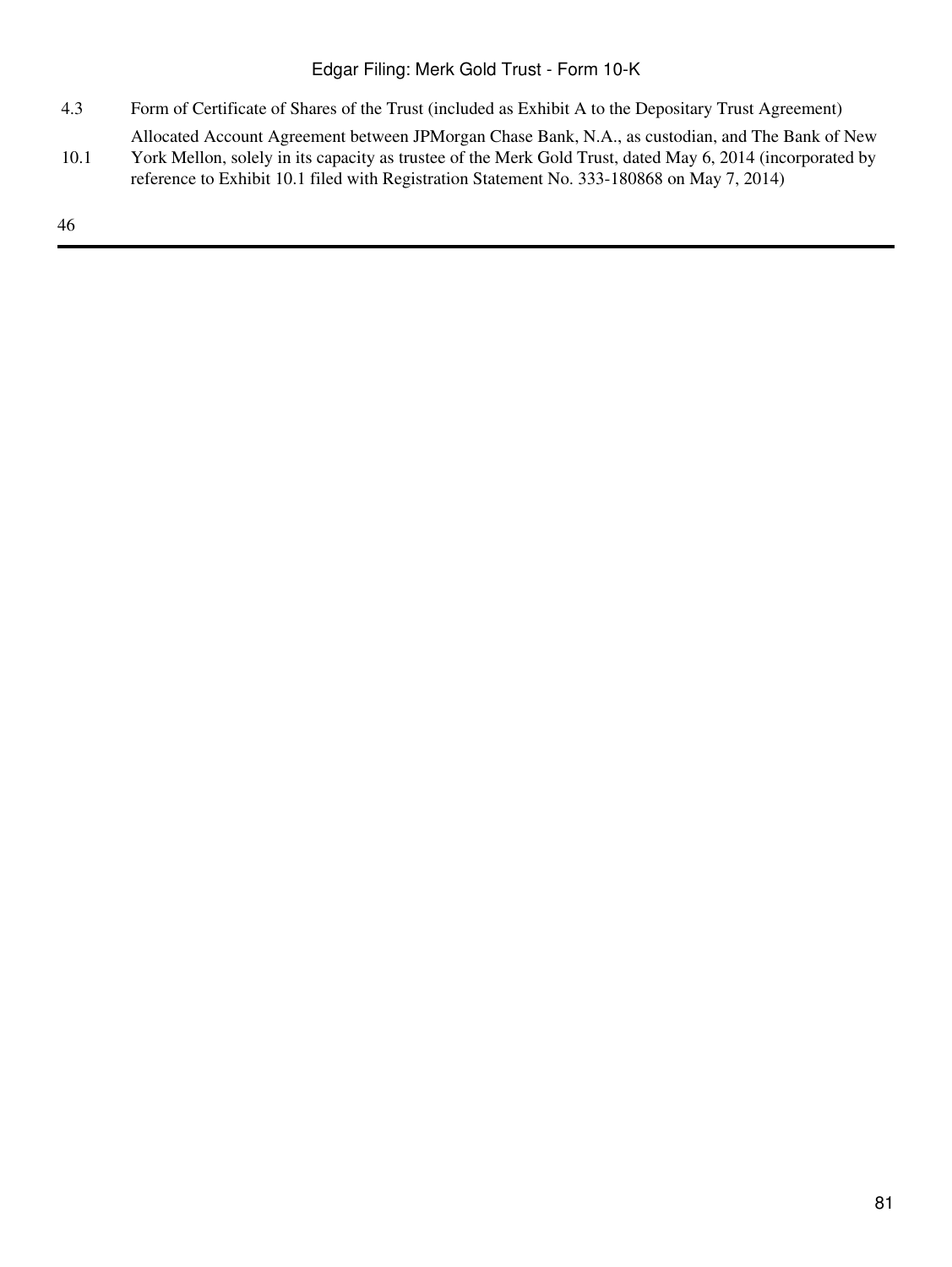10.2 Unallocated Account Agreement between JPMorgan Chase Bank, N.A., as custodian, and

The Bank of New York Mellon, solely in its capacity as trustee of the Merk Gold Trust, dated May 6, 2014 (incorporated by reference to Exhibit 10.2 filed with Registration Statement No. 333-180868 on May 7, 2014)

- 10.3 Transaction and Shipping Agreement by and between Merk Investments LLC, as sponsor of the Merk Gold Trust, and Coins 'N Things Inc., dated May 2, 2014 (incorporated by reference to Exhibit 10.4 filed with Registration Statement No. 333-180868 on May 7, 2014)
- 31.1 Certification of Principal Executive Officer and Principal Financial Officer Pursuant to Section 302 of the Sarbanes-Oxley Act of 2002
- 32.1 Certification by Principal Executive Officer and Principal Financial Officer Pursuant to 18 U.S.C. Section 1350, as Adopted Pursuant to Section 906 of the Sarbanes-Oxley Act of 2002
- 101.INS XBRL Taxonomy Extension Instance Document\*
- 101.SCH XBRL Taxonomy Extension Schema Document\*
- 101.CAL XBRL Taxonomy Extension Calculation Linkbase Document\*
- 101.DEF XBRL Taxonomy Extension Definition Linkbase Document\*
- 101.LAB XBRL Taxonomy Extension Label Linkbase Document\*
- 101.PRE XBRL Presentation Extension Linkbase Document\*

\_\_\_\_\_\_\_\_\_\_\_\_\_\_\_\_\_\_\_\_\_\_\_\_\_\_\_\_\_

\* Pursuant to Rule 406T of Regulation S-T, the XBRL-related information in Exhibit 101 to this Annual Report on Form 10-K shall be deemed to be "furnished" and not "filed." 47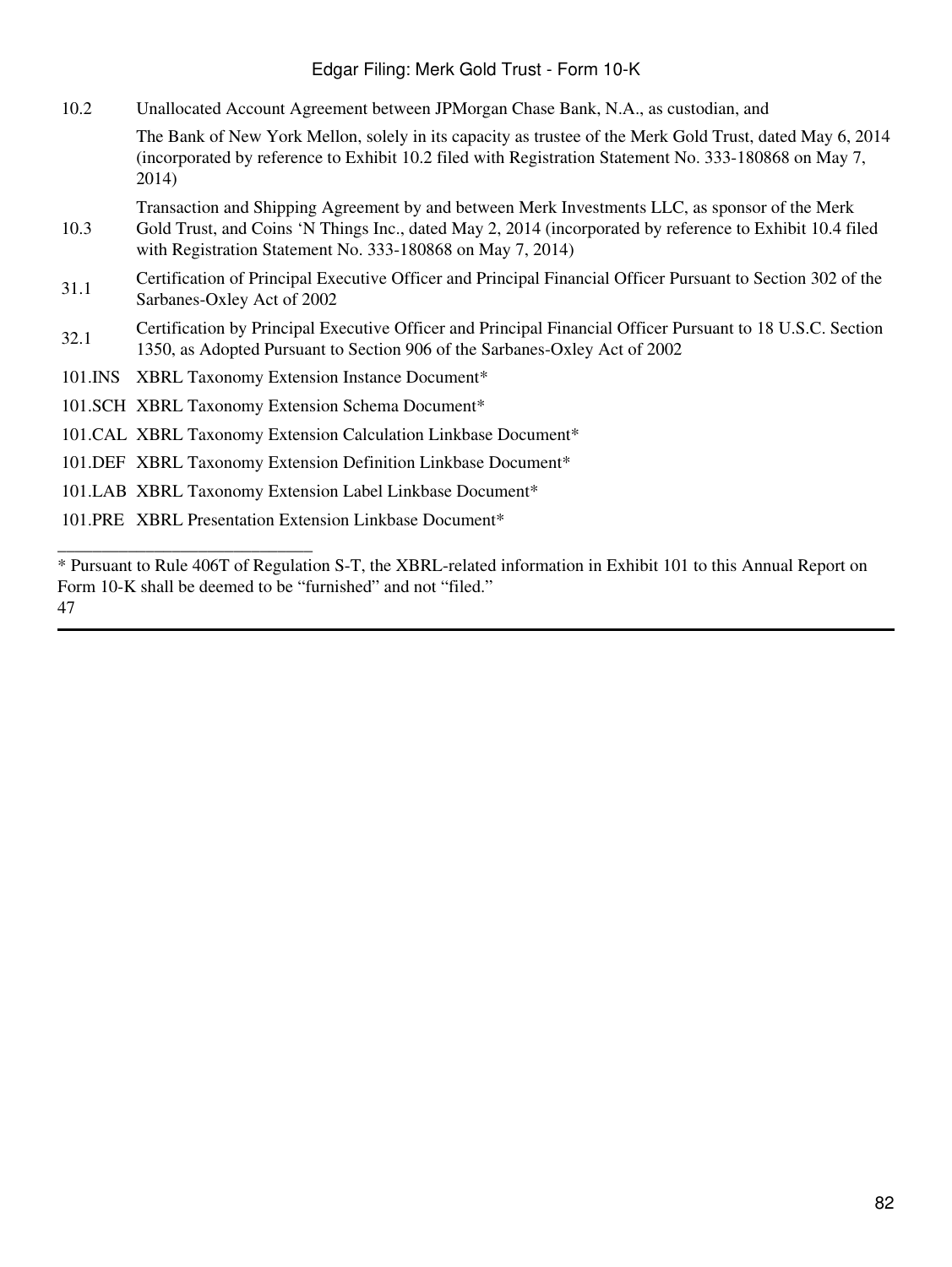MERK GOLD TRUST FINANCIAL STATEMENTS AS OF JANUARY 31, 2015 INDEX Page Report of Independent Registered Public Accounting Firm  $F-2$ Audited Statement of Assets and Liabilities at January 31, 2015 F-3 Audited Statement of **Operations** for the Period May 6, 2014 to January 31, 2015 F-4 Audited Statement of Changes in Net Assets for the Period May 6, 2014 to January 31, 2015 F-5 Audited Financial **Highlights** for the Period May 6, 2014 to January 31, 2015 F-6 Audited Schedule of **Investments** at January 31, 2015 F-7 Notes to the Audited **Financial Statements** F-8 F-1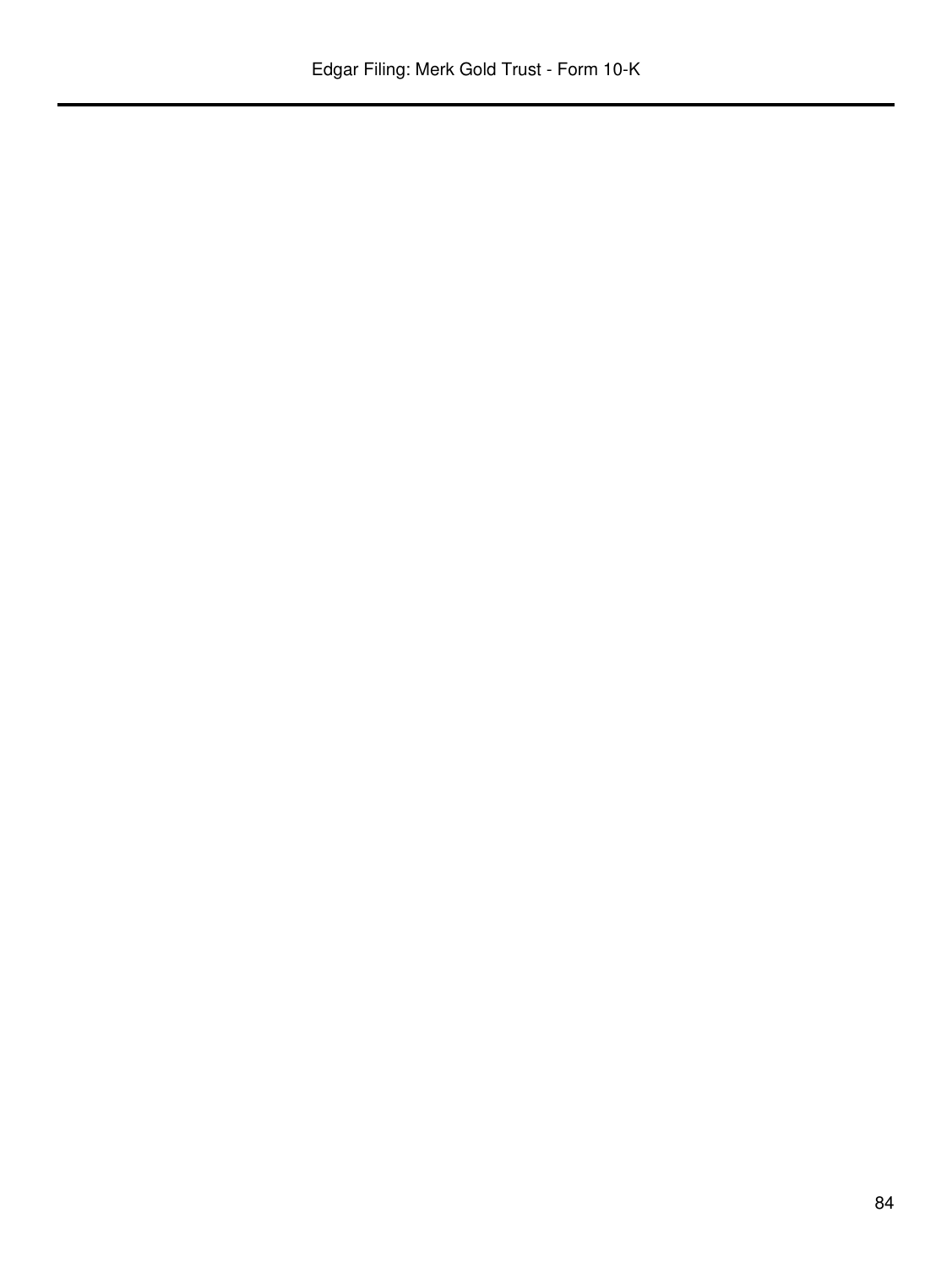## REPORT OF INDEPENDENT REGISTERED PUBLIC ACCOUNTING FIRM

To the Sponsor, Trustee and the Shareholders of Merk Gold Trust

We have audited the accompanying statement of assets and liabilities of Merk Gold Trust (the "Trust"), including the schedule of investment, as of January 31, 2015, and the related statement of operations, the statement of changes in net assets and the financial highlights for the period May 6, 2104 (Commencement of Operations) through January 31, 2015. These financial statements and financial highlights are the responsibility of the Sponsor's management. Our responsibility is to express an opinion on these financial statements and financial highlights based on our audit.

We conducted our audit in accordance with the standards of the Public Company Accounting Oversight Board (United States). Those standards require that we plan and perform the audit to obtain reasonable assurance about whether the financial statements and financial highlights are free of material misstatement. The Trust is not required to have, nor were we engaged to perform, an audit of its internal control over financial reporting. Our audit included consideration of internal control over financial reporting as a basis for designing audit procedures that are appropriate in the circumstances, but not for the purpose of expressing an opinion on the effectiveness of the Trust's internal control over financial reporting. Accordingly, we express no such opinion. An also audit includes examining, on a test basis, evidence supporting the amounts and disclosures in the financial statements, assessing the accounting principles used and significant estimates made by management, as well as evaluating the overall financial statement presentation. We believe that our audit provides a reasonable basis for our opinion.

In our opinion, the financial statements and financial highlights referred to above present fairly, in all material respects, the financial position of Merk Gold Trust as of January 31, 2015, and the results of its operations, the changes in its net assets and its financial highlights for the period then ended, in conformity with accounting principles generally accepted in the United States of America.

/s/ BBD, LLP BBD, LLP

Philadelphia, Pennsylvania April 24, 2015 F-2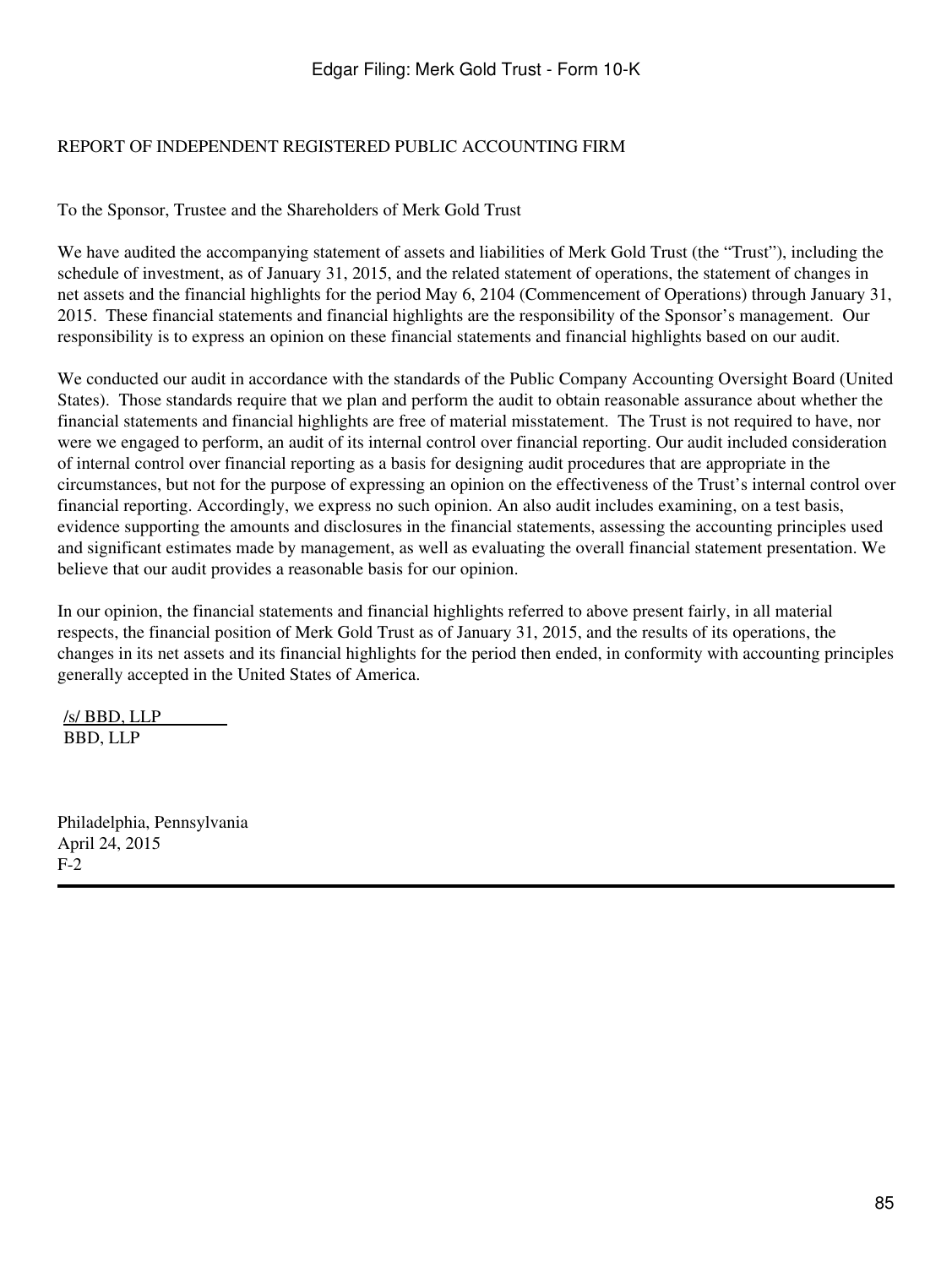# Merk Gold Trust

Statement of Assets and Liabilities

At January 31, 2015

| Assets                                                               |              |
|----------------------------------------------------------------------|--------------|
| Investments in gold bullion (cost $$65,938,882)$ )                   | \$64,750,586 |
| Receivable from capital shares sold                                  | 20,597       |
| <b>Total Assets</b>                                                  | 64,771,183   |
| Liabilities                                                          |              |
| Sponsor's fee payable                                                | 20,600       |
| <b>Total Liabilities</b>                                             | 20,600       |
| <b>Net Assets</b>                                                    | \$64,750,583 |
| Net Assets Consists of:                                              |              |
| Paid-in-capital                                                      | \$66,087,586 |
| Accumulated net investment loss                                      | (154, 685)   |
| Accumulated net realized gain                                        | 5,978        |
| Unrealized appreciation (depreciation) on investment in gold bullion | (1,188,296)  |
|                                                                      | \$64,750,583 |
| Shares issued and outstanding (no par value)                         | 5,152,630    |
| Net asset value per share                                            | \$12.57      |
| See notes to financial statements.                                   |              |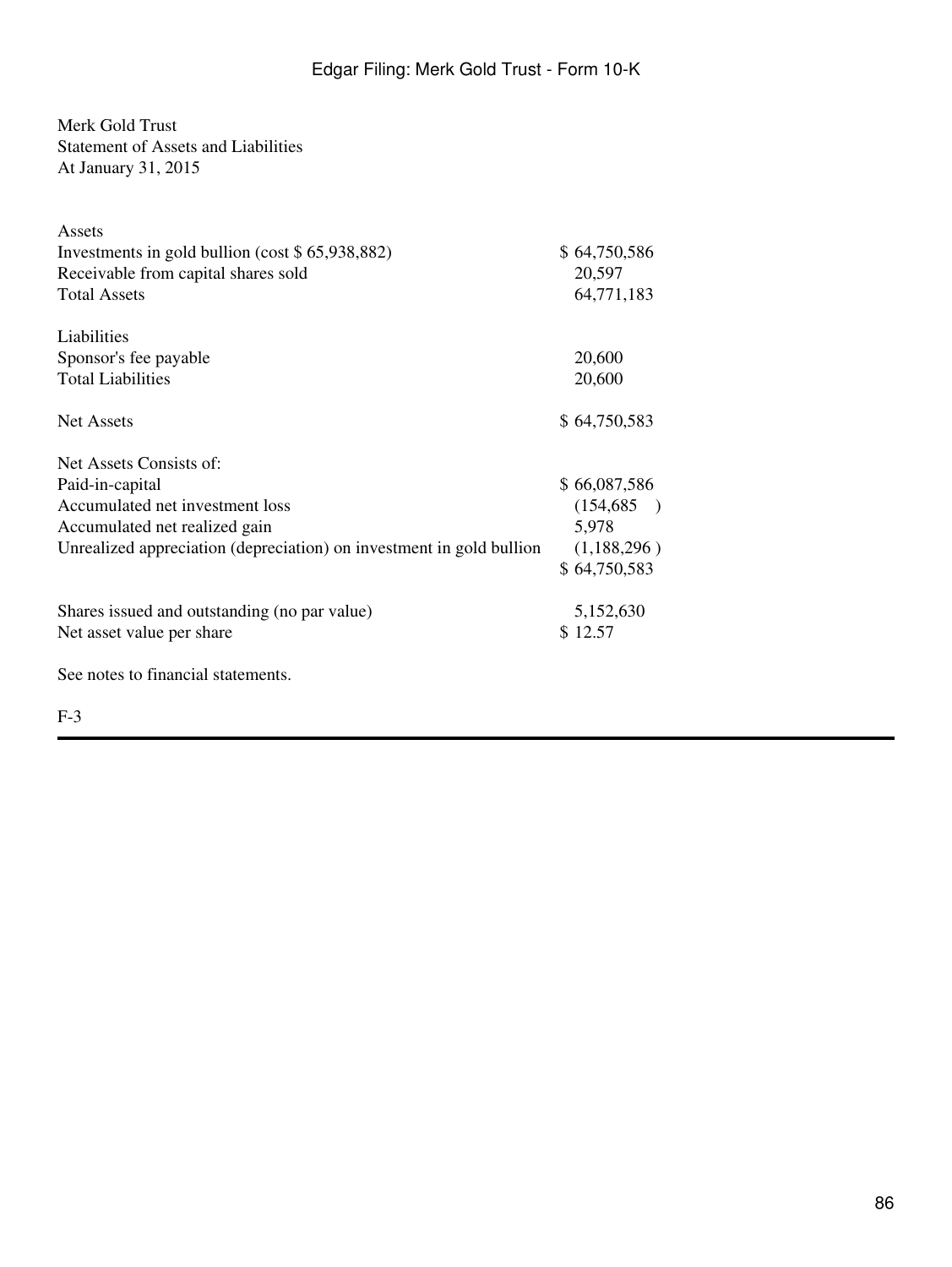Merk Gold Trust Statement of Operations For the period May 6, 2014\* to January 31, 2015

| Expenses                                                                           |               |
|------------------------------------------------------------------------------------|---------------|
| Sponsor's fee                                                                      | \$154,685     |
| Total expenses                                                                     | 154,685       |
| Net investment loss                                                                | (154, 685)    |
| Net Realized and Unrealized Gain (Loss)                                            |               |
| Net realized gain from gold bullion distributed for redemptions                    | 5,978         |
| Net change in unrealized appreciation (depreciation) on investment in gold bullion | (1,188,296)   |
| Net realized and unrealized loss from operations                                   | (1,182,318)   |
| Net Decrease in Net Assets resulting from operations                               | \$(1,337,003) |

\* Commencement of operations.

See notes to financial statements.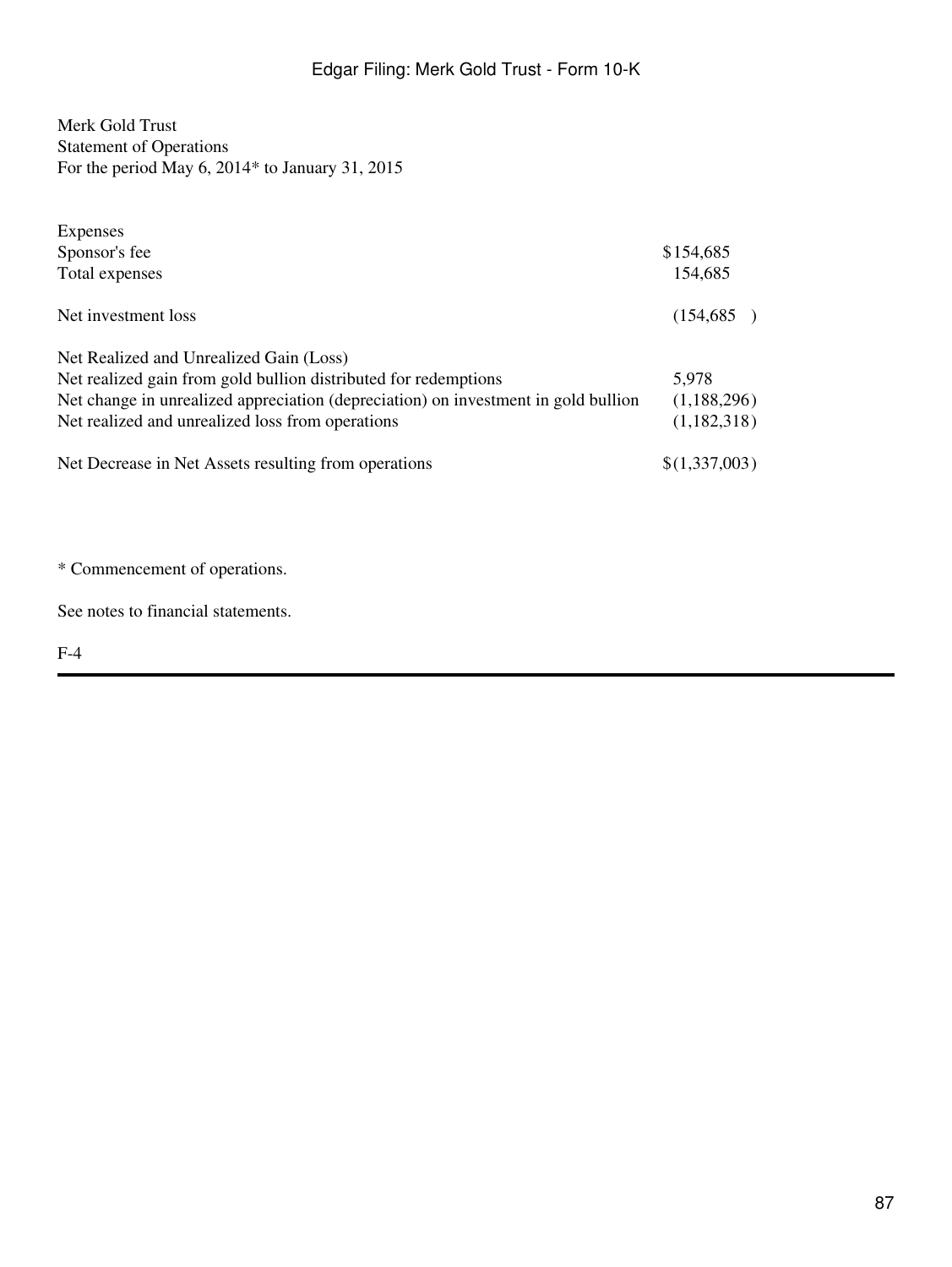Merk Gold Trust Statement of Changes in Net Assets For the period May 6, 2014\* to January 31, 2015

| Net Assets $-$ beginning of period                                                 | \$1,306,250  |
|------------------------------------------------------------------------------------|--------------|
| Creations                                                                          | 65,559,010   |
| Redemptions                                                                        | (777, 674)   |
| Net investment loss                                                                | (154, 685)   |
| Net realized gain from gold bullion distributed for redemptions                    | 5.978        |
| Net change in unrealized appreciation (depreciation) on investment in gold bullion | (1,188,296)  |
| Net Assets $-$ end of period                                                       | \$64,750,583 |

\* Commencement of operations.

See notes to financial statements.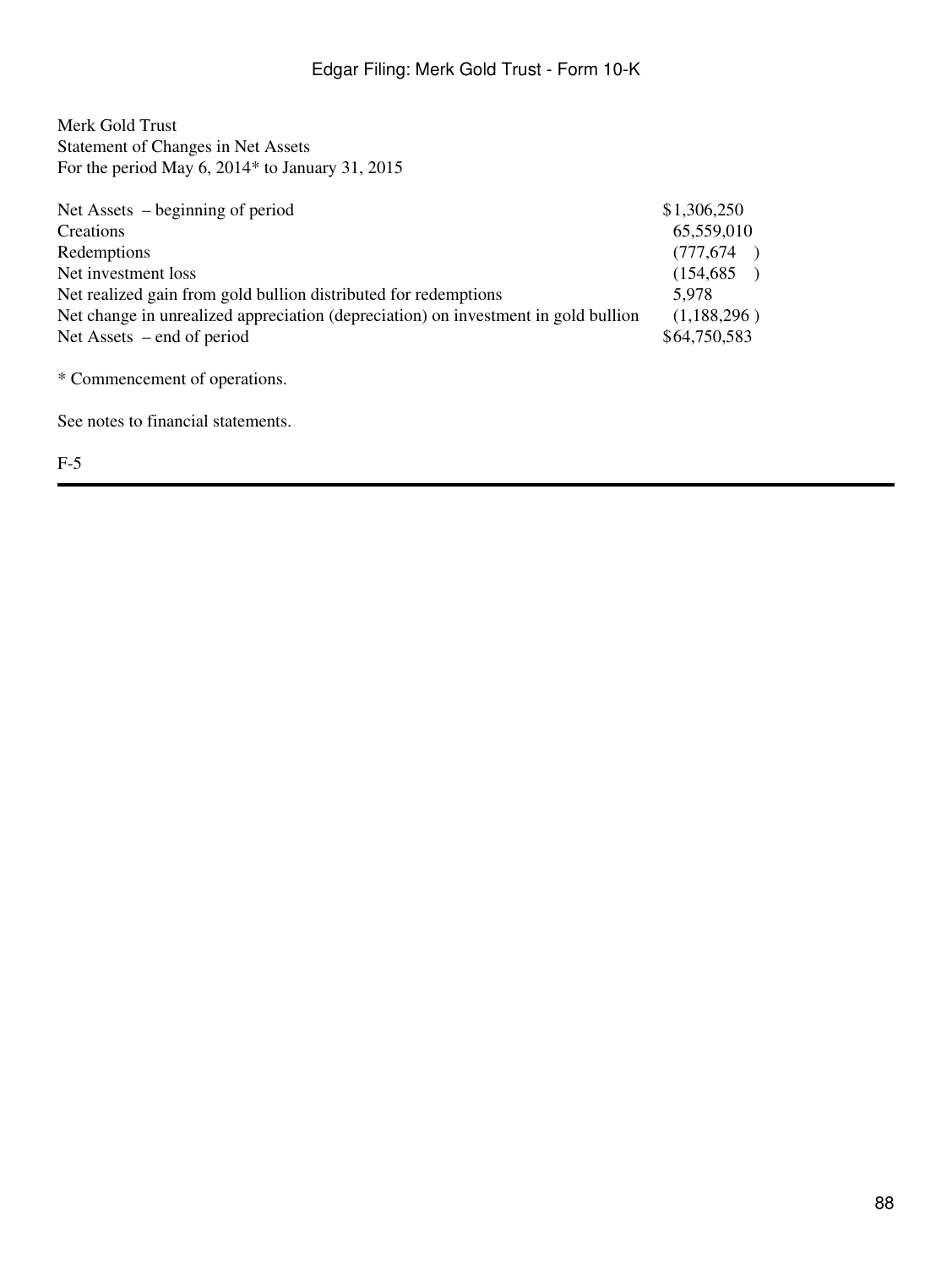Merk Gold Trust Financial Highlights For the period May 6, 2014\* to January 31, 2015 Per Share Performance (for a share outstanding throughout the entire period)

| Net asset value per share, beginning of period                        | \$13.06      |
|-----------------------------------------------------------------------|--------------|
| Net investment loss <sup>(a)</sup>                                    | (0.04)       |
| Net realized and unrealized gain (loss) on investment in gold bullion | (0.45)       |
| Net change in net assets from operations                              | (0.49)       |
| Net asset value per share, end of period                              | \$12.57      |
| Total return, at net asset value <sup>(b)</sup>                       | $(3.75)\%$   |
| Ratio to average net assets:                                          |              |
| Net investment $loss^{(c)}$                                           | $(0.40)$ %   |
| Express <sup>(c)</sup>                                                | 0.40<br>$\%$ |

\* Commencement of operations.

(a)Calculated using average shares outstanding

(b)Not annualized (c)Annualized

See notes to financial statements.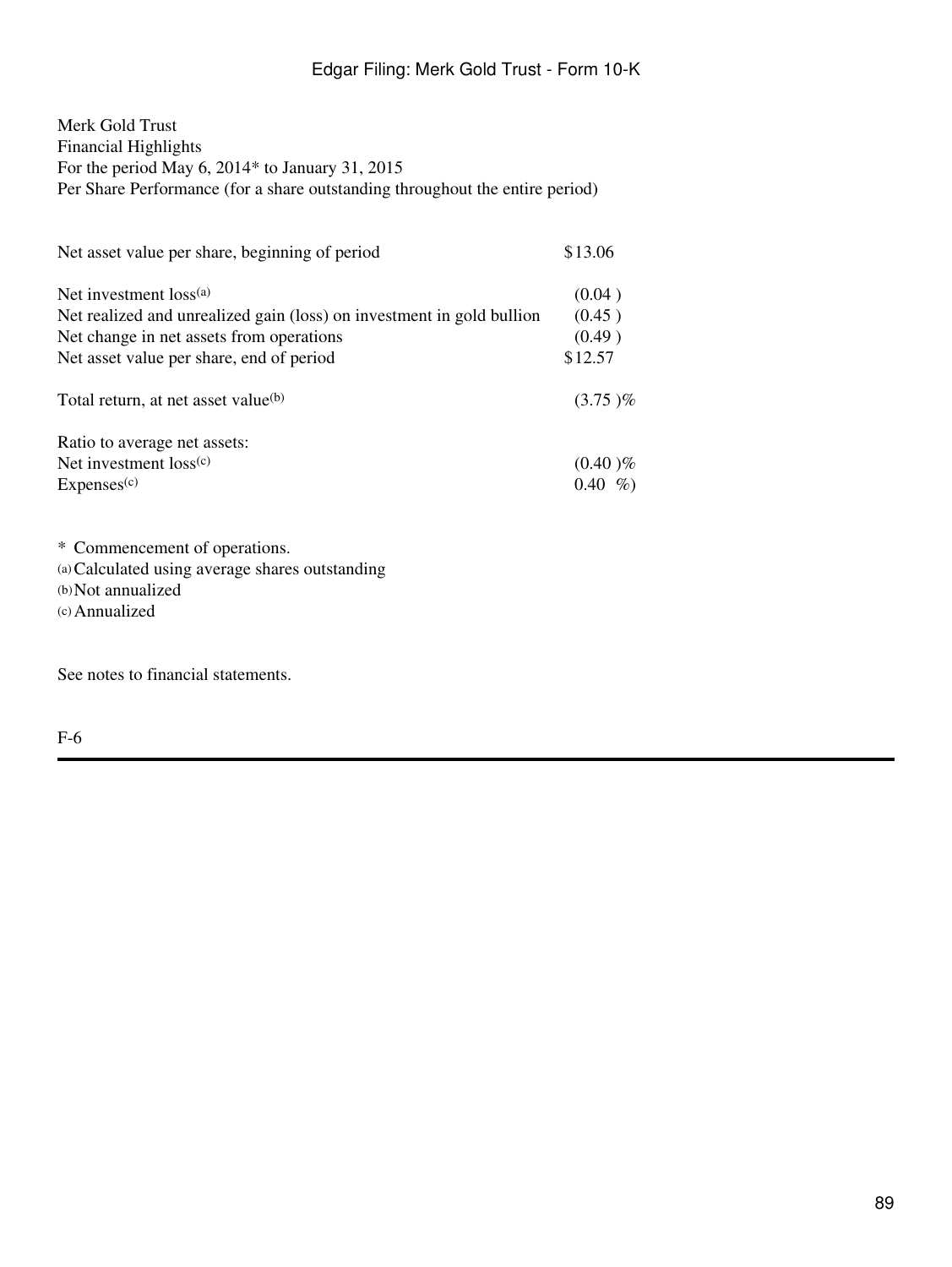Merk Gold Trust

Schedule of Investment January 31, 2015

Description Fine Ounces Cost Fair Value % of Net Assets<br>Gold Bullion 51,379 \$65,938,882\$64,750,586100.0%  $\frac{1}{65,938,882\,564,750,586\,100.0\%}$ 

See notes to financial statements. F-7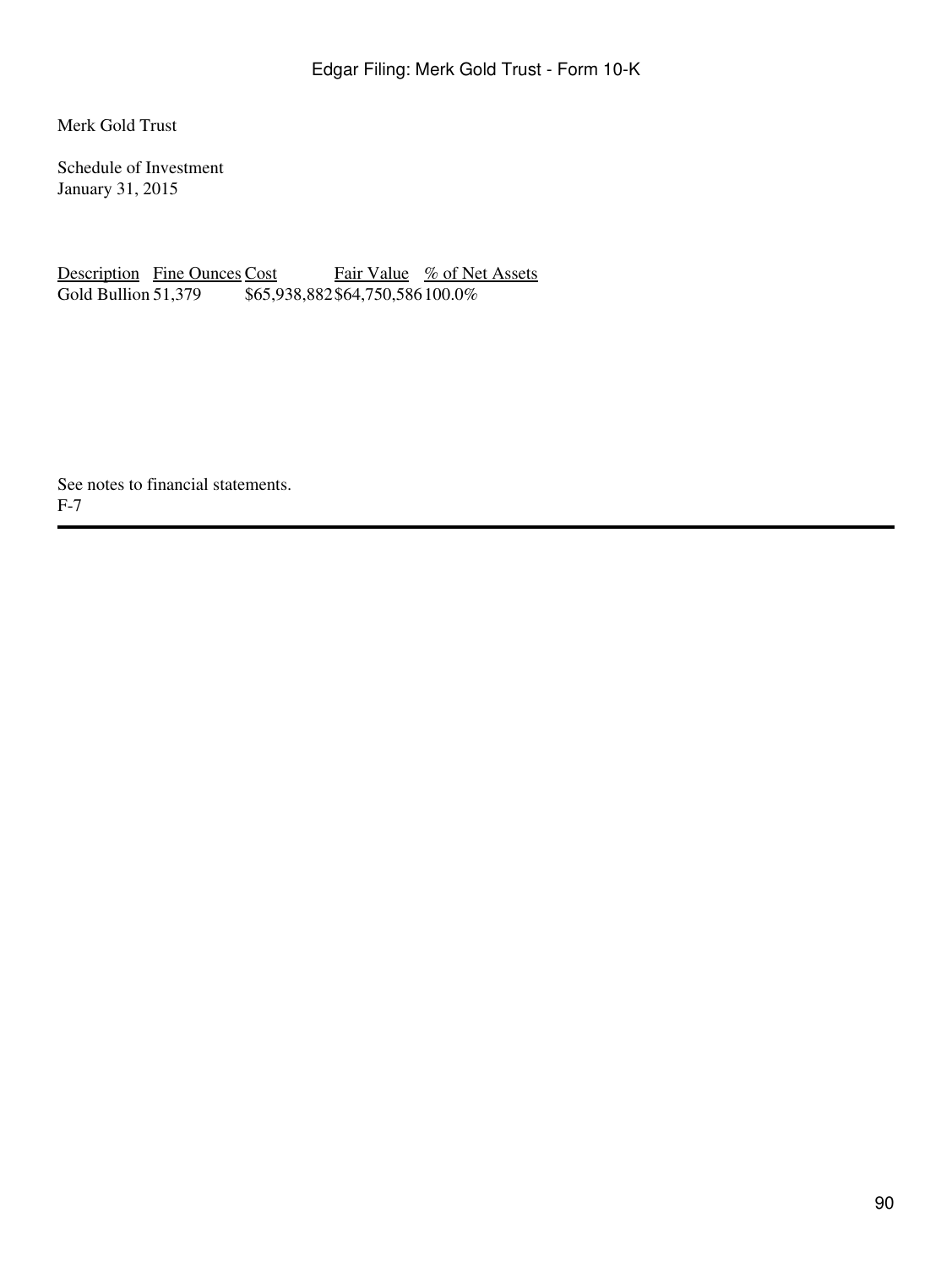Merk Gold Trust Notes to Financial Statements

### 1. ORGANIZATION

The Merk Gold Trust (the "Trust") is an investment trust formed on May 6, 2014 under New York law pursuant to a depository trust agreement. After consideration of Financial Accounting Standards Topic 946, Merk Investments LLC (the "Sponsor") has concluded the Trust meets the fundamental characteristics of an investment company. In addition, while the Trust does not currently possess all of the typical characteristics of an investment company, it believes its activities are consistent with those of an investment company and will therefore apply the guidance in Financial Accounting Standards Topic 946, including disclosure of the financial support contractually required to be provided by an investment company to any of its investees. The Sponsor is responsible for, among other things, overseeing the performance of The Bank of New York Mellon (the "Trustee") and the Trust's principal service providers, including the preparation of financial statements. The Trustee is responsible for the day-to-day administration of the Trust. Virtu Financial, also known as the Lead Market Maker, was the Initial Purchaser and contributed 1,000 ounces of Gold in exchange for 100,000 shares on May 6, 2014. At contribution, the value of the gold deposited with the Trust was based on the price of an ounce of Gold of \$1,306.25. The Initial Purchaser is not affiliated with the Sponsor or the Trustee.

The Trust's primary objective is to provide investors with an opportunity to invest in gold through the shares and be able to take delivery of physical gold bullion and gold coins (physical gold) in exchange for their shares. The Trust's secondary objective is for the shares to reflect the performance of the price of gold less the expenses of the Trust's operations. The Trust is not actively managed.

The fiscal year end of the Trust is January 31st.

2. SIGNIFICANT ACCOUNTING POLICIES

In preparing financial statements in conformity with accounting principles generally accepted in the United States of America ("GAAP"), management makes estimates and assumptions that affect the reported amounts of assets, liabilities and disclosures of contingent assets and liabilities at the date of the financial statements, as well as the reported amount of revenue and expenses reported during the period. Actual results could differ from these estimates.

The accompanying audited financial statements were prepared in accordance with GAAP and with the instructions for the Form 10-K. In the opinion of the Trust's management, all adjustments (which consists of normal recurring adjustments) necessary to present fairly the financial position and the results of operations as of and for the period May 6, 2014 to January 31, 2015 have been made.

The following is a summary of significant accounting policies followed by the Trust.

2.1. Valuation of Gold

FASB Accounting Standards Codification 820, "Fair Value Measurements and Disclosures" ("ASC 820"), provides a single definition of fair value, a hierarchy for measuring fair value and expanded disclosures about fair value adjustments.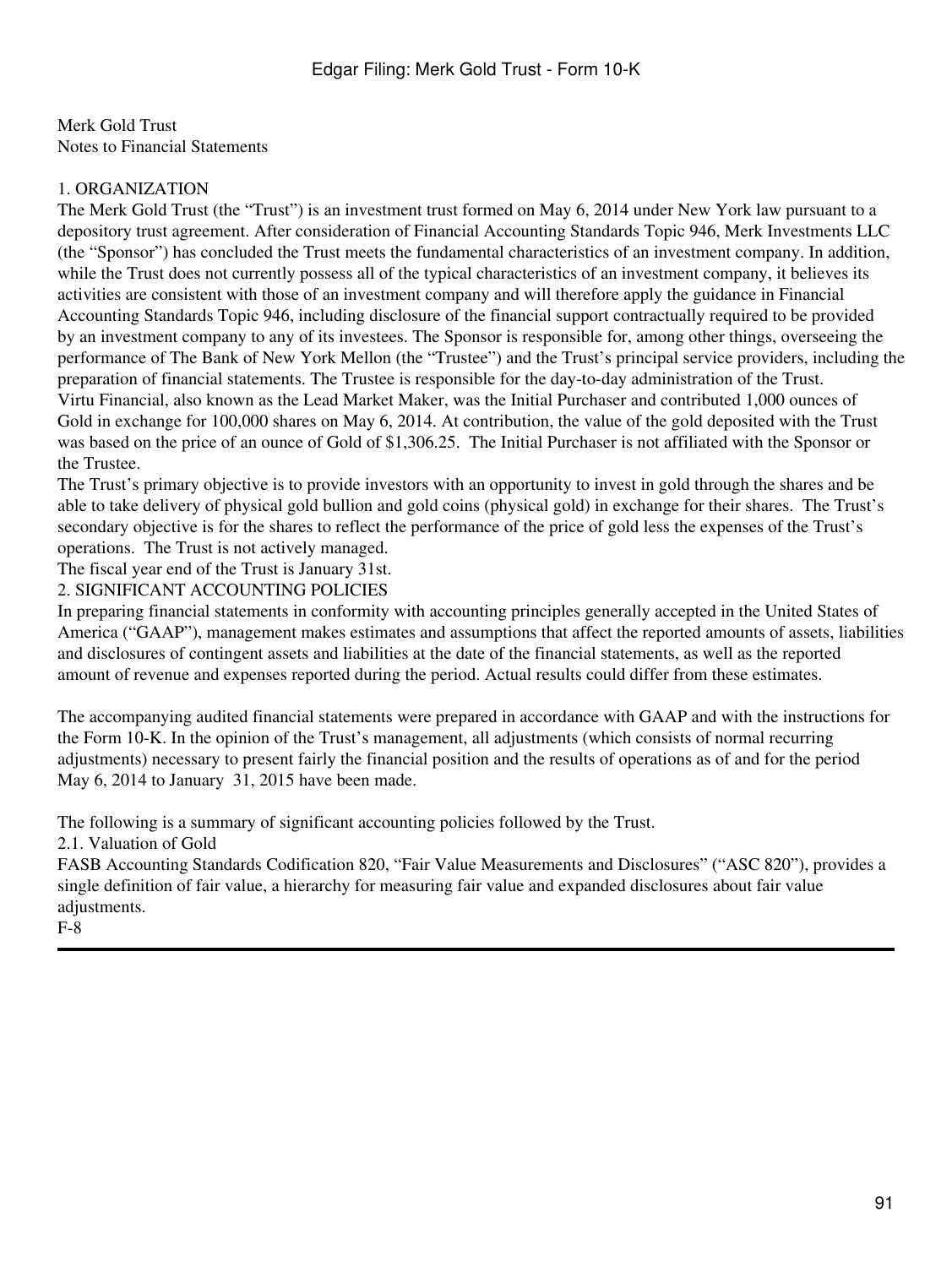Various inputs are used in determining the fair value of the Trust's assets or liabilities. These inputs are categorized into three broad levels. Level 1 includes unadjusted prices in active markets for identical assets or liabilities. Level 2 includes other significant observable market based inputs (including prices for similar securities, interest rates, prepayment speed, and credit risk). Level 3 includes unobservable inputs, which may include management's own assumptions in determining the fair value of investments. The Trust does not hold any derivative instruments, and its assets only consist of allocated gold bullion and gold receivable; representing gold covered by contractually binding orders for the creation of Shares where the gold has not yet been transferred to the Trust's account and, from time to time, cash, which is used to pay expenses.

The following table summarizes the inputs used as of January 31, 2015 in determining the Trust's investments at fair value for purposes of ASC 820:

|                                       |                    | Level Level   |                 |
|---------------------------------------|--------------------|---------------|-----------------|
|                                       | Level 1            | $\mathcal{D}$ |                 |
| Investment in Gold $$64,750,586$ \$ - |                    |               | $S -$           |
| Total                                 | $$64,750,586$ \$ - |               | $\mathcal{S}$ – |

London Gold Delivery Bars are held by JPMorgan Chase Bank, N.A. (the "Custodian"), on behalf of the Trust, at the London, United Kingdom vaulting premises. All gold is valued based on its Fine Ounce content, calculated by multiplying the weight of gold by its purity; the same methodology is applied independent of the type of gold held by the Trust; similarly, the value of up to 430 Fine Ounces of unallocated gold the Trust may hold is calculated by multiplying the number of Fine Ounces with the price of gold determined by the Trustee as follows. The Trustee values the gold held by the Trust on the basis of the price of a Fine Ounce as set by the afternoon session of the twice daily fix of the price of a Fine Ounce which starts at 3:00 PM London, England time and is performed by the five members of the London gold fix and is therefore classified as Level 1. There were no transfers between levels during the period.

On each business day, as soon as practicable after 4:00pm (New York time), the net asset value of the trust is obtained by subtracting all accrued fees, expenses and other liabilities of the Trust from the fair value of the gold held by the Trust and other assets of the Trust. The result is the net asset value of the Trust. The Trustee computes the net asset value per Share by dividing the net assets of the Trust by the number of the shares outstanding on the date the computation is made.

### 2.2. Expenses

The Trustee issues shares to pay the Sponsor's fee; the Sponsor pays the Trust's ordinary expenses. The net asset value of the Trust is used to compute the Sponsor's fee, and the Trustee subtracts from the net asset value of the Trust the amount of accrued Sponsor's fee. To the extent the Trust issues additional shares to pay the Sponsor's fee or sells gold to cover expenses or liabilities, the amount of gold represented by each share will decrease. New deposits of gold, received in exchange for new shares issued by the Trust, would not reverse this trend.

2.3. Creations & Redemptions of Shares

Shares are issued and redeemed by the Trust in blocks of 50,000 shares called "Baskets" in exchange for gold from certain registered broker-dealers or other securities market participants ("Authorized Participants"). Investors that are not Authorized Participants may also take delivery of physical gold in exchange for their shares ("Delivery Applicants"). F-9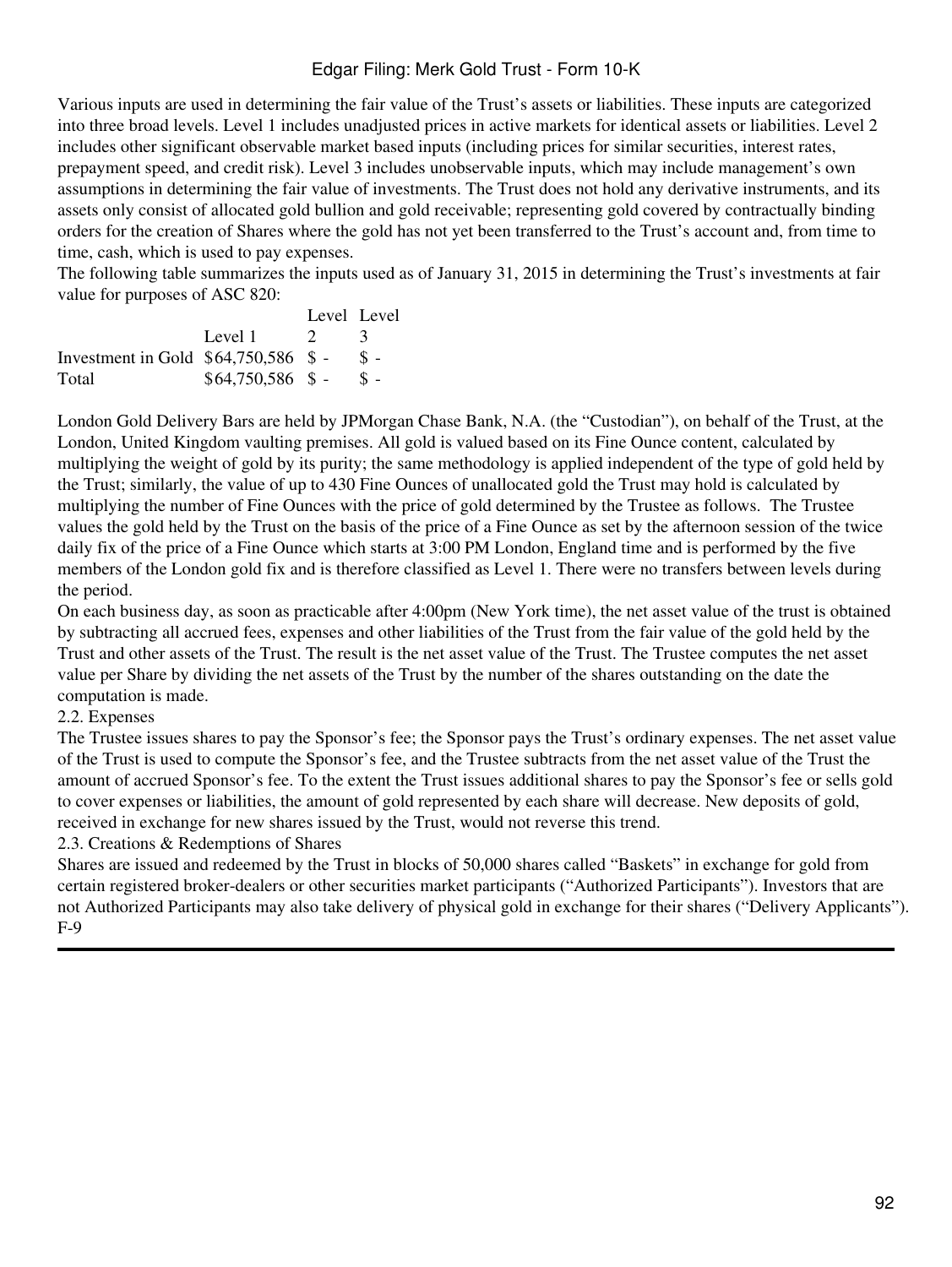### Authorized Participants

The Trust issues and redeems Baskets only to Authorized Participants. The creation and redemption of Baskets will only be made in exchange for the delivery to the Trust or the distribution by the Trust of the amount of gold represented by the Baskets being created or redeemed, the amount of which will be based on the combined Fine Ounces represented by the number of shares included in the Baskets being created or redeemed determined on the day the order to create or redeem Baskets is properly received.

Orders to create and redeem Baskets may be placed only by Authorized Participants. An Authorized Participant must: (1) be a registered broker-dealer or other securities market participant, such as a bank or other financial institution, which, but for an exclusion from registration, would be required to register as a broker-dealer to engage in securities transactions, (2) be a participant in DTC, and (3) must have an agreement with the Custodian establishing an unallocated account in London or have an existing unallocated account meeting the standards described herein. To become an Authorized Participant, a person must enter into an Authorized Participant Agreement with the Sponsor and the Trustee. The Authorized Participant Agreement provides the procedures for the creation and redemption of Baskets and for the delivery of the gold required for such creations and redemptions. The Authorized Participant Agreement and the related procedures attached thereto may be amended by the Trustee and the Sponsor, without the consent of any investor or Authorized Participant. A transaction fee of \$500 will be assessed on all creation and redemption transactions. Multiple Baskets may be created on the same day, provided each Basket meets the requirements described below and that the Custodian is able to allocate gold to the Trust Allocated Account such that the Trust Unallocated Account holds no more than 430 Fine Ounces of gold at the close of a business day. Authorized Participants who make deposits with the Trust in exchange for Baskets will receive no fees, commissions or other form of compensation or inducement of any kind from either the Sponsor or the Trust, and no such person has any obligation or responsibility to the Sponsor or the Trust to effect any sale or resale of shares. Delivery Applicants

In exchange for its shares and payment of a processing fee, a Delivery Applicant will be entitled to one or more bars or coins of physical gold having approximately the total Fine Ounces represented by the shares on the day on which the Delivery Applicant's broker-dealer submits his or her shares to the Trust in exchange for physical gold ("Share Submission Day"). As it is unlikely that the total Fine Ounces of physical gold will exactly correspond to the Fine Ounces represented by a specific number of shares, a Delivery Applicant will likely receive some cash representing the net sale proceeds of any excess Fine Ounces (the "Cash Proceeds"). To minimize the Cash Proceeds of any exchange, the delivery application requires that the number of shares submitted closely correspond in Fine Ounces to the Fine Ounces of physical gold that is held or that is to be acquired by the Trust for which the delivery is sought. Share submissions are processed in the order approved.

Shares Amount

Changes in the shares for the period ending January 31, 2015 are as follows:

| Shares, beginning of period at May $6, 2014 \quad 100,000$ |                        | \$1,306,250 |
|------------------------------------------------------------|------------------------|-------------|
| Shares issued                                              | 5,112,551 65,559,010   |             |
| Shares redeemed                                            | $(59,921)$ $(777,674)$ |             |
| Net increase<br>$F-10$                                     | 5,152,630 \$66,087,586 |             |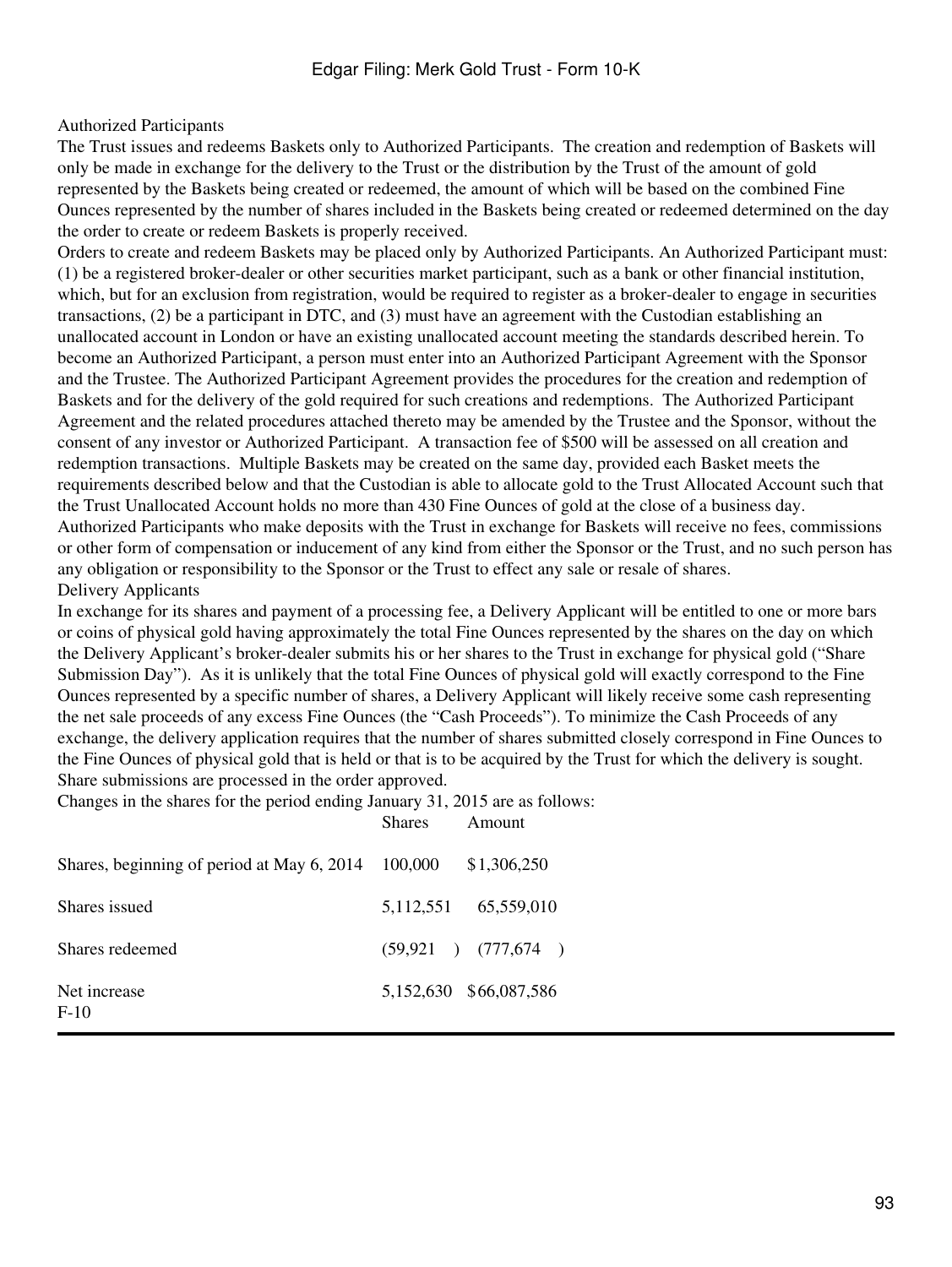2.4. Income Taxes

The Trust is treated as a "grantor trust" for US federal tax purposes. As a result, the Trust itself is not subject to US federal income tax. Instead, the Trust's income and expenses "flow through" to the shareholders and the Trustee reports the Trust's income, gains, losses and deductions to the Internal Revenue Service on that basis.

The Sponsor has evaluated whether or not there are uncertain tax positions that require financial statement recognition and has determined that no reserves for uncertain tax positions are required as of January 31, 2015.

2.5. Revenue Recognition Policy

A gain or loss is recognized based on the difference between the selling price and the average cost method of the gold sold on a trade date basis.

3. INVESTMENT IN GOLD

The following represents the changes in ounces of gold and the respective fair value at January 31, 2015:

Ounces Fair Value

| Beginning balance as of May 6, 2014              | 1.000                    | \$1,306,250         |
|--------------------------------------------------|--------------------------|---------------------|
| Gold bullion contributed                         | 50.978                   | 65,404,328          |
| Gold bullion distributed                         |                          | $(599)$ $(777,674)$ |
| Change in unrealized depreciation                |                          | (1,188,296)         |
| Realized gain from gold distributed from in-kind | $\overline{\phantom{a}}$ | 5.978               |

Ending balance as of January 31, 2015 51,379 \$64,750,586 4. RELATED PARTIES - SPONSOR, TRUSTEE, CUSTODIAN AND MARKETING FEES

Fees paid are to the Sponsor as compensation for services performed under the Trust Agreement. The Sponsor's fee is payable at an annualized rate of 0.40% of the Trust's Net Asset Value, accrued on a daily basis computed on the prior Business Day's Net Asset Value and paid monthly in arrears.

The Sponsor has agreed to assume the following administrative and marketing expenses incurred by the Trust: the Trustee's monthly fee and out-of-pocket expenses; the Custodian's fee; the marketing support fees and expenses; expenses reimbursable under the Custody Agreement; the precious metals dealer's fees and expenses reimbursable under its agreement with the Sponsor; exchange listing fees; Securities and Exchange Commission registration fees; printing and mailing costs; maintenance expenses for the Trust's website; audit fees; and up to \$100,000 per annum in legal expenses.

Affiliates of the Trustee, as well as affiliates of the Custodian may from time to time act as Authorized Participants to purchase or sell gold or shares for their own account, as agent for their customers and for accounts over which they exercise investment discretion.

### 5. SHAREHOLDER OWNERSHIP

Merk Hard Currency Fund owned a market value of \$38,074,016 which equates to 58.80% ownership in the Trust at January 31, 2015. The Sponsor acts as investment advisor to the Merk Hard Currency Fund. F-11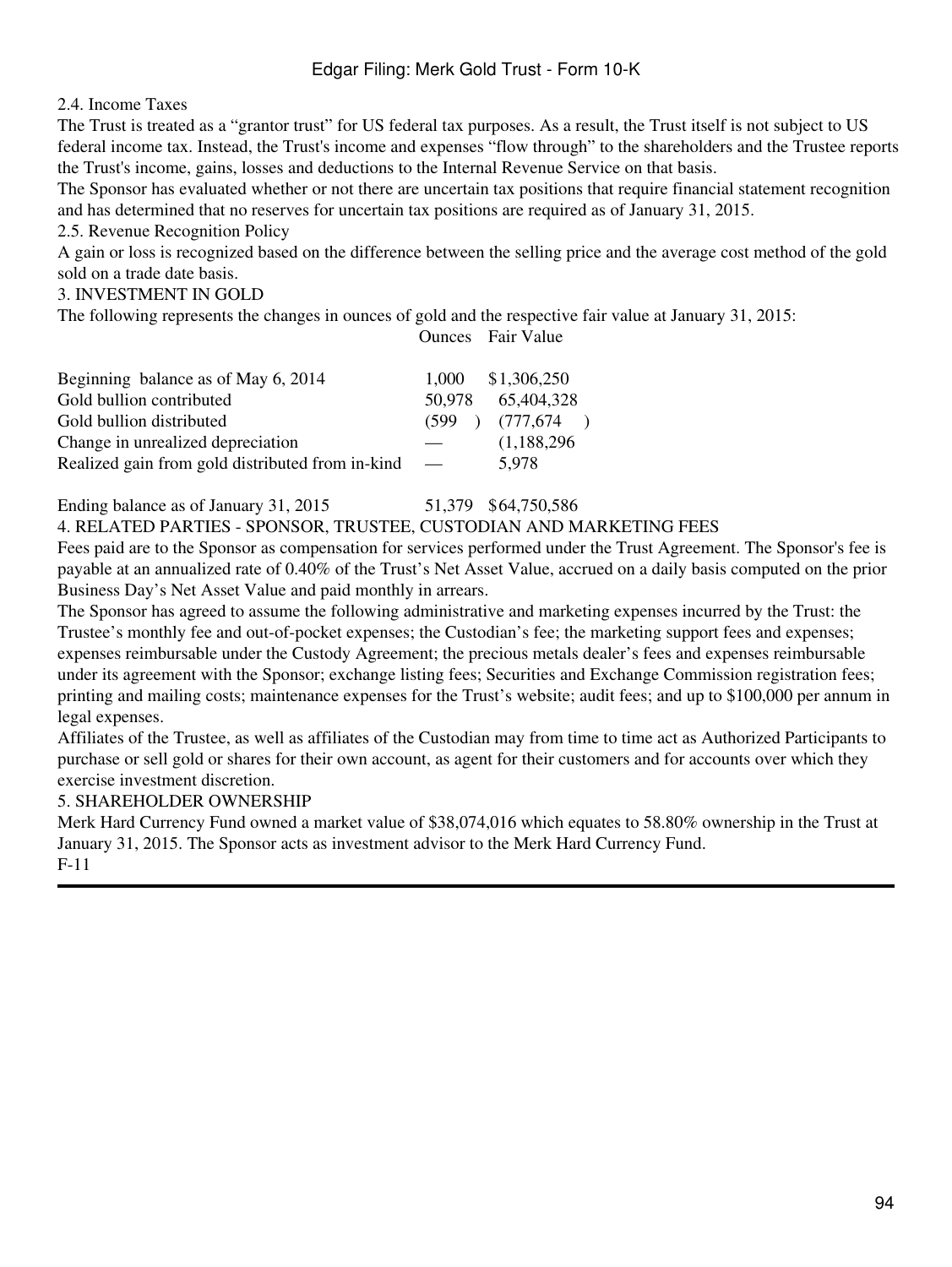### 6. CONCENTRATION OF RISK

The Trust's sole business activity is the investment in Gold bullion. Several factors could affect the price of gold: (i) global gold supply and demand, which is influenced by such factors as forward selling by gold producers, purchases made by gold producers to unwind gold hedge positions, central bank purchases and sales, and production and cost levels in major gold-producing countries; (ii) investors' expectations with respect to the rate of inflation; (iii) currency exchange rates; (iv) interest rates; (v) investment and trading activities of hedge funds and commodity funds; and (vi) global or regional political, economic or financial events and situations. In addition, there is no assurance that gold will maintain its long-term value in terms of purchasing power in the future. In the event that the price of gold declines, the Sponsor expects the value of an investment in the shares to decline proportionately. Each of these events could have a material adverse effect on the Trust's financial position and results of operations.

#### 7. INDEMNIFICATION

Under the Trust's organizational documents, each of the Trustee (and its directors, employees and agents) and the Sponsor (and its members, managers, directors, officers, employees, affiliates) is indemnified against any liability, cost or expense it incurs without gross negligence, bad faith or willful misconduct on its part and without reckless disregard on its part of its obligations and duties under the Trust's organizational documents. The Trust's maximum exposure under these arrangements is unknown as this would involve future claims that may be made against the Trust that have not yet occurred. However, based on industry experience, management believes the risk of loss is remote.

#### 8. SUBSEQUENT EVENTS

Management has evaluated the events and transactions that have occurred through the date the financial statements were issued and noted no items requiring adjustment of the financial statements or additional disclosures.

\* \* \*

This report is submitted for the general information of the shareholders. It is not authorized for distribution to prospective investors unless preceded or accompanied by an effective prospectus, which includes information regarding the Trust's risks, objectives, fees and expenses and other information.